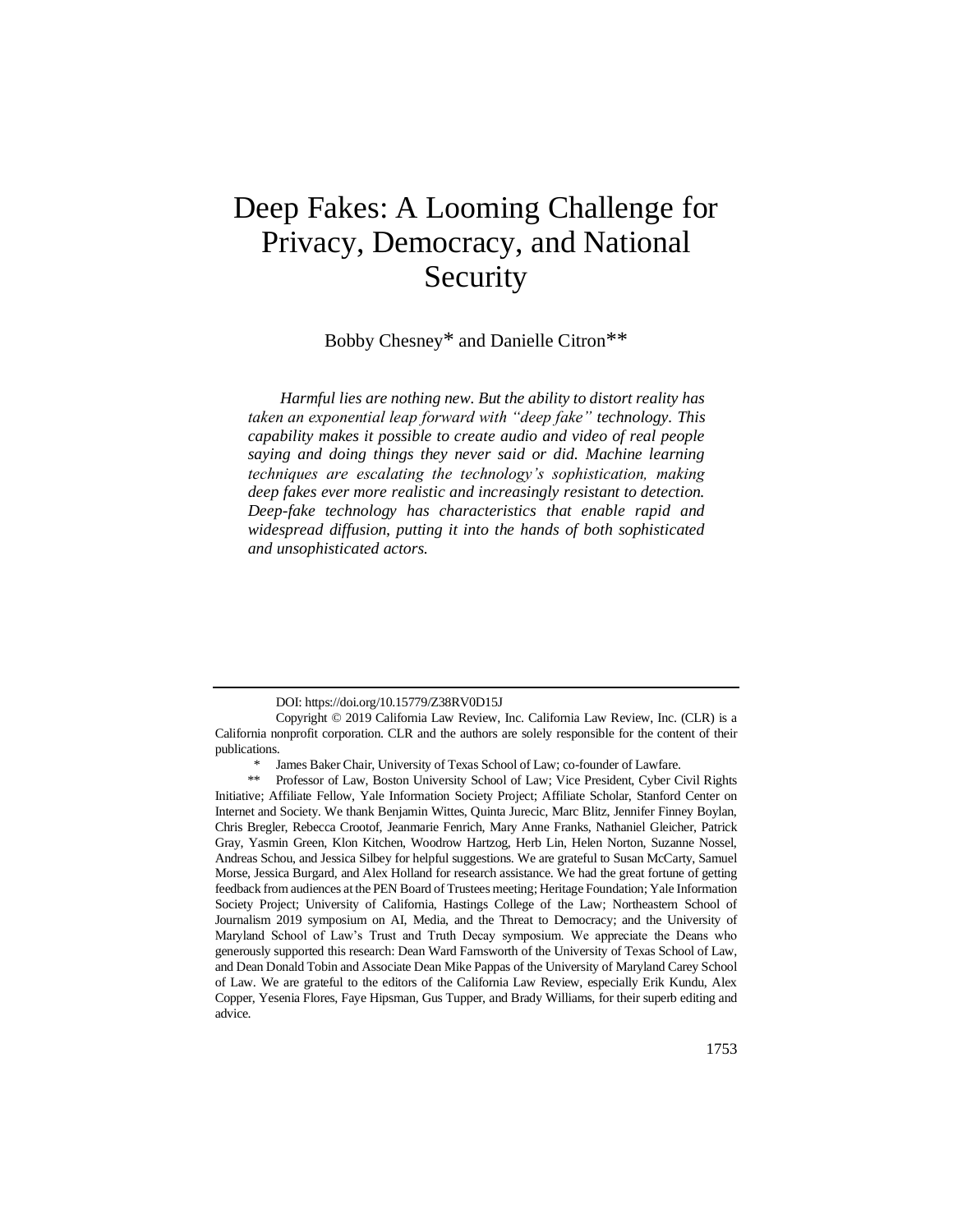*While deep-fake technology will bring certain benefits, it also will introduce many harms. The marketplace of ideas already suffers from truth decay as our networked information environment interacts in toxic ways with our cognitive biases. Deep fakes will exacerbate this problem significantly. Individuals and businesses will face novel forms of exploitation, intimidation, and personal sabotage. The risks to our democracy and to national security are profound as well.*

*Our aim is to provide the first in-depth assessment of the causes and consequences of this disruptive technological change, and to explore the existing and potential tools for responding to it. We survey a broad array of responses, including: the role of technological solutions; criminal penalties, civil liability, and regulatory action; military and covert-action responses; economic sanctions; and market developments. We cover the waterfront from immunities to immutable authentication trails, offering recommendations to improve law and policy and anticipating the pitfalls embedded in various solutions.*

| I. Technological Foundations of the Deep-Fakes Problem 1758    |             |                                                        |  |  |  |
|----------------------------------------------------------------|-------------|--------------------------------------------------------|--|--|--|
|                                                                | A.          | Emergent Technology for Robust Deep Fakes 1759         |  |  |  |
|                                                                | <b>B.</b>   | Diffusion of Deep-Fake Technology  1762                |  |  |  |
|                                                                | $C_{\cdot}$ |                                                        |  |  |  |
|                                                                |             |                                                        |  |  |  |
|                                                                | $A_{\cdot}$ | Beneficial Uses of Deep-Fake Technology 1769           |  |  |  |
|                                                                |             | $1_{-}$                                                |  |  |  |
|                                                                |             | $2_{1}$                                                |  |  |  |
|                                                                |             | 3.                                                     |  |  |  |
|                                                                | <b>B.</b>   | Harmful Uses of Deep-Fake Technology 1771              |  |  |  |
|                                                                |             |                                                        |  |  |  |
|                                                                |             | a.                                                     |  |  |  |
|                                                                |             | b.                                                     |  |  |  |
|                                                                |             | 2.                                                     |  |  |  |
|                                                                |             | Distortion of Democratic Discourse  1777<br>a.         |  |  |  |
|                                                                |             | h.                                                     |  |  |  |
|                                                                |             | C <sub>1</sub>                                         |  |  |  |
|                                                                |             | Exacerbating Social Divisions  1780<br>d.              |  |  |  |
|                                                                |             | e.                                                     |  |  |  |
|                                                                |             | f.                                                     |  |  |  |
|                                                                |             | Jeopardizing National Security  1783<br>g.             |  |  |  |
|                                                                |             | h.                                                     |  |  |  |
|                                                                |             | The Liar's Dividend: Beware the Cry of Deep-Fake<br>i. |  |  |  |
|                                                                |             |                                                        |  |  |  |
| III. What Can Be Done? Evaluating Technical, Legal, and Market |             |                                                        |  |  |  |
|                                                                |             |                                                        |  |  |  |
|                                                                |             |                                                        |  |  |  |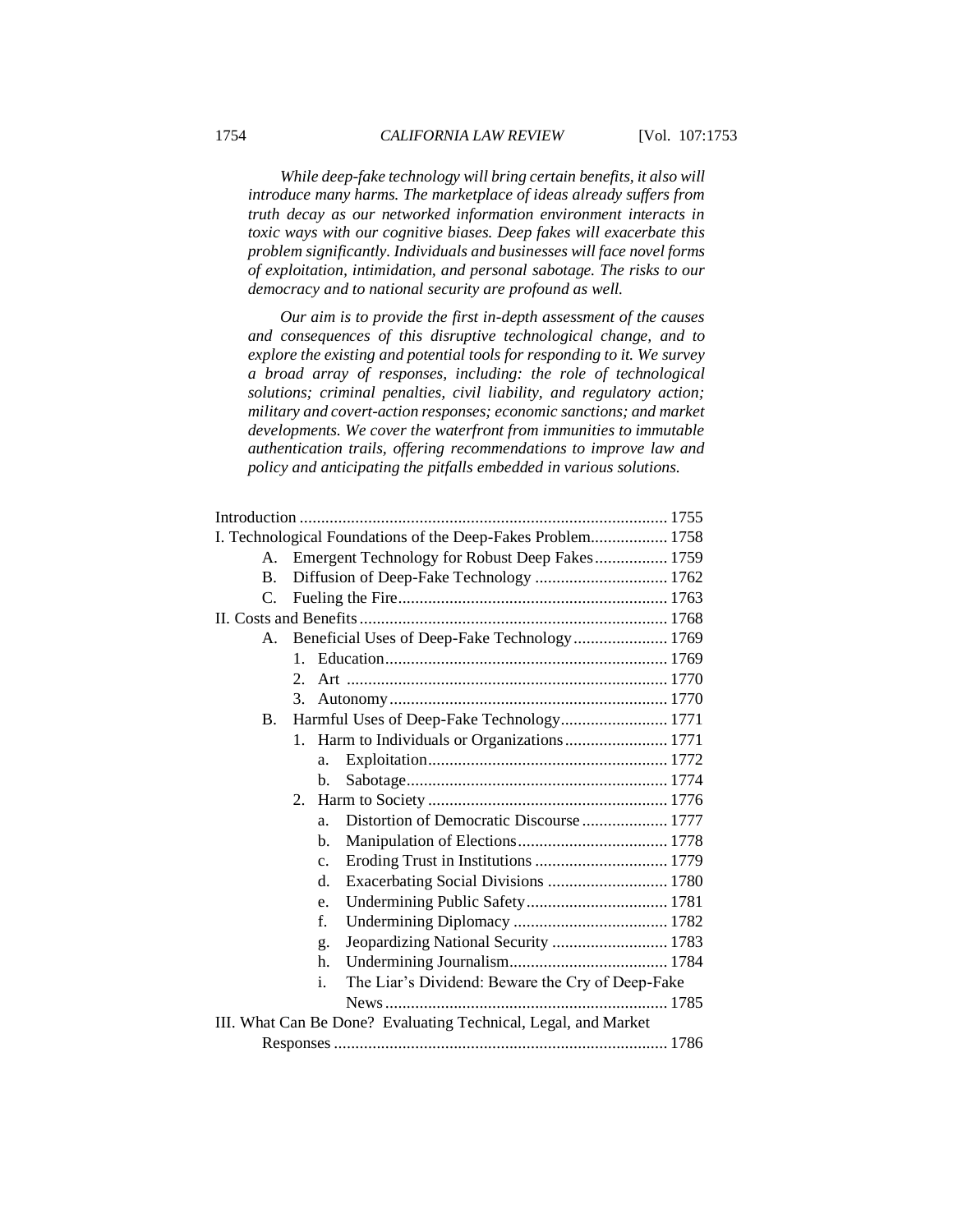| Α. |                                                   |  |
|----|---------------------------------------------------|--|
| B. |                                                   |  |
|    |                                                   |  |
|    | Specific Categories of Civil Liability 1792<br>2. |  |
|    | a <sub>z</sub>                                    |  |
|    | Suing the Creators of Deep Fakes  1793<br>b.      |  |
|    | $c_{\rm}$                                         |  |
|    | 3. Specific Categories of Criminal Liability 1801 |  |
| C. |                                                   |  |
|    | $\mathbf{1}$                                      |  |
|    | $2_{-}$                                           |  |
|    |                                                   |  |
| D. |                                                   |  |
|    |                                                   |  |
|    |                                                   |  |
|    | 3 <sub>1</sub>                                    |  |
| E. |                                                   |  |
|    | 1. Immutable Life Logs as an Alibi Service  1814  |  |
|    | 2.                                                |  |
|    |                                                   |  |
|    |                                                   |  |

# <span id="page-2-0"></span>**INTRODUCTION**

Through the magic of social media, it all went viral: a vivid photograph, an inflammatory fake version, an animation expanding on the fake, posts debunking the fakes, and stories trying to make sense of the situation.<sup>1</sup> It was both a sign of the times and a cautionary tale about the challenges ahead.

The episode centered on Emma González, a student who survived the horrific shooting at Marjory Stoneman Douglas High School in Parkland, Florida, in February 2018. In the aftermath of the shooting, a number of the students emerged as potent voices in the national debate over gun control. Emma, in particular, gained prominence thanks to the closing speech she delivered during the "March for Our Lives" protest in Washington, D.C., as well as a contemporaneous article she wrote for *Teen Vogue.*<sup>2</sup> Fatefully, the *Teen Vogue* 

<sup>1.</sup> Alex Horton, *A Fake Photo of Emma González Went Viral on the Far Right, Where Parkland Teens are Villains*, WASH.POST (Mar. 26, 2018), https://www.washingtonpost.com/news/theintersect/wp/2018/03/25/a-fake-photo-of-emma-gonzalez-went-viral-on-the-far-right-where-parklandteens-are-villains/?utm\_term=.0b0f8655530d [https://perma.cc/6NDJ-WADV**]**.

<sup>2</sup>*. Florida Student Emma Gonzalez* [sic] *to Lawmakers and Gun Advocates: 'We call BS'*, CNN (Feb. 17, 2018), https://www.cnn.com/2018/02/17/us/florida-student-emma-gonzalezspeech/index.html [https://perma.cc/ZE3B-MVPD]; Emma González, *Emma González on Why This Generation Needs Gun Control*, TEEN VOGUE (Mar. 23, 2018), https://www.teenvogue.com/story/emma-gonzalez-parkland-gun-control-cover?mbid=social\_twitter [https://perma.cc/P8TQ-P2ZR].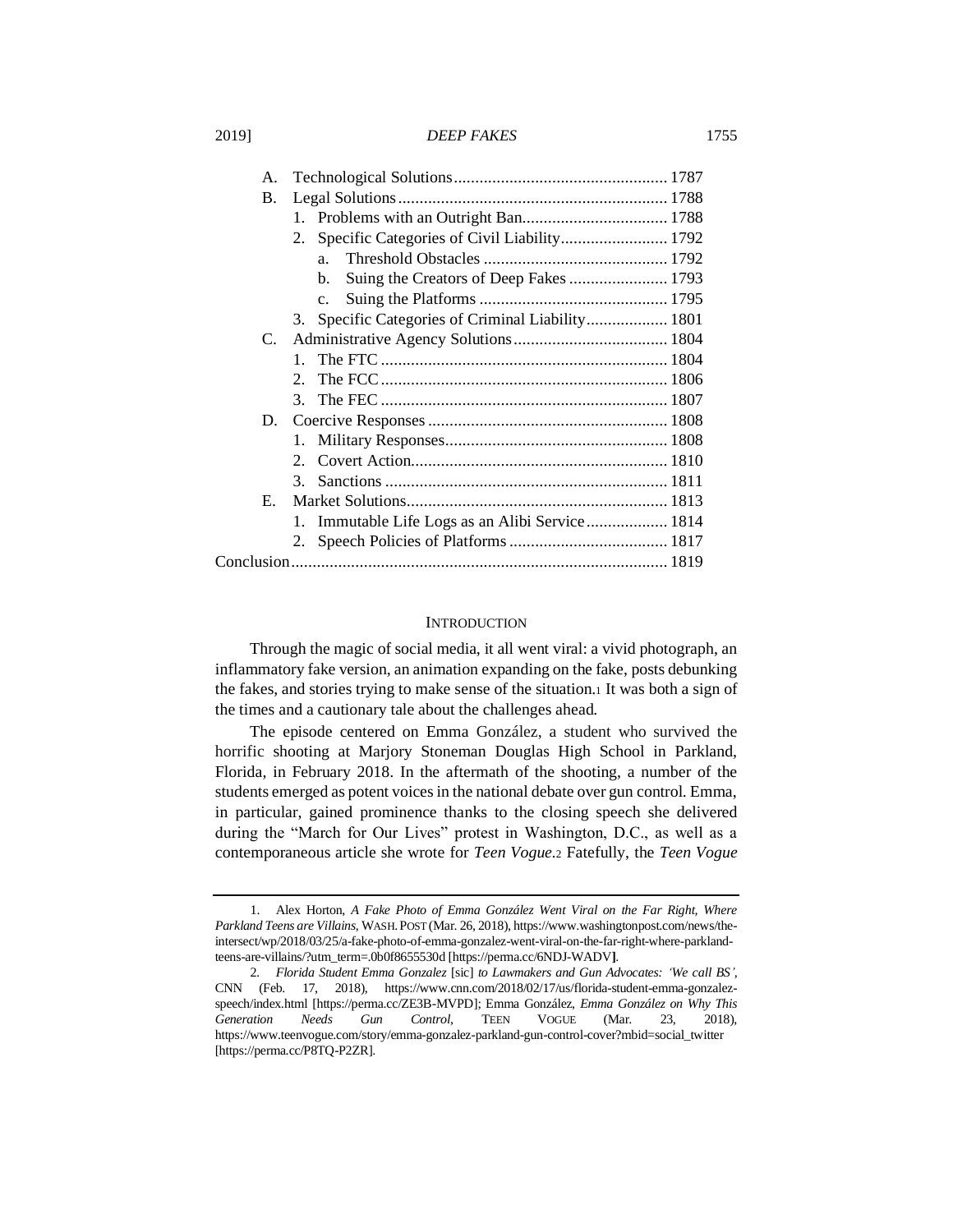piece incorporated a video entitled "This Is Why We March," including a visually arresting sequence in which Emma rips up a large sheet displaying a bullseye target.

A powerful still image of Emma ripping up the bullseye target began to circulate on the Internet. But soon someone generated a fake version, in which the torn sheet is not a bullseye, but rather a copy of the Constitution of the United States. While on some level the fake image might be construed as artistic fiction highlighting the inconsistency of gun control with the Second Amendment, the fake was not framed that way. Instead, it was depicted as a true image of Emma González ripping up the Constitution.

The image soon went viral. A fake of the video also appeared, though it



was more obvious that it had been manipulated. Still, the video circulated widely, thanks in part to actor Adam Baldwin circulating it to a quarter million followers on Twitter (along with the disturbing hashtag #Vorwärts—the German word for "forward," a reference to neo-Nazis' nod to the word's role in a Hitler Youth anthem). <sup>3</sup>

Several factors combined to limit the harm from this fakery. First, the genuine image already was in wide circulation and available at its original source. This made it fast and easy to fact-check the fakes. Second, the intense national attention associated with the post-Parkland gun control debate and, especially, the role of students like Emma in that debate, ensured that journalists paid attention to the issue, spending time and effort to debunk the fakes. Third, the fakes were of poor quality (though audiences inclined to believe their message might disregard the red flags).

Even with those constraints, though, many believed the fakes, and harm ensued. Our national dialogue on gun control has suffered some degree of

<sup>3</sup>*. See* Horton, *supra* not[e 1.](#page-2-0)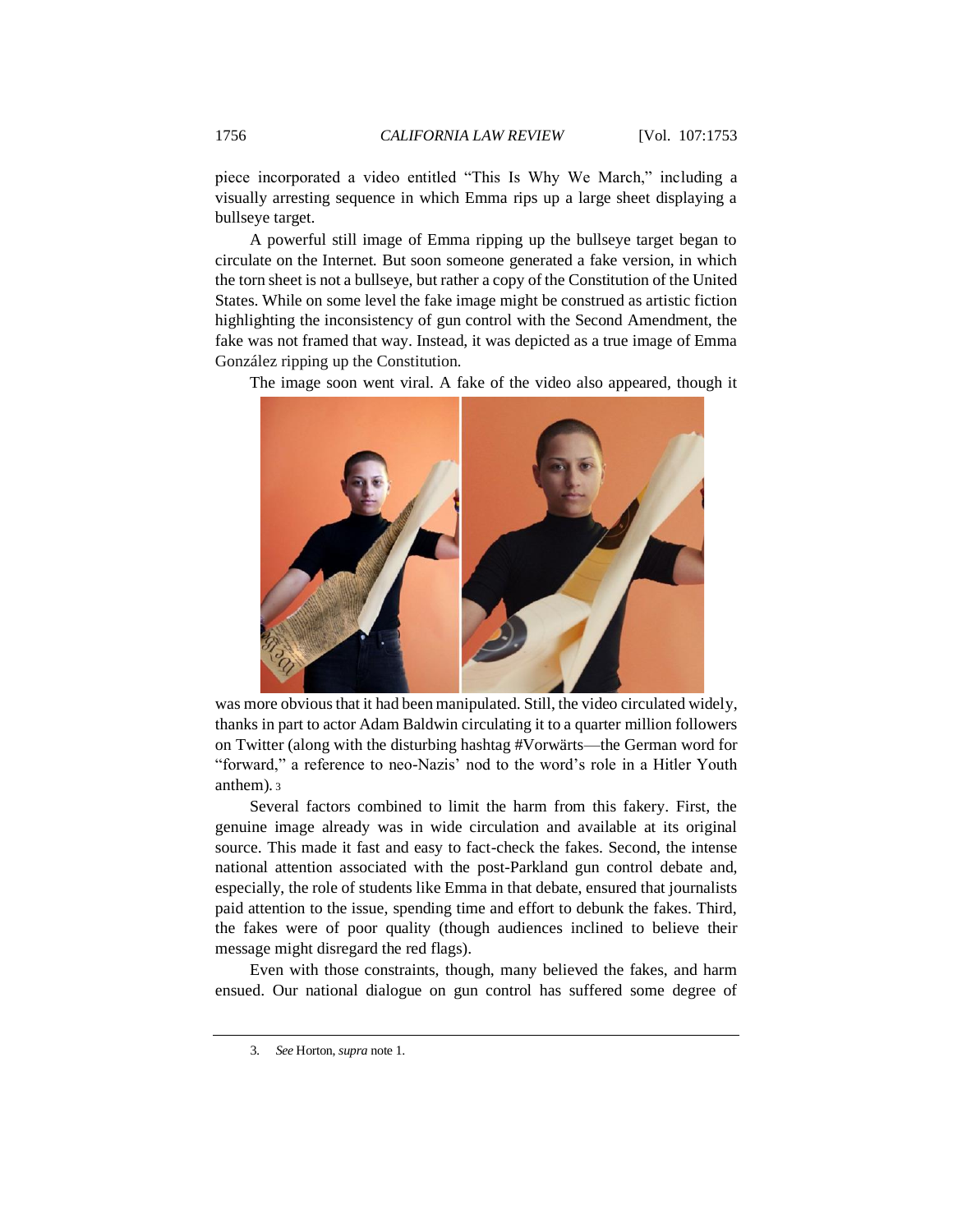distortion; Emma has likely suffered some degree of anguish over the episode; and other Parkland victims likely felt maligned and discredited. Falsified imagery, in short, has already exacted significant costs for individuals and society. But the situation is about to get much worse, as this Article shows.

Technologies for altering images, video, or audio (or even creating them from scratch) in ways that are highly -realistic and difficult to detect are maturing rapidly. As they ripen and diffuse, the problems illustrated by the Emma González episode will expand and generate significant policy and legal challenges. Imagine a deep fake video, released the day before an election, making it appear that a candidate for office has made an inflammatory statement. Or what if, in the wake of the Trump-Putin tête-à-tête at Helsinki in 2018, someone circulated a deep fake audio recording that seemed to portray President Trump as promising not to take any action should Russia interfere with certain NATO allies. Screenwriters are already building such prospects into their plotlines.<sup>4</sup> The real world will not lag far behind.

Pornographers have been early adopters of the technology, interposing the faces of celebrities into sex videos. This has given rise to the label "deep fake" for such digitized impersonations. We use that label here more broadly, as shorthand for the full range of hyper-realistic digital falsification of images, video, and audio.

<span id="page-4-0"></span>This full range will entail, sooner rather than later, a disturbing array of malicious uses. We are by no means the first to observe that deep fakes will migrate far beyond the pornography context, with great potential for harm.<sup>5</sup> We

<sup>4</sup>*. See, e.g.*, Vindu Goel & Sheera Frenkel, *In India Election, False Posts and Hate Speech Flummox Facebook*, N. Y. TIMES (Apr. 1, 2019), https://www.nytimes.com/2019/04/01/technology/india-elections-facebook.html [https://perma.cc/B9CP-MPPK**]** (describing the deluge of fake and manipulated videos and images circulated in the lead up to elections in India); *Homeland: Like Bad at Things* (Showtime television broadcast Mar. 4, 2018), https://www.sho.com/homeland/season/7/episode/4/like-bad-at-things [https://perma.cc/25XK-NN3Y]; *Taken: Verum Nocet* (NBC television broadcast Mar. 30, 2018) https://www.nbc.com/taken/video/verum-nocet/3688929 [https://perma.cc/CVP2-PNXZ] (depicting a deep-fake video in which a character appears to recite song lyrics); *The Good Fight: Day 408* (CBS television broadcast Mar. 4, 2018) (depicting fake audio purporting to be President Trump); *The Good Fight: Day 464* (CBS television broadcast Apr. 29, 2018) (featuring a deep-fake video of the alleged "golden shower" incident involving President Trump).

<sup>5</sup>*. See, e.g.*, Samantha Cole, *We Are Truly Fucked: Everyone is Making AI-Generated Fake Porn Now*, VICE: MOTHERBOARD (Jan. 24, 2018), https://motherboard.vice.com/en\_us/article/bjye8a/reddit-fake-porn-app-daisy-ridley [https://perma.cc/V9NT-CBW8**]** ("[T]echnology[] allows anyone with sufficient raw footage to work with to convincingly place any face in any video."); *see also* @BuzzFeed, *You Won't Believe What Obama Says in This Video*, TWITTER (Apr. 17, 2018, 8:00 AM), https://twitter.com/BuzzFeed/status/986257991799222272 [https://perma.cc/C38K-B377] ("We're entering an era in which our enemies can make anyone say anything at any point in time."); Tim Mak, *All Things Considered: Technologies to Create Fake Audio and Video Are Quickly Evolving*, NAT'L PUB. RADIO (Apr. 2, 2018), https://www.npr.org/2018/04/02/598916380/technologies-to-create-fakeaudio-and-video-are-quickly-evolving [https://perma.cc/NY23-YVQD] (discussing deep-fake videos created for political reasons and misinformation campaigns); Julian Sanchez (@normative), TWITTER (Jan. 24, 2018, 12:26 PM) ("The prospect of any Internet rando being able to swap anyone's face into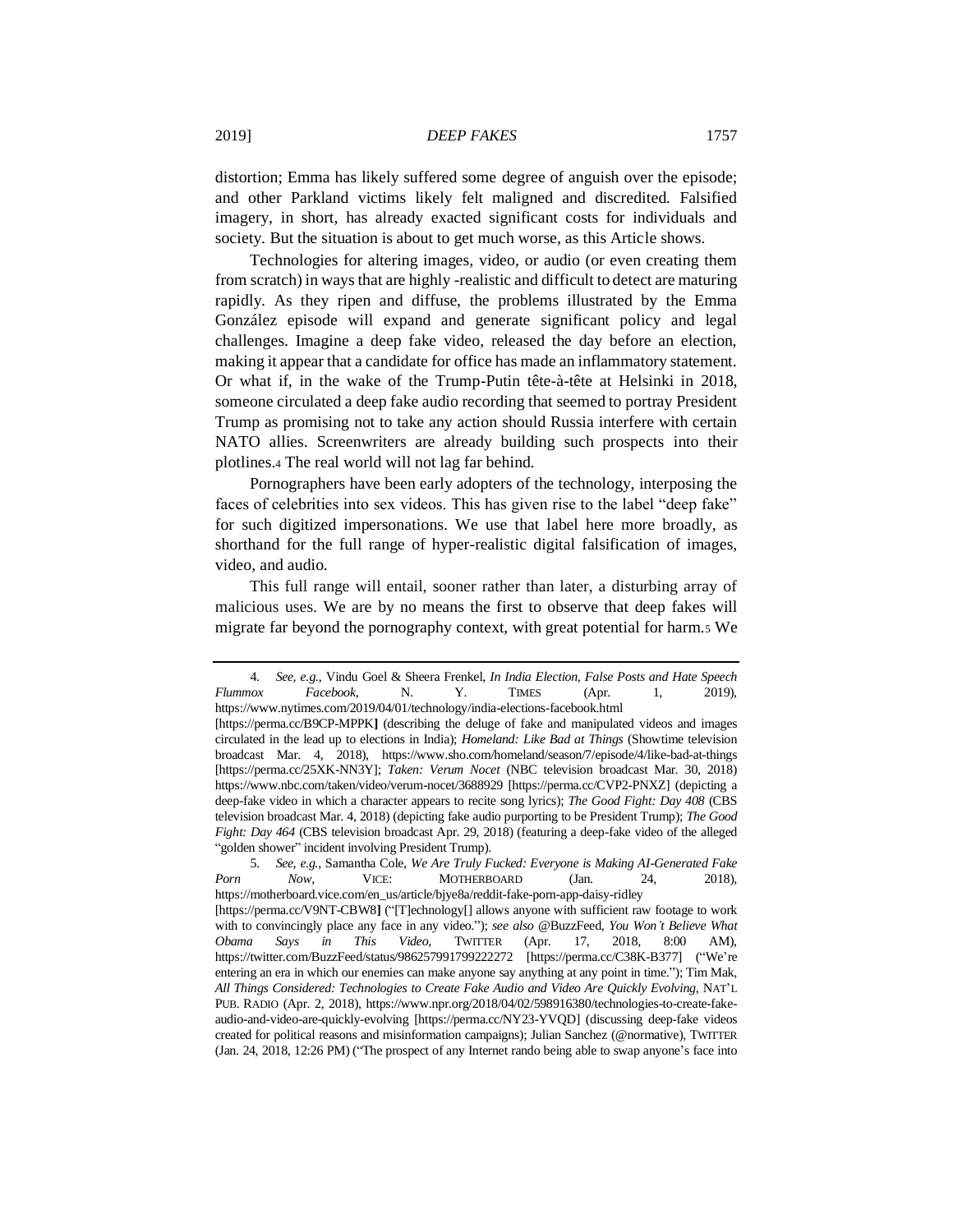do, however, provide the first comprehensive survey of these harms and potential responses to them. We break new ground by giving early warning regarding the powerful incentives that deep fakes produce for privacy-destructive solutions.

This Article unfolds as follows. Part I begins with a description of the technological innovations pushing deep fakes into the realm of hyper-realism and making them increasingly difficult to debunk. It then discusses the amplifying power of social media and the confounding influence of cognitive biases.

Part II surveys the benefits and the costs of deep fakes. The upsides of deep fakes include artistic exploration and educative contributions. The downsides of deep fakes, however, are as varied as they are costly. Some harms are suffered by individuals or groups, such as when deep fakes are deployed to exploit or sabotage individual identities and corporate opportunities. Others impact society more broadly, such as distortion of policy debates, manipulation of elections, erosion of trust in institutions, exacerbation of social divisions, damage to national security, and disruption of international relations. And, in what we call the "liar's dividend," deep fakes make it easier for liars to avoid accountability for things that are in fact true.

Part III turns to the question of remedies. We survey an array of existing or potential solutions involving civil and criminal liability, agency regulation, and "active measures" in special contexts like armed conflict and covert action. We also discuss technology-driven market responses, including not just the promotion of debunking technologies, but also the prospect of an alibi service, such as privacy-destructive life logging. We find, in the end, that there are no silver-bullet solutions. Thus, we couple our recommendations with warnings to the public, policymakers, and educators.

#### I.

#### TECHNOLOGICAL FOUNDATIONS OF THE DEEP-FAKES PROBLEM

Digital impersonation is increasingly realistic and convincing. Deep-fake technology is the cutting-edge of that trend. It leverages machine-learning algorithms to insert faces and voices into video and audio recordings of actual people and enables the creation of realistic impersonations out of digital whole cloth.<sup>6</sup> The end result is realistic-looking video or audio making it appear that someone said or did something. Although deep fakes can be created with the consent of people being featured, more often they will be created without it. This Part describes the technology and the forces ensuring its diffusion, virality, and entrenchment.

porn is incredibly creepy. But my first thought is that we have not even scratched the surface of how bad 'fake news' is going to get.").

<sup>6</sup>*. See* Cole, *supra* not[e 5.](#page-4-0)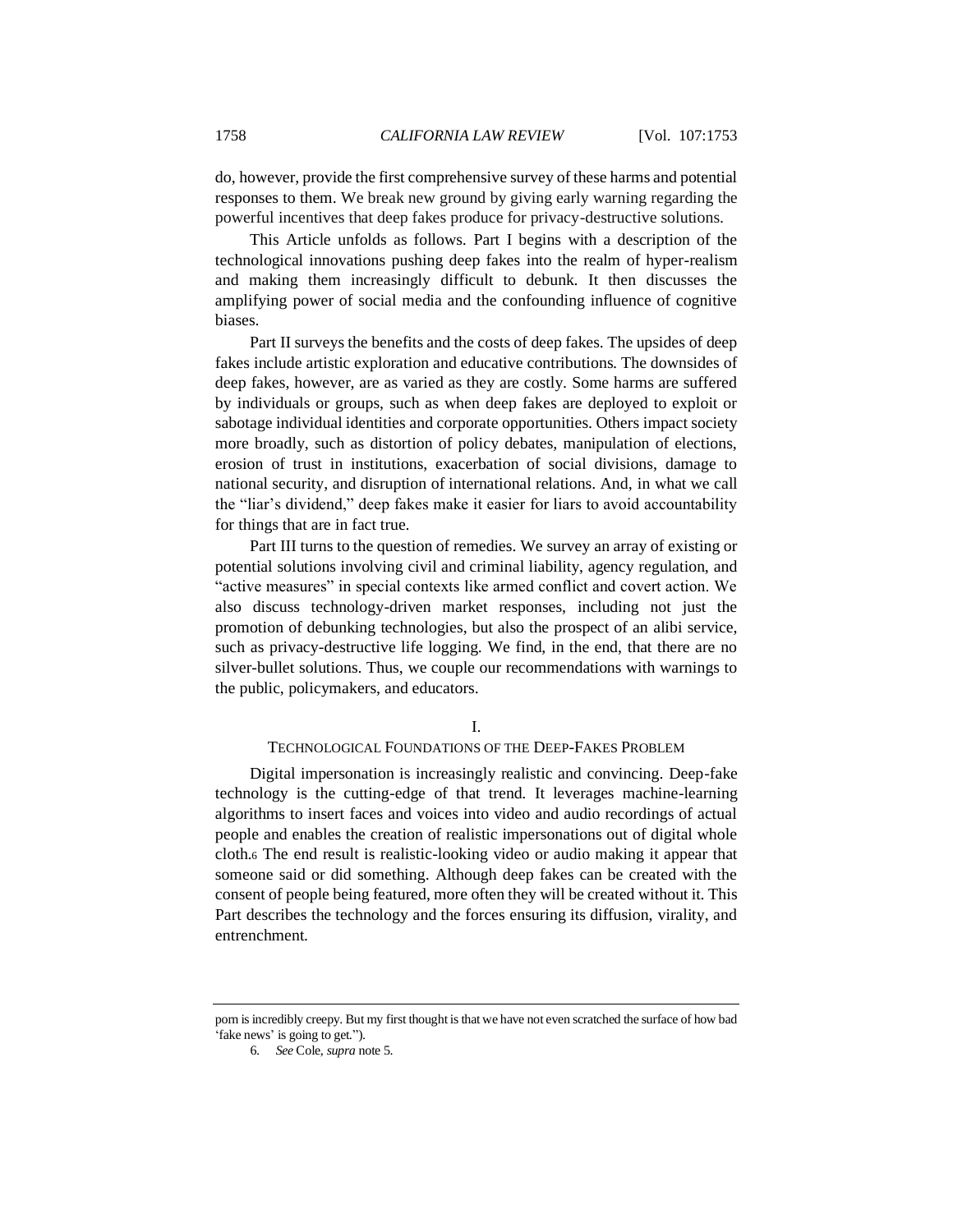# *A. Emergent Technology for Robust Deep Fakes*

Doctored imagery is neither new nor rare. Innocuous doctoring of images such as tweaks to lighting or the application of a filter to improve image quality—is ubiquitous. Tools like Photoshop enable images to be tweaked in both superficial and substantive ways.<sup>7</sup> The field of digital forensics has been grappling with the challenge of detecting digital alterations for some time.<sup>8</sup> Generally, forensic techniques are automated and thus less dependent on the human eye to spot discrepancies.<sup>9</sup> While the detection of doctored audio and video was once fairly straightforward,<sup>10</sup> the emergence of generative technology capitalizing on machine learning promises to shift this balance. It will enable the production of altered (or even wholly invented) images, videos, and audios that are more realistic and more difficult to debunk than they have been in the past. This technology often involves the use of a "neural network" for machine learning. The neural network begins as a kind of tabula rasa featuring a nodal network controlled by a set of numerical standards set at random.<sup>11</sup> Much as experience refines the brain's neural nodes, examples train the neural network system.<sup>12</sup> If the network processes a broad array of training examples, it should be able to create increasingly accurate models.<sup>13</sup> It is through this process that neural networks categorize audio, video, or images and generate realistic impersonations or alterations.<sup>14</sup>

<sup>7</sup>*. See, e.g.*, Stan Horaczek, *Spot Faked Photos Using Digital Forensic Techniques*, POPULAR SCIENCE (July 21, 2017), https://www.popsci.com/use-photo-forensics-to-spot-faked-images [https://perma.cc/G72B-VLF2] (depicting and discussing a series of manipulated photographs).

<sup>8.</sup> Doctored images have been prevalent since the advent of the photography. *See* PHOTO TAMPERING THROUGHOUT HISTORY, http://pth.izitru.com [https://perma.cc/5QSZ-NULR]. The gallery was curated by FourandSix Technologies, Inc.

<sup>9</sup>*. See* Tiffanie Wen, *The Hidden Signs That Can Reveal a Fake Photo*, BBC FUTURE (June 30, 2017), http://www.bbc.com/future/story/20170629-the-hidden-signs-that-can-reveal-if-a-photo-isfake [https://perma.cc/W9NX-XGKJ]. IZITRU.COM was a project spearheaded by Dartmouth's Dr. Hany Farid. It allowed users to upload photos to determine if they were fakes. The service was aimed at "legions of citizen journalists who want[ed] to dispel doubts that what they [were] posting [wa]s real." Rick Gladstone, *Photos Trusted but Verified*, N.Y. TIMES (May 7, 2014), https://lens.blogs.nytimes.com/2014/05/07/photos-trusted-but-verified [https://perma.cc/7A73-URKP].

<sup>10</sup>*. See* Steven Melendez, *How DARPA's Fighting Deepfakes*, FAST COMPANY (Apr. 4, 2018), https://www.fastcompany.com/40551971/can-new-forensic-tech-win-war-on-ai-generated-fakeimages [https://perma.cc/9A8L-LFTQ].

<sup>11.</sup> Larry Hardesty, *Explained: Neural Networks,* MIT NEWS (Apr. 14, 2017), http://news.mit.edu/2017/explained-neural-networks-deep-learning-0414 [https://perma.cc/VTA6- 4Z2D].

<sup>12.</sup> Natalie Wolchover, *New Theory Cracks Open the Black Box of Deep Neural Networks,* WIRED (Oct. 8, 2017), https://www.wired.com/story/new-theory-deep-learning [https://perma.cc/UEL5-69ND].

<sup>13.</sup> Will Knight, *Meet the Fake Celebrities Dreamed Up By AI*, MIT TECH. REV. (Oct. 31, 2017), https://www.technologyreview.com/the-download/609290/meet-the-fake-celebrities-dreamedup-by-ai [https://perma.cc/D3A3-JFY4].

<sup>14.</sup> Will Knight, *Real or Fake? AI is Making it Very Hard to Know,* MIT TECH. REV. (May 1, 2017), https://www.technologyreview.com/s/604270/real-or-fake-ai-is-making-it-very-hard-to-know [https://perma.cc/3MQN-A4VH].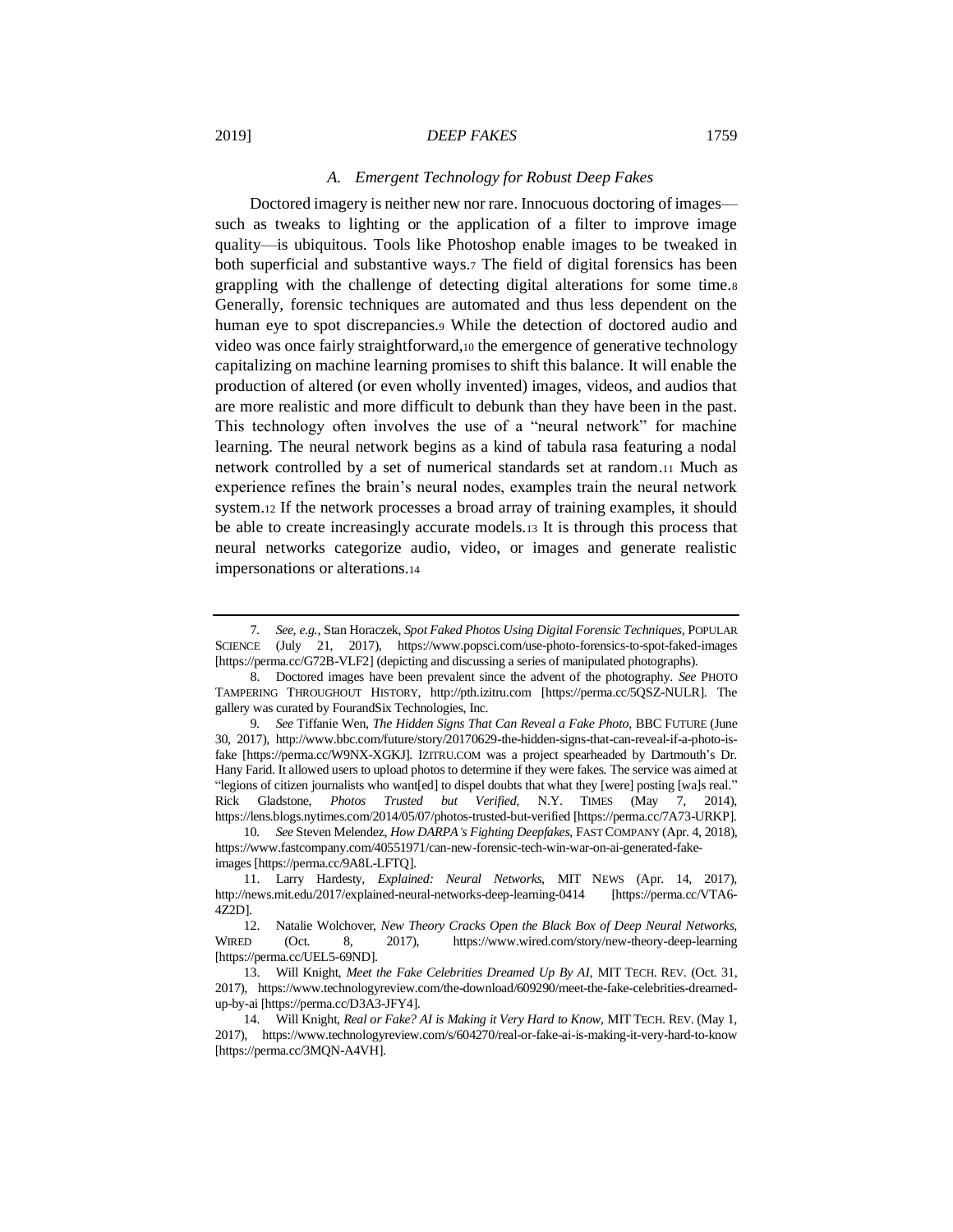To take a prominent example, researchers at the University of Washington have created a neural network tool that alters videos so speakers say something different from what they originally said.<sup>15</sup> They demonstrated the technology with a video of former President Barack Obama (for whom plentiful video footage was available to train the network) that made it appear that he said things that he had not.<sup>16</sup>

<span id="page-7-1"></span><span id="page-7-0"></span>By itself, the emergence of machine learning through neural network methods would portend a significant increase in the capacity to create false images, videos, and audio. But the story does not end there. Enter "generative adversarial networks," otherwise known as GANs. The GAN approach, invented by Google researcher Ian Goodfellow, brings two neural networks to bear simultaneously.<sup>17</sup> One network, known as the generator, draws on a dataset to produce a sample that mimics the dataset.<sup>18</sup> The other network, the discriminator, assesses the degree to which the generator succeeded.<sup>19</sup> In an iterative fashion, the assessments from the discriminator inform the assessments of the generator. The result far exceeds the speed, scale, and nuance of what human reviewers could achieve.<sup>20</sup> Growing sophistication of the GAN approach is sure to lead to the production of increasingly convincing deep fakes.<sup>21</sup>

<sup>15.</sup> SUPASORN SUWAJANAKORN ET AL., SYNTHESIZING OBAMA: LEARNING LIP SYNC FROM AUDIO, 36 ACM TRANSACTIONS ON GRAPHICS, no. 4, art. 95 (July 2017), http://grail.cs.washington.edu/projects/AudioToObama/siggraph17\_obama.pdf

<sup>[</sup>https://perma.cc/7DCY-XK58]; James Vincent, *New AI Research Makes It Easier to Create Fake Footage of Someone Speaking*, VERGE (July 12, 2017), https://www.theverge.com/2017/7/12/15957844/ai-fake-video-audio-speech-obama [https://perma.cc/3SKP-EKGT].

<sup>16.</sup> Charles Q. Choi*, AI Creates Fake Obama,* IEEE SPECTRUM (July 12, 2017), https://spectrum.ieee.org/tech-talk/robotics/artificial-intelligence/ai-creates-fake-obama

<sup>[</sup>https://perma.cc/M6GP-TNZ4]; *see also* Joon Son Chung et al., *You Said That?* (July 18, 2017) (British Machine Vision conference paper), https://arxiv.org/abs/1705.02966 [\[https://perma.cc/6NAH-MAYL\]](https://perma.cc/6NAH-MAYL).

<sup>17</sup>*. See* Ian J. Goodfellow et al., Generative Adversarial Nets (June 10, 2014) (Neural Information Processing Systems conference paper), https://arxiv.org/abs/1406.2661 [https://perma.cc/97SH-H7DD] (introducing the GAN approach); *see also* Tero Karras, et al., Progressive Growing of GANs for Improved Quality, Stability, and Variation, ICLR 2018, at 1-2 (Apr. 2018) (conference paper), http://research.nvidia.com/sites/default/files/pubs/2017-10\_Progressive-Growing-of/karras2018iclr-paper.pdf [https://perma.cc/RSK2-NBAE] (explaining neural networks in the GAN approach).

<sup>18.</sup> Karras, *supra* not[e 17,](#page-7-0) at 1.

<sup>19</sup>*. Id.*

<sup>20</sup>*. Id.* at 2.

<sup>21.</sup> Consider research conducted at Nvidia. Karras, *supra* note [17,](#page-7-0) at 2 (explaining a novel approach that begins training cycles with low-resolution images and gradually shifts to higher-resolution images, producing better and much quicker results). The *New York Times* recently profiled the Nvidia team's work. *See* Cade Metz & Keith Collins, *How an A.I. 'Cat-and-Mouse Game' Generates Believable Fake Photos*, N.Y. TIMES (Jan. 2, 2018), https://www.nytimes.com/interactive/2018/01/02/technology/ai-generated-photos.html

<sup>[</sup>https://perma.cc/6DLQ-RDWD]. For further illustrations of the GAN approach, *see* Martin Arjovsky et al., Wasserstein GAN (Dec. 6, 2017) (unpublished manuscript) (on file with California Law Review); Chris Donahue et al., Semantically Decomposing the Latent Spaces of Generative Adversarial Networks, ICLR 2018 (Feb. 22, 2018) (conference paper) (on file with California Law Review)*,*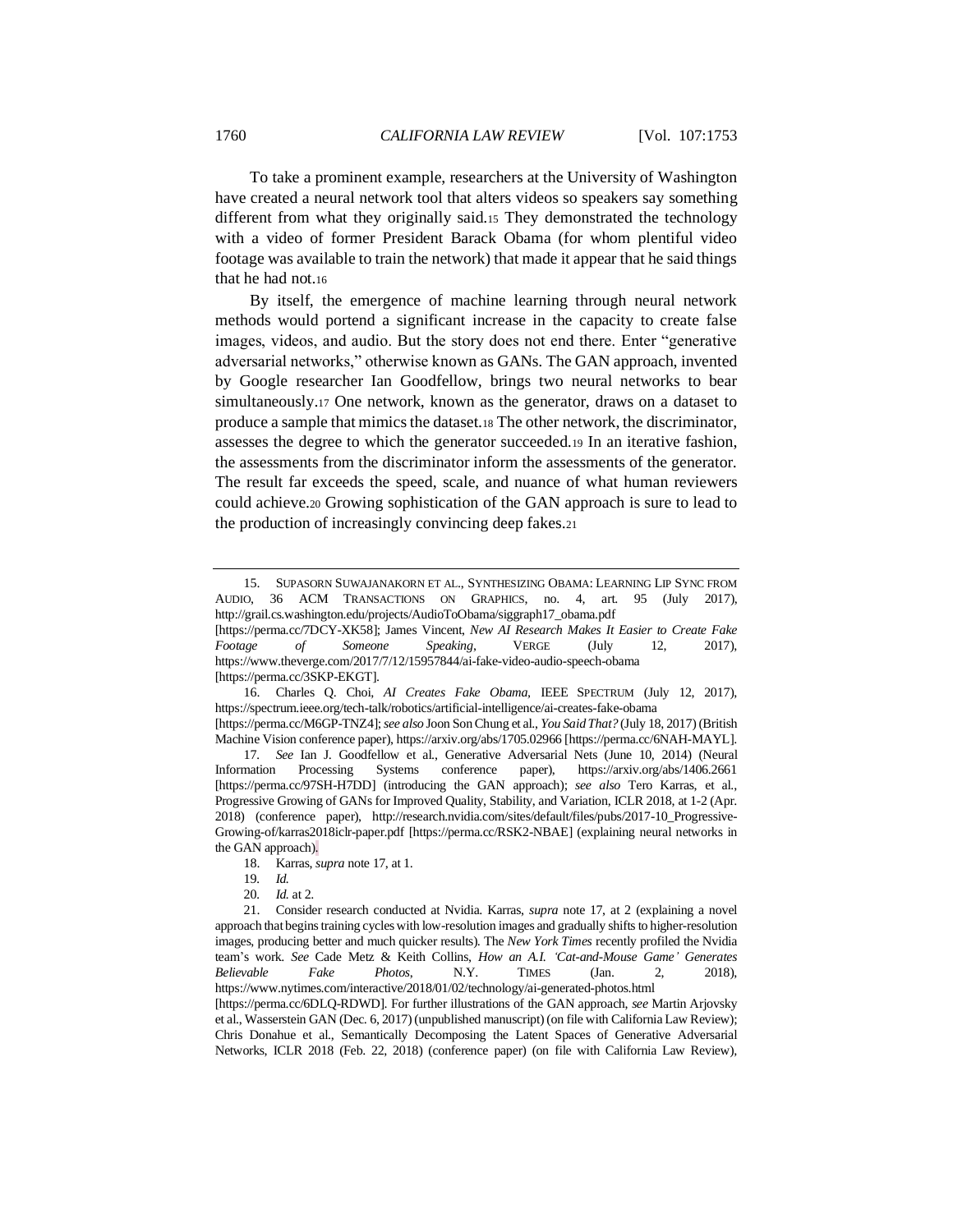The same is true with respect to generating convincing audio fakes. In the past, the primary method of generating audio entailed the creation of a large database of sound fragments from a source, which would then be combined and reordered to generate simulated speech. New approaches promise greater sophistication, including Google DeepMind's "Wavenet" model,<sup>22</sup> Baidu's DeepVoice,<sup>23</sup> and GAN models.<sup>24</sup> Startup Lyrebird has posted short audio clips simulating Barack Obama, Donald Trump, and Hillary Clinton discussing its technology with admiration.<sup>25</sup>

In comparison to private and academic efforts to develop deep-fake technology, less is currently known about governmental research.<sup>26</sup> Given the possible utility of deep-fake techniques for various government purposes including the need to defend against hostile uses—it is a safe bet that state actors

https://github.com/chrisdonahue/sdgan; Phillip Isola et al., Image-to-Image Translation with Conditional Adversarial Nets (Nov. 26, 2018) (unpublished manuscript) (on file with California Law Review); Alec Radford et al., Unsupervised Representation Learning with Deep Convolutional Generative Adversarial Networks (Jan. 7, 2016) (unpublished manuscript) (on file with California Law Review); Jun-Yan Zhu et al., Unpaired Image-to-Image Translation Using Cycle-Consistent Adversarial Networks (Nov. 15, 2018) (unpublished manuscript) (on file with California Law Review).

<sup>22.</sup> Aaron van den Oord et al., WaveNet: A Generative Model for Raw Audio (Sept. 19, 2016) (unpublished manuscript) (on file with California Law Review), https://arxiv.org/pdf/1609.03499.pdf [https://perma.cc/QX4W-E6JT].

<sup>23.</sup> Ben Popper, *Baidu's New System Can Learn to Imitate Every Accent*, VERGE (Oct. 24, 2017), https://www.theverge.com/2017/10/24/16526370/baidu-deepvoice-3-ai-text-to-speech-voice [https://perma.cc/NXV2-GDVJ].

<sup>24</sup>*. See* Chris Donahue et al., Adversarial Audio Synthesis (Feb. 9, 2019) (conference paper), https://arxiv.org/pdf/1802.04208.pdf [https://perma.cc/F5UG-334U]; Yang Gao et al., Voice Impersonation Using Generative Adversarial Networks (Feb. 19, 2018) (unpublished manuscript), https://arxiv.org/abs/1802.06840 [https://perma.cc/5HZV-ZLD3].

<sup>25</sup>*. See* Bahar Gholipour, *New AI Tech Can Mimic Any Voice*, SCI. AM. (May 2, 2017), https://www.scientificamerican.com/article/new-ai-tech-can-mimic-any-voice [https://perma.cc/2HSP-83C3]. The ability to cause havoc by using this technology to portray persons saying things they have *never* said looms large. Lyrebird's website includes an "ethics" statement, which defensively invokes notions of technological determinism. The statement argues that impersonation technology is inevitable and that society benefits from gradual introduction to it. *Ethics*, LYREBIRD, https://lyrebird.ai/ethics [https://perma.cc/Q57E-G6MK] ("Imagine that we had decided not to release this technology at all. Others would develop it and who knows if their intentions would be as sincere as ours: they could, for example, only sell the technology to a specific company or an ill-intentioned organization. By contrast, we are making the technology available to anyone and we are introducing it incrementally so that society can adapt to it, leverage its positive aspects for good, while preventing potentially negative applications.").

<sup>26.</sup> DARPA's MediFor program is working to "[develop] technologies for the automated assessment of the integrity of an image or video and [integrate] these in an end-to-end media forensics platform." Matt Turek, *Media Forensics (MediFor)*, DEF. ADVANCED RES. PROJECTS AGENCY, https://www.darpa.mil/program/media-forensics [https://perma.cc/VBY5-BQJA]. IARPA's DIVA program is attempting to use artificial intelligence to identify threats by sifting through video imagery. *Deep Intermodal Video Analytics (DIVA) Program*, INTELLIGENCE ADVANCED RES. PROJECTS ACTIVITY, https://www.iarpa.gov/index.php/research-programs/diva [https://perma.cc/4VDX-B68W]. There are no grants from the National Science Foundation awarding federal dollars to researchers studying the detection of doctored audio and video content at this time. E-mail from Seth M. Goldstein, Project Manager, IARPA, Office of the Director of National Intelligence, to Samuel Morse (Apr. 6, 2018, 7:49 AM) (on file with authors).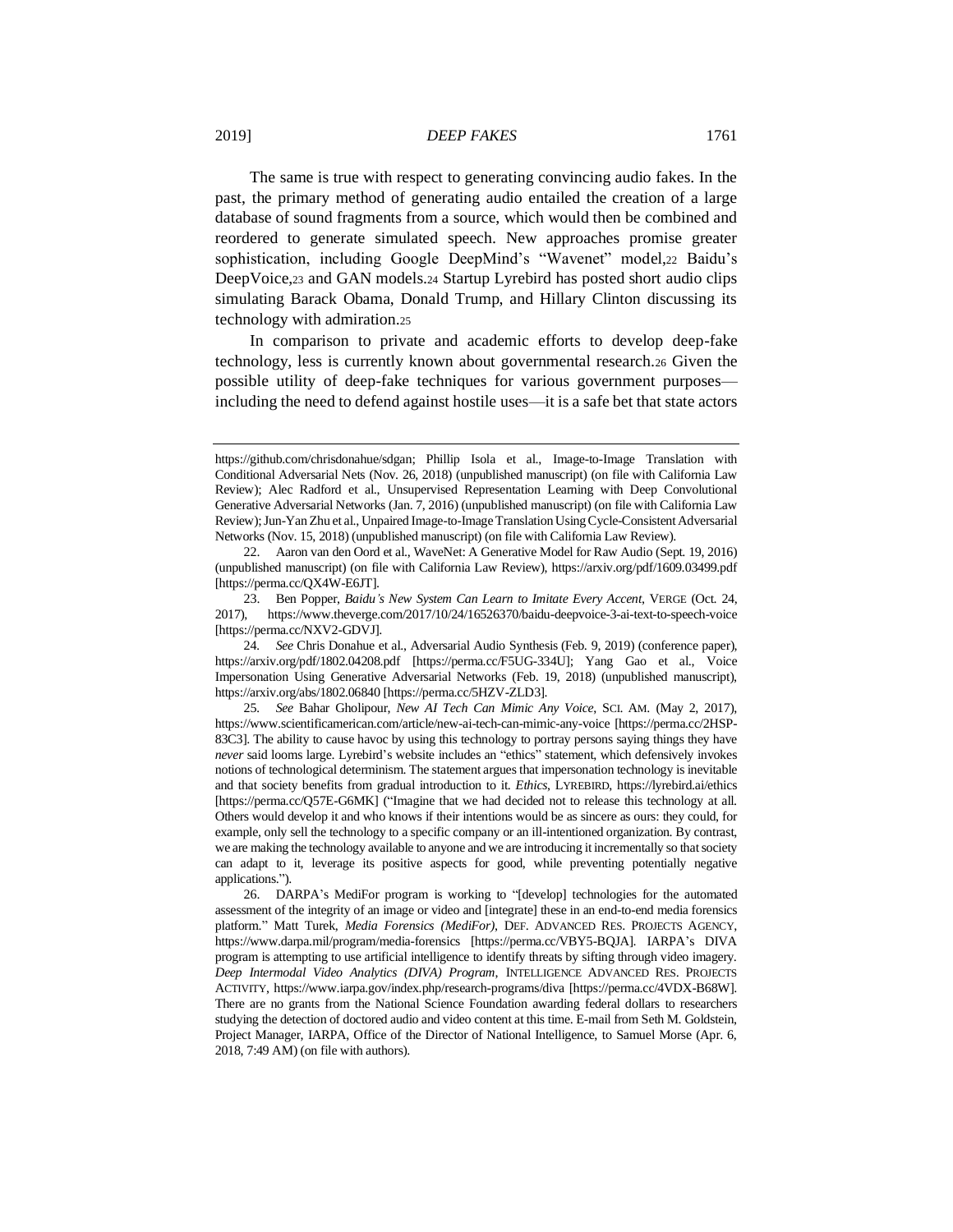are conducting classified research in this area. However, it is unclear whether classified research lags behind or outpaces commercial and academic efforts. At the least, we can say with confidence that industry, academia, and governments have the motive, means, and opportunity to push this technology forward at a rapid clip.

# *B. Diffusion of Deep-Fake Technology*

The capacity to generate persuasive deep fakes will not stay in the hands of either technologically sophisticated or responsible actors.<sup>27</sup> For better or worse, deep-fake technology will diffuse and democratize rapidly.

As Benjamin Wittes and Gabriella Blum explained in *The Future of Violence: Robots and Germs, Hackers and Drones*, technologies—even dangerous ones—tend to diffuse over time.<sup>28</sup> Firearms developed for statecontrolled armed forces are now sold to the public for relatively modest prices.<sup>29</sup> The tendency for technologies to spread only lags if they require scarce inputs that function (or are made to function) as chokepoints to curtail access.<sup>30</sup> Scarcity as a constraint on diffusion works best where the input in question is tangible and hard to obtain; such as plutonium or highly enriched uranium to create nuclear weapons.<sup>31</sup>

Often though, the only scarce input for a new technology is the knowledge behind a novel process or unique data sets. Where the constraint involves an intangible resource like information, preserving secrecy requires not only security against theft, espionage, and mistaken disclosure, but also the capacity and will to keep the information confidential.<sup>32</sup> Depending on the circumstances, the relevant actors may not want to keep the information to themselves and, indeed, may have affirmative commercial or intellectual motivation to disperse it, as in the case of academics or business enterprises.<sup>33</sup>

<sup>27</sup>*. See* Jaime Dunaway, *Reddit (Finally) Bans Deepfake Communities, but Face-Swapping Porn Isn't Going Anywhere*, SLATE (Feb. 8, 2018), https://slate.com/technology/2018/02/reddit-finallybans-deepfake-communities-but-face-swapping-porn-isnt-going-anywhere.html [https://perma.cc/A4Z7-2LDF].

<sup>28</sup>*. See generally* BENJAMIN WITTES & GABRIELLA BLUM, THE FUTURE OF VIOLENCE: ROBOTS AND GERMS, HACKERS AND DRONES.CONFRONTING A NEW AGE OF THREAT (2015).

<sup>29</sup>*. Fresh Air: Assault Style Weapons in the Civilian Market*, NPR (radio broadcast Dec. 20, 2012). Program host Terry Gross interviews Tom Diaz, a policy analyst for the Violence Policy Center. A transcript of the interview can be found at https://www.npr.org/templates/transcript/transcript.php?storyId=167694808 [https://perma.cc/CE3F-5AFX].

<sup>30</sup>*. See generally* GRAHAM T. ALLISON ET AL., AVOIDING NUCLEAR ANARCHY (1996).

<sup>31</sup>*. Id.*

<sup>32.</sup> The techniques that are used to combat cyber attacks and threats are often published in scientific papers, so that a multitude of actors can implement these shields as a defense measure. However, the sophisticated malfeasor can use this information to create cyber weapons that circumvent the defenses that researchers create.

<sup>33.</sup> In April 2016, the hacker group "Shadow Brokers" released malware that had allegedly been created by the National Security Agency (NSA). One month later, the malware was used to propagate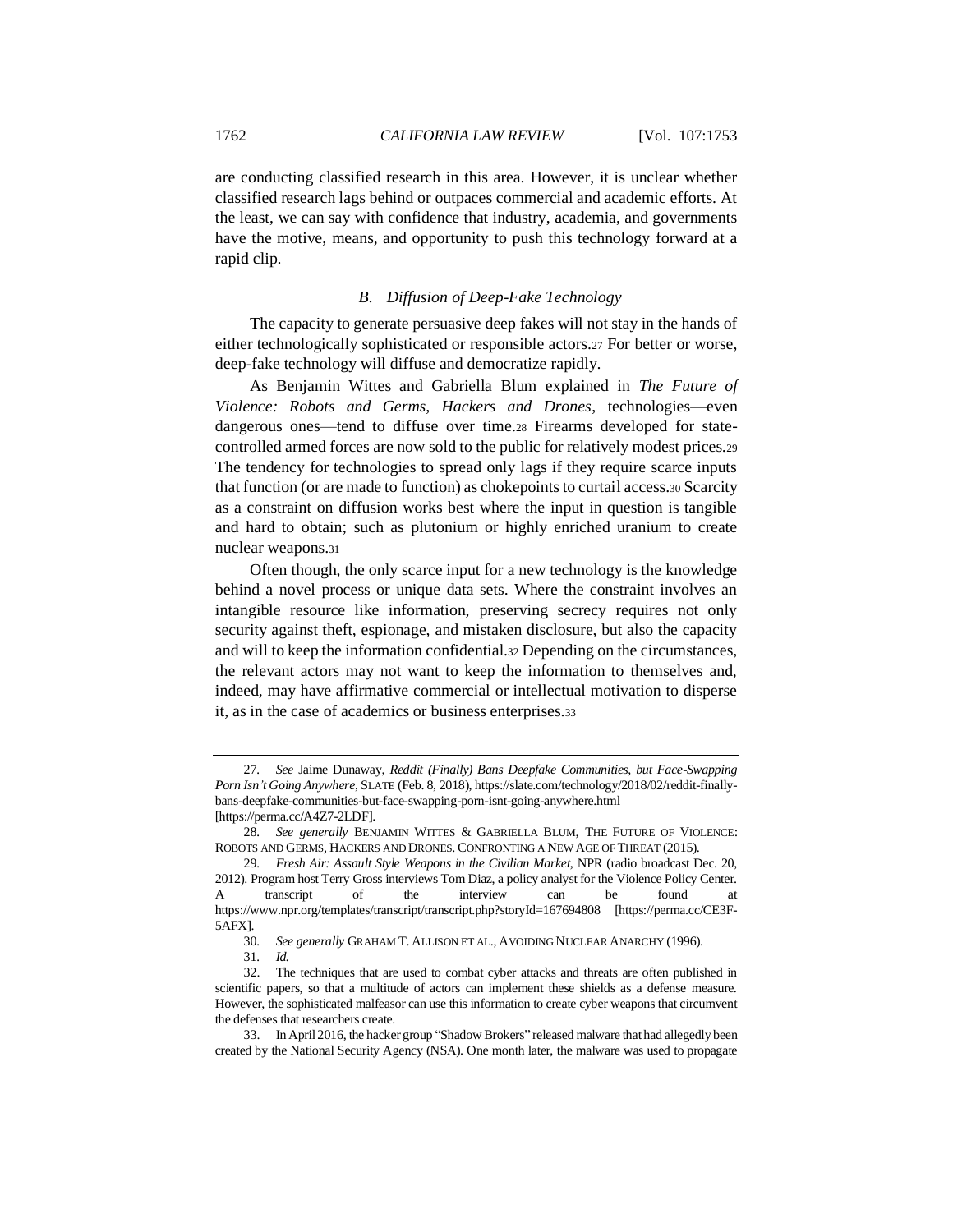Consequently, the capacity to generate deep fakes is sure to diffuse rapidly no matter what efforts are made to safeguard it. The capacity does not depend on scarce tangible inputs, but rather on access to knowledge like GANs and other approaches to machine learning. As the volume and sophistication of publicly available deep-fake research and services increase, user-friendly tools will be developed and propagated online, allowing diffusion to reach beyond experts. Such diffusion has occurred in the past both through commercial and blackmarket means, as seen with graphic manipulation tools like Photoshop and malware services on the dark web.<sup>34</sup> User-friendly capacity to generate deep fakes likely will follow a similar course on both dimensions.<sup>35</sup>

Indeed, diffusion has begun for deep-fake technology. The recent wave of attention generated by deep fakes began after a Reddit user posted a tool inserting the faces of celebrities into porn videos.<sup>36</sup> Once Fake App, "a desktop app for creating photorealistic faceswap videos made with deep learning," appeared online, the public adopted it in short order.<sup>37</sup> Following the straightforward steps provided by Fake App, a *New York Times* reporter created a semi-realistic deepfake video of his face on actor Chris Pratt's body with 1,861 images of himself and 1,023 images of Chris Pratt.<sup>38</sup> After enlisting the help of someone with experience blending facial features and source footage, the reporter created a realistic video featuring him as Jimmy Kimmel.<sup>39</sup> This portends the diffusion of ever more sophisticated versions of deep-fake technology.

# *C. Fueling the Fire*

The capacity to create deep fakes comes at a perilous time. No longer is the public's attention exclusively in the hands of trusted media companies. Individuals peddling deep fakes can quickly reach a massive, even global,

the WannaCry cyber attacks, which wreaked havoc on network systems around the globe, threatening to erase files if a ransom was not paid through Bitcoin. *See* Bruce Schneier, *Who Are the Shadow Brokers?*, **ATLANTIC** (May 23, 2017), https://www.theatlantic.com/technology/archive/2017/05/shadow-brokers/527778 [https://perma.cc/UW2F-V36G].

<sup>34</sup>*. See* ARMOR, THE BLACK MARKET REPORT: A LOOK INSIDE THE DARK WEB 2 (2018), https://www.armor.com/app/uploads/2018/03/2018-Q1-Reports-BlackMarket-DIGITAL.pdf [https://perma.cc/4UJA-QJ94] (explaining that the means to conduct a DDoS attack can be purchased

for \$10/hour, or \$200/day).

<sup>35</sup>*. See id.*

<sup>36.</sup> Emma Grey Ellis, *People Can Put Your Face on Porn—And the Law Can't Help You*, WIRED (Jan. 26, 2018), https://www.wired.com/story/face-swap-porn-legal-limbo [https://perma.cc/B7K7-Y79L].

<sup>37.</sup> FAKEAPP, https://www.fakeapp.org.

<sup>38.</sup> Kevin Roose, *Here Come the Fake Videos, Too*, N.Y. TIMES (Mar. 4, 2018), https://www.nytimes.com/2018/03/04/technology/fake-videos-deepfakes.html [https://perma.cc/U5QE-EPHX].

<sup>39</sup>*. Id.*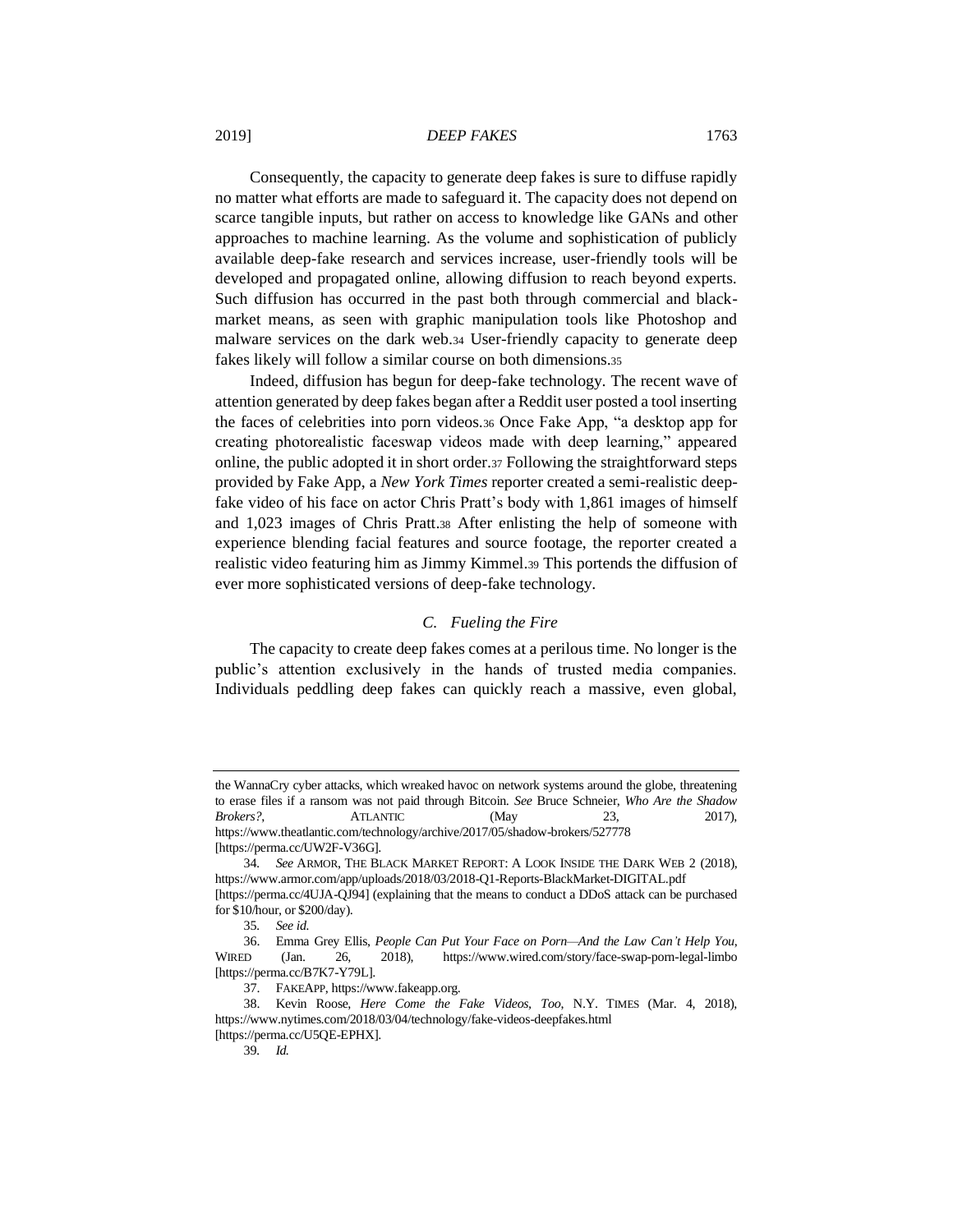<span id="page-11-0"></span>audience. As this section explores, networked phenomena, rooted in cognitive bias, will fuel that effort.<sup>40</sup>

Twenty-five years ago, the practical ability of individuals and organizations to distribute images, audio, and video (whether authentic or not) was limited. In most countries, a handful of media organizations disseminated content on a national or global basis. In the U.S., the major television and radio networks, newspapers, magazines, and book publishers controlled the spread of information.<sup>41</sup> While governments, advertisers, and prominent figures could influence mass media, most were left to pursue local distribution of content. For better or worse, relatively few individuals or entities could reach large audiences in this few-to-many information distribution environment.<sup>42</sup>

<span id="page-11-2"></span>The information revolution has disrupted this content distribution model.<sup>43</sup> Today, innumerable platforms facilitate global connectivity. Generally speaking, the networked environment blends the few-to-many and many-to-many models of content distribution, democratizing access to communication to an unprecedented degree.<sup>44</sup> This reduces the overall amount of gatekeeping, though control still remains with the companies responsible for our digital infrastructure.<sup>45</sup> For instance, content platforms have terms-of-service agreements, which ban certain forms of content based on companies' values.<sup>46</sup>

41*. See generally* NICHOLAS CARR, THE BIG SWITCH:REWIRING THE WORLD, FROM EDISON TO GOOGLE (2008); HOWARD RHEINGOLD, SMART MOBS:THE NEXT SOCIAL REVOLUTION (2002).

45. Danielle Keats Citron & Neil M. Richards, *Four Principles for Digital Expression (You Won't Believe #3!)*, 95 WASH. U. L.REV. 1353, 1361–64 (2018).

46*. See* CITRON, HATE CRIMES IN CYBERSPACE, *supra* note [40,](#page-11-0) at 232–35; Danielle Keats Citron, *Extremist Speech, Compelled Conformity, and Censorship Creep*, 93 NOTRE DAME L. REV. 1035, 1037 (2018) [hereinafter Citron, *Extremist Speech*] (noting that platforms' terms of service and community guidelines have banned child pornography, spam, phishing, fraud, impersonation, copyright violations, threats, cyber stalking, nonconsensual pornography, and hate speech); *see also* DANIELLE

<span id="page-11-3"></span><span id="page-11-1"></span><sup>40</sup>*. See generally* DANIELLE KEATS CITRON, HATE CRIMES IN CYBERSPACE (2014) [hereinafter CITRON, HATE CRIMES IN CYBERSPACE] (exploring pathologies attendant to online speech including deindividuation, virality, information cascades, group polarization, and filter bubbles). For important early work on filter bubbles, echo chambers, and group polarization in online interactions, see generally ELI PARISER,THE FILTER BUBBLE:WHAT THE INTERNET IS HIDING FROM YOU (2011); CASS R. SUNSTEIN, REPUBLIC.COM (2001).

<sup>42</sup>*. See id.*

<sup>43</sup>*. See generally* SIVA VAIDHYANATHAN, THE GOOGLIZATION OF EVERYTHING (AND WHY WE SHOULD WORRY) (2011).

<sup>44.</sup> This ably captures the online environment accessible for those living in the United States. As Jack Goldsmith and Tim Wu argued a decade ago, geographic borders and the will of governments can and do make themselves known online. *See generally* JACK GOLDSMITH & TIM WU, WHO OWNS THE INTERNET?: ILLUSIONS OF A BORDERLESS WORLD (2006). The Internet visible in China is vastly different from the Internet visible in the EU, which is different from the Internet visible in the United States (and likely to become more so soon). *See, e.g.,* Elizabeth C. Economy, *The Great Firewall of China: Xi Jinping's Internet Shutdown*, GUARDIAN (June 29, 2018) https://www.theguardian.com/news/2018/jun/29/the-great-firewall-of-china-xi-jinpings-internetshutdown [https://perma.cc/8GUS-EC59]*;* Casey Newton, *Europe Is Splitting the Internet into Three: How the Copyright Directive Reshapes the Open Web*, VERGE (Mar. 27, 2019, https://www.theverge.com/2019/3/27/18283541/european-union-copyright-directive-Internet-article-13 [https://perma.cc/K235-RZ7Q].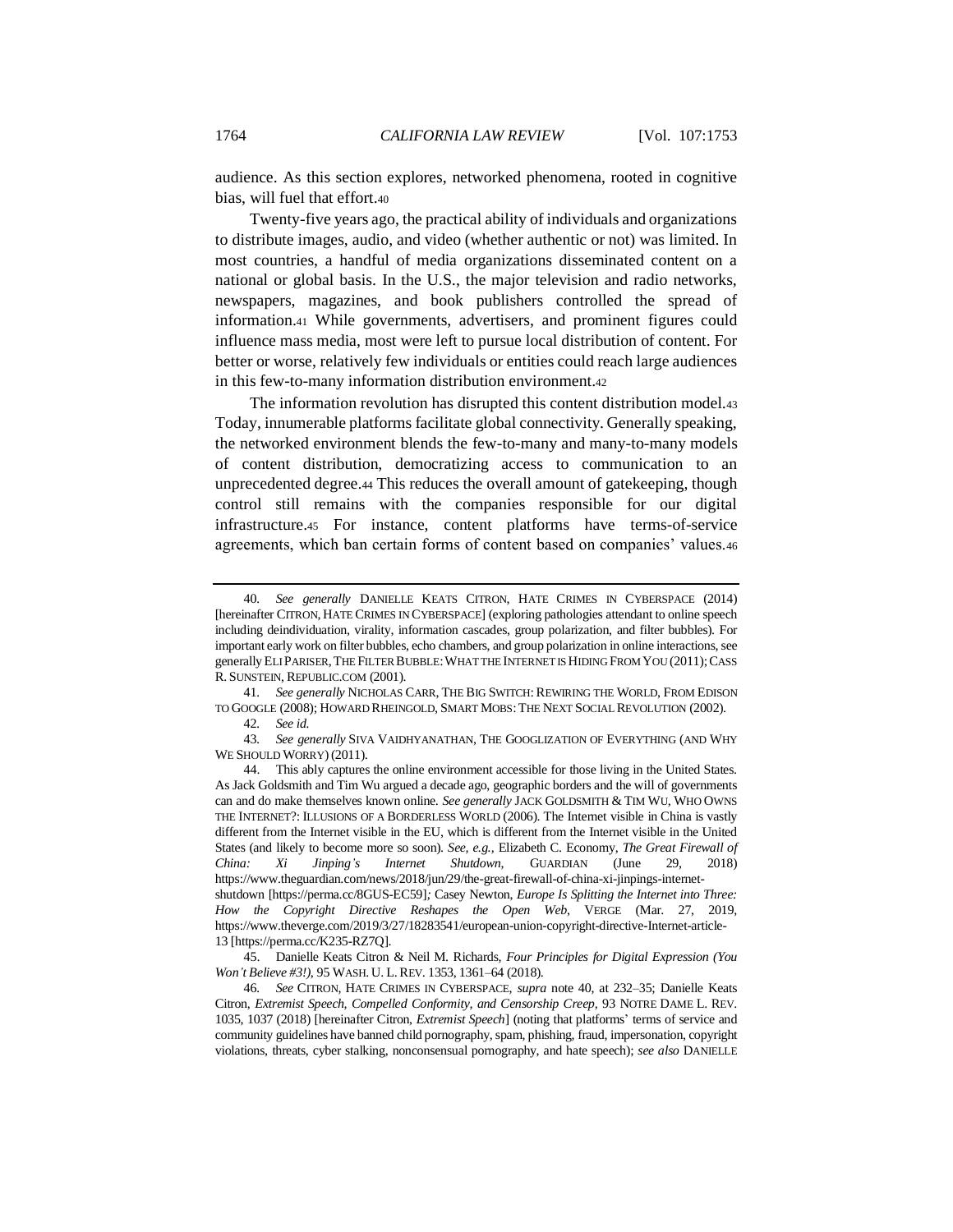They experience pressure from, or adhere to legal mandates of, governments to block or filter certain information like hate speech or "fake news."<sup>47</sup>

Although private companies have enormous power to moderate content (shadow banning it, lowering its prominence, and so on), they may decline to filter or block content that does not amount to obvious illegality. Generally speaking, there is far less screening of content for accuracy, quality, or suppression of facts or opinions that some authority deems undesirable.

Content not only can find its way to online audiences, but can circulate far and wide, sometimes going viral both online and, at times, amplifying further once picked up by traditional media. A variety of cognitive heuristics help fuel these dynamics. Three phenomena in particular—the "information cascade" dynamic, human attraction to negative and novel information, and filter bubbles—help explain why deep fakes may be especially prone to going viral.

<span id="page-12-0"></span>First, consider the "information cascade" dynamic.<sup>48</sup> Information cascades result when people stop paying sufficient attention to their own information, relying instead on what they assume others have reliably determined and then passing that information along.. Because people cannot know everything, they often rely on what others say, even if it contradicts their own knowledge.<sup>49</sup> At a certain point, people stop paying attention to their own information and look to what others know.<sup>50</sup> And when people pass along what others think, the

KEATS CITRON & QUINTA JURECIC, PLATFORM JUSTICE:CONTENT MODERATION AT AN INFLECTION POINT 12 (Hoover Institution ed., 2018) [hereinafter CITRON & JURECIC, PLATFORM JUSTICE], https://www.hoover.org/sites/default/files/research/docs/citron-jurecic\_webreadypdf.pdf

<sup>[</sup>https://perma.cc/M5L6-GNCH] (noting Facebook's Terms of Service agreement banning nonconsensual pornography). *See generally* Danielle Keats Citron, *Cyber Civil Rights*, 89 B.U. L.REV. 61 (2009) [hereinafter Citron, *Cyber Civil Rights*]; Danielle Keats Citron & Helen Norton, *Intermediaries and Hate Speech: Fostering Digital Citizenship for Our Information Age*, 91 B.U. L. REV. 1435, 1458 (2011) (discussing hate speech restrictions contained in platforms' terms of service agreements); Danielle Keats Citron & Benjamin Wittes, *The Internet Will Not Break: Denying Bad Samaritans § 230 Immunity*, 86 FORDHAM L. REV. 401 (2017) (arguing that law should incentivize online platforms to address known illegality in a reasonable manner).

<sup>47</sup>*. See* Citron, *Extremist Speech*, *supra* note [46,](#page-11-1) at 1040–49 (exploring pressure from EU Commission on major platforms to remove extremist speech and hate speech). For important work on global censorship efforts, see the scholarship of Anupam Chander, Daphne Keller, and Rebecca McKinnon. *See generally* REBECCA MCKINNON, CONSENT OF THE NETWORKED: THE WORLDWIDE STRUGGLE FOR INTERNET FREEDOM 6 (2012) (arguing that ISPs and online platforms have "far too much power over citizens' lives, in ways that are insufficiently transparent or accountable to the public interest."); Anupam Chander, *Facebookistan*, 90 N.C. L. REV. 1807, 1819–35 (2012); Anupam Chander, *Googling Freedom*, 99 CALIF. L. REV. 1, 5–9 (2011); Daphne Keller, *Toward a Clearer Conversation About Platform Liability*, KNIGHT FIRST AMEND. INST. AT COLUM. U. (April 6, 2018), https://knightcolumbia.org/content/toward-clearer-conversation-about-platform-liability [https://perma.cc/GWM7-J8PW].

<sup>48.</sup> Carr, *supra* note [41.](#page-11-2) *See generally* DAVID EASLEY & JON KLEINBERG, NETWORKS, CROWDS, AND MARKETS: REASONING ABOUT A HIGHLY CONNECTED WORLD (2010) (exploring cognitive biases in the information marketplace); CASS SUNSTEIN, REPUBLIC.COM 2.0 (2007) (same).

<sup>49</sup>*. See generally* EASLEY &KLEINBERG, *supra* not[e 48.](#page-12-0)

<sup>50</sup>*. Id.*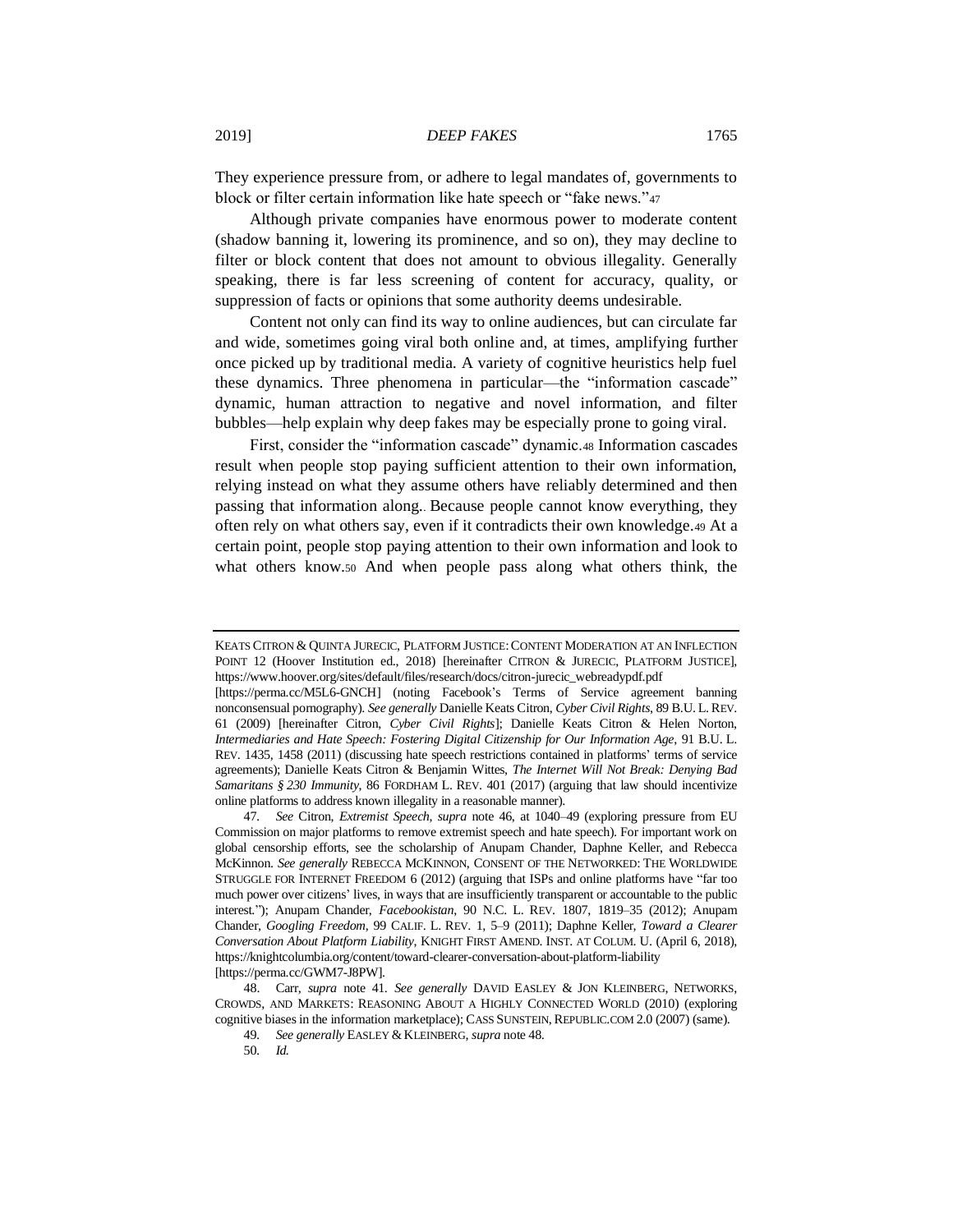credibility of the original claim snowballs.<sup>51</sup> As the cycle repeats, the cascade strengthens.<sup>52</sup>

Social media platforms are a ripe environment for the formation of information cascades spreading content of all stripes. From there, cascades can spill over to traditional mass-audience outlets that take note of the surge of social media interest and as a result cover a story that otherwise they might not have.<sup>53</sup> Social movements have leveraged the power of information cascades, including Black Lives Matter activists a and the Never Again movement of the Parkland High School students.<sup>55</sup> Arab Spring protesters spread videos and photographs of police torture.<sup>56</sup> Journalist Howard Rheingold refers to positive information cascades as "smart mobs."<sup>57</sup> But not every mob is smart or laudable, and the information cascade dynamic does not account for such distinctions. The Russian covert action program to sow discord in the United States during the 2016 election provides ample demonstration.<sup>58</sup>

Second, our natural tendency to propagate negative and novel information may enable viral circulation of deep fakes. Negative and novel information "grab[s] our attention as human beings and [] cause[s] us to want to share that information with others—we're attentive to novel threats and especially attentive to negative threats."<sup>59</sup> Data scientists, for instance, studied 126,000 news stories shared on Twitter from 2006 to 2010, using third-party fact-checking sites to

55. Jonah Engel Bromwich, *How the Parkland Students Got So Good at Social Media*, N.Y. TIMES (Mar. 7, 2018), https://www.nytimes.com/2018/03/07/us/parkland-students-social-media.html [https://perma.cc/7AW9-4HR2] (discussing students' use of social media to keep sustained political attention on the Parkland tragedy).

59. Robinson Meyer, *The Grim Conclusions of the Largest-Ever Study of Fake News*, THE ATLANTIC (Mar. 8, 2018), https://www.theatlantic.com/technology/archive/2018/03/largest-studyever-fake-news-mit-twitter/555104 [https://perma.cc/PJS2-RKMF].

<span id="page-13-0"></span><sup>51</sup>*. Id.*

<sup>52</sup>*. Id.*

<sup>53</sup>*. See generally* YOCHAI BENKLER, THE WEALTH OF NETWORKS: HOW SOCIAL PRODUCTION TRANSFORMS MARKETS AND FREEDOM (2006) (elaborating the concept of social production in relation to rapid evolution of the information marketplace and resistance to that trend).

<sup>54</sup>*. See* Monica Anderson & Paul Hitlin, *The Hashtag #BlackLivesMatter Emerges: Social Activism on Twitter*, PEW RES. CTR. (Aug. 15, 2016), http://www.pewInternet.org/2016/08/15/thehashtag-blacklivesmatter-emerges-social-activism-on-twitter [https://perma.cc/4BW9-L67G] (discussing Black Lives Matter activists' use of the hashtag #BlackLivesMatter to identify their message and display solidarity around race and police use of force).

<sup>56.</sup> CITRON, HATE CRIMES IN CYBERSPACE, *supra* not[e 40,](#page-11-0) at 68.

<sup>57.</sup> RHEINGOLD, *supra* not[e 41.](#page-11-2)

<sup>58.</sup> The 2018 indictment of the Internet Research Agency in the U.S. District Court for the District of Columbia is available at <https://www.justice.gov/file/1035477/download> [\[https://perma.cc/B6WJ-4FLX\]](https://perma.cc/B6WJ-4FLX); *see also* David A. Graham, *What the Mueller Indictment Reveals*, ATLANTIC (Feb. 16, 2018), https://www.theatlantic.com/politics/archive/2018/02/muellerroadmap/553604 [https://perma.cc/WU2U-XHWW]; Tim Mak & Audrey McNamara, *Mueller Indictment of Russian Operatives Details Playbook of Information Warfare*, NAT'L PUB. RADIO (Feb. 17, 2018), https://www.npr.org/2018/02/17/586690342/mueller-indictment-of-russian-operativesdetails-playbook-of-information-warfare [https://perma.cc/RJ6F-999R].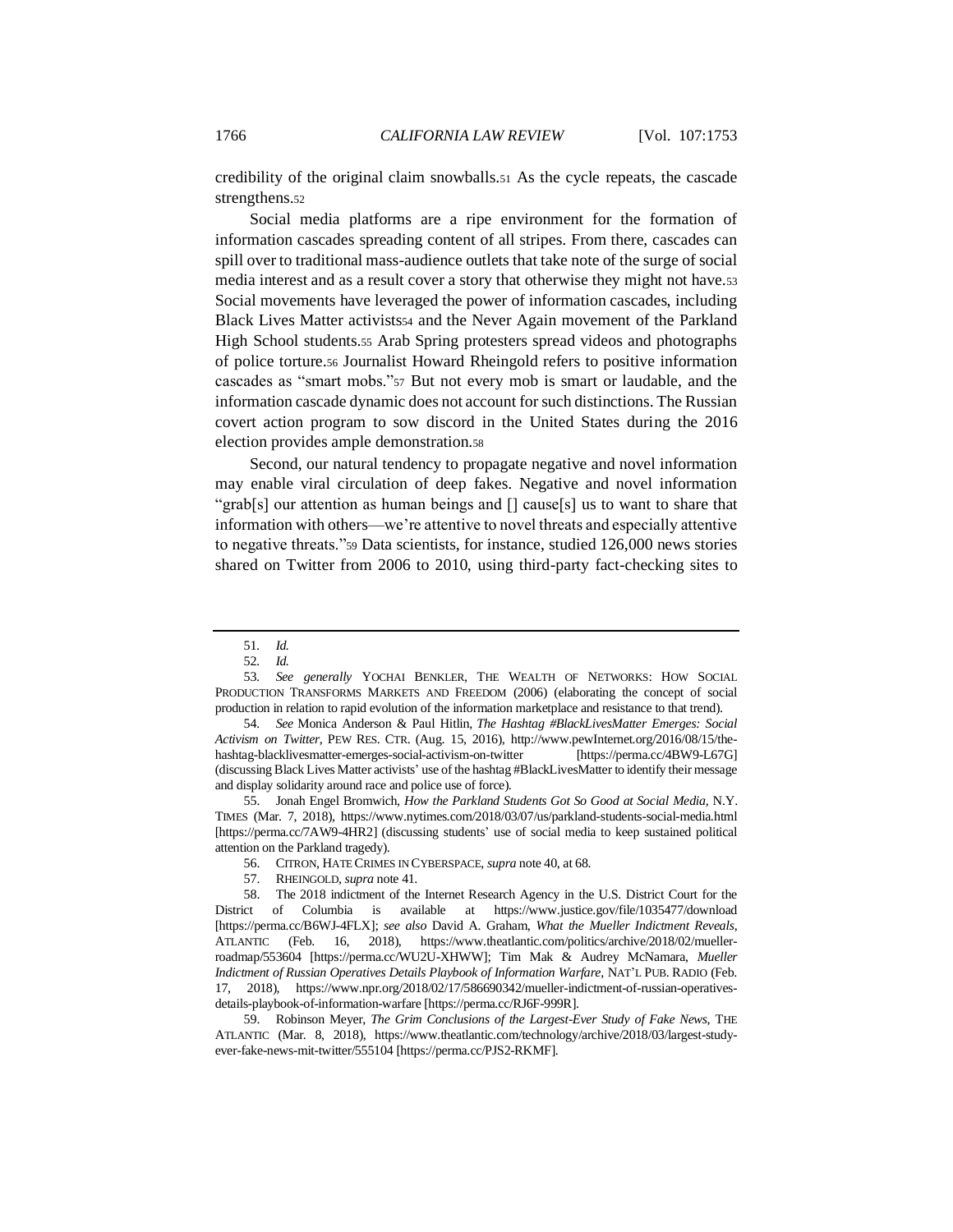classify them as true or false.<sup>60</sup> According to the study, hoaxes and false rumors reached people ten times faster than accurate stories.<sup>61</sup> Even when researchers controlled for differences between accounts originating rumors, falsehoods were 70 percent more likely to get retweeted than accurate news.<sup>62</sup> The uneven spread of fake news was not due to bots, which in fact retweeted falsehoods at the same frequency as accurate information.<sup>63</sup> Rather, false news spread faster due to *people* retweeting inaccurate news items.<sup>64</sup> The study's authors hypothesized that falsehoods had greater traction because they seemed more "novel" and evocative than real news.<sup>65</sup> False rumors tended to elicit responses expressing surprise and disgust, while accurate stories evoked replies associated with sadness and trust.66

With human beings seemingly more inclined to spread negative and novel falsehoods, the field is ripe for bots to spur and escalate the spreading of negative misinformation.<sup>67</sup> Facebook estimates that as many as 60 million bots may be infesting its platform.<sup>68</sup> Bots were responsible for a substantial portion of political content posted during the 2016 election.<sup>69</sup> Bots also can manipulate algorithms used to predict potential engagement with content.

Negative information not only is tempting to share, but is also relatively "sticky." As social science research shows, people tend to credit—and remember—negative information far more than positive information.<sup>70</sup> Coupled with our natural predisposition towards certain stimuli like sex, gossip, and violence, that tendency provides a welcome environment for harmful deep fakes.<sup>71</sup> The Internet amplifies this effect, which helps explain the popularity of

<sup>60.</sup> Soroush Vosoughi et al., *The Spread of True and False News Online*, 359 SCIENCE 1146, 1146 (2018), http://science.sciencemag.org/content/359/6380/1146/tab-pdf [https://perma.cc/5U5D-UHPZ].

<sup>61</sup>*. Id.* at 1148.

<sup>62</sup>*. Id.* at 1149.

<sup>63</sup>*. Id*. at 1146.

<sup>64</sup>*. Id.*

<sup>65</sup>*. Id.* at 1149.

<sup>66</sup>*. Id*. at 1146, 1150.

<sup>67.</sup> Meyer, *supra* not[e 59](#page-13-0) (quoting political scientist Dave Karpf).

<sup>68.</sup> Nicholas Confessore et al., *The Follower Factory,* N.Y. TIMES (Jan. 27, 2018), https://www.nytimes.com/interactive/2018/01/27/technology/social-media-bots.html

<sup>[</sup>https://perma.cc/DX34-RENV] ("In November, Facebook disclosed to investors that it had at least twice as many fake users as it previously estimated, indicating that up to 60 million automated accounts may roam the world's largest social media platform."); *see also Extremist Content and Russian Disinformation Online: Working with Tech to Find Solutions: Hearing Before the S. Judiciary Comm.*, 117th Cong. (2017) https://www.judiciary.senate.gov/meetings/extremist-content-and-russiandisinformation-online-working-with-tech-to-find-solutions [https://perma.cc/M5L9-R2MY].

<sup>69.</sup> David M. J. Lazer et al., *The Science of Fake News: Addressing Fake News Requires a Multidisciplinary Effort*, 359 SCIENCE 1094, 1095 (2018).

<sup>70</sup>*. See, e.g.*, Elizabeth A. Kensinger, *Negative Emotion Enhances Memory Accuracy: Behavioral and Neuroimaging Evidence*, 16 CURRENT DIRECTIONS IN PSYCHOL. SCI. 213, 217 (2007) (finding that "negative emotion conveys focal benefits on memory for detail").

<sup>71.</sup> PARISER,*supra* not[e 40,](#page-11-0) at 13–14.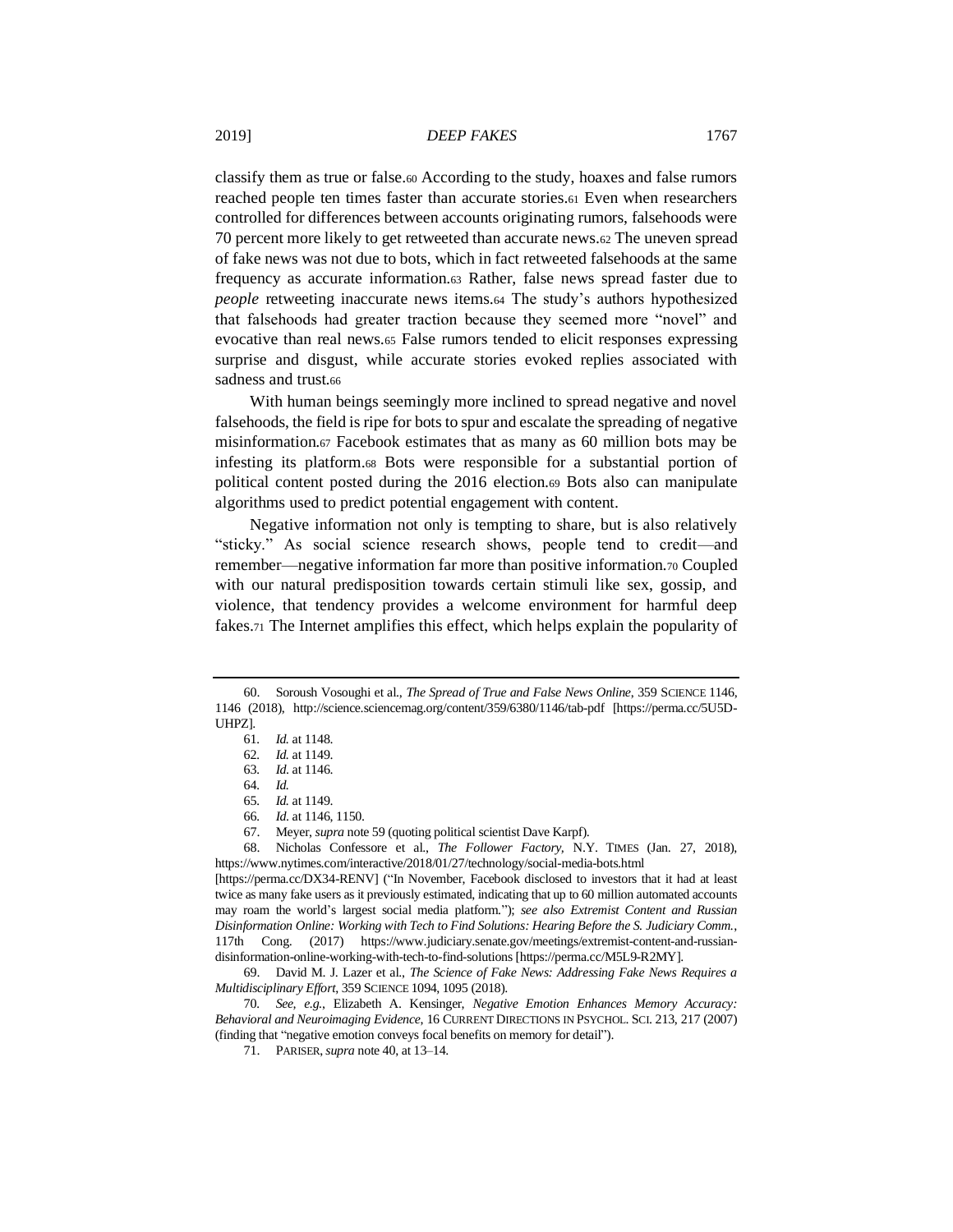gossip sites like TMZ.com.<sup>72</sup> Because search engines produce results based on our interests, they tend to feature more of the same—more sex and more gossip.<sup>73</sup>

Third, filter bubbles further aggravate the spread of false information. Even without the aid of technology, we naturally tend to surround ourselves with information confirming our beliefs. Social media platforms supercharge this tendency by empowering users to endorse and re-share content.<sup>74</sup> Platforms' algorithms highlight popular information, especially if it has been shared by friends, and surround us with content from relatively homogenous groups.<sup>75</sup> As endorsements and shares accumulate, the chances for an algorithmic boost increase. After seeing friends' recommendations online, individuals tend to pass on those recommendations to their own networks.<sup>76</sup> Because people tend to share information with which they agree, social media users are surrounded by information confirming their preexisting beliefs.<sup>77</sup> This is what we mean by "filter bubble."<sup>78</sup>

Filter bubbles can be powerful insulators against the influence of contrary information. In a study of Facebook users, researchers found that individuals reading fact-checking articles had not originally consumed the fake news at issue, and those who consumed fake news in the first place almost never read a fact-check that might debunk it.<sup>79</sup>

Taken together, common cognitive biases and social media capabilities are behind the viral spread of falsehoods and decay of truth. They have helped entrench what amounts to information tribalism, and the results plague public and private discourse. Information cascades, natural attraction to negative and novel information, and filter bubbles provide an all-too-welcoming environment as deep-fake capacities mature and proliferate.

#### II.

## COSTS AND BENEFITS

Deep-fake technology can and will be used for a wide variety of purposes. Not all will be antisocial; some, in fact, will be profoundly prosocial.

78. Political scientists Andrew Guess, Brendan Nyhan, and Jason Reifler studied the production and consumption of fake news on Facebook during the 2016 U.S. Presidential election. According to the study, filter bubbles were deep (with one in four individuals visiting from fake news websites), but narrow (the majority of fake news group consumption was concentrated among 10% of the public). *See* ANDREW GUESS ET AL., SELECTIVE EXPOSURE TO MISINFORMATION: EVIDENCE FROM THE CONSUMPTION OF FAKE NEWS DURING THE 2016 U.S. PRESIDENTIAL CAMPAIGN 1 (2018) https://www.dartmouth.edu/~nyhan/fake-news-2016.pdf [\[https://perma.cc/F3VF-JVCL\]](https://perma.cc/F3VF-JVCL).

79*. See id.* at 11.

<sup>72.</sup> CITRON, HATE CRIMES IN CYBERSPACE, *supra* not[e 40,](#page-11-0) at 68.

<sup>73</sup>*. Id.*

<sup>74</sup>*. Id.* at 67.

<sup>75</sup>*. Id.*

<sup>76</sup>*. Id.*

<sup>77</sup>*. Id.*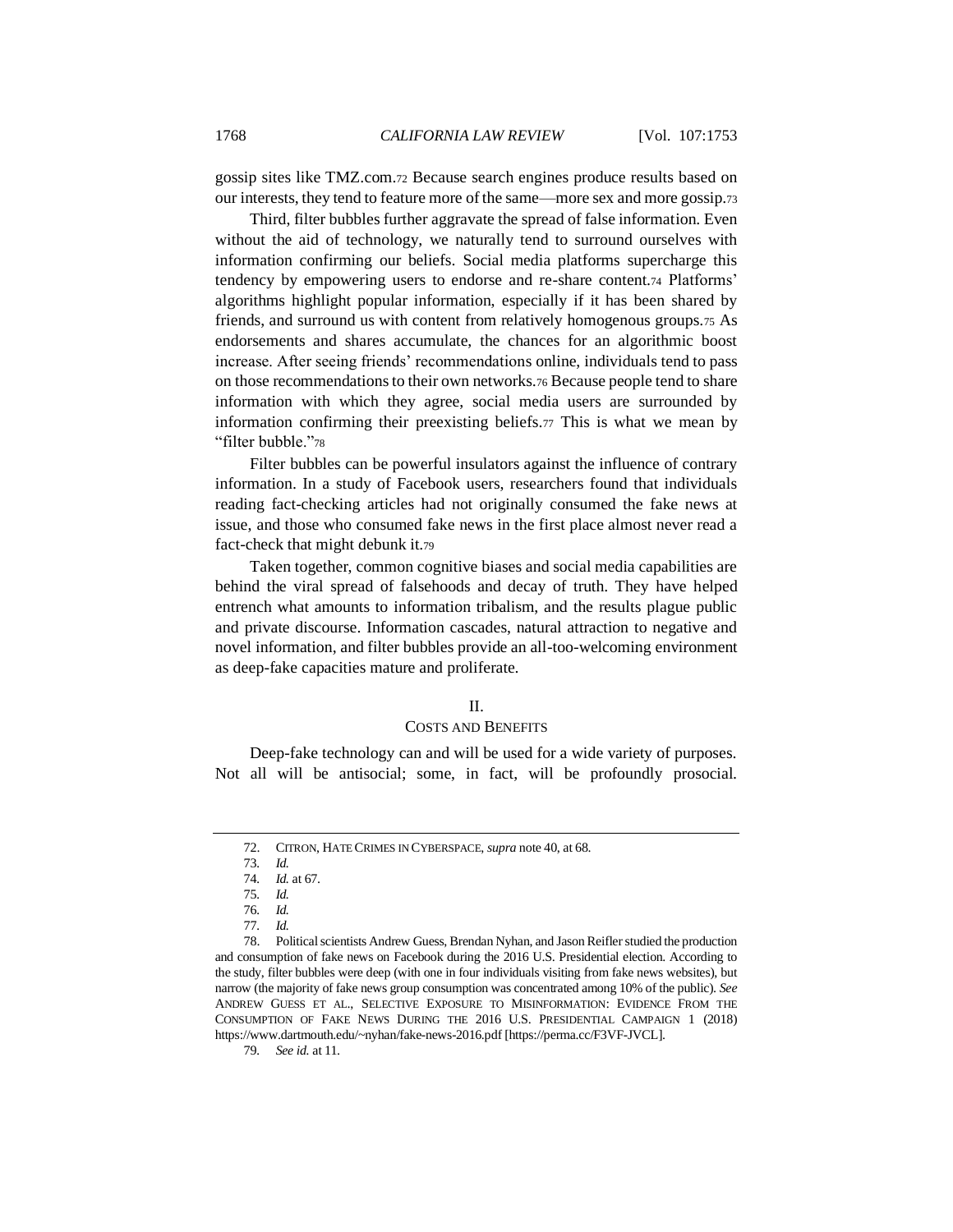Nevertheless, deep fakes can inflict a remarkable array of harms, many of which are exacerbated by features of the information environment explored above.

#### *A. Beneficial Uses of Deep-Fake Technology*

Human ingenuity no doubt will conceive many beneficial uses for deepfake technology. For now, the most obvious possibilities for beneficial uses fall under the headings of education, art, and the promotion of individual autonomy.

# *1. Education*

Deep-fake technology creates an array of opportunities for educators, including the ability to provide students with information in compelling ways relative to traditional means like readings and lectures. This is similar to an earlier wave of educational innovation made possible by increasing access to ordinary video.<sup>80</sup> With deep fakes, it will be possible to manufacture videos of historical figures speaking directly to students, giving an otherwise unappealing lecture a new lease on life.<sup>81</sup>

Creating modified content will raise interesting questions about intellectual property protections and the reach of the fair use exemption. Setting those obstacles aside, the educational benefits of deep fakes are appealing from a pedagogical perspective in much the same way that is true for the advent of virtual and augmented reality production and viewing technologies.<sup>82</sup>

The technology opens the door to relatively cheap and accessible production of video content that alters existing films or shows, particularly on the audio track, to illustrate a pedagogical point. For example, a scene from a war film could be altered to make it seem that a commander and her legal advisor are discussing application of the laws of war, when in the original the dialogue had nothing to do with that—and the scene could be re-run again and again with modifications to the dialogue tracking changes to the hypothetical scenario under

<sup>80.</sup> Emily Cruse, Using Educational Video in the Classroom: Theory, Research, and Practice, 1-2 (2013) (unpublished manuscript), https://www.safarimontage.com/pdfs/training/UsingEducationalVideoInTheClassroom.pdf [https://perma.cc/AJ8Q-WZP4].

<sup>81.</sup> Face2Face is a real-time face capture and reenactment software developed by researchers at the University of Erlangen-Nuremberg, the Max-Planck-Institute for Informatics, and Stanford University. The applications of this technology could reinvent the way students learn about historical events and figures. *See* Justus Thies et al., Face2Face: Real-time Face Capture and Reenactment of RGB Videos (June 2016) (29th IEEE-CVPR 2016 conference paper), http://www.graphics.stanford.edu/~niessner/papers/2016/1facetoface/thies2016face.pdf [https://perma.cc/S94K-DPU5].

<sup>82.</sup> Adam Evans, *Pros and Cons of Virtual Reality in the Classroom*, CHRON. HIGHER EDUC. (Apr. 8, 2018), https://www.chronicle.com/article/ProsCons-of-Virtual/243016 [https://perma.cc/TN84-89SQ].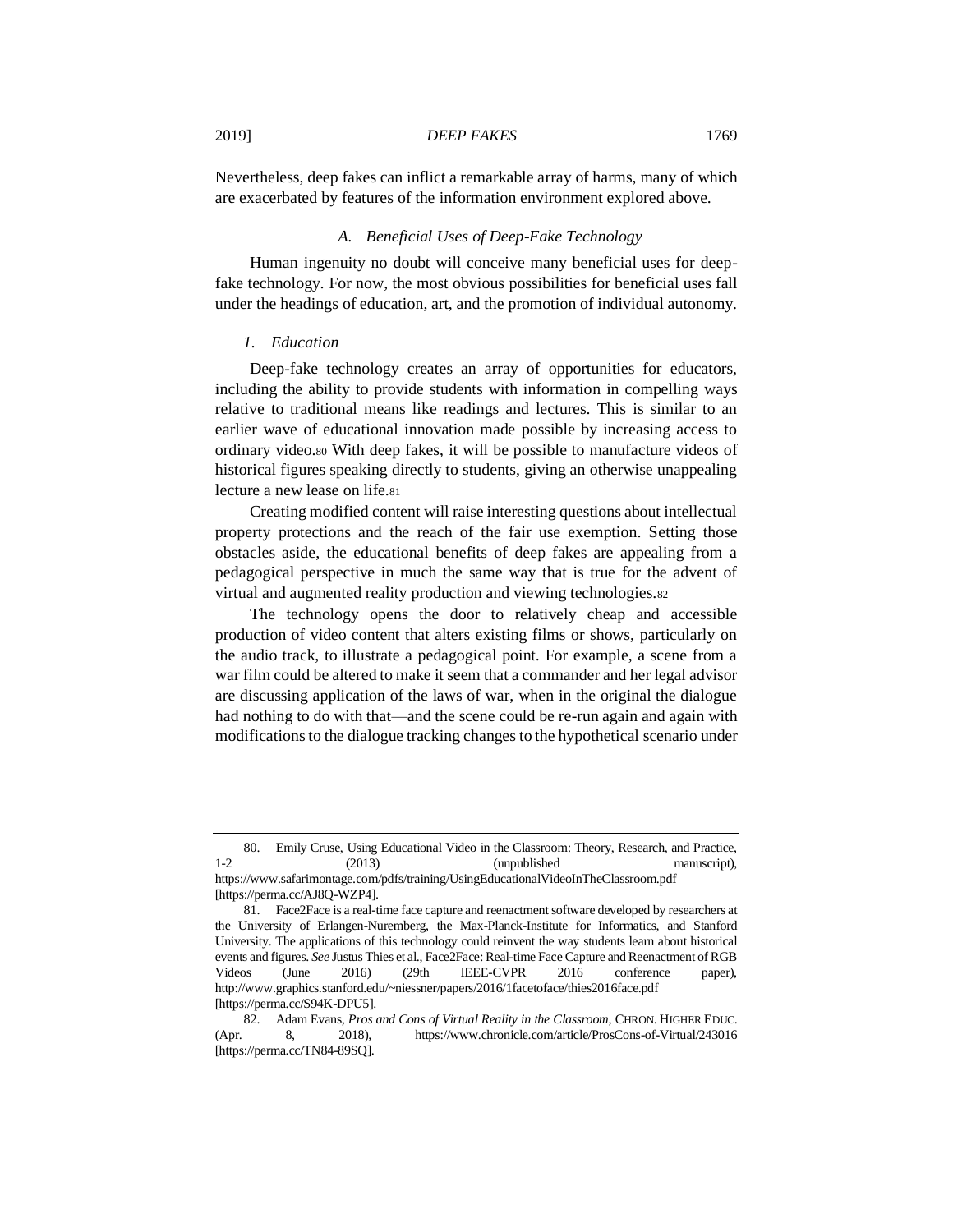consideration. If done well, it would surely beat just having the professor asking students to imagine the shifting scenario out of whole cloth.<sup>83</sup>

The educational value of deep fakes will extend beyond the classroom. In the spring of 2018, Buzzfeed provided an apt example when it circulated a video that appeared to feature Barack Obama warning of the dangers of deep-fake technology itself.<sup>84</sup> One can imagine deep fakes deployed to support educational campaigns by public-interest organizations such as Mothers Against Drunk Driving.

# *2. Art*

The potential artistic benefits of deep-fake technology relate to its educational benefits, though they need not serve any formal educational purpose. Thanks to the use of existing technologies that resurrect dead performers for fresh roles, the benefits to creativity are already familiar to mass audiences.<sup>85</sup> For example, the startling appearance of the long-dead Peter Cushing as the venerable Grand Moff Tarkin in 2016's *Rogue One* was made possible by a deft combination of live acting and technical wizardry. That prominent illustration delighted some and upset others.<sup>86</sup> The *Star Wars* contribution to this theme continued in *The Last Jedi* when Carrie Fisher's death led the filmmakers to fake additional dialogue using snippets from real recordings.<sup>87</sup>

Not all artistic uses of deep-fake technologies will have commercial potential. Artists may find it appealing to express ideas through deep fakes, including, but not limited to, productions showing incongruities between apparent speakers and their apparent speech. Video artists might use deep-fake technology to satirize, parody, and critique public figures and public officials. Activists could use deep fakes to demonstrate their point in a way that words alone could not.

#### *3. Autonomy*

Just as art overlaps with education, deep fakes implicate self-expression. But not all uses of deep fakes for self-expression are best understood as art. Some

<sup>83.</sup> The facial animation software CrazyTalk, by Reallusion, animates faces from photographs or cartoons and can be used by educators to further pedagogical goals. The software is available at https://www.reallusion.com/crazytalk/default.html [https://perma.cc/TTX8-QMJP].

<sup>84</sup>*. See* Choi, *supra* not[e 16.](#page-7-1)

<sup>85.</sup> Indeed, film contracts now increasingly address future uses of a person's image in subsequent films via deep fake technology in the event of their death.

<sup>86.</sup> Dave Itzkoff, *How 'Rogue One'Brought Back Familiar Faces*, N.Y.TIMES (Dec. 27, 2016), https://www.nytimes.com/2016/12/27/movies/how-rogue-one-brought-back-grand-moff-tarkin.html [https://perma.cc/F53C-TDYV].

<sup>87.</sup> Evan Narcisse, *It Took Some Movie Magic to Complete Carrie Fisher's Leia Dialogue in*  The Last Jedi, GIZMODO (Dec. 8, 2017), https://io9.gizmodo.com/it-took-some-movie-magic-tocomplete-carrie-fishers-lei-1821121635 [https://perma.cc/NF5H-GPJF].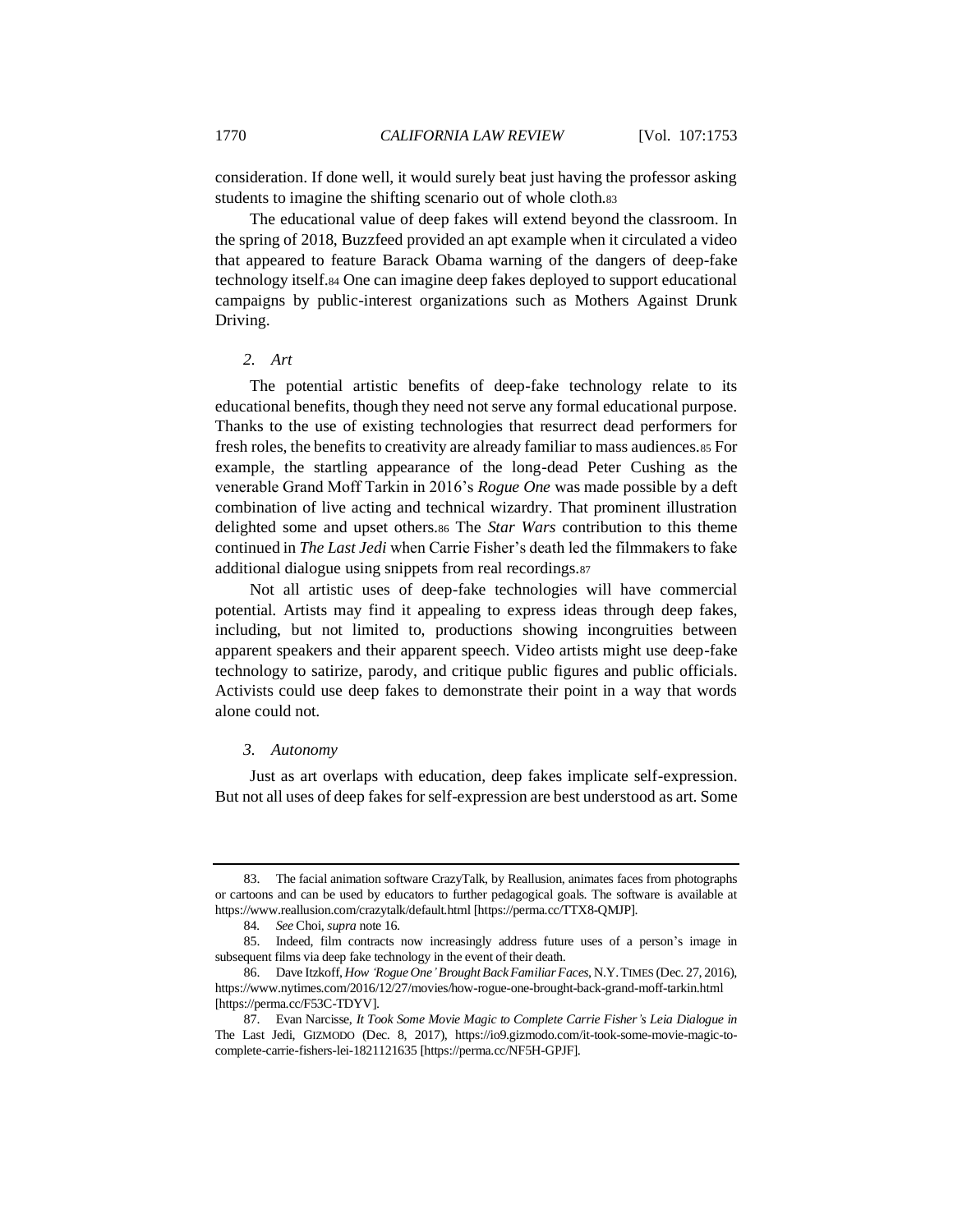may be used to facilitate "avatar" experiences for a variety of self-expressive ends that might best be described in terms of autonomy.

Perhaps most notably, deep-fake audio technology holds promise to restore the ability of persons suffering from certain forms of paralysis, such as ALS, to speak with their own voice.<sup>88</sup> Separately, individuals suffering from certain physical disabilities might interpose their faces and that of consenting partners into pornographic videos, enabling virtual engagement with an aspect of life unavailable to them in a conventional sense.<sup>89</sup>

The utility of deep-fake technology for avatar experiences, which need not be limited to sex, closely relates to more familiar examples of technology. Video games, for example, enable a person to have or perceive experiences that might otherwise be impossible, dangerous, or otherwise undesirable if pursued in person. The customizable avatars from Nintendo Wii (known as "Mii") provide a familiar and non-threatening example. The video game example underscores that the avatar scenario is not always a serious matter, and sometimes boils down to no more and no less than the pursuit of happiness.

Deep-fake technology confers the ability to integrate more realistic simulacrums of one's own self into an array of media, thus producing a stronger avatar effect. For some aspects of the pursuit of autonomy, this will be a very good thing (as the book and film *Ready Player One* suggests, albeit with reference to a vision of advanced virtual reality rather than deep-fake technology). Not so for others, however. Indeed, as we describe below, the prospects for the harmful use of deep-fake technology are legion.

# *B. Harmful Uses of Deep-Fake Technology*

Human ingenuity, alas, is not limited to applying technology to beneficial ends. Like any technology, deep fakes also will be used to cause a broad spectrum of serious harms, many of them exacerbated by the combination of networked information systems and cognitive biases described above.

#### *1. Harm to Individuals or Organizations*

Lies about what other people have said or done are as old as human society, and come in many shapes and sizes. Some merely irritate or embarrass, while others humiliate and destroy; some spur violence. All of this will be true with deep fakes as well, only more so due to their inherent credibility and the manner

<sup>88.</sup> Sima Shakeri, *Lyrebird Helps ALS Ice Bucket Challenge Co-Founder Pat Quinn Get His Voice Back: Project Revoice Can Change Lives*, HUFFINGTON POST (Apr. 14, 2018), https://www.huffingtonpost.ca/2018/04/14/lyrebird-helps-als-ice-bucket-challenge-co-founder-patquinn-get-his-voice-back\_a\_23411403 [https://perma.cc/R5SD-Y37Y].

<sup>89</sup>*. See* Allie Volpe, *Deepfake Porn has Terrifying Implications. But What if it Could Be Used for Good?*, MEN'S HEALTH (Apr. 13, 2018), https://www.menshealth.com/sexwomen/a19755663/deepfakes-porn-reddit-pornhub [https://perma.cc/EFX9-2BUE].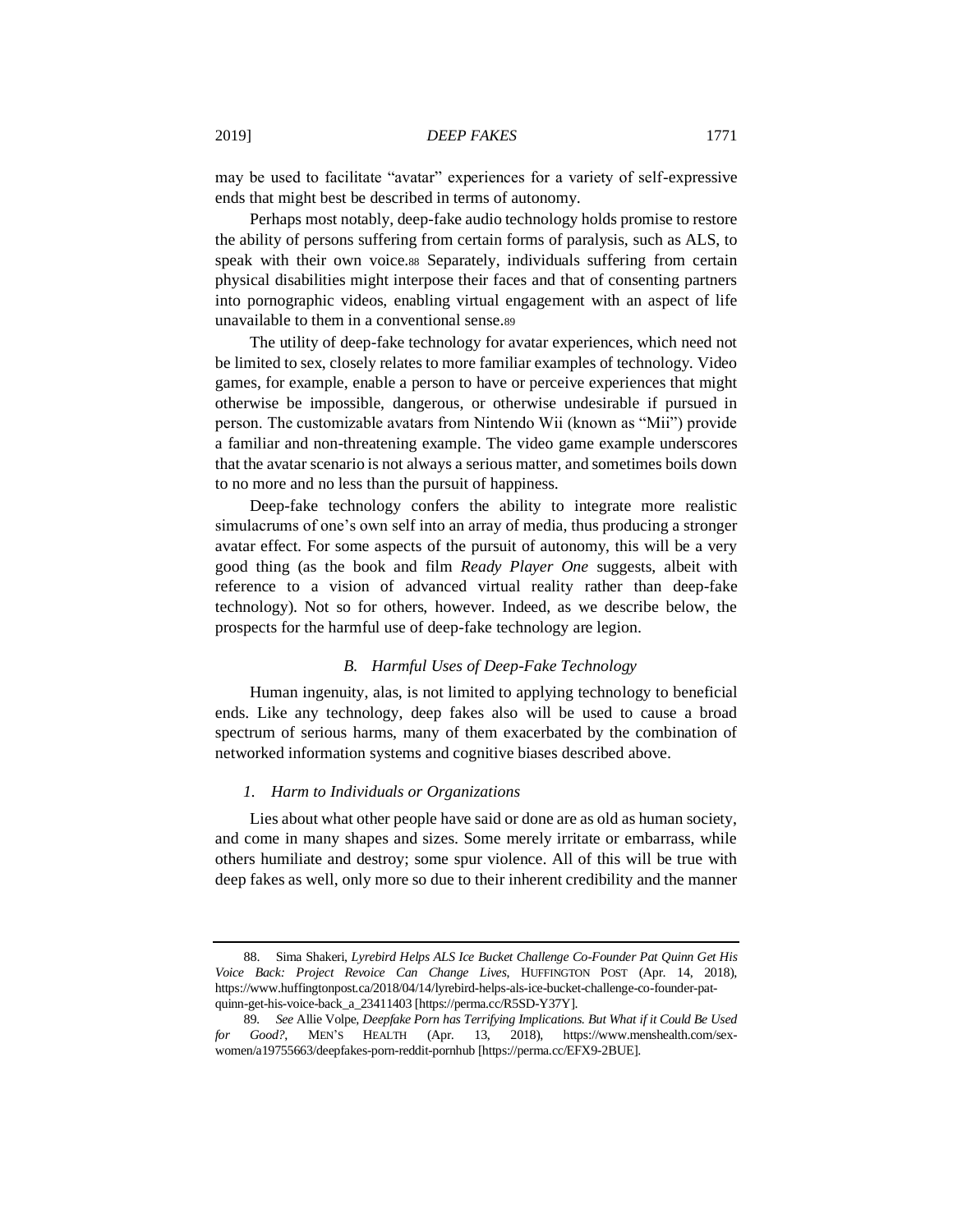in which they hide the liar's creative role. Deep fakes will emerge as powerful mechanisms for some to exploit and sabotage others.

#### <span id="page-19-0"></span>*a. Exploitation*

There will be no shortage of harmful exploitations. Some will be in the nature of theft, such as stealing people's identities to extract financial or some other benefit. Others will be in the nature of abuse, commandeering a person's identity to harm them or individuals who care about them. And some will involve both dimensions, whether the person creating the fake so intended or not.

As an example of extracting value, consider the possibilities for the realm of extortion. Blackmailers might use deep fakes to extract something of value from people, even those who might normally have little or nothing to fear in this regard, who (quite reasonably) doubt their ability to debunk the fakes persuasively, or who fear that any debunking would fail to reach far and fast enough to prevent or undo the initial damage.<sup>90</sup> In that case, victims might be forced to provide money, business secrets, or nude images or videos (a practice known as sextortion) to prevent the release of the deep fakes.<sup>91</sup> Likewise, fraudulent kidnapping claims might prove more effective in extracting ransom when backed by video or audio appearing to depict a victim who is not in fact in the fraudster's control.

<span id="page-19-1"></span>Not all value extraction takes a tangible form. Deep-fake technology can also be used to exploit an individual's sexual identity for other's gratification.<sup>92</sup> Thanks to deep-fake technology, an individual's face, voice, and body can be swapped into real pornography.<sup>93</sup> A subreddit (now closed) featured deep-fake sex videos of female celebrities and amassed more than 100,000 users.<sup>94</sup> As one Reddit user asked, "I want to make a porn video with my ex-girlfriend. But I

<sup>90</sup>*. See generally* ADAM DODGE & ERICA JOHNSTONE, USING FAKE VIDEO TECHNOLOGY TO PERPETUATE INTIMATE PARTNER ABUSE 6 (2018), http://withoutmyconsent.org/blog/new-advisoryhelps-domestic-violence-survivors-prevent-and-stop-deepfake-abuse [https://perma.cc/K3Y2-XG2Q] (discussing how deep fakes used as black mail of an intimate partner could violate the California Family Code). The advisory was published by the non-profit organization Without My Consent, which combats online invasions of privacy.

<sup>91.</sup> Sextortion thrives on the threat that the extortionist will disclose sex videos or nude images unless more nude images or videos are provided. BENAJMIN WITTES ET AL., SEXTORTION: CYBERSECURITY, TEENAGERS, AND REMOTE SEXUAL ASSAULT (Brookings Inst. ed., 2016), https://www.brookings.edu/wp-content/uploads/2016/05/sextortion1-1.pdf [\[https://perma.cc/7K9N-](https://perma.cc/7K9N-5W7C)[5W7C\]](https://perma.cc/7K9N-5W7C).

<sup>92</sup>*. See* DODGE & JOHNSTONE, *supra* note [90,](#page-19-0) at 6 (explaining the likelihood that domestic abusers and cyber stalkers will use deep sex tapes to harm victims); Janko Roettgers, '*Deep Fakes' Will Create Hollywood's Next Sex Tape Scare*, VARIETY (Feb. 2, 2018), http://variety.com/2018/digital/news/hollywood-sex-tapes-deepfakes-ai-1202685655 [https://perma.cc/98HQ-668G].

<sup>93.</sup> Danielle Keats Citron, *Sexual Privacy*, 128 YALE L. J. 1870, 1921–24 (2019) [hereinafter Citron, *Sexual Privacy*].

<sup>94.</sup> DODGE & JOHNSTONE, *supra* not[e 90,](#page-19-0) at 6.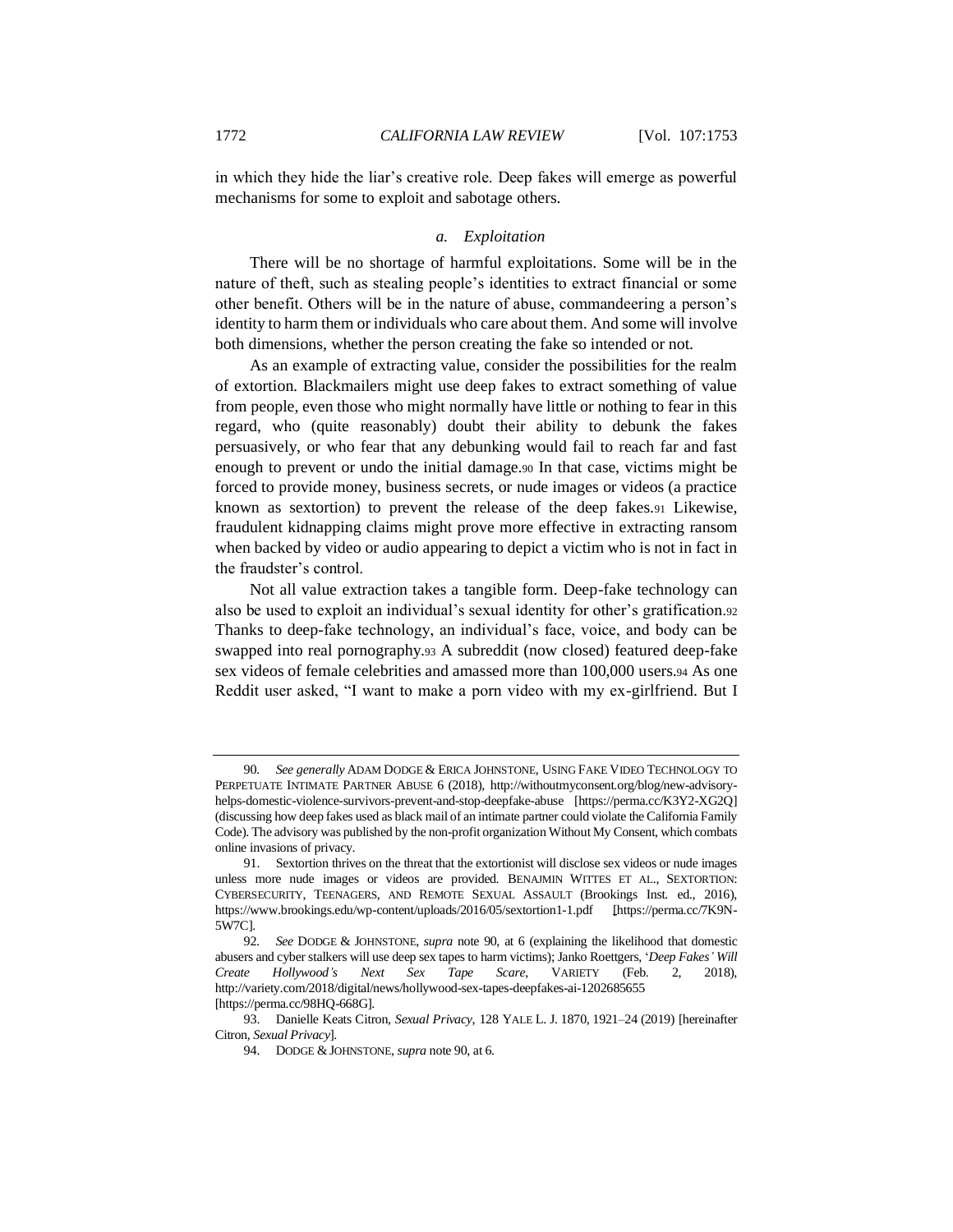don't have any high-quality video with her, but I have lots of good photos."<sup>95</sup> A Discord user explained that he made a "pretty good" video of a girl he went to high school with, using around 380 photos scraped from her Instagram and Facebook accounts.<sup>96</sup>

These examples highlight an important point: the gendered dimension of the exploitation of deep fakes. In all likelihood, the majority of victims of fake sex videos will be female. This has been the case for cyber stalking and nonconsensual pornography, and likely will be the case for deep-fake sex videos.<sup>97</sup>

One can easily imagine deep-fake sex videos subjecting individuals to violent, humiliating sex acts. This shows that not all such fakes will be designed primarily, or at all, for the creator's sexual or financial gratification. Some will be nothing less than cruel weapons meant to terrorize and inflict pain. Of deepfake sex videos, Mary Anne Franks has astutely said, "If you were the worst misogynist in the world, this technology would allow you to accomplish whatever you wanted."<sup>98</sup>

<span id="page-20-0"></span>When victims discover that they have been used in deep-fake sex videos, the psychological damage may be profound—whether or not this was the video creator's aim. Victims may feel humiliated and scared.<sup>99</sup> Deep-fake sex videos force individuals into virtual sex, reducing them to sex objects. As Robin West has observed, threats of sexual violence "literally, albeit not physically, penetrates the body."<sup>100</sup> Deep-fake sex videos can transform rape threats into a terrifying virtual reality. They send the message that victims can be sexually abused at whim. Given the stigma of nude images, especially for women and girls, individuals depicted in fake sex videos also may suffer collateral consequences in the job market, among other places, as we explain in more detail below in our discussion of sabotage.<sup>101</sup>

<sup>95</sup>*. Id.*

<sup>96</sup>*. Id.*

<sup>97.</sup> ASIA A. EATON ET AL., 2017 NATIONWIDE ONLINE STUDY OF NONCONSENSUAL PORN VICTIMIZATION AND PERPETRATION 12 (Cyber C.R. Initiative ed., 2017), https://www.cybercivilrights.org/wp-content/uploads/2017/06/CCRI-2017-Research-Report.pdf [https://perma.cc/2HYP-7ELV] ("Women were significantly more likely [1.7 times] to have been victims of [non-consensual porn] or to have been threatened with [non-consensual porn]. . . .").

<sup>98.</sup> Drew Harwell, *Fake-Porn Videos Are Being Weaponized to Harass and Humiliate Women: 'Everybody is a Potential Target'*, WASH. POST (Dec. 30, 2018), https://www.washingtonpost.com/technology/2018/12/30/fake-porn-videos-are-being-weaponizedharass-humiliate-women-everybody-is-potential-target/?utm\_term=.936bfc339777 [https://perma.cc/D37Y-DPXB].

<sup>99</sup>*. See generally*Rana Ayyub, *In India, Journalists Face Slut-Shaming and Rape Threats*, N.Y. TIMES (May 22, 2018), https://www.nytimes.com/2018/05/22/opinion/india-journalists-slut-shamingrape.html [https://perma.cc/A7WR-PF6L]; *'I Couldn't Talk or Sleep for Three Days': Journalist Rana Ayyub's Horrific Social Media Ordeal over Fake Tweet*, Daily O (Apr. 26, 2018), https://www.dailyo.in/variety/rana-ayyub-trolling-fake-tweet-social-media-harassmenthindutva/story/1/23733.html [https://perma.cc/J6G6-H6GZ].

<sup>100.</sup> ROBIN WEST, CARING FOR JUSTICE 102-03 (1997) (emphasis omitted).

<sup>101.</sup> Deep-fake sex videos should be considered in light of the broader cyber stalking phenomenon, which more often targets women and usually involves online assaults that are sexually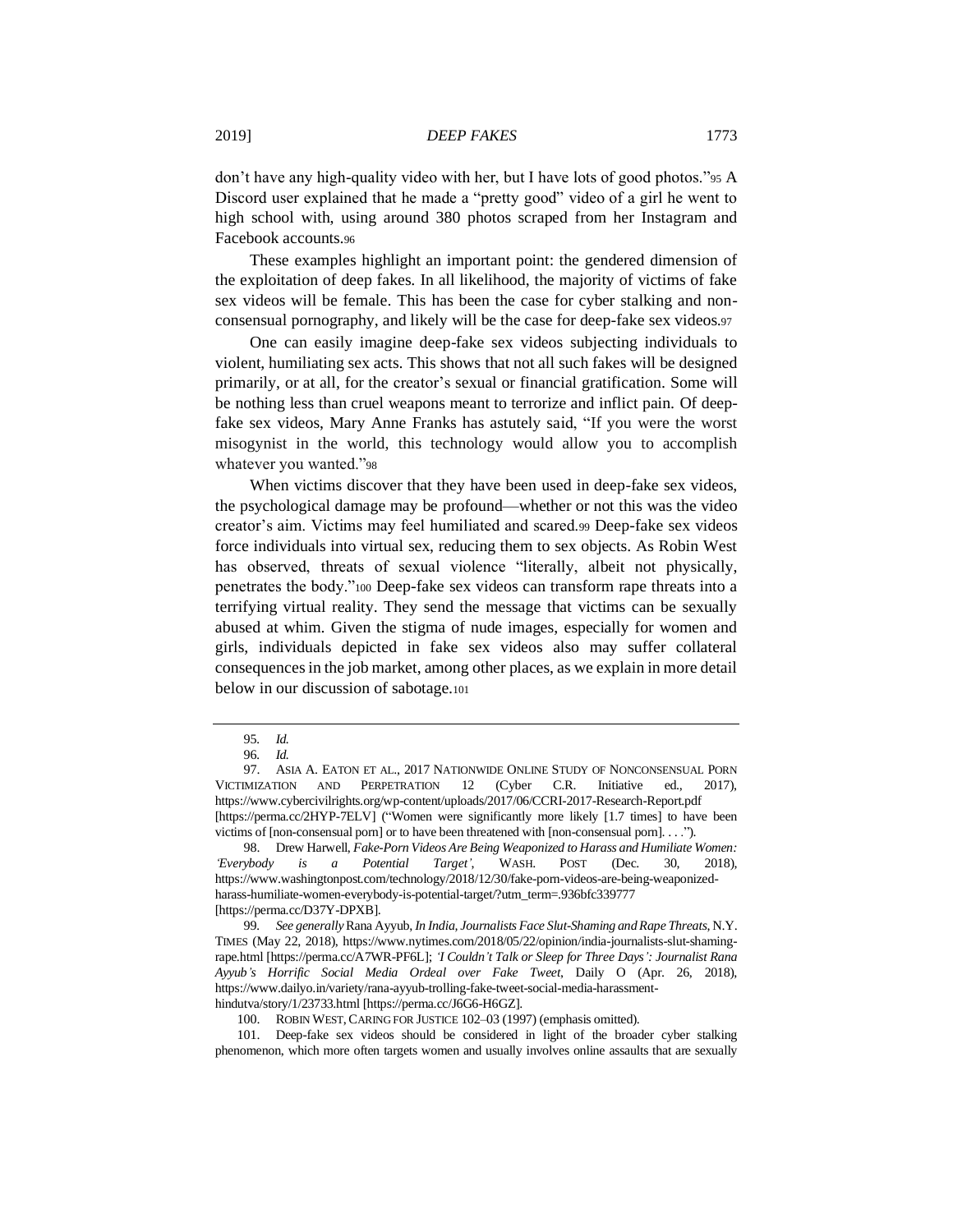These examples are but the tip of a disturbing iceberg. Like sexualized deep fakes, imagery depicting non-sexual abuse or violence might also be used to threaten, intimidate, and inflict psychological harm on the depicted victim (or those who care for that person). Deep fakes also might be used to portray someone, falsely, as endorsing a product, service, idea, or politician. Other forms of exploitation will abound.

# *b. Sabotage*

In addition to inflicting direct psychological harm on victims, deep-fake technology can be used to harm victims along other dimensions due to their utility for reputational sabotage. Across every field of competition—workplace, romance, sports, marketplace, and politics—people will have the capacity to deal significant blows to the prospects of their rivals.

It could mean the loss of romantic opportunity, the support of friends, the denial of a promotion, the cancellation of a business opportunity, and beyond. Deep-fake videos could depict a person destroying property in a drunken rage. They could show people stealing from a store; yelling vile, racist epithets; using drugs; or any manner of antisocial or embarrassing behavior like sounding incoherent. Depending on the circumstances, timing, and circulation of the fake, the effects could be devastating.

In some instances, debunking the fake may come too late to remedy the initial harm. For example, consider how a rival might torpedo the draft position of a top pro sports prospect by releasing a compromising deep-fake video just as the draft begins. Even if the video is later doubted as a fake, it could be impossible to undo the consequences (which might involve the loss of millions of dollars) because once cautious teams make other picks, the victim may fall into later rounds of the draft (or out of the draft altogether).<sup>102</sup>

The nature of today's communication environment enhances the capacity of deep fakes to cause reputational harm. The combination of cognitive biases and algorithmic boosting increases the chances for salacious fakes to circulate. The ease of copying and storing data online—including storage in remote jurisdictions—makes it much harder to eliminate fakes once they are posted and shared. These considerations combined with the ever-improving search engines increase the chances that employers, business partners, or romantic interests will encounter the fake.

threatening and sexually demeaning. *See* CITRON, HATE CRIMES IN CYBERSPACE, *supra* not[e 40,](#page-11-0) at 13– 19.

<sup>102.</sup> This hypothetical is modeled on an actual event, albeit one involving a genuine rather than a falsified compromising video. In 2016, a highly regarded NFL prospect named Laremy Tunsill may have lost as much as \$16 million when, on the verge of the NFL draft, someone released a video showing him smoking marijuana with a bong and gas mask. *See* Jack Holmes, *A Hacker's Tweet May Have Cost This NFL Prospect Almost \$16 Million*, ESQUIRE (Apr. 29, 2016), https://www.esquire.com/sports/news/a44457/laremy-tunsil-nfl-draft-weed-lost-millions [https://perma.cc/7PEL-PRBF].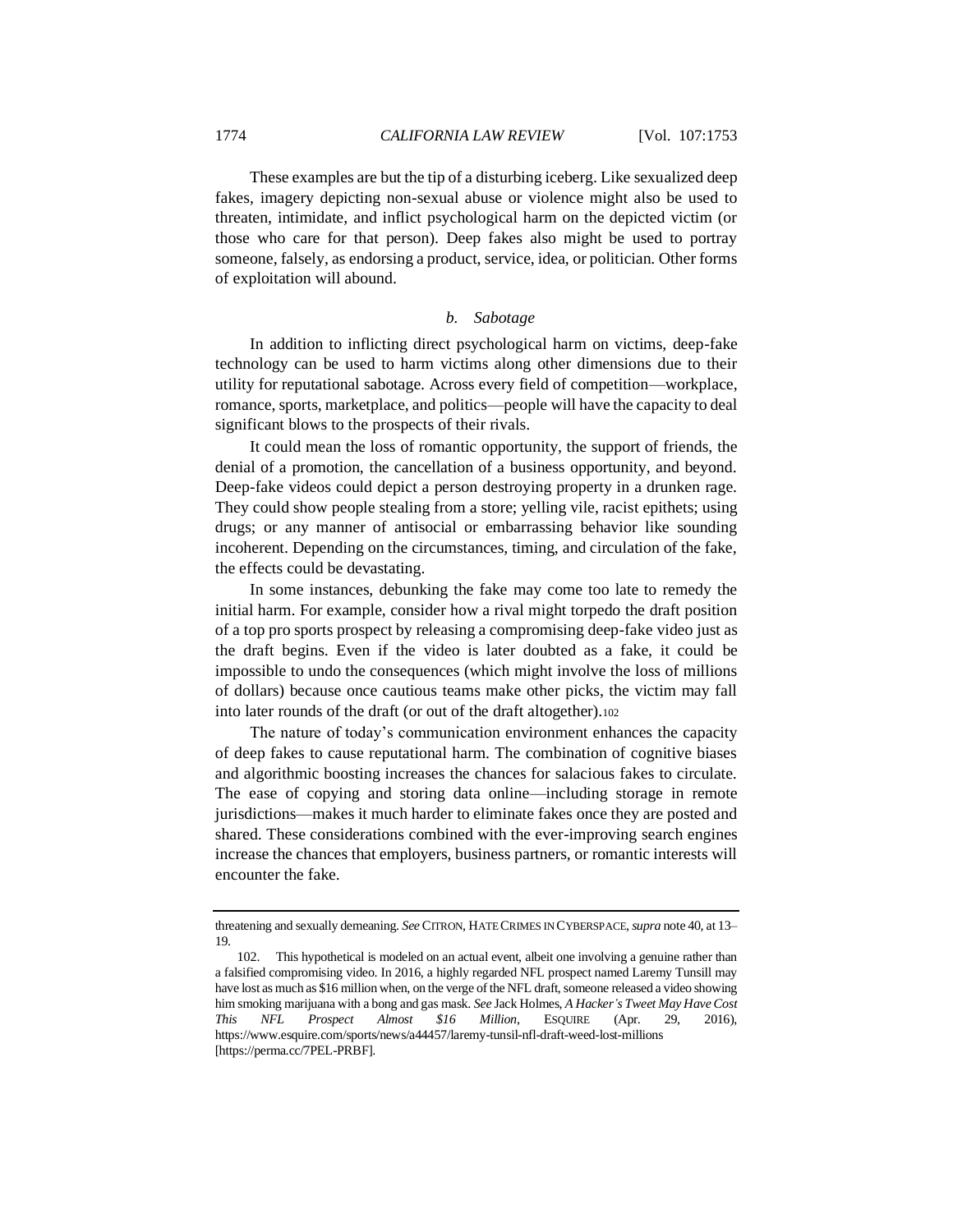Once discovered, deep fakes can be devastating to those searching for employment. Search results matter to employers.<sup>103</sup> According to a 2009 Microsoft study, more than 90 percent of employers use search results to make decisions about candidates, and in more than 77 percent of cases, those results have a negative result. As the study explained, employers often decline to interview or hire people because their search results featured "inappropriate photos."<sup>104</sup> The reason for those results should be obvious. It is less risky and expensive to hire people who do not have the baggage of damaged online reputations. This is especially true in fields where the competition for jobs is steep.<sup>105</sup> There is little reason to think the dynamics would be significantly different with respect to romantic prospects.<sup>106</sup>

Deep fakes can be used to sabotage business competitors. Deep-fake videos could show a rival company's chief executive engaged in any manner of disreputable behavior, from purchasing illegal drugs to hiring underage prostitutes to uttering racial epithets to bribing government officials. Deep fakes could be released just in time to interfere with merger discussions or bids for government contracts. As with the sports draft example, mundane business opportunities could be thwarted even if the videos are ultimately exposed as fakes.

<sup>103.</sup> *Number of Employers Using Social Media to Screen Candidates at All-Time High, Finds Latest CareerBuilder Study*, CAREERBUILDER: PRESS ROOM (June 15, 2017), http://press.careerbuilder.com/2017-06-15-Number-of-Employers-Using-Social-Media-to-Screen-Candidates-at-All-Time-High-Finds-Latest-CareerBuilder-Study [https://perma.cc/K6BD-DYSV] (noting that a national survey conducted in 2017 found that over half of employers will not hire a candidate without an online presence and may choose not to hire a candidate based on negative social media content).

<sup>104.</sup> This has been the case for nude photos posted without consent, often known as revenge porn. *See generally* CITRON, HATE CRIMES IN CYBERSPACE, *supra* not[e 40,](#page-11-0) at 17–18, 48–49 (exploring the economic fallout of the nonconsensual posting of someone's nude image); Mary Anne Franks, *"Revenge Porn" Reform: A View from the Front Lines*, 69 FLA. L. REV. 1251, 1308–23 (2017). For recent examples, see Tasneem Nashrulla, *A Middle School Teacher Was Fired After a Student Obtained Her Topless Selfie. Now She is Suing the School District for Gender Discrimination*, BUZZFEED (Apr. 4. 2019), https://www.buzzfeednews.com/article/tasneemnashrulla/middle-school-teacher-firedtopless-selfie-lawsuit [https://perma.cc/3PGZ-CZ5R]; Annie Seifullah, *Revenge Porn Took My Career. The Law Couldn't Get It Back*, JEZEBEL (July 18, 2018), https://jezebel.com/revenge-porn-took-mycareer-the-law-couldnt-get-it-bac-1827572768 [https://perma.cc/D9Y8-63WH].

<sup>105</sup>*. See* Danielle Keats Citron & Mary Anne Franks, *Criminalizing Revenge Porn*, 49 WAKE FOREST L. REV. 345, 352–53 (2014) ("Most employers rely on candidates' online reputations as an employment screen.").

<sup>106.</sup> Journalist Rana Ayuub, who faced vicious online abuse including her image in deep-fake sex videos, explained that the deep fakes seemed designed to label her as "promiscuous," "immoral," and damaged goods. Ayyub, *supra* note [99.](#page-20-0) *See generally* Citron, *Sexual Privacy*, supra note [93,](#page-19-1) at 1925–26 (discussing how victims of deep-fake sex videos felt crippled and unable to talk or eat, let alone engage with others); Danielle Keats Citron, *Why Sexual Privacy Matters for Trust*, WASH. U. L. REV. (forthcoming) (recounting fear of dating and embarrassment experienced by individuals whose nude photos were disclosed online without consent).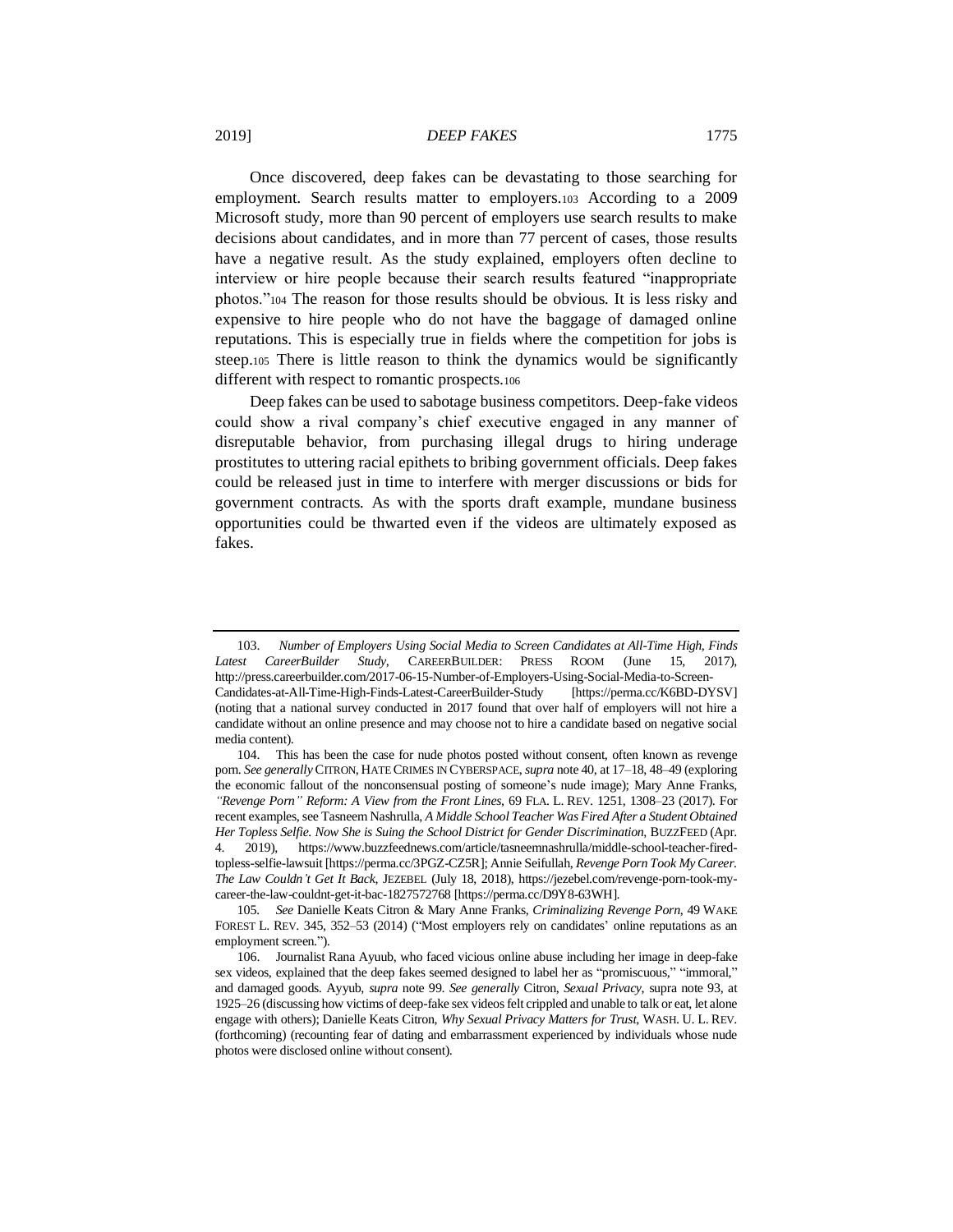## *2. Harm to Society*

Deep fakes are not just a threat to specific individuals or entities. They have the capacity to harm society in a variety of ways. Consider the following:

- Fake videos could feature public officials taking bribes, displaying racism, or engaging in adultery.
- Politicians and other government officials could appear in locations where they were not, saying or doing things that they did not.<sup>107</sup>
- Fake audio or video could involve damaging campaign material that claims to emanate from a political candidate when it does not.<sup>108</sup>
- <span id="page-23-0"></span>Fake videos could place them in meetings with spies or criminals, launching public outrage, criminal investigations, or both.
- Soldiers could be shown murdering innocent civilians in a war zone, precipitating waves of violence and even strategic harms to a war effort.<sup>109</sup>
- A deep fake might falsely depict a white police officer shooting an unarmed black man while shouting racial epithets.
- A fake audio clip might "reveal" criminal behavior by a candidate on the eve of an election.
- Falsified video appearing to show a Muslim man at a local mosque celebrating the Islamic State could stoke distrust of, or even violence against, that community.
- A fake video might portray an Israeli official doing or saying something so inflammatory as to cause riots in neighboring countries, potentially disrupting diplomatic ties or sparking a wave of violence.
- False audio might convincingly depict U.S. officials privately "admitting" a plan to commit an outrage overseas, timed to disrupt an important diplomatic initiative.
- A fake video might depict emergency officials "announcing" an impending missile strike on Los Angeles or an emergent pandemic in New York City, provoking panic and worse.

<sup>107</sup>*. See, e.g.*, Linton Weeks, *A Very Weird Photo of Ulysses S. Grant,* NAT'L PUB. RADIO (Oct. 27, 2015 11:03 AM), https://www.npr.org/sections/npr-history-dept/2015/10/27/452089384/a-veryweird-photo-of-ulysses-s-grant [https://perma.cc/F3U6-WRVF] (discussing a doctored photo of Ulysses S. Grant from the Library of Congress archives that was created over 100 years ago).

<sup>108.</sup> For powerful work on the potential damage of deep-fake campaign speech, see Rebecca Green, *Counterfeit Campaign Speech*, 70 HASTINGS L.J. (forthcoming 2019).

<sup>109</sup>*. Cf.* Vindu Goel and Sheera Frenkel, *In India Election, False Posts and Hate Speech Flummox Facebook*, N.Y TIMES (Apr. 1, 2019), https://www.nytimes.com/2019/04/01/technology/india-elections-facebook.html [https://perma.cc/55AW-X6Q3].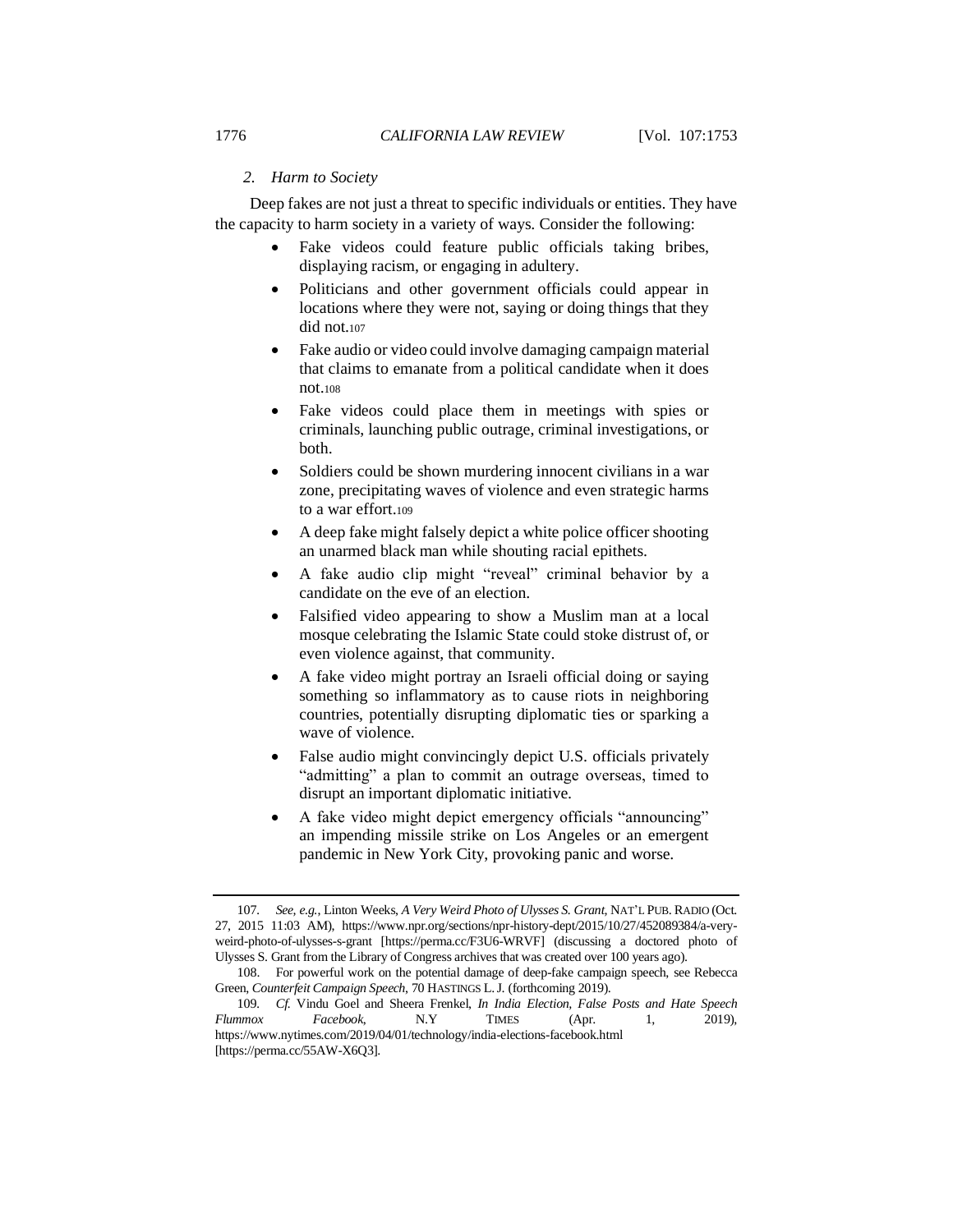As these scenarios suggest, the threats posed by deep fakes have systemic dimensions. The damage may extend to, among other things, distortion of democratic discourse on important policy questions; manipulation of elections; erosion of trust in significant public and private institutions; enhancement and exploitation of social divisions; harm to specific military or intelligence operations or capabilities; threats to the economy; and damage to international relations.

#### *a. Distortion of Democratic Discourse*

Public discourse on questions of policy currently suffers from the circulation of false information.<sup>110</sup> Sometimes lies are intended to undermine the credibility of participants in such debates, and sometimes lies erode the factual foundation that ought to inform policy discourse. Even without prevalent deep fakes, information pathologies abound. But deep fakes will exacerbate matters by raising the stakes for the "fake news" phenomenon in dramatic fashion (quite literally).<sup>111</sup>

Many actors will have sufficient interest to exploit the capacity of deep fakes to skew information and thus manipulate beliefs. As recent actions by the Russian government demonstrate, state actors sometimes have such interests.<sup>112</sup> Other actors will do it as a form of unfair competition in the battle of ideas. And others will do it simply as a tactic of intellectual vandalism and fraud. The combined effects may be significant, including but not limited to the disruption of elections. But elections are vulnerable to deep fakes in a separate and distinctive way as well, as we will explore in the next section.

<span id="page-24-0"></span>Democratic discourse is most functional when debates build from a foundation of shared facts and truths supported by empirical evidence.<sup>113</sup> In the absence of an agreed upon reality, efforts to solve national and global problems become enmeshed in needless first-order questions like whether climate change is real.<sup>114</sup> The large-scale erosion of public faith in data and statistics has led us

<sup>110</sup>*. See* Steve Lohr, *It's True: False News Spreads Faster and Wider. And Humans Are to Blame*, N.Y. TIMES (Mar. 8, 2018), https://www.nytimes.com/2018/03/08/technology/twitter-fakenews-research.html [https://perma.cc/AB74-CUWV].

<sup>111.</sup> Franklin Foer, *The Era of Fake Video Begins*, ATLANTIC (May 2018), https://www.theatlantic.com/magazine/archive/2018/05/realitys-end/556877 [https://perma.cc/RX2A-X8EE] ("Fabricated videos will create new and understandable suspicions about everything we watch. Politicians and publicists will exploit those doubts. When captured in a moment of wrongdoing, a culprit will simply declare the visual evidence a malicious concoction.").

<sup>112.</sup> Charlie Warzel, *2017 Was the Year Our Internet Destroyed Our Shared Reality,*BUZZFEED (Dec. 28, 2017), https://www.buzzfeed.com/charliewarzel/2017-year-the-Internet-destroyed-sharedreality?utm\_term=.nebaDjYmj [https://perma.cc/8WWS-UC8K].

<sup>113.</sup> Mark Verstraete & Derek E. Bambauer, *Ecosystem of Distrust*, 16 FIRST AMEND. L. REV. 129, 152 (2017). For powerful scholarship on how lies undermine culture of trust, see SEANA VALENTINE SHRIFFIN, SPEECH MATTERS: ON LYING, MORALITY, AND THE LAW (2014).

<sup>114.</sup> Verstraete & Bambauer, *supra* not[e 113,](#page-24-0) at 144 ("Trust in data and statistics is a precondition to being able to resolve disputes about the world—they allow participants in policy debates to operate at least from a shared reality.")*.*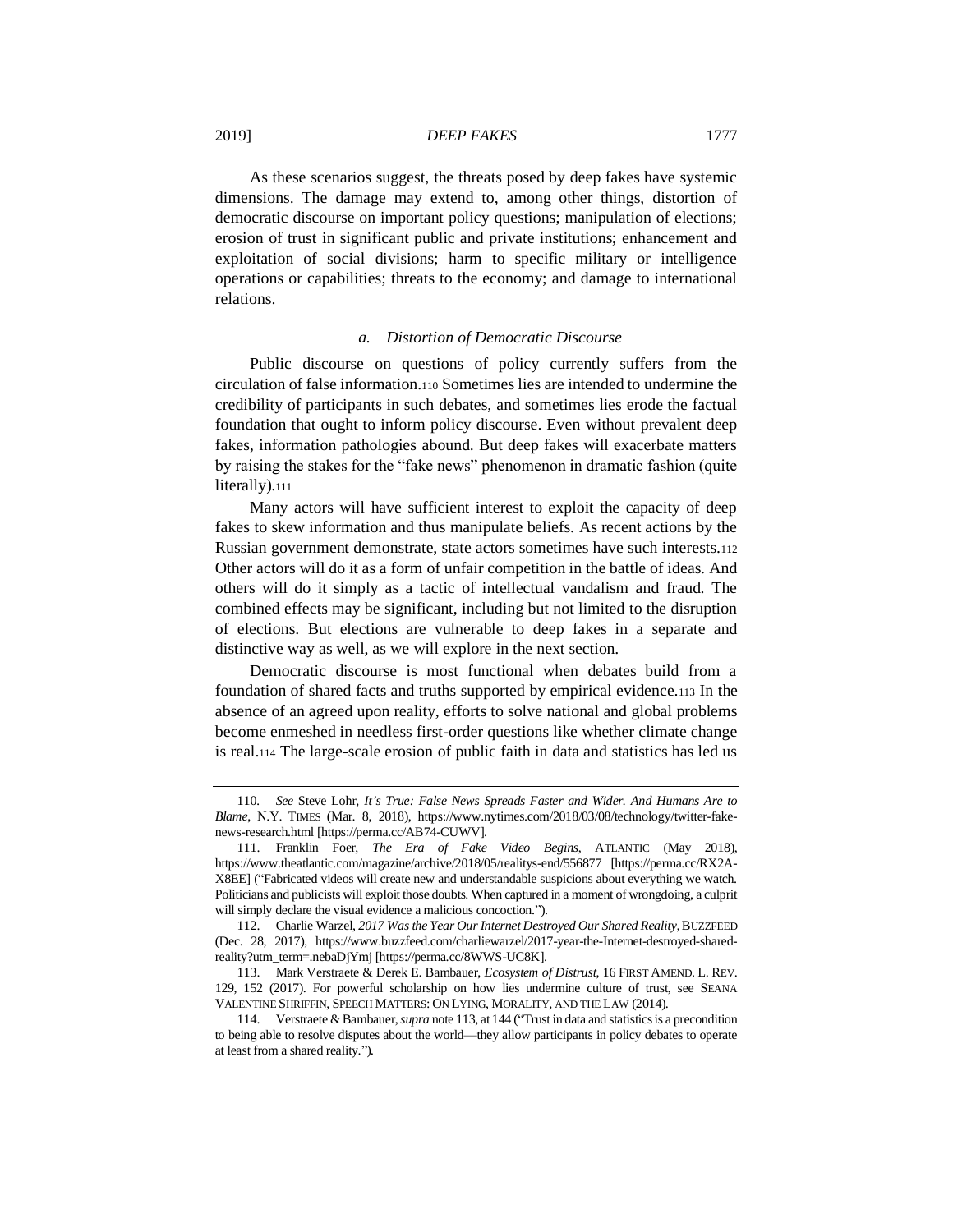to a point where the simple introduction of empirical evidence can alienate those who have come to view statistics as elitist.115 Deep fakes will allow individuals to live in their own subjective realities, where beliefs can be supported by manufactured "facts." When basic empirical insights provoke heated contestation, democratic discourse has difficulty proceeding. In a marketplace of ideas flooded with deep-fake videos and audio, truthful facts will have difficulty emerging from the scrum.

#### *b. Manipulation of Elections*

In addition to the ability of deep fakes to inject visual and audio falsehoods into policy debates, a deeply convincing variation of a long-standing problem in politics, deep fakes can enable a particularly disturbing form of sabotage: distribution of a damaging, but false, video or audio about a political candidate. The potential to sway the outcome of an election is real, particularly if the attacker is able to time the distribution such that there will be enough window for the fake to circulate but not enough window for the victim to debunk it effectively (assuming it can be debunked at all). In this respect, the election scenario is akin to the NBA draft scenario described earlier. Both involve decisional chokepoints: narrow windows of time during which irrevocable decisions are made, and during which the circulation of false information therefore may have irremediable effects.

The 2017 election in France illustrates the perils. In this variant of the operation executed against the Clinton campaign in the United States in 2016, the Russians mounted a covert-action program that blended cyber-espionage and information manipulation in an effort to prevent the election of Emmanuel Macron as President of France in 2017.<sup>116</sup> The campaign included theft of large numbers of digital communications and documents, alteration of some of those documents in hopes of making them seem problematic, and dumping a lot of them on the public alongside aggressive spin. The effort ultimately fizzled for many reasons, including: poor tradecraft that made it easy to trace the attack; smart defensive work by the Macron team, which planted their own false documents throughout their own system to create a smokescreen of distrust; a lack of sufficiently provocative material despite an effort by the Russians to engineer scandal by altering some of the documents prior to release; and mismanagement of the timing of the document dump, which left enough time for the Macron team and the media to discover and point out all these flaws.<sup>117</sup>

<sup>115</sup>*. Id.*

<sup>116</sup>*. See* [Aurelien Breeden](https://www.nytimes.com/by/aurelien-breeden) et al., *Macron Campaign Says It Was Target of 'Massive' Hacking Attack*, N.Y.TIMES (May 5, 2017), https://www.nytimes.com/2017/05/05/world/europe/france-macronhacking.html [https://perma.cc/4RC8-PV5G].

<sup>117</sup>*. See, e.g.*, Adam Nossiter et al., *Hackers Came, But the French Were Prepared,* N.Y. TIMES (May 9, 2017), https://www.nytimes.com/2017/05/09/world/europe/hackers-came-but-the-frenchwere-prepared.html [https://perma.cc/P3EW-H5ZY].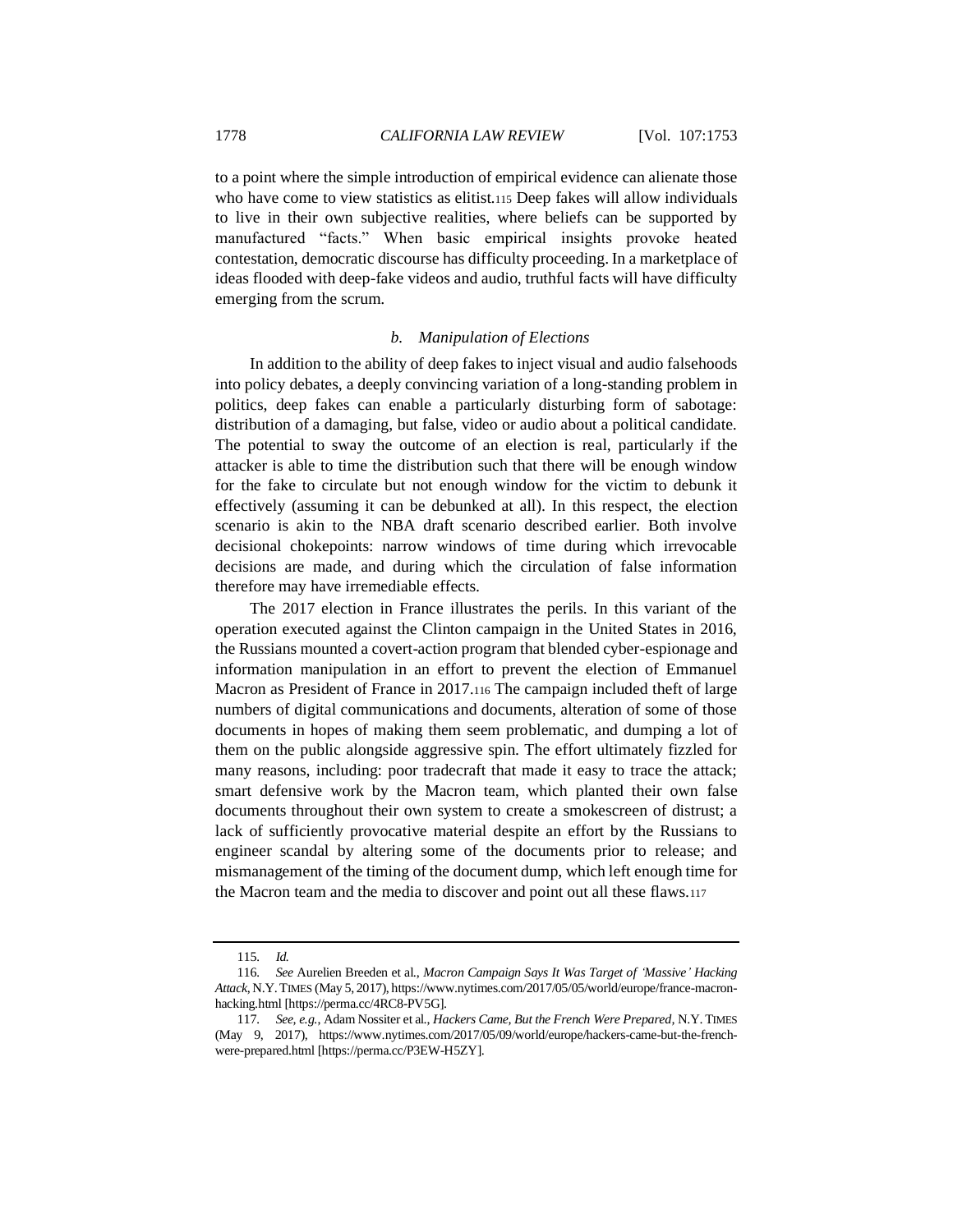It was a bullet dodged, yes, but a bullet nonetheless. The Russians could have acted with greater care, both in terms of timing and tradecraft. They could have produced a more-damning fake document, for example, dropping it just as polls opened. Worse, they could have distributed a deep fake consisting of seemingly-real video or audio evidence persuasively depicting Macron speaking or doing something shocking.

This version of the deep-fake threat is not limited to state-sponsored covert action. States may have a strong incentive to develop and deploy such tools to sway elections, but there will be no shortage of non-state actors and individuals motivated to do the same. The limitation on such interventions has much more to do with means than motive, as things currently stand. The diffusion of the capacity to produce high-quality deep fakes will erode that limitation, empowering an ever-widening circle of participants to inject false-butcompelling information into a ready and willing information-sharing environment. If executed and timed well enough, such interventions are bound to tip an outcome sooner or later—and in a larger set of cases they will at least cast a shadow of illegitimacy over the election process itself.

#### *c. Eroding Trust in Institutions*

Deep fakes will erode trust in a wide range of both public and private institutions and such trust will become harder to maintain. The list of public institutions for which this will matter runs the gamut, including elected officials, appointed officials, judges, juries, legislators, staffers, and agencies. One can readily imagine, in the current climate especially, a fake-but-viral video purporting to show FBI special agents discussing ways to abuse their authority to pursue a Trump family member. Conversely, we might see a fraudulent video of ICE officers speaking with racist language about immigrants or acting cruelly towards a detained child. Particularly where strong narratives of distrust already exist, provocative deep fakes will find a primed audience.

Private sector institutions will be just as vulnerable. If an institution has a significant voice or role in society, whether nationally or locally, it is a potential target. More to the point, such institutions already are subject to reputational attacks, but soon will have to face abuse in the form of deep fakes that are harder to debunk and more likely to circulate widely. Religious institutions are an obvious target, as are politically-engaged entities ranging from Planned Parenthood to the NRA.<sup>118</sup>

<sup>118.</sup> Recall that the Center for Medical Progress released videos of Planned Parenthood officials that Planned Parenthood argued had been deceptively edited to embarrass the organization. *See, e.g.*, Jackie Calmes, *Planned Parenthood Videos Were Altered, Analysis Finds*, N.Y.TIMES (Aug. 27, 2015), https://www.nytimes.com/2015/08/28/us/abortion-planned-parenthood-videos.html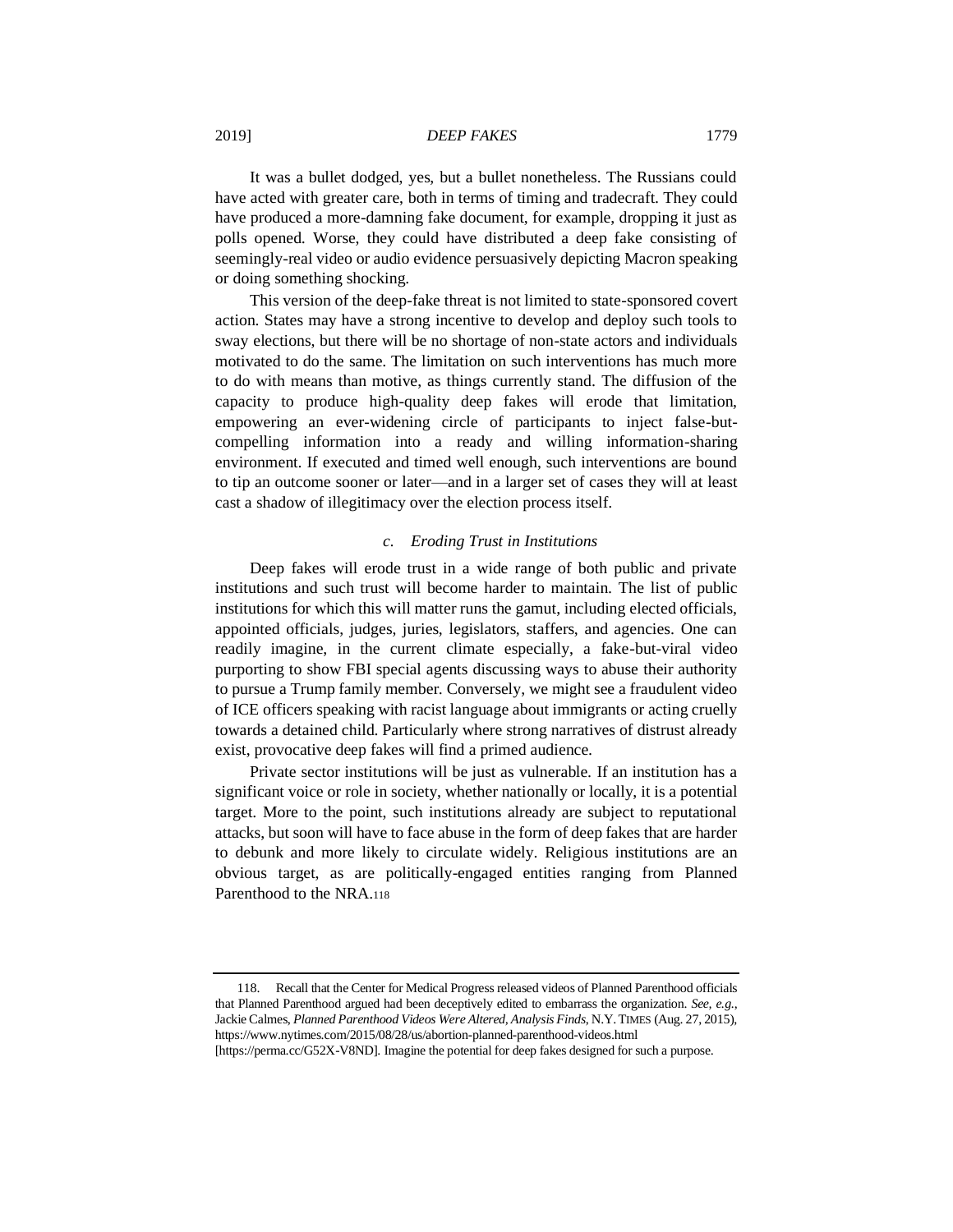## *d. Exacerbating Social Divisions*

The institutional examples relate closely to significant cleavages in American society involving identity and policy commitments. Indeed, this is what makes institutions attractive targets for falsehoods. As divisions become entrenched, the likelihood that opponents will believe negative things about the other side—and that some will be willing to spread lies towards that end grows.<sup>119</sup> However, institutions will not be the only ones targeted with deep fakes. We anticipate that deep fakes will reinforce and exacerbate the underlying social divisions that fueled them in the first place.

Some have argued that this was the actual—or at least the original—goal of the Russian covert action program involving intervention in American politics in 2016. The Russians may have intended to enhance American social divisions as a general proposition, rendering us less capable of forming consensus on important policy questions and thus more distracted by internal squabbles.<sup>120</sup> Texas is illustrative.<sup>121</sup> Russia promoted conspiracy theories about federal military power during the innocuous, "Jade Helm" training exercises.<sup>122</sup> Russian operators organized an event in Houston to protest radical Islam and a counterprotest of that event;<sup>123</sup> they also promoted a Texas independence movement.<sup>124</sup> Deep fakes will strengthen the hand of those who seek to divide us in this way.

Deep fakes will not merely add fuel to the fire sustaining divisions. In some instances, the emotional punch of a fake video or audio might accomplish a degree of mobilization-to-action that written words alone could not.<sup>125</sup> Consider

<sup>119</sup>*. See* Brian E. Weeks, *Emotions, Partisanship, and Misperceptions: How Anger and Anxiety Moderate the Effect of Partisan Bias on Susceptibility to Political Misinformation*, 65 J. COMM. 699, 711–15 (2015) (discussing how political actors can spread political misinformation by recognizing and exploiting common human emotional states).

<sup>120.</sup> JON WHITE, DISMISS, DISTORT, DISTRACT, AND DISMAY: CONTINUITY AND CHANGE IN RUSSIAN DISINFORMATION (Inst. for European Studies ed. 2016), https://www.ies.be/node/3689 [https://perma.cc/P889-768J].

<sup>121.</sup> The CalExit campaign is another illustration of Russian disinformation campaign. *'Russian Trolls' Promoted California Independence*, BBC (Nov. 4, 2017), http://www.bbc.com/news/blogstrending-41853131 [https://perma.cc/68Q8-KNDG].

<sup>122.</sup> Cassandra Pollock & Alex Samuels, *Hysteria Over Jade Helm Exercise in Texas Was Fueled by Russians, Former CIA Director Says*, TEX. TRIB. (May 3, 2018), https://www.texastribune.org/2018/05/03/hysteria-over-jade-helm-exercise-texas-was-fueled-russiansformer-cia [https://perma.cc/BU2Y-E7EY].

<sup>123.</sup> Scott Shane, *How Unwitting Americans Encountered Russian Operatives Online*, N.Y. TIMES (Feb. 18, 2018), https://www.nytimes.com/2018/02/18/us/politics/russian-operatives-facebooktwitter.html [https://perma.cc/4C8Y-STP7].

<sup>124.</sup> Casey Michel, *How the Russians Pretended to Be Texans—And Texans Believed Them*, WASH. POST (Oct. 17, 2017), https://www.washingtonpost.com/news/democracypost/wp/2017/10/17/how-the-russians-pretended-to-be-texans-and-texans-believedthem/?noredirect=on&utm\_term=.4730a395a684 [https://perma.cc/3Q7V-8YZK].

<sup>125.</sup> The "Pizzagate" conspiracy theory is a perfect example. There, an individual stormed a D.C. restaurant with a gun because online stories falsely claimed that Presidential candidate Hillary Clinton ran a child sex exploitation ring out of its basement. *See* Marc Fisher et al., *Pizzagate: From Rumor, to Hashtag, to Gunfire in D.C.,* WASH. POST (Dec. 6, 2016),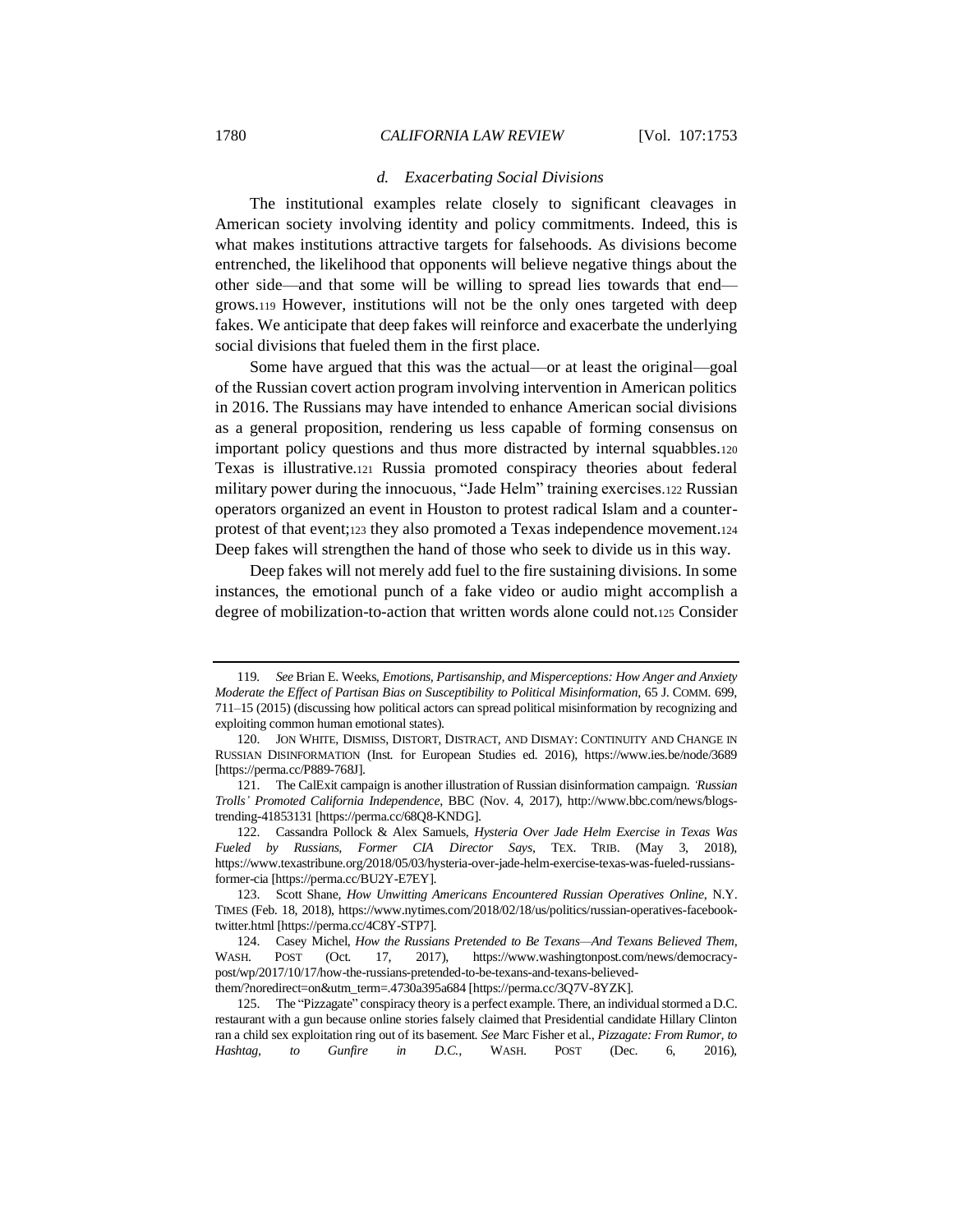a situation of fraught, race-related tensions involving a police force and a local community. A sufficiently inflammatory deep fake depicting a police officer using racial slurs, shooting an unarmed person, or both could set off substantial civil unrest, riots, or worse. Of course, the same deep fake might be done in reverse, falsely depicting a community leader calling for violence against the police. Such events would impose intangible costs by sharpening societal divisions, as well as tangible costs for those tricked into certain actions and those suffering from those actions.

# *e. Undermining Public Safety*

The foregoing example illustrates how a deep fake might be used to enhance social divisions and to spark actions—even violence—that fray our social fabric. But note, too, how deep fakes can undermine public safety.

A century ago, Justice Oliver Wendell Holmes warned of the danger of falsely shouting fire in a crowded theater.<sup>126</sup> Now, false cries in the form of deep fakes go viral, fueled by the persuasive power of hyper-realistic evidence in conjunction with the distribution powers of social media.<sup>127</sup> The panic and damage Holmes imagined may be modest in comparison to the potential unrest and destruction created by a well-timed deep fake.<sup>128</sup>

In the best-case scenario, real public panic might simply entail economic harms and hassles. In the worst-case scenario, it might involve property destruction, personal injuries, and/or death. Deep fakes increase the chances that someone can induce a public panic.

They might not even need to capitalize on social divisions to do so. In early 2018, we saw a glimpse of how a panic might be caused through ordinary human error when an employee of Hawaii's Emergency Management Agency issued a

https://www.washingtonpost.com/local/pizzagate-from-rumor-to-hashtag-to-gunfire-in-

dc/2016/12/06/4c7def50-bbd4-11e6-94ac-3d324840106c\_story.html [https://perma.cc/FV7W-PC9W]. 126. Schenck v. United States, 249 U.S. 47, 52 (1919) (Holmes, J.) ("The most stringent protection of free speech would not protect a man in falsely shouting fire in a theatre and causing a panic.").

<sup>127.</sup> Cass R, Sunstein, *Constitutional Caution*, 1996 U.CHI. LEGAL F. 361, 365 (1996) ("It may well be that the easy transmission of such material to millions of people will justify deference to reasonable legislative judgments.").

<sup>128.</sup> In our keynote at the University of Maryland Law Review symposium inspired by this article, we brought the issue close to home (for one of us) in Baltimore—the death of Freddie Gray while he was in policy custody. We asked the audience: "Imagine if a deep-fake video appeared of the police officers responsible for Mr. Gray's death in which they said they were ordered to kill Mr. Gray. As most readers know, the day after Mr. Gray's death was characterized by protests and civil unrest. If such a deep-fake video had appeared and gone viral, we might have seen far more violence and disruption in Baltimore. If the timing was just right and the video sufficiently inflammatory, we might have seen greater destruction of property and possibly of lives." Robert Chesney & Danielle Keats Citron, *21st Century Style Truth Decay: Deep Fakes and the Challenge for Privacy, Free Expression, and National Security*, 78 MD. L. REV. 887 (2019); *see also* Maryland Carey Law, *Truth Decay– Maryland Law Review Keynote Symposium Address*, YOUTUBE (Feb. 6, 2019), https://www.youtube.com/watch?v=WrYlKHiWv2c [https://perma.cc/T28M-ZBBN].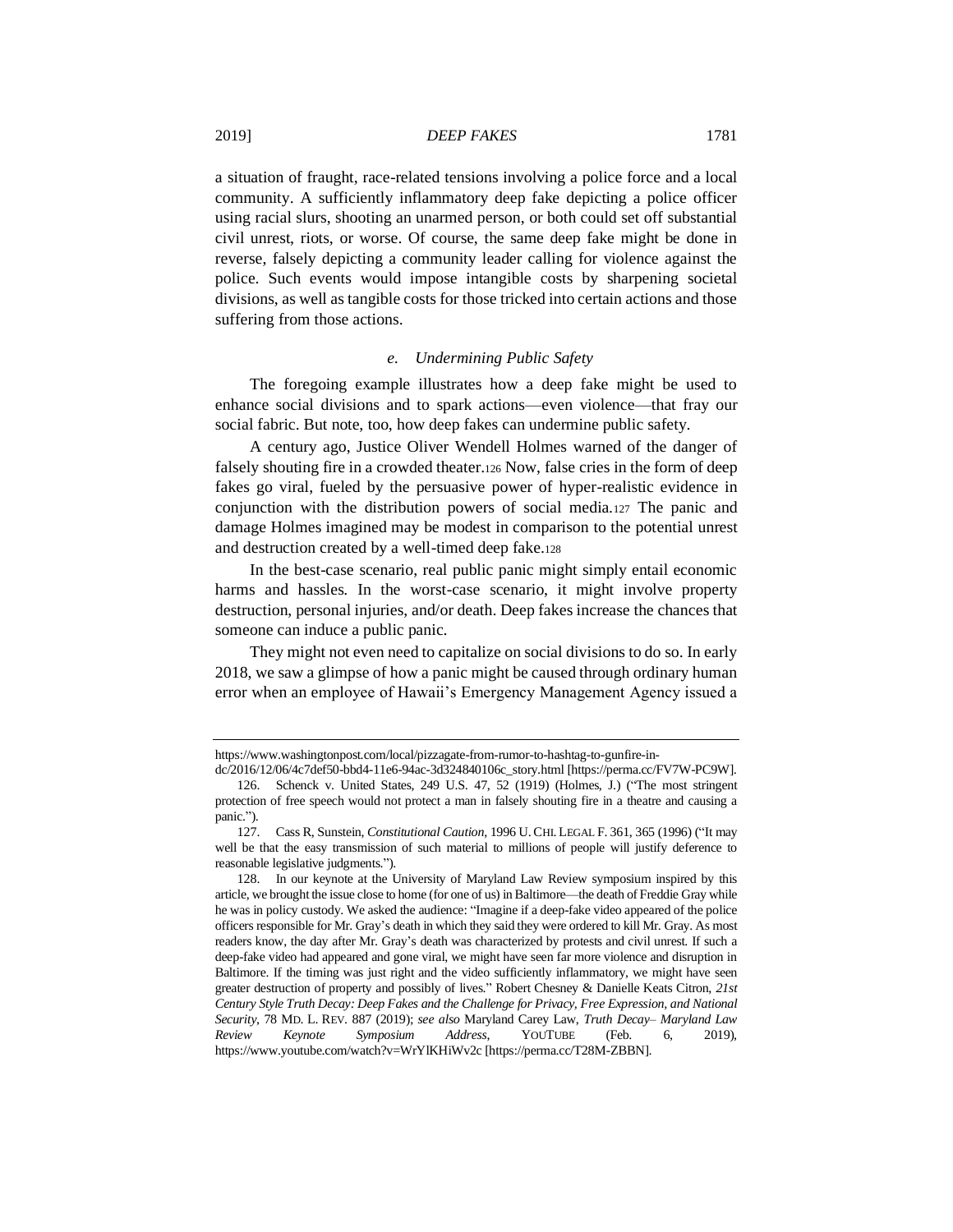warning to the public about an incoming ballistic missile.<sup>129</sup> Less widely noted, we saw purposeful attempts to induce panic when the Russian Internet Research Agency mounted a sophisticated and well-resourced campaign to create the appearance of a chemical disaster in Louisiana and an Ebola outbreak in Atlanta.<sup>130</sup> There was real but limited harm in both of these cases, though the stories did not spread far because they lacked evidence and the facts were easy to check.

We will not always be so lucky as malicious attempts to spread panic grow. Deep fakes will prove especially useful for such disinformation campaigns, enhancing their credibility. Imagine if the Atlanta Ebola story had been backed by compelling fake audio appearing to capture a phone conversation with the head of the Centers for Disease Control and Prevention describing terrifying facts and calling for a cover-up to keep the public calm.

# *f. Undermining Diplomacy*

Deep fakes will also disrupt diplomatic relations and roil international affairs, especially where the fake is circulated publicly and galvanizes public opinion. The recent Saudi-Qatari crisis might have been fueled by a hack that injected fake stories with fake quotes by Qatar's emir into a Qatari news site.<sup>131</sup> The manipulator behind the lie could then further support the fraud with convincing video and audio clips purportedly gathered by and leaked from some unnamed intelligence agency.

A deep fake put into the hands of a state's intelligence apparatus may or may not prompt a rash action. After all, the intelligence agencies of the most capable governments are in a good position to make smart decisions about what weight to give potential fakes. But not every state has such capable institutions, and, in any event, the real utility of a deep fake for purposes of sparking an international incident lies in inciting the public in one or more states to believe that something shocking really did occur or was said. Deep fakes thus might best be used to box in a government through inflammation of relevant public opinion, constraining the government's options, and perhaps forcing its hand in some particular way. Recalling the concept of decisional chokepoints, for example, a well-timed deep fake calculated to inflame public opinion might be circulated during a summit meeting, making it politically untenable for one side to press its

<sup>129.</sup> Cecilia Kang, *Hawaii Missile Alert Wasn't Accidental, Officials Say, Blaming Worker*, N.Y. TIMES (Jan. 30, 2018), https://www.nytimes.com/2018/01/30/technology/fcc-hawaii-missile-alert.html [https://perma.cc/4M39-C492].

<sup>130.</sup> Adrian Chen, *The Agency*, N.Y. TIMES MAG. (June 2, 2015), https://www.nytimes.com/2015/06/07/magazine/the-agency.html [https://perma.cc/DML3-6MWT].

<sup>131.</sup> Krishnadev Calamur, *Did Russian Hackers Target Qatar?*, ATLANTIC (June 6, 2017), https://www.theatlantic.com/news/archive/2017/06/qatar-russian-hacker-fake-news/529359 [https://perma.cc/4QAW-TLY8] (discussing how Russian hackers may have planted a fake news story

on a Qatari news site that falsely suggested that the Qatari Emir had praised Iran and expressed interest in peace with Israel).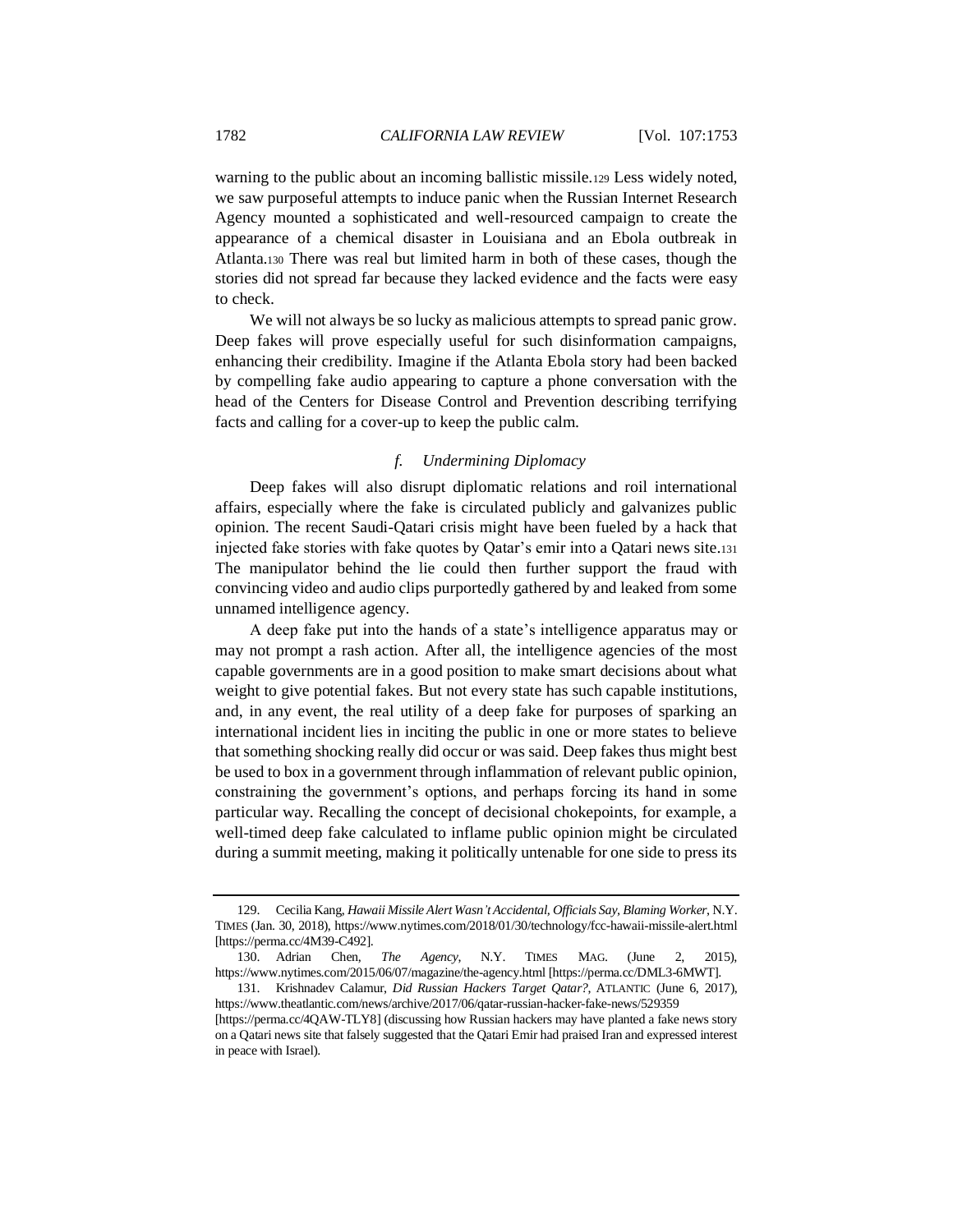agenda as it otherwise would have, or making it too costly to reach and announce some particular agreement.

## *g. Jeopardizing National Security*

The use of deep fakes to endanger public safety or disrupt international relations can also be viewed as harming national security. But what else belongs under that heading?

Military activity—especially combat operations—belongs under this heading as well, and there is considerable utility for deep fakes in that setting. Most obviously, deep fakes have utility as a form of disinformation supporting strategic, operational, or even tactical deception. This is a familiar aspect of warfare, famously illustrated by the efforts of the Allies in Operation Bodyguard to mislead the Axis regarding the location of what became the D-Day invasion of June 1944.<sup>132</sup> In that sense, deep fakes will be (or already are) merely another instrument in the toolkit for wartime deception, one that combatants will both use and have used against them.

Critically, deep fakes may prove to have special impact when it comes to the battle for hearts and minds where a military force is occupying or at least operating amidst a civilian population, as was the case for the U.S. military for many years in Iraq and even now in Afghanistan. In that context, we have long seen contending claims about civilian casualties—including, at times, the use of falsified evidence to that effect. Deep fakes are certain to be used to make such claims more credible. At times, this will merely have a general impact in the larger battle of narratives. Nevertheless, such general impacts can matter a great deal in the long term and can spur enemy recruitment or enhance civilian support to the enemy. And, at times, it will spark specific violent reactions. One can imagine circulation of a deep-fake video purporting to depict American soldiers killing local civilians and seeming to say disparaging things about Islam in the process, precipitating an attack by civilians or even a host-state soldier or police officer against nearby U.S. persons.

Deep fakes pose similar problems for the activities of intelligence agencies. The experience of the United States since the Snowden leaks in 2013 demonstrates that the public, both in the United States and abroad, can become very alarmed about reports that the U.S. Intelligence Community has a particular capability, and this can translate into significant pressure to limit or abolish that capability both from an internal U.S. perspective and in terms of diplomatic relations. Whether those pressures resulted in changes that went too far in the case of the Snowden revelations is not our concern here. Our point is that this dynamic could be exploited if one wished to create distractions for an

<sup>132.</sup> Jamie Rubin, *Deception: the Other 'D' in D-Day*, NBCNEWS:THE ABRAMS REPORT (June 5, 2004), http://www.nbcnews.com/id/5139053/ns/msnbc-the\_abrams\_report/t/deception-other-d-dday/#.WvQt5NMvyT8 [https://perma.cc/35HX-N7LN].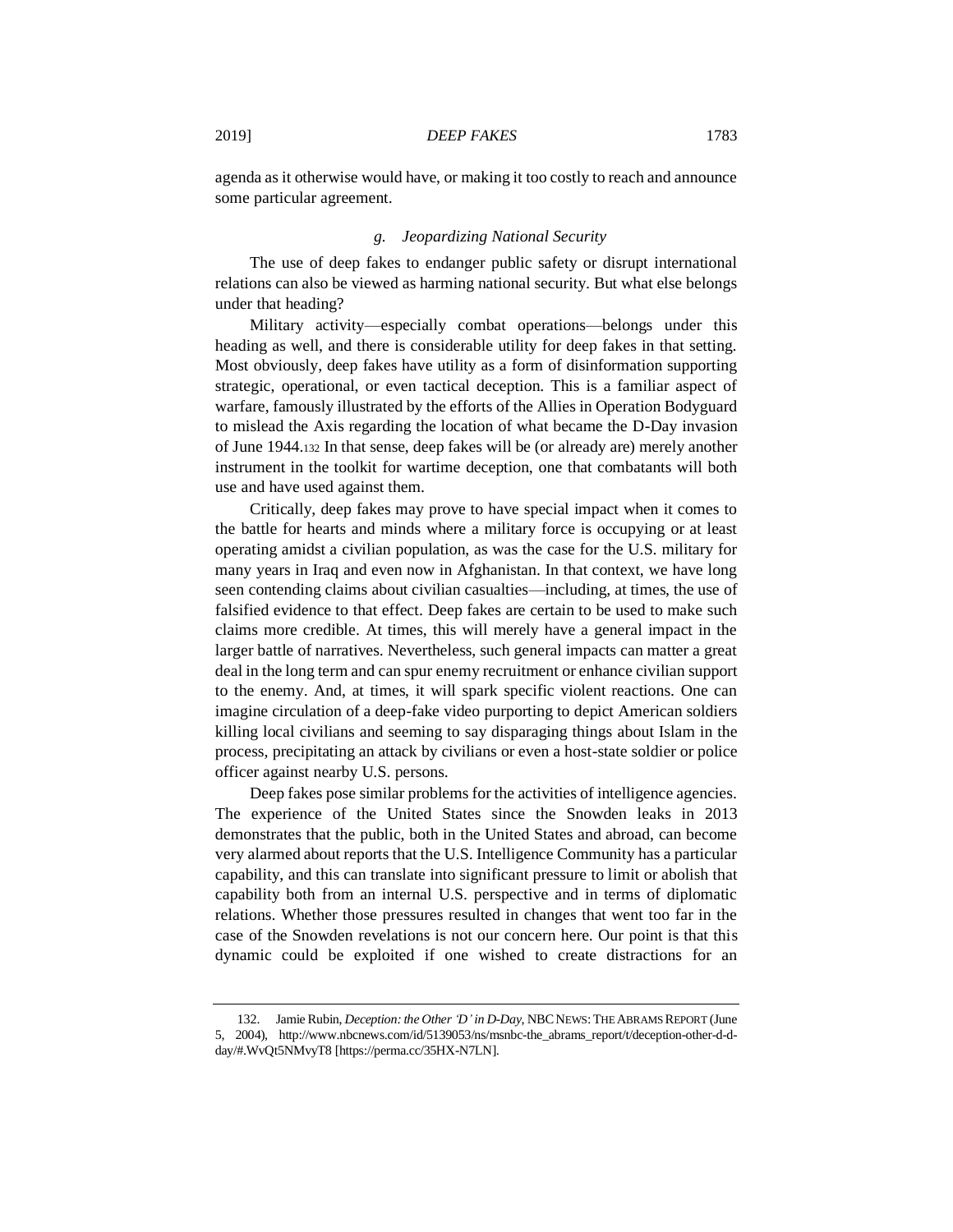intelligence agency or generate conditions that would lead a society to limit what that agency is authorized to do. None of that would be easily done, but deep fakes make the prospect of a strategic operation to bedevil a competing state's intelligence services more plausible.<sup>133</sup>

The list of potential national security harms associated with deep fakes can go on, depending on one's definition of national security. In a recent report, the Belfer Center highlighted the national security implications of sophisticated forgeries.<sup>134</sup> An adversary could acquire real and sensitive documents through cyber-espionage and release the real documents along with forgeries. Deep-fake video and audio could be "leaked" to verify the forgeries. Foreign policy could be changed in response to convincing deep fakes and forgeries.<sup>135</sup>

# *h. Undermining Journalism*

As the capacity to produce deep fakes spreads, journalists increasingly will encounter a dilemma: when someone provides video or audio evidence of a newsworthy event, can its authenticity be trusted? That is not a novel question, but it will be harder to answer as deep fakes proliferate. News organizations may be chilled from rapidly reporting real, disturbing events for fear that the evidence of them will turn out to be fake.<sup>136</sup>

It is not just a matter of honest mistakes becoming more frequent: one can expect instances in which someone tries to trap a news organization using deep fakes. We already have seen many examples of "stings" pursued without the benefit of deep-fake technology.<sup>137</sup> Convincing deep fakes will make such stings more likely to succeed. Media entities may grow less willing to take risks in that

<sup>133.</sup> In this context, it is interesting to note the success of the Shadow Brokers operation, which appears to have been a Russian effort not just to steal capabilities from NSA but to embarrass the NSA through a series of taunting public releases of those capabilities. There was also some degree of accompanying spin suggesting an interest in sowing doubt both in the U.S. and abroad about the wisdom of allowing the NSA to develop, keep, and use such capabilities in the first place. *See* Scott Shane, et al., *Security Breach and Spilled Secrets Have Shaken the N.S.A. to Its Core,* N.Y. TIMES (Nov. 12, 2017), https://www.nytimes.com/2017/11/12/us/nsa-shadow-brokers.html [https://perma.cc/WF6U-D4SV].

<sup>134.</sup> GREG ALLEN & TANIEL CHAN, HARV. KENNEDY SCH. BELFER CTR. FOR SCI. AND INT'L AFF., ARTIFICIAL INTELLIGENCE AND NATIONAL SECURITY (July 2017), https://www.belfercenter.org/sites/default/files/files/publication/AI%20NatSec%20-%20final.pdf [https://perma.cc/P4H5-QLVC].

<sup>135</sup>*. Id.* at 34.

<sup>136.</sup> Daniel Funke, *U.S. Newsrooms are 'Largely Unprepared' to Address Misinformation Online,* POYNTER (Nov. 14, 2017), https://www.poynter.org/news/us-newsrooms-are-largelyunprepared-address-misinformation-online [https://perma.cc/XUF4-8LLM].

<sup>137</sup>*. See, e.g.*, Shawn Boburg, et al., *A Woman Approached the Post With Dramatic—and False—Tale About Roy Moore. She Appears to Be Part of Undercover Sting Operation*, WASH. POST (Nov. 27, 2017), https://www.washingtonpost.com/investigations/a-woman-approached-the-post-withdramatic--and-false--tale-about-roy-moore-sje-appears-to-be-part-of-undercover-sting-

operation/2017/11/27/0c2e335a-cfb6-11e7-9d3a-bcbe2af58c3a\_story.html?utm\_term=.6a4e98a07c2c [https://perma.cc/3TKD-27BP] (discussing an attempt to trick the Washington Post into running a false story about a woman claiming to have had sex as a teenager with and become pregnant by then-U.S. Senate candidate Roy Moore).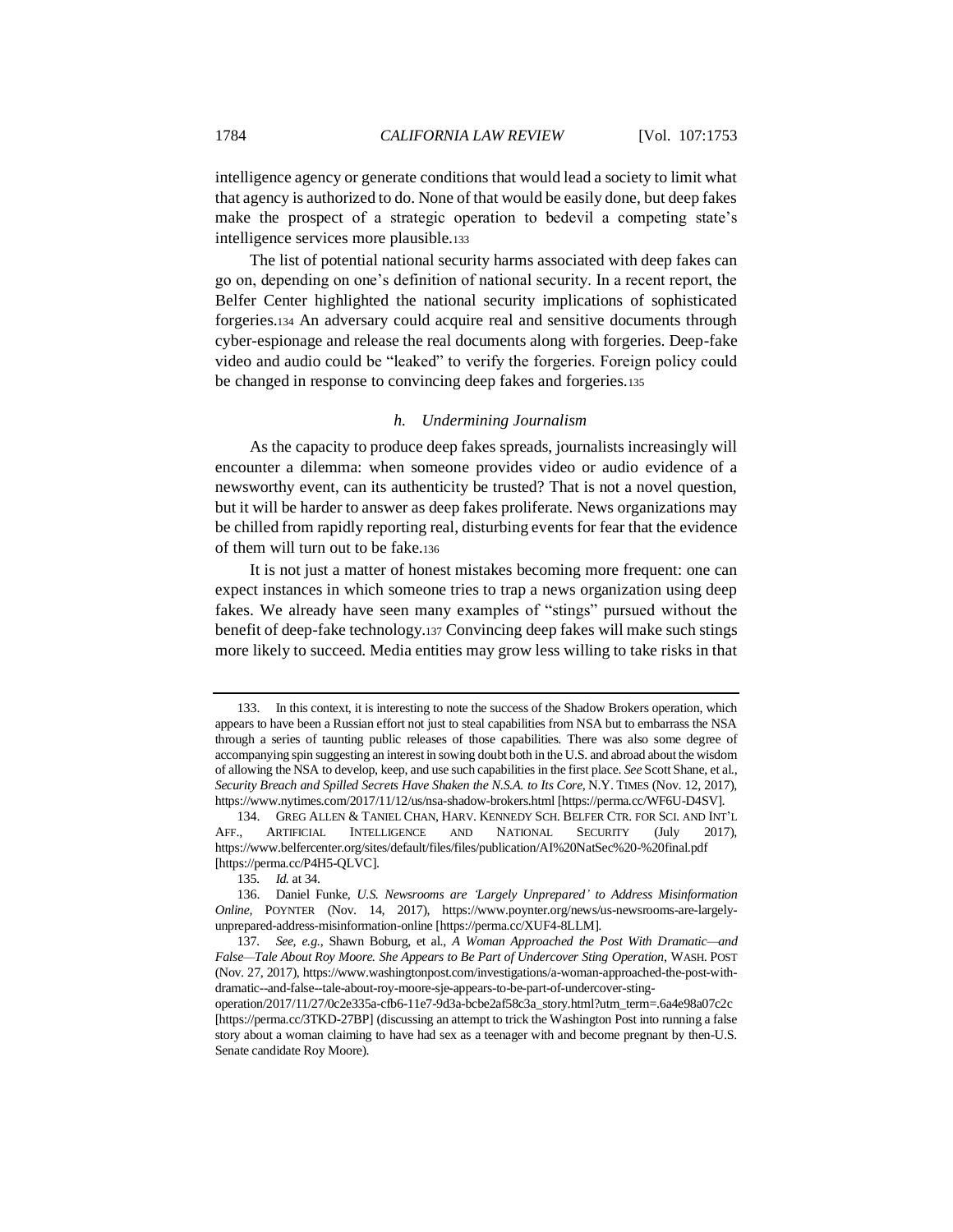environment, or at least less willing to do so in timely fashion. Without a quick and reliable way to authenticate video and audio, the press may find it difficult to fulfill its ethical and moral obligation to spread truth.

# *i. The Liar's Dividend: Beware the Cry of Deep-Fake News*

We conclude our survey of the harms associated with deep fakes by flagging another possibility, one different in kind from those noted above. In each of the preceding examples, the harm stems directly from the use of a deep fake to convince people that fictional things really occurred. But not all lies involve affirmative claims that something occurred (that never did): some of the most dangerous lies take the form of denials.

Deep fakes will make it easier for liars to deny the truth in distinct ways. A person accused of having said or done something might create doubt about the accusation by using altered video or audio evidence that appears to contradict the claim. This would be a high-risk strategy, though less so in situations where the media is not involved and where no one else seems likely to have the technical capacity to expose the fraud. In situations of resource-inequality, we may see deep fakes used to escape accountability for the truth.

Deep fakes will prove useful in escaping the truth in another equally pernicious way. Ironically, liars aiming to dodge responsibility for their real words and actions will become more credible as the public becomes more educated about the threats posed by deep fakes. Imagine a situation in which an accusation is supported by genuine video or audio evidence. As the public becomes more aware of the idea that video and audio can be convincingly faked, some will try to escape accountability for their actions by denouncing authentic video and audio as deep fakes. Put simply: a skeptical public will be primed to doubt the authenticity of real audio and video evidence. This skepticism can be invoked just as well against authentic as against adulterated content.

Hence what we call the liar's dividend: this dividend flows, perversely, in proportion to success in educating the public about the dangers of deep fakes. The liar's dividend would run with the grain of larger trends involving truth skepticism. Most notably, recent years have seen mounting distrust of traditional sources of news. That distrust has been stoked relentlessly by President Trump and like-minded sources in television and radio; the mantra "fake news" has become an instantly recognized shorthand for a host of propositions about the supposed corruption and bias of a wide array of journalists, and a useful substitute for argument when confronted with damaging factual assertions. Whether one labels this collection of attitudes postmodernist or nihilist,<sup>138</sup> the

<sup>138.</sup> For a useful summary of that debate, see Thomas B. Edsall, *Is President Trump a Stealth Postmodernist or Just a Liar?*, N.Y. TIMES (Jan. 25, 2018), https://www.nytimes.com/2018/01/25/opinion/trump-postmodernism-lies.html [https://perma.cc/DN7F-AEPA].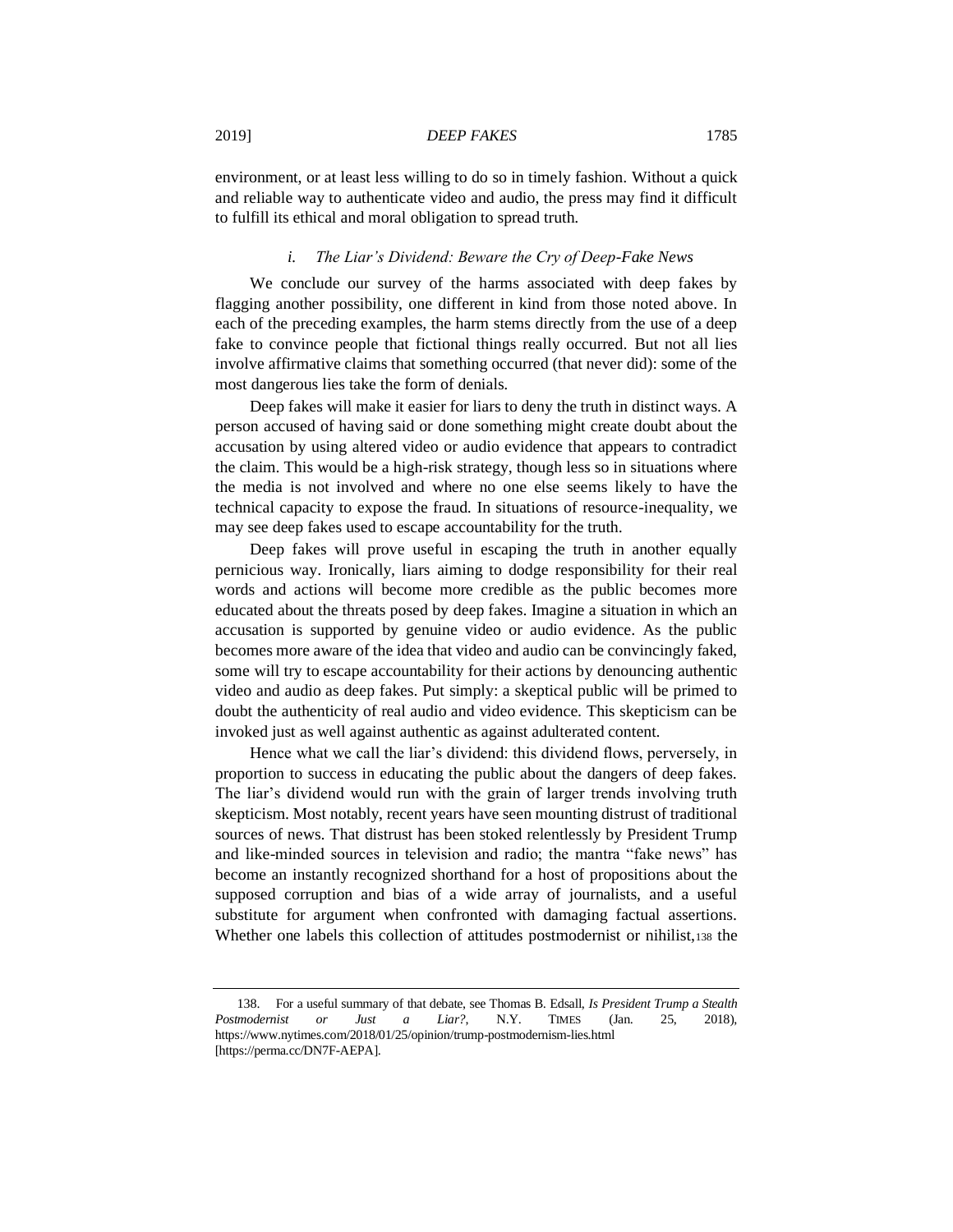fact remains that it has made substantial inroads into public opinion in recent years.

Against that backdrop, it is not difficult to see how "fake news" will extend to "deep-fake news" in the future. As deep fakes become widespread, the public may have difficulty believing what their eyes or ears are telling them—even when the information is real. In turn, the spread of deep fakes threatens to erode the trust necessary for democracy to function effectively.<sup>139</sup>

The combination of *truth* decay and *trust* decay accordingly creates greater space for authoritarianism. Authoritarian regimes and leaders with authoritarian tendencies benefit when objective truths lose their power.<sup>140</sup> If the public loses faith in what they hear and see and truth becomes a matter of opinion, then power flows to those whose opinions are most prominent—empowering authorities along the way.<sup>141</sup>

Cognitive bias will reinforce these unhealthy dynamics. As Part II explored, people tend to believe facts that accord with our preexisting beliefs.<sup>142</sup> As research shows, people often ignore information that contradicts their beliefs and interpret ambiguous evidence as consistent with their beliefs.<sup>143</sup> People are also inclined to accept information that pleases them when given the choice.<sup>144</sup> Growing appreciation that deep fakes exist may provide a convenient excuse for motivated reasoners to embrace these dynamics, even when confronted with information that is in fact true.

#### III.

# WHAT CAN BE DONE? EVALUATING TECHNICAL, LEGAL, AND MARKET **RESPONSES**

What can be done to ameliorate these harms? Part III reviews various possibilities. To start, we explore the prospects for technological solutions that would facilitate the detection and debunking of deep fakes. We then describe

<sup>139.</sup> The Edelman Trust Barometer, which measures trust in institutions around the world, recorded a drop of nine points in the Trust Index for the United States from 2017 to 2018. Even among the informed public, the US dropped from a Trust Index of 68 to 45. 2018 EDELMAN TRUST BAROMETER GLOBAL REPORT 7 (2018), https://www.edelman.com/sites/g/files/aatuss191/files/2018- 10/2018\_Edelman\_Trust\_Barometer\_Global\_Report\_FEB.pdf [https://perma.cc/Z26M-GQ2A].

<sup>140.</sup> MILES BRUNDAGE ET AL., THE MALICIOUS USE OF ARTIFICIAL INTELLIGENCE: FORECASTING, PREVENTION, AND MITIGATION 46 (2018) https://www.eff.org/files/2018/02/20/malicious\_ai\_report\_final.pdf [https://perma.cc/K2KT-XVZQ]. 141*. Id.*

<sup>142</sup>*. See generally* Michela Del Vicario et al., *Modeling Confirmation Bias and Polarization*, 7 SCIENTIFIC REPORTS no. 40, 391 (2017) (assessing models that describe polarization effects relating to cognitive biases).

<sup>143</sup>*. See generally* Constanza Villarroel et al., *Arguing Against Confirmation Bias: The Effect of Argumentative Discourse Goals on the Use of Disconfirming Evidence in Written Argument*, 79 INT'L J. EDUC. RES. 167 (2016) (demonstrating impact of biases on belief formation).

<sup>144</sup>*. See generally* Shanto Iyengar et al., *Selective Exposure to Campaign Communication: The Role of Anticipated Agreement and Issue Public Membership*, 70 J. POL. 186 (2008) (examining impact of bias models in the context of political campaign information).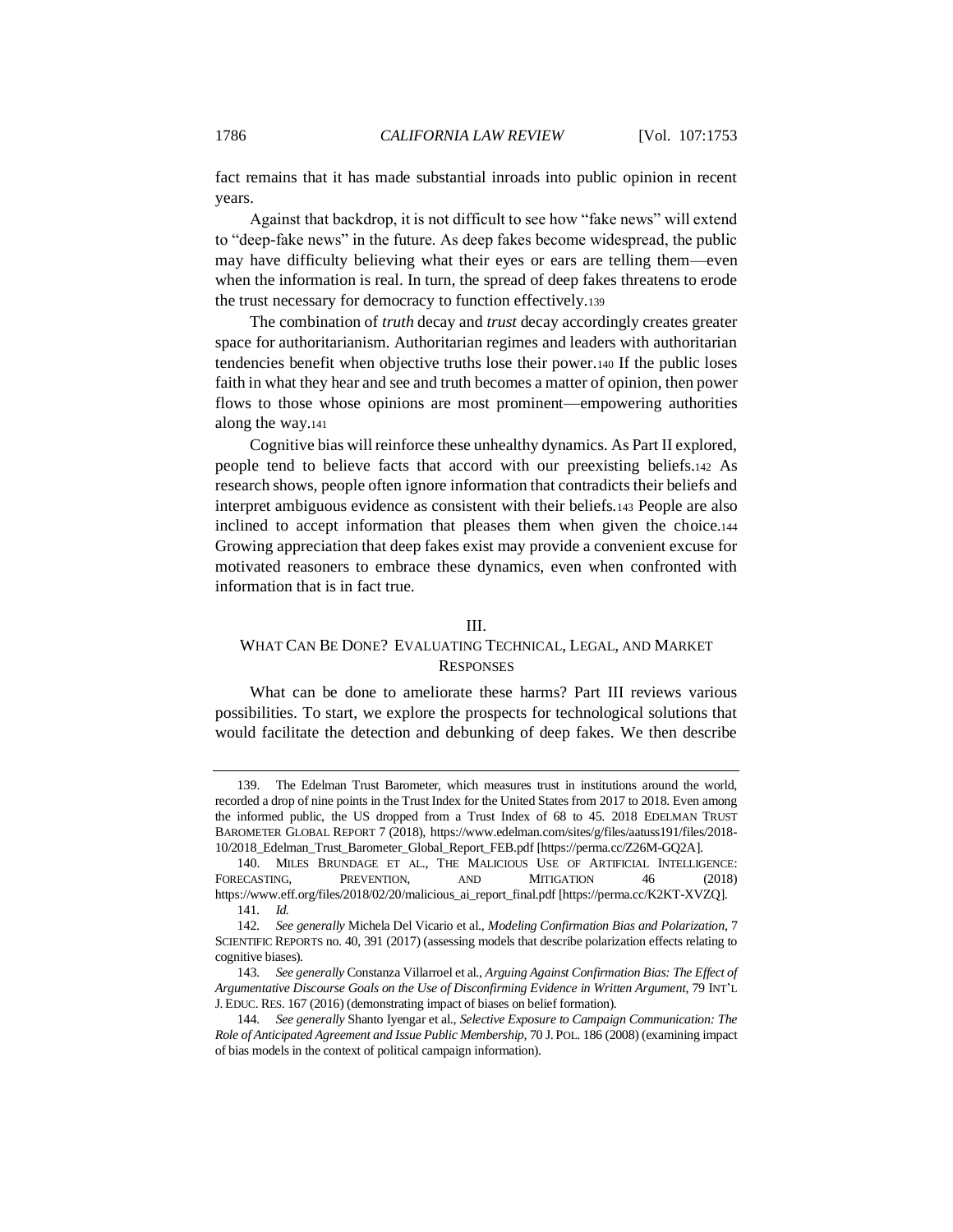current and potential proposals for criminal and civil liability. With law in mind, we discuss the role of regulators and identify ways in which the government might respond to deep fakes. In the shadow of these possibilities, we anticipate new services the market might spawn to protect individuals from harm associated with deep fakes—and the considerable threat to privacy such services themselves might entail.

# <span id="page-34-0"></span>*A. Technological Solutions*

Technology has given us deep fakes – but might it also provide us with a capacity for debunking them and limiting their harmful potential? An efficient and generally effective method for rapid detection of deep fakes would go far toward resolving this topic as a matter of pressing public-policy concern. Unfortunately, the challenges are daunting. For example, detection software would have to keep pace with innovations in deep-fake technology to retain efficacy. Moreover, if such technology existed and could be deployed through social media platforms, it would only reduce the systemic harms described above, but by no means eliminate them. Such developments might not protect individuals from deep fakes involving narrow or even isolated distribution.<sup>145</sup> Further, detection software might not disabuse certain people's faith in deep fakes, especially those under the profound sway of cognitive bias. At the least though, the impact of harmful deep fakes might be cabined while beneficial uses could continue unabated.

At any rate, it is far from clear that such technology will emerge in the near future. There are a number of projects—academic and corporate—aimed at creating counterfeit-proof systems for authenticating content or otherwise making it easier to confirm credible provenance.<sup>146</sup> Such systems, however, are tailored to particular products rather than video or audio technologies generally. They will therefore have only limited use until one program becomes ubiquitous and effective enough for dominant platforms to incorporate them into their content-screening systems—and, indeed, to make use of them mandatory for posting. Additionally, these systems will have to withstand users' efforts to bypass them.

For now, we are left to seek a generally applicable technology that can detect manipulated content without an expectation that the content comes with

<sup>145.</sup> GIF hosting company Gyfcat has developed and trained AI to spot fraudulent videos. Project Maru, as they call it, can spot deep-fake videos because in many frames, the faces aren't perfectly rendered. They have also developed Project Angora, which "mask[s]" the face of a possible deep fake and searches the Internet to see if the body and background footage exist elsewhere. *See* Louise Matsakis, *Artificial Intelligence is Now Fighting Fake Porn*, WIRED (Feb. 14, 2018) https://www.wired.com/story/gfycat-artificial-intelligence-deepfakes [https://perma.cc/PX4N-VZJY].

<sup>146.</sup> For examples of provenance technologies in development, see Dia Kayyali, *Set Your Phone to ProofMode*, WITNESS, https://blog.witness.org/2017/04/proofmode-helping-prove-human-rightsabuses-world [https://perma.cc/GB6M-KQPF] (describing the concept of a metadata-rich "ProofMode" app for Android devices).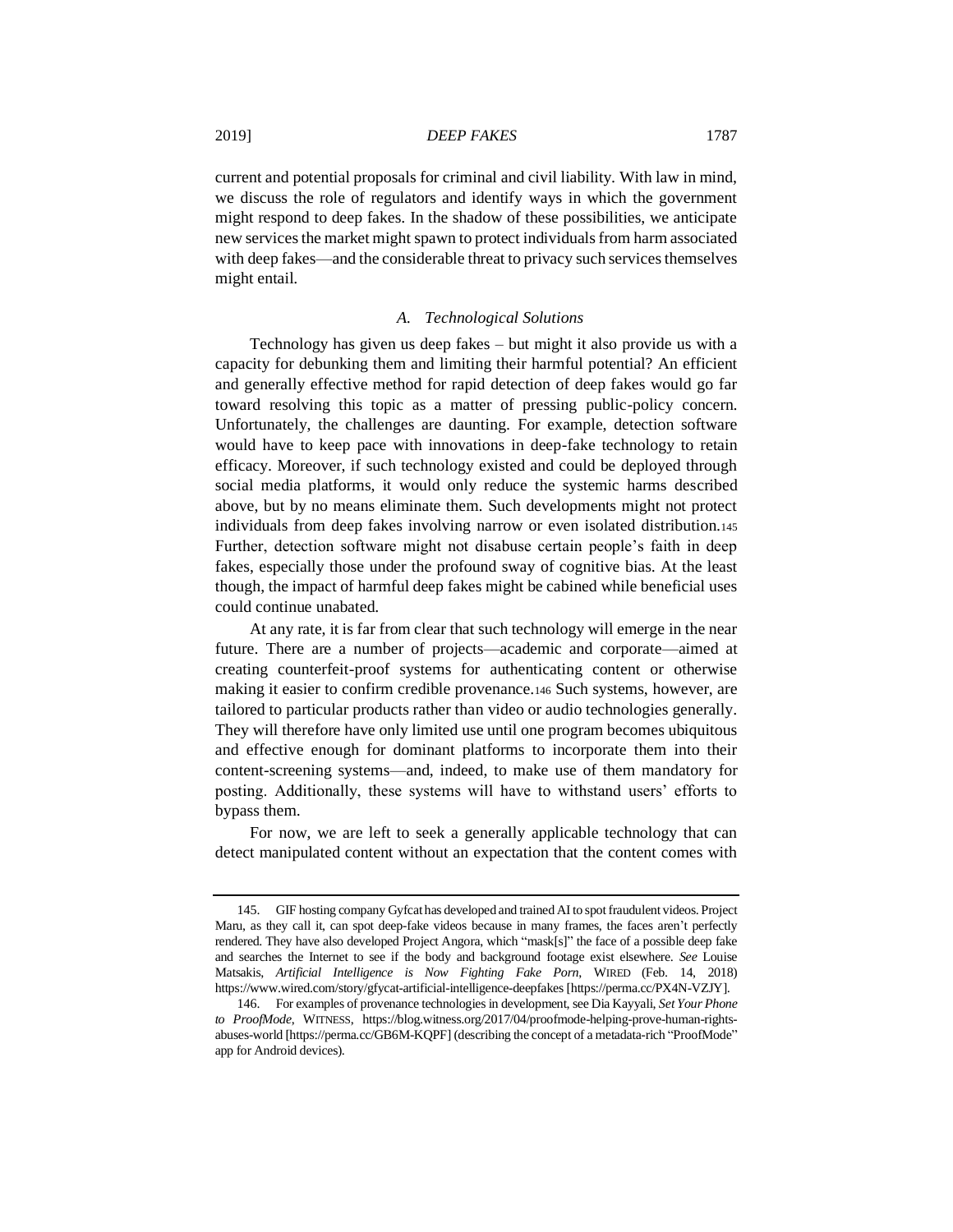an internal certification. Professor Hany Farid, the pioneer of PhotoDNA, a technology that identifies and blocks child pornography, warns: "We're decades away from having forensic technology that . . . [could] conclusively tell a real from a fake . . . If you really want to fool the system you will start building into the deepfake ways to break the forensic system."<sup>147</sup> The defense, in short, is currently faring poorly in the deep-fake technology arms race.

As problems associated with deep fakes begin to accumulate, we might expect developments that could alter the current balance of power between technologies that create deep fakes and those that detect them. For example, growing awareness of the problem might produce the conditions needed for grantmaking agencies like the National Science Foundation and the Defense Advanced Research Projects Agency (DARPA) to begin steering funds toward scalable detection systems that can be commercialized or even provided freely. DARPA has an initial project in the form of a contest pitting GAN methods for generating deep fakes against would-be detection algorithms. The DARPA project manager is skeptical about the prospects for detection, however, given current technical capacities.<sup>148</sup>

Emerging market forces might encourage companies to invest in such capabilities on their own or in collaboration with each other and with academics (a possibility that we revisit below). For now, however, it would be foolish to trust that technology will deliver a debunking solution that is scalable and reliable enough to minimize the harms deep fakes might cause.

#### *B. Legal Solutions*

If technology alone will not save us, might the law? Would a combination of criminal and civil liability meaningfully deter and redress the harms that deep fakes seem poised to cause? We examine the possibilities under existing and potential law.

## *1. Problems with an Outright Ban*

No current criminal law or civil liability regime bans the creation or distribution of deep fakes. A threshold question is whether such a law would be normatively appealing and, if so, constitutionally permissible.

A flat ban is not desirable because digital manipulation is not inherently problematic. Deep fakes exact significant harm in certain contexts but not in all. A prohibition of deep fakes would bar routine modifications that improve the

<sup>147</sup>*. See* Matsakis*, supra* not[e 145](#page-34-0) (quoting Prof. Hany Farid in reference to "fake porn").

<sup>148</sup>*. See* Will Knight, *The U.S. Military Is Funding an Effort to Catch Deepfakes and Other AI Trickery*, MIT TECH. REV. (May 23, 2018), https://www.technologyreview.com/s/611146/the-usmilitary-is-funding-an-effort-to-catch-deepfakes-and-other-ai-trickery [https://perma.cc/7RD7-5CMJ] ("'Theoretically, if you gave a GAN all the techniques we know to detect it, it could pass all of those techniques,' says David Gunning, the DARPA program manager in charge of the project. 'We don't know if there's a limit. It's unclear.'").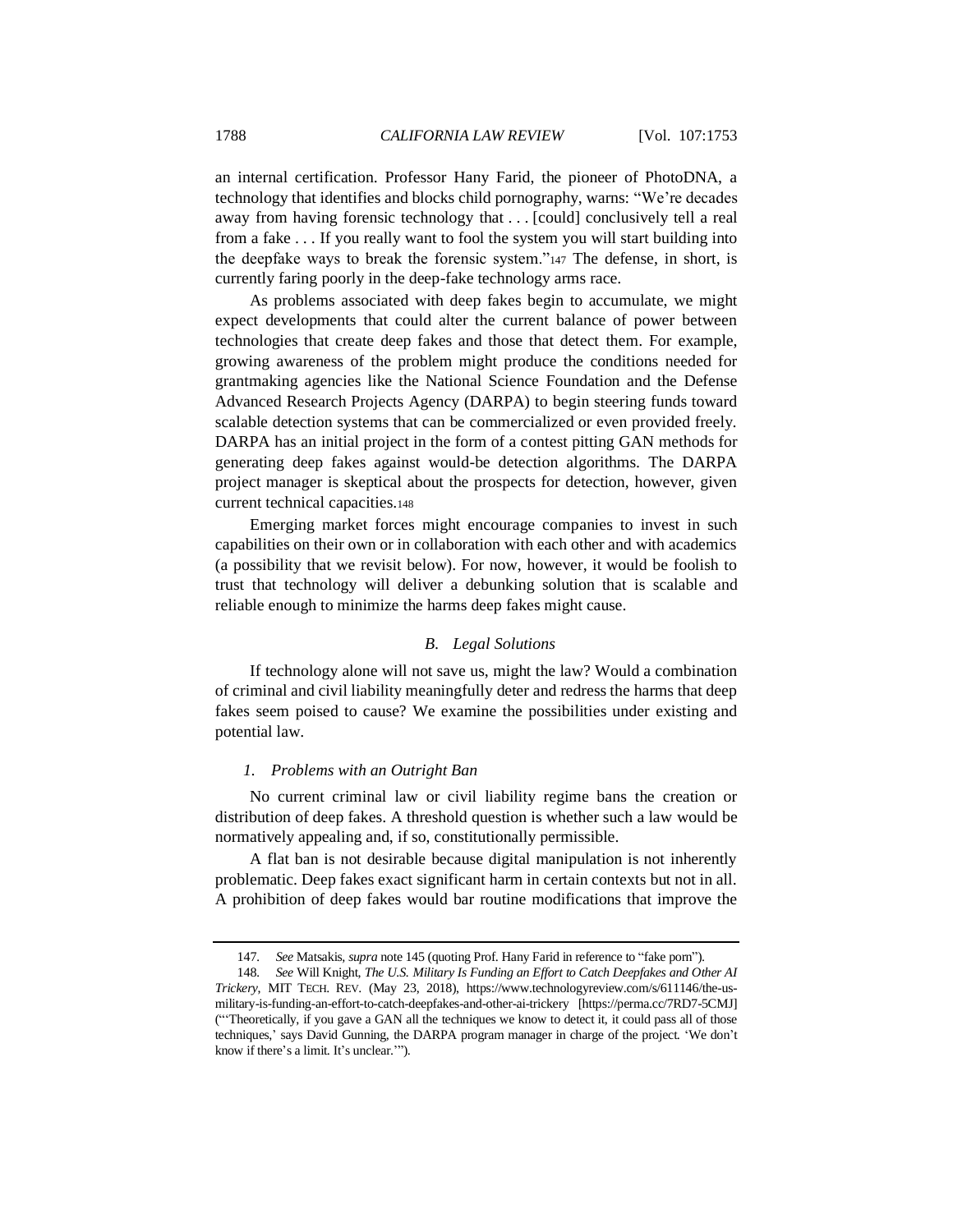clarity of digital content. It would chill experimentation in diverse fields, from history and science to art and education.

Crafting a law prohibiting destructive applications of deep-fake technology while excluding beneficial ones would be difficult, but perhaps not impossible. For example, what if a law required proof of a deep-fake creator's intent to deceive and evidence of serious harm as a way to reduce concerns about chilling public discourse? Under such a proposal, concerns over speech still remain. The very existence of a general prohibition of deep fakes, even with those guardrails, would cast a significant shadow, potentially diminishing expression crucial to self-governance and democratic culture. The American free speech tradition warns against government having the power to pick winners and losers in the realm of ideas because it will "tend to act on behalf of the ideological powers that be."<sup>149</sup> As James Weinstein notes, we should be especially wary of entrusting government officials with the power to determine the veracity of factual claims "made in the often highly ideological context of public discourse . . . ."<sup>150</sup> A deep-fakes ban would raise the specter of penalties for parodies of would-be or current office holders.

<span id="page-36-0"></span>Although self-serving prosecutions are not inevitable, they are a real possibility.<sup>151</sup> Dislike of minority or unpopular viewpoints, combined with ambiguity surrounding a deep-fake creator's intent, might result in politicized enforcement.<sup>152</sup> This might inhibit engagement in political discourse

<sup>149.</sup> Frank I. Michelman, *Conceptions of Democracy in American Constitutional Argument: The Case of Pornography Regulation*, 56 TENN. L. REV. 291, 302 (1989); *see also* Thomas v. Collins, 323 U.S. 516, 545 (1945) (Jackson, J., concurring) ("[T]he forefathers did not trust any government to separate the true from the false for us."). Justice Oliver Wendell Holmes cautioned against the human inclination to silence opinions that we dislike. *See* Abrams v. United States, 250 U.S. 616, 630 (1919) (Holmes, J., dissenting) ("[W]e should be eternally vigilant against attempts to check the expression of opinions that we loathe . . . ."). "Persecution for the expression of opinions[,]" he wrote, is "perfectly logical . . . [i]f you have no doubt of your premises or your power and want a certain result with all your heart . . . . " *Id*. Holmes offered against this certainty, and power's tendency to sweep away disagreement, a principle of epistemic doubt that is a defining hallmark of First Amendment law. *See id.*

<sup>150.</sup> James Weinstein, *Climate Change Disinformation, Citizens Competence, and the First Amendment*, 89 U.COLO. L. REV. 341, 351 (2018).

<sup>151.</sup> Indeed, public officials recently have called for a rethinking of libel laws. Alex Pappas, *Trump: 'Our Current Libel Laws Are a Sham'*, FOX NEWS (Jan. 10, 2018), https://www.foxnews.com/politics/trump-our-current-libel-laws-are-a-sham [https://perma.cc/AHM4- UN6G]; Gregg Re, *Clarence Thomas Backs Trump's Call for Changing Defamation Law for Easing Suits Against the Media*, FOX NEWS (Feb. 19, 2019), https://www.foxnews.com/politics/clarencethomas-calls-for-easing-defamation-suits-by-politicians-like-trump [https://perma.cc/RN42-DFCK]. Although this suggestion may seem untenable given the U.S. commitment to robust and wide-open debate on public issues, it animates concerns about partisan enforcement.

<sup>152.</sup> Weinstein, *supra* not[e 150,](#page-36-0) at 351 ("There is even greater reason to distrust the ability of government officials to fairly and accurately determine the speaker's state of mind in making allegedly false statement."). James Weinstein explains that "government officials hostile to the speaker's point of view are more likely to believe that the speaker knew that the statement was false, while officials who share the speaker's ideological perspective will be more likely to find that any misstatement of fact was an innocent one." *Id.*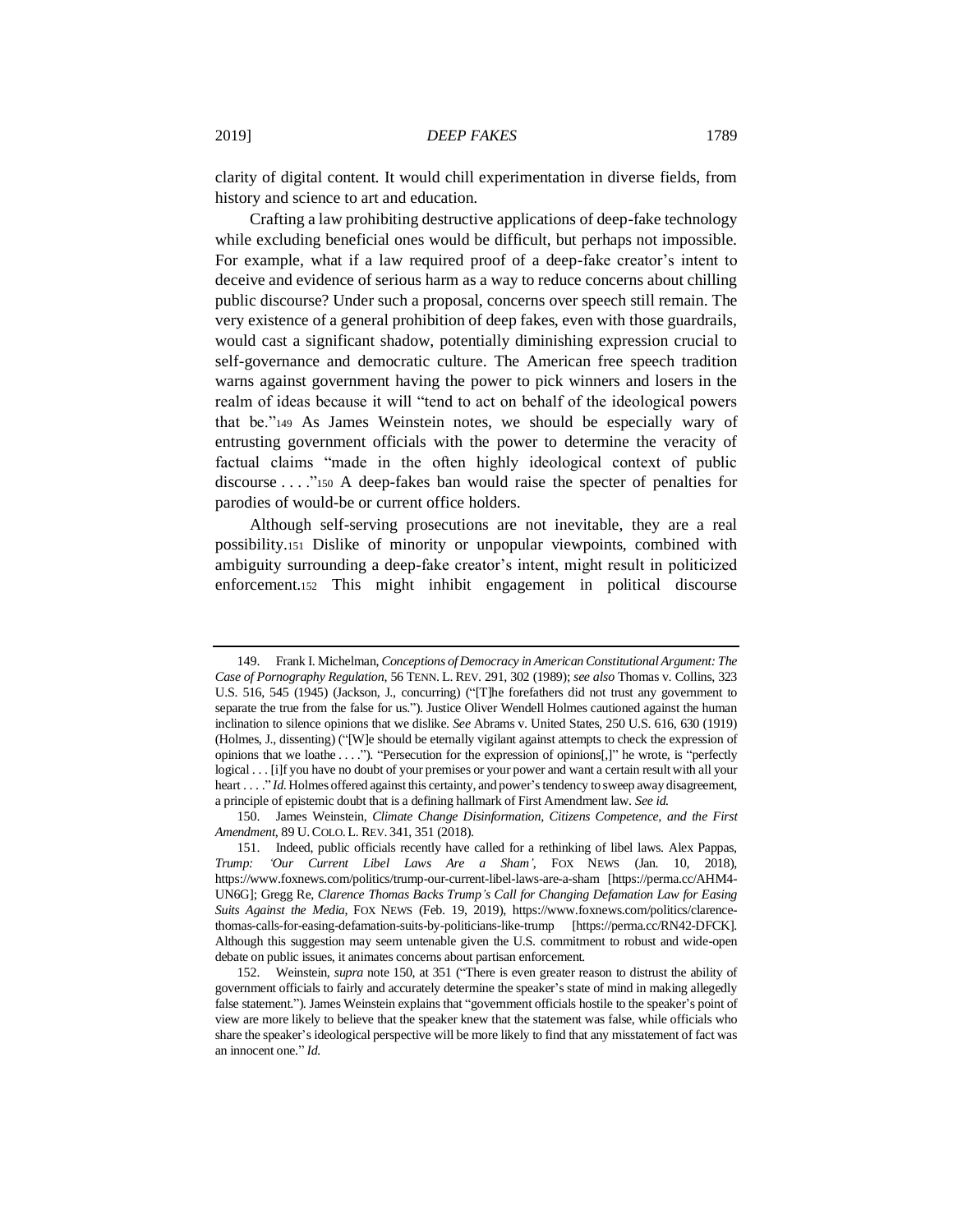specifically, and in democratic culture more generally.153 The "risk of censorious selectivity by prosecutors'" [will] . . . distort perspectives made available" to the public.<sup>154</sup> It is far better to forego an outright ban of deep fakes than to run the risk of its abuse.

Even if these normative concerns could be overcome, it is unlikely that a flat ban on deep fakes could withstand constitutional challenge. Deep fakes implicate freedom of expression, even though they involve intentionally false statements.<sup>155</sup> In the landmark 1964 decision *New York Times v. Sullivan,*<sup>156</sup> the Supreme Court held that false speech enjoys constitutional protection insofar as its prohibition would chill truthful speech.<sup>157</sup>

<span id="page-37-0"></span>In 2012, in *United States v. Alvarez*,<sup>158</sup> the Court went even further. In the plurality and concurring opinions, the Court concluded that "falsity alone" does not remove expression from First Amendment protection.<sup>159</sup> As Justice Kennedy's plurality noted, falsehoods generally warrant protection because they inspire rebuttal and "reawaken respect" for valuable ideas in public discourse.<sup>160</sup> Central to this point is faith in the public's willingness to counter lies and engage in reasoned discourse.

While all nine Justices agreed that the harmful effect of false factual statements could be regulated, they differed in the particulars.<sup>161</sup> The plurality opinion took the position that false statements can be proscribed if the speakers intended to cause "legally cognizable harm" of a kind traditionally understood as falling outside the First Amendment's protection.<sup>162</sup> The concurrence posited that a law aimed at regulating harm-causing falsehoods may be permissible if it

158*. Alvarez*, 567 U.S. 709 (plurality opinion).

<sup>153.</sup> For Jack Balkin's influential theory of free speech grounded in participation in democratic culture, see, for example, Jack M. Balkin, *Cultural Democracy and the First Amendment*, 110 NW. U. L.REV. 1053, 1072 (2016) (arguing that key to free society is ability to engage in meaning making and creation of culture).

<sup>154.</sup> Weinstein, *supra* note [150,](#page-36-0) at 360 (quoting United States v. Alvarez, 567 U.S. 709, 736 (2012) (Breyer, J., concurring)).

<sup>155</sup>*. See generally* Lewis Sargentich, Note, *The First Amendment Overbreadth Doctrine,* 83 HARV. L. REV. 844, 845 (1970) (describing a judicial presumption against statutes that curtail a broad array of expressive activity).

<sup>156.</sup> N.Y. Times v. Sullivan, 376 U.S. 254 (1964).

<sup>157</sup>*. Id.* at 264.

<sup>159</sup>*. Id.* at 719. For a superb discussion of the constitutional significance of lies in the aftermath of *Alvarez*, see Alan K. Chen & Justin Marceau, *High Value Lies, Ugly Truths, and the First Amendment*, 68 VAND. L. REV. 1435, 1440–54 (2015). *See generally* Geoffrey R. Stone, *Kenneth Karst's Equality as the Central Principle in the First Amendment*, 75 U. CHI. L. REV. 37, 43 (2008) (discussing a "two-level" theory of the First Amendment: one that treats high value speech with stringent protections, and a second tier of speech that falls outside the First Amendment's coverage).

<sup>160</sup>*. Alvarez*, 567 U.S. at 719, 722 ("Indeed, the outrage and contempt expressed for respondent's lies can serve to reawaken and reinforce the public's respect for the Medal, its recipients, and its high purpose.").

<sup>161</sup>*. Id.* at 719 (plurality opinion); *id.* at 731–34 (Breyer, J., concurring); *id.* at 750 (Alito, J. dissenting).

<sup>162</sup>*. Id.* at 719, 725 (plurality opinion).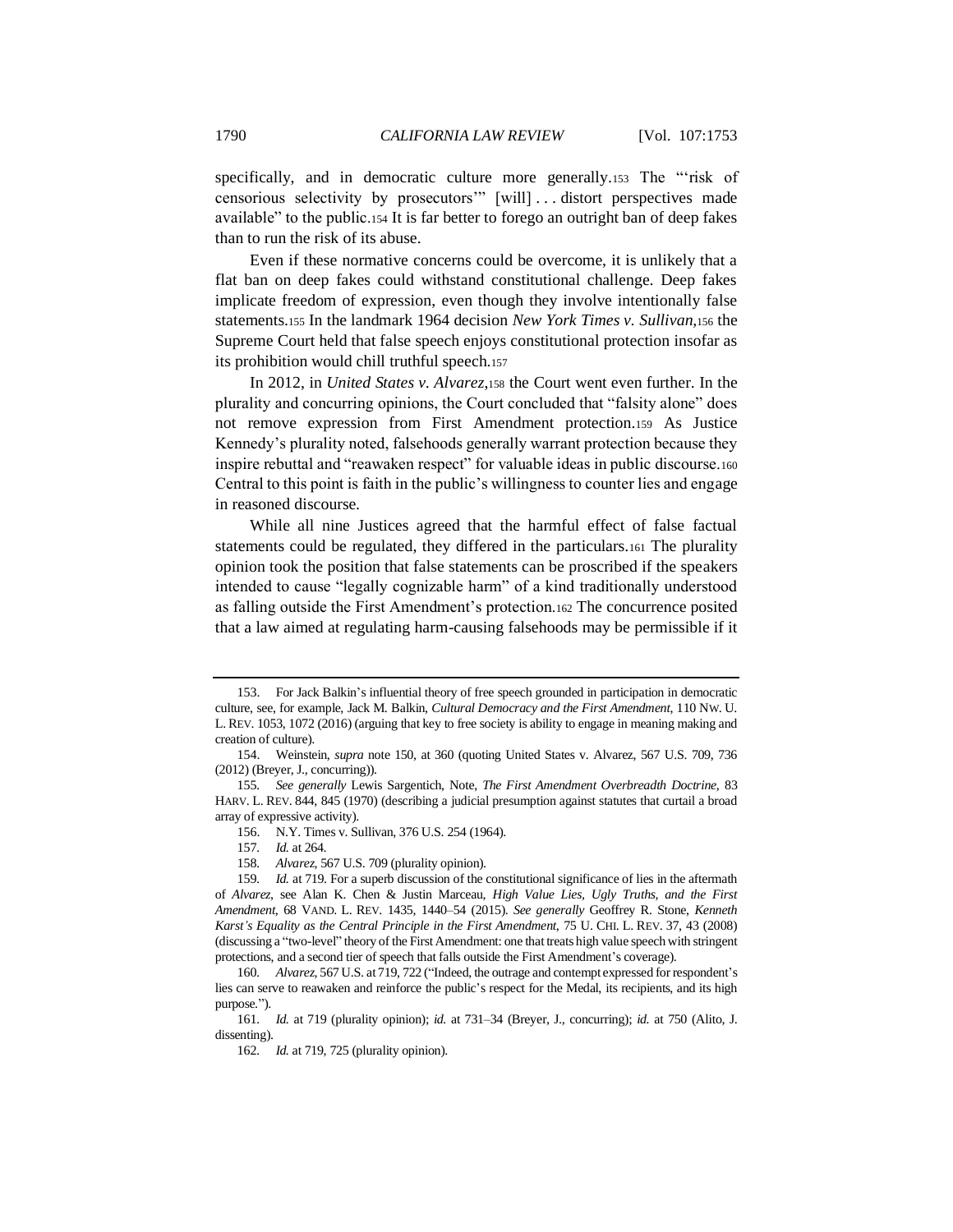does not disproportionately damage First Amendment interests.<sup>163</sup> The dissent would have denied First Amendment protection to false factual statements that inflict harm and serve no legitimate purpose.<sup>164</sup> The court reached consensus that regulation of false statements involving history, politics, literature, and other matters of public concern requires strict scrutiny review.<sup>165</sup>

<span id="page-38-1"></span>The opinions in Alvarez, taken together, would seem to preclude a sweeping ban on deep fakes while leaving considerable room for carefully tailored prohibitions of certain harmful deep fakes. As the plurality underscored in *Alvarez*, certain categories of speech are not covered by the First Amendment due to their propensity to bring about serious harms and their slight contribution to free speech values.<sup>166</sup> Some deep fakes will fall into those categories and thus could be subject to regulation. This includes defamation of private persons, fraud, true threats, and the imminent-and-likely incitement of violence.<sup>167</sup> Speech integral to criminal conduct like extortion, blackmail, and perjury has long been understood to enjoy no First Amendment protection.<sup>168</sup>

<span id="page-38-2"></span>Consider as an illustration laws banning the impersonation of government officials (such as law enforcement officers or agency officials). As Helen Norton insightfully explains, these statutes are "largely uncontroversial as a First Amendment matter in great part because they address real (if often intangible) harm to the public as well as to the individual target."<sup>169</sup> Lies about the source of speech—whether a public official is actually speaking—do not serve free speech values.<sup>170</sup> Quite the opposite, they deny listeners the ability to assess the quality and credibility of the speech, undermining democratic self-governance and the search for truth.<sup>171</sup> From a normative perspective, therefore, a surgical approach

166*. See generally* CITRON, HATE CRIMES IN CYBERSPACE, *supra* note [40,](#page-11-0) at 199–218 (discussing narrow categories of low-value speech accorded less rigorous protection or no protection under First Amendment analysis).

<span id="page-38-0"></span><sup>163</sup>*. Id.* at 737 (Breyer, J. concurring).

<sup>164</sup>*. Id.* at 750 (Alito, J. dissenting).

<sup>165</sup>*. Id.* at 722 (Kennedy, J. plurality); *id.* at 734 (Breyer, J. concurring); *id.* at 751 (Alito, J., dissenting). For an insightful exploration of *Alvarez* and its implications for the regulation of deep fakes, see Marc Jonathan Blitz, *Lies, Line Drawing, and (Deep) Fake News*, 71 OKLA. L.REV. 59, 110 (2018) (arguing that government should have greater power to regulate forgeries than the malicious statement of false facts); Marc Jonathan Blitz, Deep Fakes and Other Non-Testimonial Falsehoods: When Is Belief Manipulation (Not) First Amendment Speech? (Apr. 18, 2019) (unpublished manuscript) (on file with authors) (arguing that deep fakes may fall outside of First Amendment coverage because they arguably amount to non-testimonial evidence and change perceptions of the world around them, especially where government seeks to require disclosure that something is a deep fake).

<sup>167</sup>*. See* Chen & Marceau, *supra* not[e 159,](#page-37-0) at 1480–91.

<sup>168.</sup> CITRON, HATE CRIMES IN CYBERSPACE, *supra* not[e 40,](#page-11-0) at 203–05 (explaining that crimefacilitating speech does not enjoy First Amendment protection in context of cyber stalking).

<sup>169.</sup> Helen Norton, *Lies to Manipulate, Misappropriate, and Acquire Government Power*, *in* LAW AND LIES 143, 170 (Austin Sarat ed., 2015) [hereinafter Norton, *Lies to Manipulate*].

<sup>170</sup>*. Id.* at 168. We are grateful to both Helen Norton and Marc Blitz who generously spent time talking to us about the doctrinal and theoretical free speech issues raised in regulating deep fakes.

<sup>171.</sup> Helen Norton, *(At Least) Thirteen Ways of Looking at Election Lies*, 71 OKLA. L.REV. 117, 131 (2018).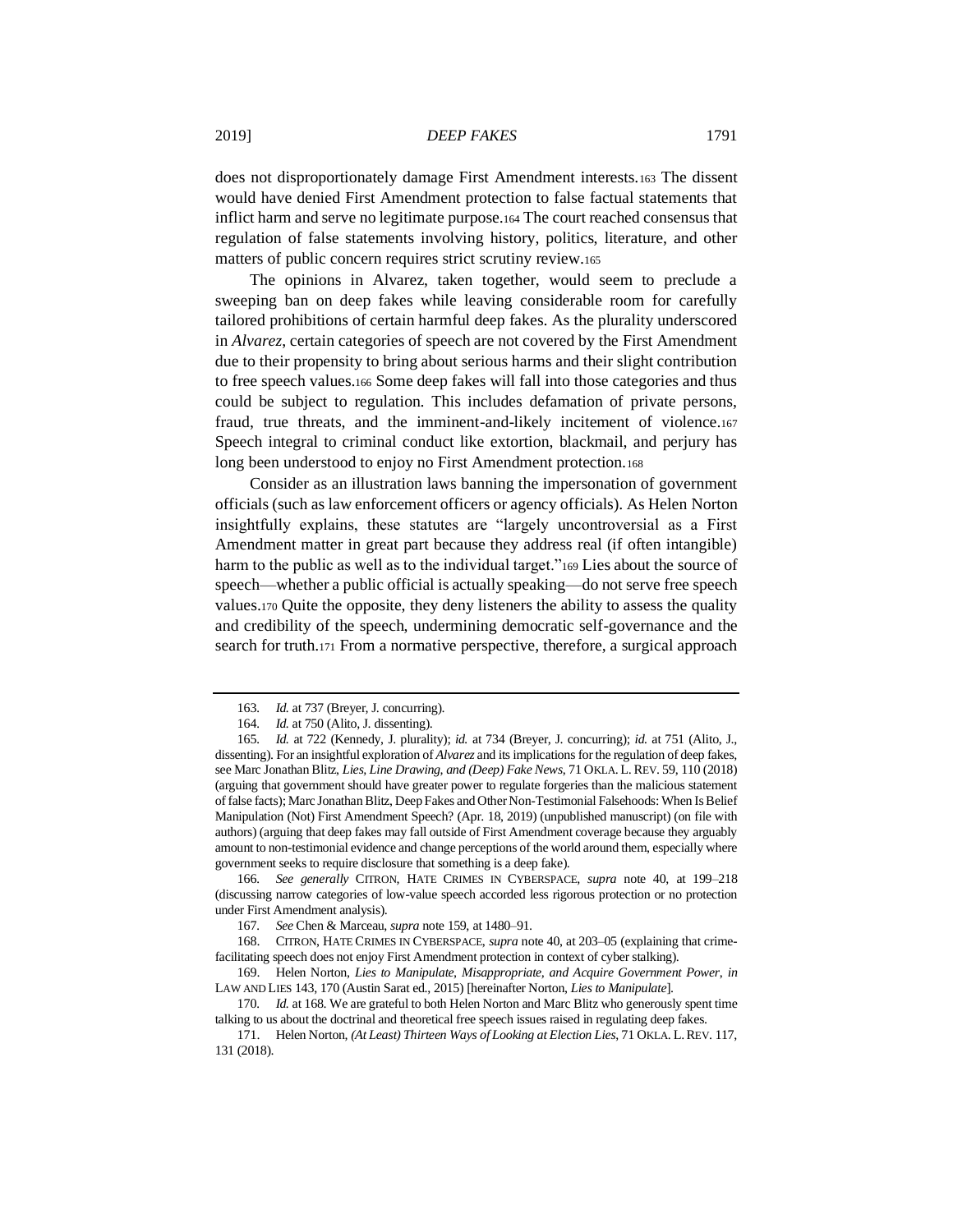to criminal and civil liability may result in a more attractive balance of costs and benefits than a deep-fake ban perspective. And so we turn now to a discussion of specific possibilities, starting with civil liability.

#### *2. Specific Categories of Civil Liability*

Given that deep fakes cannot and should not be banned on a generalized basis, the question remains whether their creators and distributors in particular contexts should be subject to civil liability for the harms they cause. This section reviews relevant existing laws and possible improvements.

# <span id="page-39-0"></span>*a. Threshold Obstacles*

Before reviewing the prospects for particular theories of liability, we note two threshold problems.

The first involves attribution. Civil liability cannot ameliorate harms caused by deep fakes if plaintiffs cannot tie them to their creators. The attribution problem arises in the first instance because the metadata relevant for ascertaining a deep fake's provenance might be insufficient to identify the person who generated it. It arises again when the creator or someone else posts a deep fake on social media or otherwise injects it into the marketplace of information. A careful distributor of a deep fake may take pains to be anonymous, including but not limited to using technologies like Tor.<sup>172</sup> When these technologies are employed, the IP addresses connected to posts may be impossible to find and trace back to the responsible parties.<sup>173</sup> In such cases, a person or entity aggrieved by a deep fake may have no practical recourse against its creator, leaving only the possibility of seeking a remedy from the owner of platforms that enabled circulation of the content.

A second obstacle arises when the creator of the deep fake—or the platform circulating it—is outside the United States and thus beyond the effective reach of US legal process, or in a jurisdiction where local legal action is unlikely to be effective. Therefore, even if attribution is known, it still may be impossible to use civil remedies effectively. While limitations of civil liability exist in many settings, the global nature of online platforms makes it a particular problem in the deep-fake context.

Moreover, regardless of whether perpetrators can be identified or reside in the US, civil suits are expensive. Victims usually bear the heavy costs of bringing civil claims and may be hesitant to initiate lawsuits if deep-fake generators are

<sup>172</sup>*. See* CITRON, HATE CRIMES IN CYBERSPACE,*supra* not[e 40,](#page-11-0) at 142–43 (arguing that law has difficulty communicating norms, deterring unlawful activity, or redressing injuries if defendants have used anonymizing technologies that make it difficult to identity them).

<sup>173.</sup> Citron, *Cyber Civil Rights*, *supra* not[e 46,](#page-11-1) at 117 (explaining that claims cannot be pressed against cyber stalkers if websites hosting their abuse fails to track IP addresses)*.*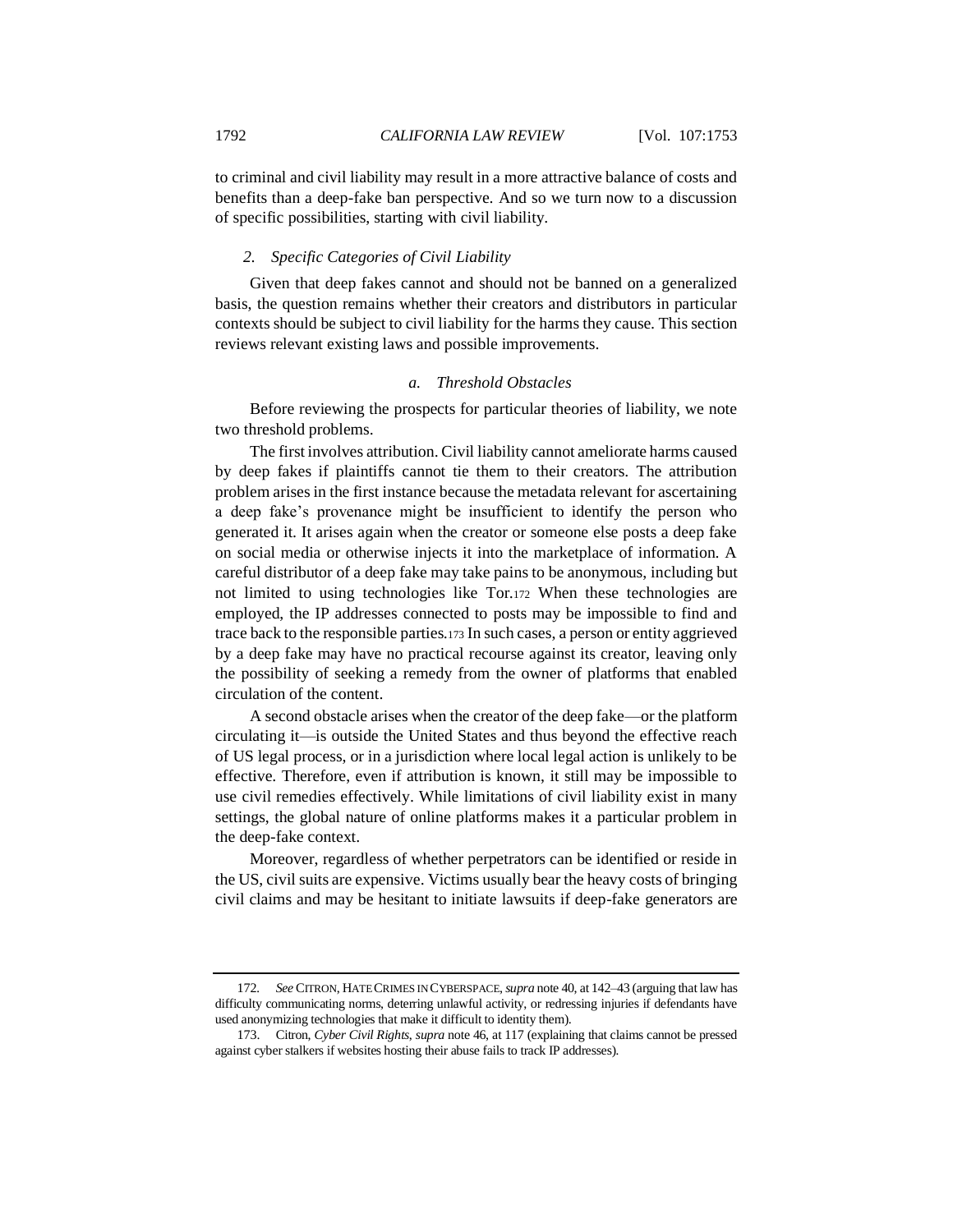effectively judgment-proof.<sup>174</sup> Worse, the "Streisand Effect" is likely to overhang the decision to sue when the deep fake is embarrassing or reputationally harmful. Lawsuits attract publicity; unless the victim is permitted to sue under a pseudonym, filing a claim may exacerbate the victim's harm.<sup>175</sup>

# <span id="page-40-0"></span>*b. Suing the Creators of Deep Fakes*

Threshold attribution and liability hurdles are not always fatal for wouldbe plaintiffs. When a victim decides to sue the creator of a deep fake, several bodies of law come into play, including intellectual property and tort law.

First, consider copyright law. Some deep fakes exploit copyrighted content, opening the door to monetary damages and a notice-and-takedown procedure that can result in removal of the offending content.<sup>176</sup> A copyright owner is the person who took a photograph. Thus, if a deep fake involves a photo that the victim took of herself, the victim might have a copyright claim against the creator of the deep fake.<sup>177</sup>

The prospects for success, however, are uncertain. A court will have to determine whether the deep fake is a "fair use" of the copyrighted material, intended for educational, artistic, or other expressive purposes. Whether the fake is sufficiently transformed from the original to earn fair use protection is a highly fact-specific inquiry for which a judicial track record does not yet exist.<sup>178</sup>

Tort law also includes concepts that could be used to address deep-fake scenarios. Most obviously, victims can sue for defamation. Where the alleged defamation concerns private individuals rather than public figures, states may permit plaintiffs to prevail based on a showing that the falsehood was made negligently.<sup>179</sup> Public officials and public figures are subject to a higher requirement of showing clear and convincing evidence of actual malice knowledge or reckless disregard for the possibility that the deep fakes were

<sup>174</sup>*. See* CITRON, HATE CRIMES IN CYBERSPACE, *supra* not[e 40,](#page-11-0) at 122 (exploring limits of civil law in redressing injuries resulting from cyber stalking).

<sup>175.</sup> Mike Masnick coined the phrase "the Streisand Effect" in *Techdirt* in 2005. Mike Masnick, *Since When Is It Illegal to Just Mention a Trademark Online?*, TECHDIRT (Jan. 5, 2005), https://www.techdirt.com/articles/20050105/0132239\_F.shtml [https://perma.cc/XR42-G9BX].

<sup>176</sup>*. See* Derek E. Bambauer, *Exposed*, 98 MINN. L.REV. 2025, 2065–67 (2014) (discussing the removal of copyright-infringing material).

<sup>177.</sup> CITRON, HATE CRIMES IN CYBERSPACE, *supra* not[e 40,](#page-11-0) at 122 (explaining that someone can sue for copyright of their own image only if they took the photos themselves); *see also* Megan Farokhmanesh, *Is It Legal to Swap Someone's Face Into Porn Without Consent?*, VERGE (Jan. 30, 2018), https://www.theverge.com/2018/1/30/16945494/deepfakes-porn-face-swap-legal [https://perma.cc/TH4N-YUJV] (quoting Eric Goldman).

<sup>178</sup>*. Compare* David Greene, *We Don't Need New Laws for Faked Videos, We Already Have Them*, EFF BLOG (Feb. 13, 2018), https://www.eff.org/deeplinks/2018/02/we-dont-need-new-lawsfaked-videos-we-already-have-them [https://perma.cc/KEG4-73L3] (noting that copyright claims may address deep fakes subject to fair use objections) *with* Jesse Lempel, *Combatting Deep Fakes Through the Right of Publicity*, LAWFARE (Mar. 30, 2018), https://www.lawfareblog.com/combatting-deepfakes-through-right-publicity [https://perma.cc/6TPH-98S9].

<sup>179</sup>*. See Gertz v. Welch*, 418 U.S. 323, 343–46 (1974).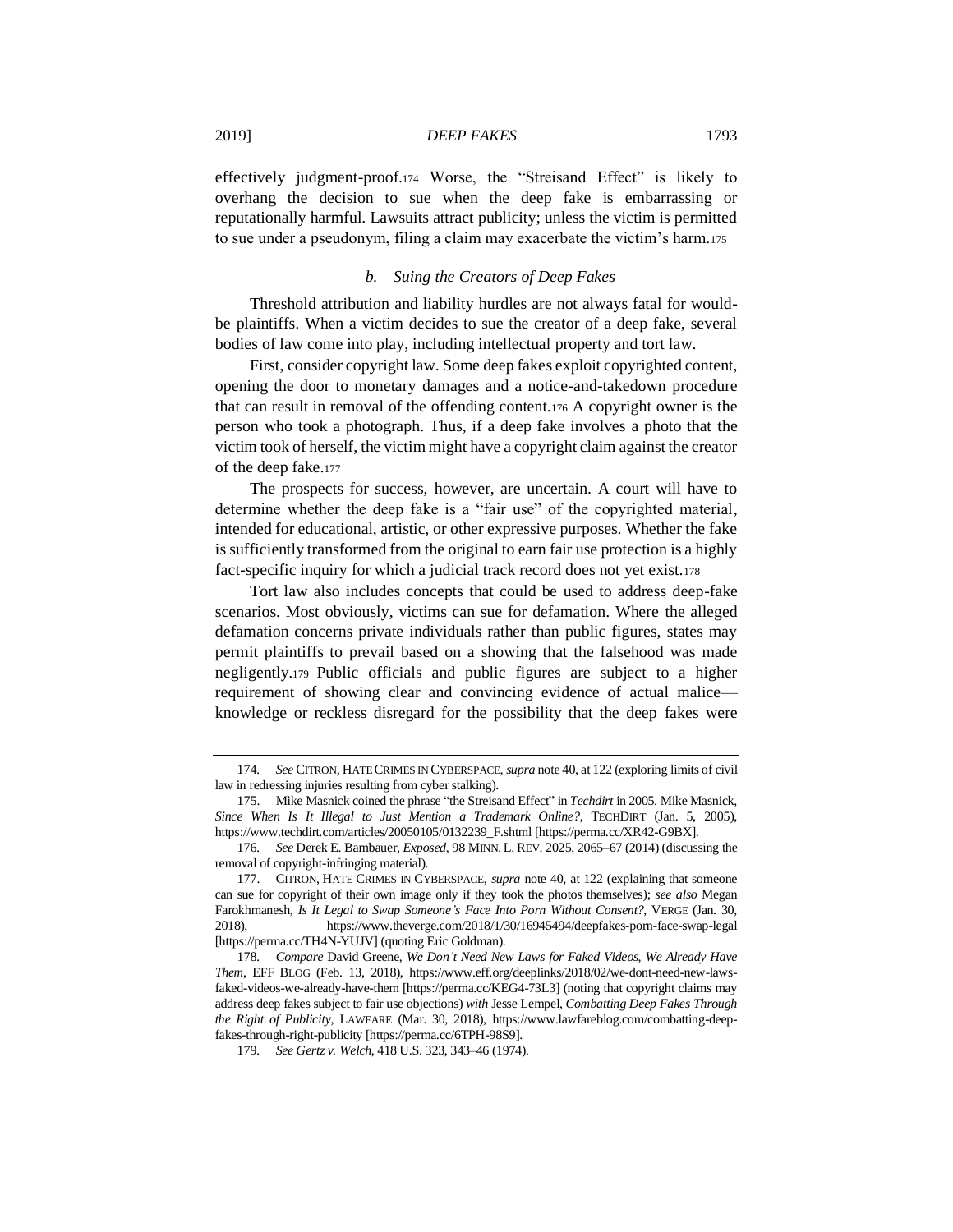false.<sup>180</sup> In addition to defamation, the closely related tort of placing a person in a "false light"—or recklessly creating a harmful and false implication about someone in a public setting—has clear potential for the deep fake context.<sup>181</sup>

Victims may also sue in tort for intentional infliction of emotional distress. This requires proof of "extreme and outrageous conduct."<sup>182</sup> Creating and circulating humiliating content like deep-fake sex videos would likely amount to "extreme and outrageous conduct" because it falls outside the norms of decency by most accounts.<sup>183</sup>

<span id="page-41-0"></span>Another prospect is the "right of publicity" in tort law, which permits compensation for the misappropriation of someone's likeness for commercial gain.<sup>184</sup> The commercial-gain element sharply limits the utility of this model: the harms associated with deep fakes do not typically generate direct financial gain for their creators.<sup>185</sup> This is likely true, for example, of deep fakes posted to harm rivals or ex-lovers. Only in core cases, such as a business using deep-fake technology to make it seem a particular person endorsed their product or service, might this approach prove useful in stemming abuse. Further, the expressive value of some deep fakes may constitute a further hurdle to liability; courts often dismiss right of publicity claims concerning newsworthy matters on free-speech grounds.<sup>186</sup>

<span id="page-41-1"></span>Other privacy-focused torts seem relevant at first blush, yet are a poor fit on close inspection.<sup>187</sup> The "public disclosure of private fact" tort, for example, allows individuals to recover for publication of private, "non-newsworthy" information that would highly offend the reasonable person.<sup>188</sup> While deep fakes may meet the offense standard, using a person's face in a deep-fake video does not amount to the disclosure of *private* information if the source image was publicly available.<sup>189</sup> The "intrusion-on-seclusion" tort is likewise ill-suited to

<sup>180</sup>*. See* RESTATEMENT (SECOND) OF TORTS § 559 (AM. LAW INST. 1969); *see also* CITRON, HATE CRIMES IN CYBERSPACE, *supra* note [40,](#page-11-0) at 121, 132–34 (explaining the reach of defamation law in cases involving private individuals and public figures).

<sup>181.</sup> CITRON, HATE CRIMES IN CYBERSPACE, *supra* not[e 40,](#page-11-0) at 121, 132–34.

<sup>182</sup>*. See* CITRON, HATE CRIMES IN CYBERSPACE, *supra* not[e 40,](#page-11-0) at 133–34, 140–41 (explaining that emotional distress claims are warranted for online abuse that is targeted, cruel, and reliant on sensitive embarrassing information, including nude photos).

<sup>183</sup>*. See* Benjamin C. Zipursky, Snyder v. Phelps*, Outrageousness, and the Open Texture of Tort Law,* 60 DEPAUL L. REV. 473 (2011).

<sup>184</sup>*. See generally* JENNIFER F.ROTHMAN,RIGHT OF PUBLICITY: PRIVACY REIMAGINED FOR A PUBLIC WORLD (2018) (summarizing the history of the right of publicity tort).

<sup>185</sup>*. See generally* Lempel*, supra* not[e 178](#page-40-0) (discussing how right to publicity claims would likely only succeed against misappropriations intended for commercial gain).

<sup>186</sup>*. See generally* ROTHMAN, *supra* not[e 184.](#page-41-0)

<sup>187</sup>*. See generally* Danielle Keats Citron, *Mainstreaming Privacy Torts*, 98CALIF. L.REV. 1805, 1811–14 (2010) [hereinafter Citron, *Mainstreaming Privacy Torts*] (exploring the limited application of privacy torts to twenty-first century privacy harms).

<sup>188.</sup> DANIEL J. SOLOVE & PAUL M. SCHWARTZ, PRIVACY LAW FUNDAMENTALS 47 (4th ed. 2017).

<sup>189</sup>*. See id.* at 42, 49. One of us (Citron) has explored the limits of privacy torts in context of deep-fake sex videos. Citron, *Sexual Privacy*, *supra* not[e 93,](#page-19-1) at 1933–35.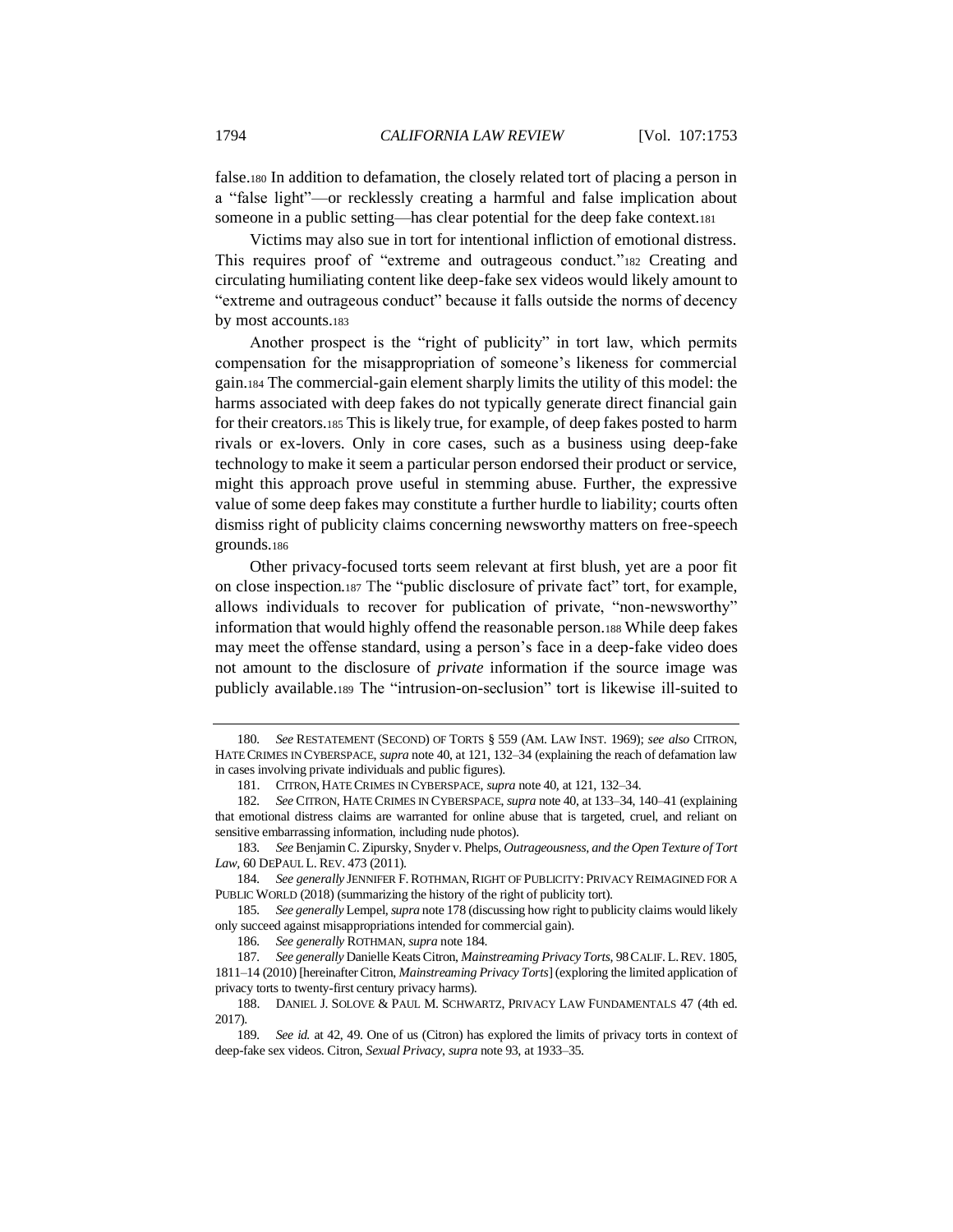the deep-fake scenario. It narrowly applies to defendants who "intruded into a private place, or . . . invaded a private seclusion that the plaintiff has thrown about his person or affairs."<sup>190</sup> Deep-fakes usually will not involve invasions of spaces (either physical or conceptual like email inboxes) in which individuals have a reasonable expectation of privacy.

Therefore, current options for imposing liability on creators of deep fakes have mixed potential. Civil liability is most robust in relation to defamation, false light, and intentional infliction of emotional distress, with more limited prospects for copyright infringement and right of publicity claims.

# <span id="page-42-0"></span>*c. Suing the Platforms*

It will be challenging to achieve individualized accountability for harmful deep fakes, but creators are not the only parties that might bear responsibility. Given the key role that content platforms play in enabling the distribution of deep fakes, and the fact that creators of harmful deep fakes in some cases may be difficult to find and deter, the most efficient and effective way to mitigate harm may be to impose liability on platforms.<sup>191</sup> In some contexts, this may be the only realistic possibility for deterrence and redress.

Online platforms already have an incentive to screen content, thanks to the impact of moral suasion, market dynamics, and political pressures.<sup>192</sup> They do not currently face significant civil liability risk for user-generated content, however, for the reasons explained below.

In 1996, Congress provided platforms with a liability shield in the form of Section 230 of the Communications Decency Act (CDA). The law provided an immunity from liability to online platforms for hosting harmful content, albeit with an exception for content that violates federal criminal law, the Electronic Communications Privacy Act, and intellectual property law.<sup>193</sup>

Section 230 protects platforms in important ways. First, consider a situation in which an online platform displays content that links to another source (such as a news article or blog post) or is user-generated (such as a customer review

<sup>190.</sup> RESTATEMENT (SECOND) OF TORTS § 652B, cmt. c (AM. LAW INST. 1969).

<sup>191</sup>*. See* Citron, *Mainstreaming Privacy Torts*, *supra* not[e 187,](#page-41-1) at 1839–40.

<sup>192</sup>*. See* Citron, *Extremist Speech*, *supra* not[e 46,](#page-11-1) at 1047–48; Citron, *Sexual Privacy*, *supra* note [93,](#page-19-1) at 1955–58 (examining Facebook's developing strategy to address nonconsensual pornography in response to victims' concerns brought to the company by advocacy groups such as the Cyber Civil Rights Initiative); Kate Klonick, *The New Governors: The People, Rules, and Processes Governing Online Speech*, 131 HARV. L. REV. 1598, 1616–30 (2018); *see also* CITRON, HATE CRIMES IN CYBERSPACE, *supra* not[e 40,](#page-11-0) at 227–30 (exploring how and why content platforms moderate harmful content); Danielle Keats Citron & Helen Norton, *Intermediaries and Hate Speech: Fostering Digital Citizenship For Our Information Age*, 91 B.U. L. REV. 1435, 1454–59 (2011) (describing varied steps platforms have taken to moderate digital hate, motivated by moral, business, and other instrumental concerns). One of us (Citron) is the Vice President of the Cyber Civil Rights Initiative and has advised social media platforms about concerns of cyber stalking victims for the past ten years, importantly without compensation.

<sup>193.</sup> 47 U.S.C. § 230(c)(1) (2012). *See generally* Citron & Wittes, *supra* not[e 46.](#page-11-1)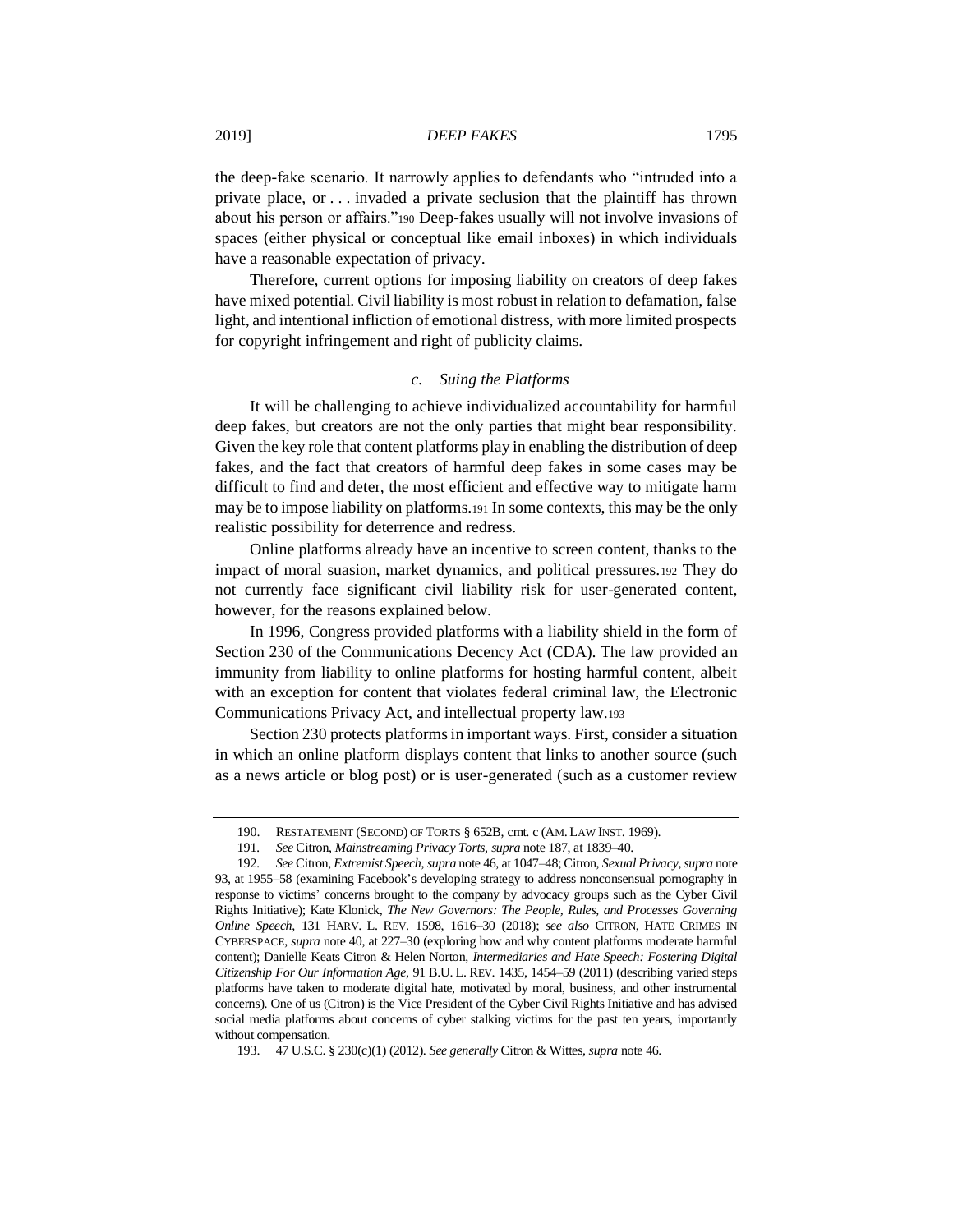posted on Yelp). Now, imagine that the content is defamatory or otherwise actionable. Can the plaintiff sue the online platform that helped it see the light of day? Not under Section 230. Section 230(c)(1) expressly forbids treating the platform as a "publisher" or "speaker" of someone else's problematic content. As courts have interpreted Section 230, online platforms enjoy immunity from liability for user-generated content even if they deliberately encouraged the posting of that content.<sup>194</sup>

Next, consider a situation in which an online platform decides not to allow users to post whatever they wish, but to instead screen and block certain harmful content. Might the act of filtering become the basis of liability? If so, platforms might be loath to do any screening at all. Section  $230(c)(2)$  was meant to remove the disincentive to self-regulation that liability otherwise might produce.<sup>195</sup> Simply put, it forbids civil suits against platforms based on the good-faith act of filtering to screen out offensive content, whether in the nature of obscenity, harassment, violence, or otherwise.<sup>196</sup>

<span id="page-43-1"></span>In crafting Section 230, the bill's sponsors thought they were devising a safe harbor for online service providers that would enable the growth of the thenemerging "Internet."<sup>197</sup> Representative Chris Cox, for example, became interested after reading about a trial court decision holding Prodigy, an online services company, liable as a publisher of defamatory comments because it tried but failed to filter profanity on its bulletin boards.<sup>198</sup> A key goal of the legislation

<span id="page-43-0"></span><sup>194</sup>*. See* Citron & Wittes, *supra* note [46,](#page-11-1) at 408–09 (laying out judicial decisions interpreting Section 230 that have produced sweeping immunity from liability for user-generated content, including for sites that encourage users to post illegal content and sites that knowingly and deliberately repost illegal content); *see also* CITRON & JURECIC, PLATFORM JUSTICE, *supra* note [46](#page-11-1) (same). In one example, Michael Herrick sued Grindr, a dating app, after the site refused to remove a user who was impersonating him on the app, sharing his nude images, claiming he had rape fantasies, and providing his home address. Herrick v. Grindr, 306 F. Supp. 3d 579, 585–86 (S.D.N.Y. 2018). More than 1,000 men came to Herrick's home demanding sex. *Id.* at 588. Grindr refused to address Herrick's large number of complaints. *Id.* The district court dismissed the case on Section 230 grounds, which the Second Circuit affirmed in a summary order. *Id.*; Herrick v. Grindr, 765 Fed. Appx. 586 (2d Cir. 2019).

<sup>195.</sup> 47 U.S.C. § 230(c)(2); Citron & Wittes, *supra* note [46,](#page-11-1) at 406 (explaining that Section 230(c)(2) provides broad protections for good-faith over-screening of content).

<sup>196</sup>*. See* 47 U.S.C. § 230(c)(2) ("No provider or user of an interactive computer service shall be held liable on account of . . . any action voluntarily taken in good faith to restrict access to . . . material that the provide or user considers to be obscene, lewd, lascivious, filthy, excessively violent, harassing, or otherwise objectionable . . . .").

<sup>197.</sup> Danielle Keats Citron, *Section 230's Challenge to Civil Rights and Civil Liberties*, KNIGHT FIRST AMEND. INST. [hereinafter Citron, *Section 230's Challenge*], https://knightcolumbia.org/content/section-230s-challenge-civil-rights-and-civil-liberties [https://perma.cc/MHN7-JXZJ] (describing history of § 230 and recent developments). *See generally* CITRON, HATE CRIMES IN CYBERSPACE, supra not[e 40,](#page-11-0) at 170. For an illuminating explanation of the cases that prompted the adoption of Section 230 and its broad interpretation, see generally JEFF KOSSEFF, THE TWENTY-SIX WORDS THAT CREATED THE INTERNET (2019).

<sup>198.</sup> The firm in question happens to have been the one that is the subject of the film *Wolf of Wall Street. See* Alina Selyukh, *Section 230: A Key Legal Shield for Facebook, Google is About to Change*, NPR MORNING EDITION (Mar. 21, 2018),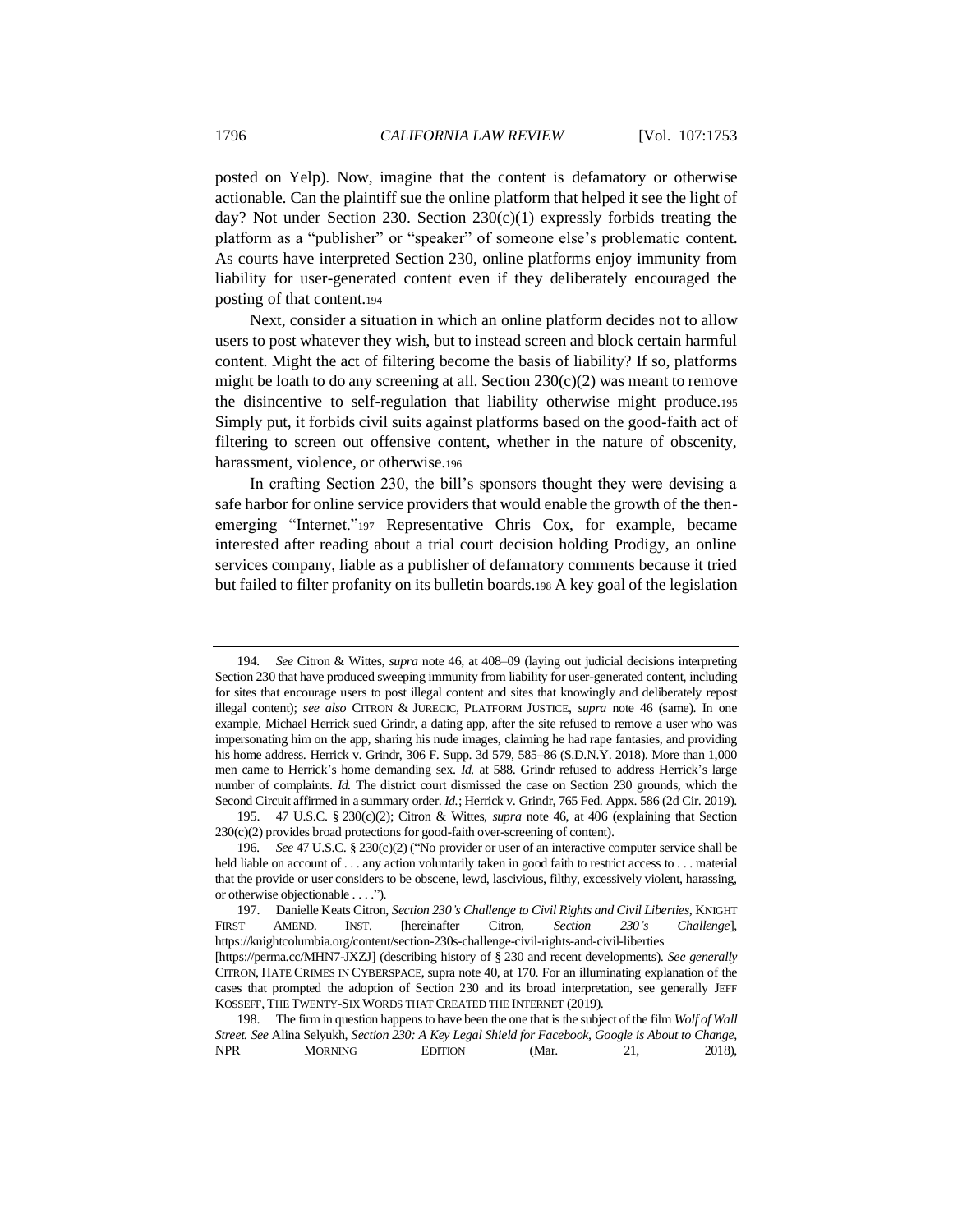was to help "clean up" the Internet by making it easier for willing platforms to filter out offensive material, removing the risk that doing so would incur civil liability by casting them in a publisher's role.<sup>199</sup>

At the time, sponsors Senators James Exon and Slade Gorton sought to combat online pornography and make the "Internet" safe for kids.<sup>200</sup> Representatives Cox and Ron Wyden, another sponsor, argued that, if "this amazing new thing—the Internet—[was] going to blossom," companies should not be "punished for *trying* to keep things clean."<sup>201</sup>

This intent is clear in the language of Section  $230(c)(2)$ , which expressly concerns platforms engaged in "good faith" editorial activity involving the blocking and filtering of offensive user-posted content. The speaker and publisher liability provision of Section 230, however, lacks this narrowing language and has become a foundation for courts to interpret Section 230 immunity broadly.<sup>202</sup>

No doubt, Section 230's immunity provision has been beneficial for digital expression and democratic culture. It has provided breathing room for the development of online services and innumerable opportunities for speech and discourse.<sup>203</sup> Its supporters contend that without immunity, search engines, social networks, and microblogging services might not have emerged.204We agree; the fear of publisher liability would likely have inhibited the Internet's early growth.<sup>205</sup>

However, an overbroad reading of Section 230 has "given online platforms a free pass to ignore illegal activities, to deliberately repost illegal material, and to solicit unlawful activities while ensuring that abusers cannot be identified."<sup>206</sup> The permissive interpretation of Section 230 eliminates "incentives for better

https://www.npr.org/sections/alltechconsidered/2018/03/21/591622450/section-230-a-key-legal-

shield-for-facebook-google-is-about-to-change [https://perma.cc/S9K9-GX47].

<sup>199</sup>*. See* Citron & Wittes, *supra* not[e 46,](#page-11-1) at 405–06.

<sup>200</sup>*. See* S. REP. NO. 104-23, at 59 (1995). Key provisions criminalized the transmission of indecent material to minors.

<sup>201.</sup> Selyukh, *supra* not[e 198](#page-43-0) (quoting Cox); *see* CITRON, HATE CRIMES IN CYBERSPACE, *supra*  not[e 40,](#page-11-0) at 170–72 (describing the original purpose of Section 230's immunity provision).

<sup>202</sup>*. See* Citron, *Cyber Civil Rights*, *supra* not[e 46,](#page-11-1) at 121–23; Citron & Wittes, *supra* not[e 46,](#page-11-1) at 408–10. In the landmark *Reno v. ACLU* decision, the Supreme Court struck down the CDA's blanket restrictions on Internet indecency under the First Amendment. *See* Reno v. ACLU, 521 U.S. 844 (1997). Online expression was too important to be limited to what government officials think is fit for children. *Id.* at 875. Section 230's immunity provision, however, was left intact.

<sup>203.</sup> Citron & Wittes, *supra* not[e 46,](#page-11-1) at 413.

<sup>204.</sup> CITRON, HATE CRIMES IN CYBERSPACE, *supra* note [40,](#page-11-0) at 171. For some of the most insightful work on the significance of Section 230's immunity provision, see the work of Daphne Keller, Jeff Kosseff, and Mike Godwin. *See, e.g.*, MIKE GODWIN, CYBER RIGHTS: DEFENDING FREE SPEECH IN THE DIGITAL AGE 319–54 (2003); KOSSEFF*, supra* note [197;](#page-43-1) Daphne Keller, *Toward a Clearer Conversation about Platform Liability,* KNIGHT FIRST AMEND. INST., https://knightcolumbia.org/content/toward-clearer-conversation-about-platform-liability [https://perma.cc/YSS5-WHJG].

<sup>205</sup>*. Id.*

<sup>206.</sup> Citron & Wittes, *supra* not[e 46](#page-11-1)*,* at 413.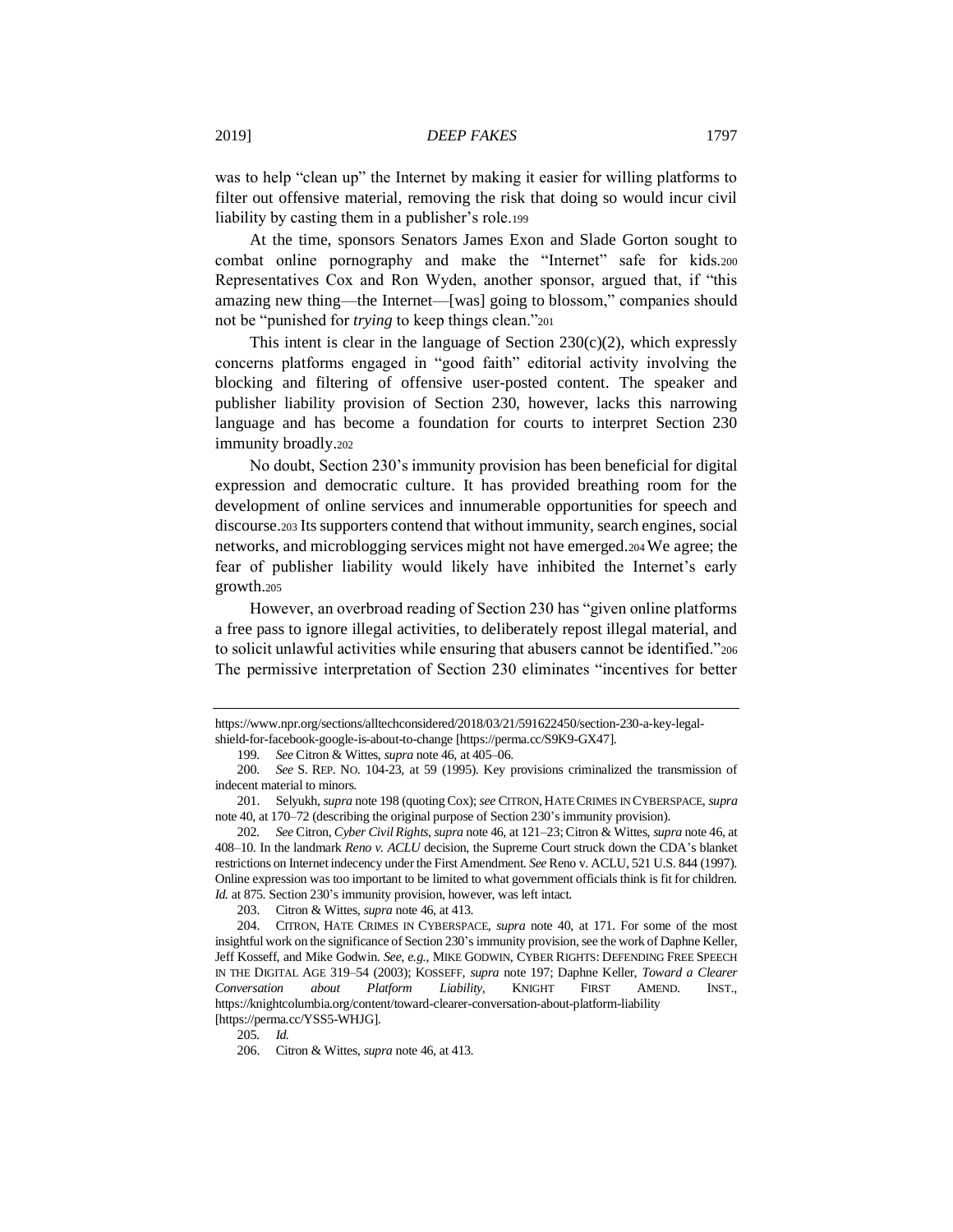behavior by those in the best position to minimize harm."<sup>207</sup> The results have been two-fold. On one hand, the law has created an open environment for hosting and distributing user-generated online content. On the other, it has generated an environment in which it is exceptionally hard to hold providers accountable, even in egregious circumstances involving systematic disinformation and falsehoods.<sup>208</sup>

Courts have extended the immunity provision to a remarkable array of scenarios. They include instances where a provider republished content knowing it violated the law;<sup>209</sup> solicited illegal content while ensuring that those responsible could not be identified;<sup>210</sup> altered its user interface to ensure that criminals could were not caught;<sup>211</sup> and sold dangerous products.<sup>212</sup> In this way, Section 230 has evolved into a super-immunity that, among other things, prevents the best-positioned entities to respond to most harmful content. This would have seemed absurd to the CDA's drafters.<sup>213</sup> The law's overbroad interpretation means that platforms have no liability-based reason to take down illicit material, and that victims have no legal leverage to insist otherwise.<sup>214</sup> Rebecca Tushnet aptly expressed it a decade ago: Section 230 ensures that platforms enjoy "power without responsibility."<sup>215</sup>

Unfortunately, platforms' power now includes the ability to ignore the propagation of damaging deep fakes. To be sure, some platforms do not need civil liability exposure to take action against deep-fake generated harms; market pressures and morals are enough. In most cases, however, these forces are insufficient to spur response.

Should Section 230 be amended to extend liability to a wider-range of circumstances? In 2018, lawmakers modified the statute by enacting the Allow States and Victims to Fight Online Sex Trafficking Act ("FOSTA") to address websites' facilitation of sex trafficking.<sup>216</sup> FOSTA added a new exception to

215. Rebecca Tushnet, *Power Without Responsibility: Intermediaries and the First Amendment*, 76 GEO. WASH. L. REV. 986 (2008).

216*. See* Danielle Citron & Quinta Jurecic, *FOSTA: The New Anti-Sex-Trafficking Legislation May Not End the Internet, But It's Not a Good Law Either*, LAWFARE (Mar. 28, 2018),

<span id="page-45-0"></span><sup>207.</sup> Citron, *Cyber Civil Rights*, *supra* not[e 46,](#page-11-1) at 118.

<sup>208</sup>*. See* Tim Hwang, Dealing with Disinformation: Evaluating the Case for CDA 230 Amendment (Dec. 17, 2017) (unpublished manuscript), https://papers.ssrn.com/sol3/papers.cfm?abstract\_id=3089442 [https://perma.cc/MD3Q-MR92].

<sup>209.</sup> Phan v. Pham, 182 Cal. App. 4th 323 (Cal. Ct. App. 2010); Shiamili v. Real Est. Grp. of N.Y., 17 N.Y.3d 281 (N.Y. 2011).

<sup>210.</sup> Jones v. Dirty World Enter. Recordings, LLC, 755 F.3d 398 (6th Cir. 2014); S.C. v. Dirty World, LLC, No. 11–CV–00392–DW, 2012 WL 3335284 (W.D. Mo. Mar. 12, 2012).

<sup>211.</sup> Doe v. Backpage.com, LLC, 817 F.3d 12 (1st Cir. 2016).

<sup>212.</sup> Hinton v. Amazon,com.dedc, LLC, 72 F. Supp. 3d 685, 687 (S.D. Miss. 2014).

<sup>213.</sup> Cox recently said as much: "I'm afraid . . . the judge-made law has drifted away from the original purpose of the statute." Selyukh, *supra* not[e 198.](#page-43-0) In his view, sites that solicit unlawful materials or have a connection to unlawful activity should not enjoy Section 230 immunity. *See id.*

<sup>214</sup>*. See* Citron, *Cyber Civil Rights*, *supra* note [46,](#page-11-1) at 118; Mark A. Lemley, *Rationalizing Internet Safe Harbors*, 6 J. TELECOMM. & HIGH TECH. L. 101 (2007); Doug Lichtman & Eric Posner, *Holding Internet Service Providers Accountable*, 14 SUP.CT. ECON.REV. 221 (2006).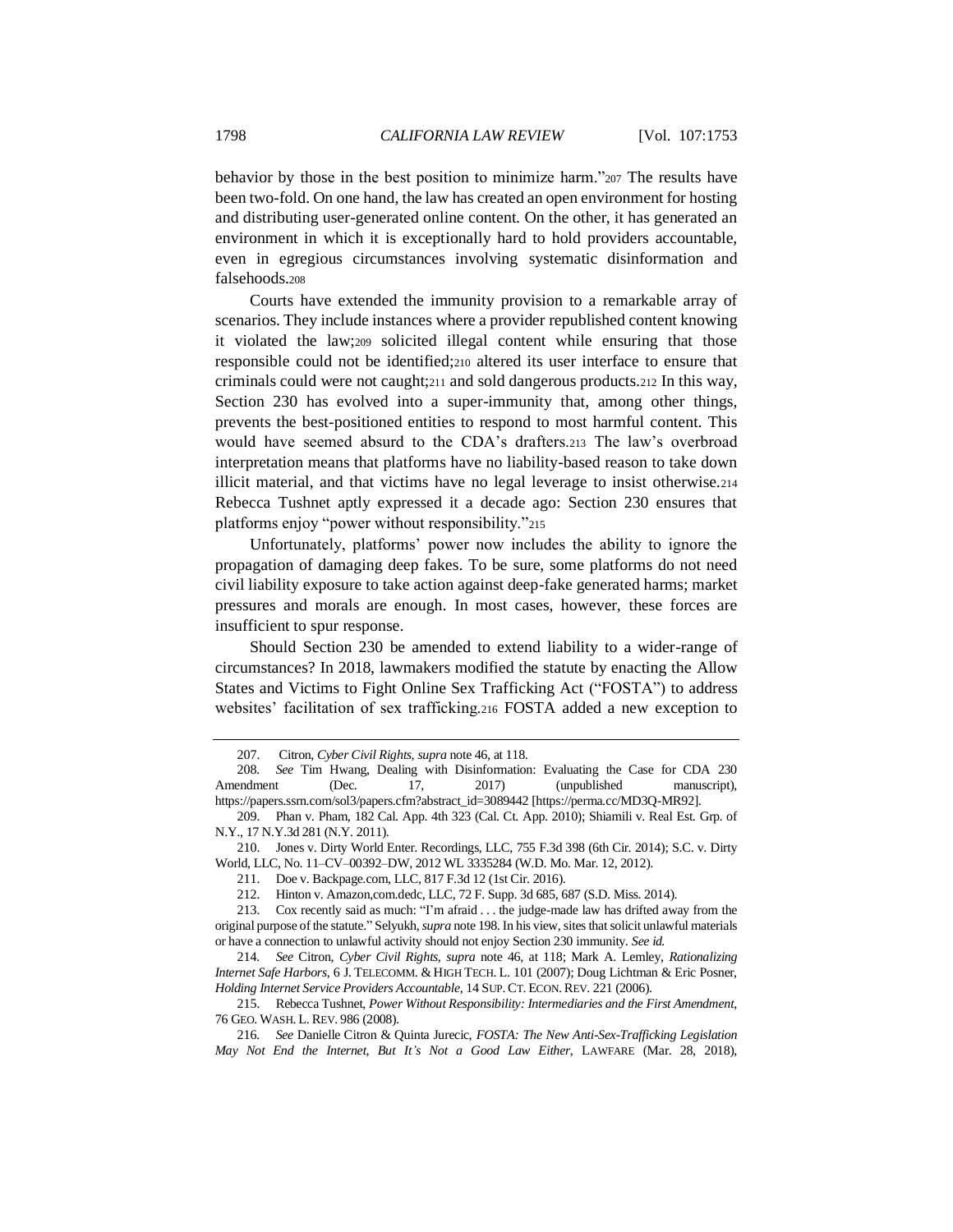Section 230 immunity, similar to the provision preserving the ability to sue for intellectual property claims. Now, plaintiffs, including state attorneys general, acting on behalf of victims, may avoid Section 230 immunity when suing platforms for knowingly assisting, supporting, or facilitating sex trafficking offenses.

FOSTA did not become law without controversy. Some decried the erosion of Section 230 over concerns that greater liability exposure for online platforms would result in a decrease in outlets, and more self-censorship by those remaining.<sup>217</sup> Others criticized FOSTA's language as indeterminate, potentially resulting in less filtering rather than more.<sup>218</sup> On the other hand, the FOSTA debate also raises the question whether Congress instead erred by not going far enough in carving out exceptions to Section 230 immunity.

Section 230 should be amended to allow a limited degree of platform liability relating to deep fakes. <sup>219</sup> Building on prior work in which one of us (Citron) proposed a similar change in an article co-authored with Benjamin Wittes, we propose that Section  $230(c)(1)$  protections to platforms be conditional rather than automatic.<sup>220</sup> To qualify, an entity must demonstrate that it has taken "reasonable steps" to ensure that its platform is not being used for illegal ends. Platforms that meet this relatively-undemanding requirement will continue to enjoy the protections of Section 230, but others will not and hence may be treated as a publisher of user-generated content that they host.<sup>221</sup>

To be sure, such an amendment would raise hard questions regarding the metes and bounds of reasonableness. The scope of the duty would need to track salient differences among online entities. For example, "ISPs and social networks with millions of postings a day cannot plausibly respond to complaints of abuse immediately, let alone within a day or two,"<sup>222</sup> yet "they may be able to deploy technologies to detect content previously deemed unlawful."<sup>223</sup> Inevitably, the "duty of care will evolve as technology improves."<sup>224</sup>

This proposed amendment would be useful as a means to incentivize platforms to take reasonable steps to minimize the most-serious harms that might follow from user-posted or user-distributed deep fakes. If the reasonably

https://www.lawfareblog.com/fosta-new-anti-sex-trafficking-legislation-may-not-end-Internet-its-notgood-law-either [https://perma.cc/2W8X-2KE9] [hereinafter Cintron & Jurecic, *FOSTA*].

<sup>217</sup>*. See* CITRON &JURECIC, PLATFORM JUSTICE,*supra* not[e 46,](#page-11-1) at 7 (cataloguing the arguments against FOSTA, including the fact that FOSTA raises the moderator's dilemma that animated the adoption of Section 230 and the risk—borne out—that sites will over-filter content related to sex in any way).

<sup>218</sup>*. See, e.g.,* Citron & Jurecic, *FOSTA*, *supra* not[e 216](#page-45-0) (arguing that FOSTA is both too narrow and too broad).

<sup>219.</sup> Citron & Wittes, *supra* not[e 46,](#page-11-1) at 419.

<sup>220</sup>*. Id.*

<sup>221</sup>*. Id.*

<sup>222.</sup> Citron, *Section 230's Challenge*, *supra* note [197.](#page-43-1)

<sup>223</sup>*. Id.*

<sup>224</sup>*. Id.*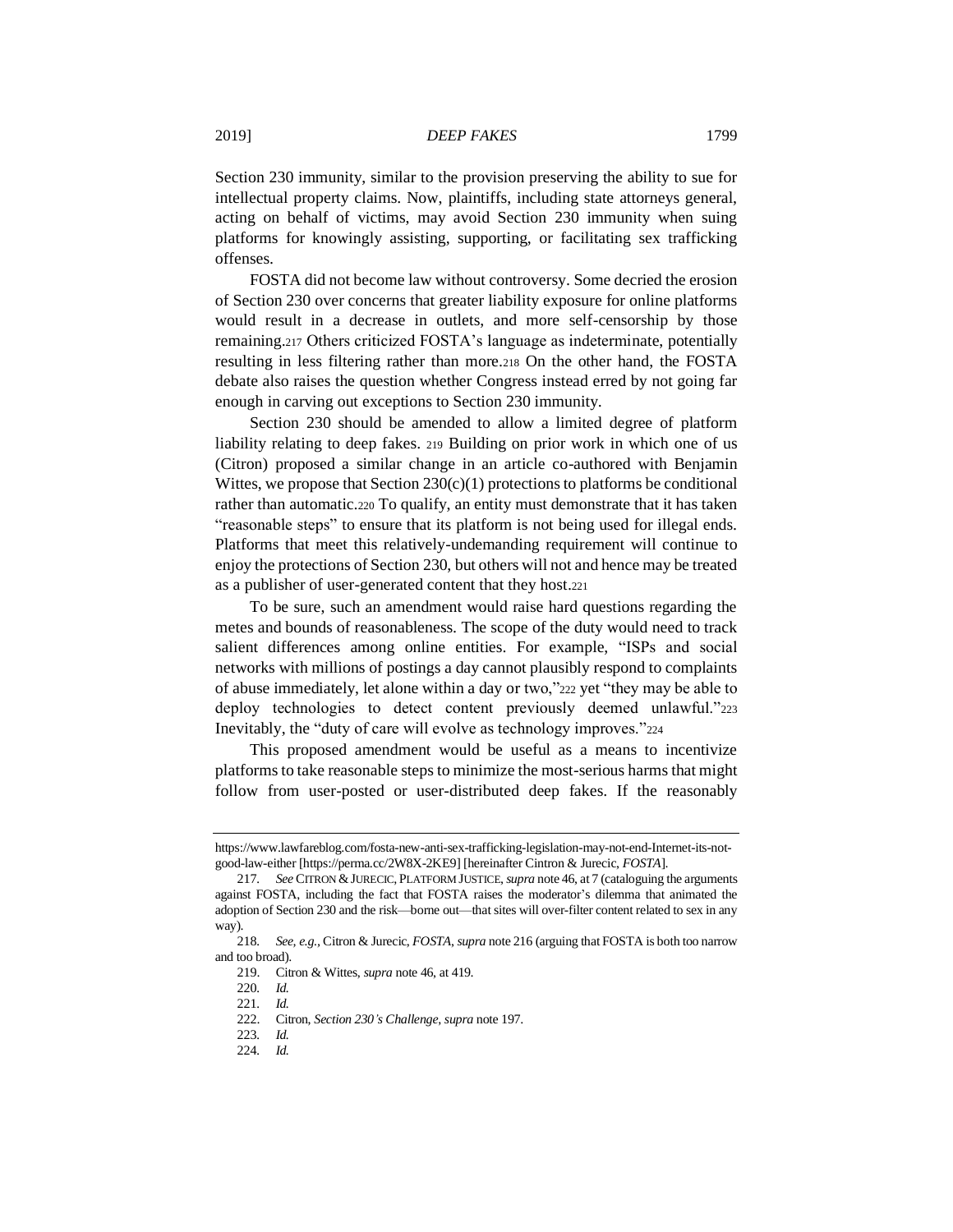available technical and other means for detection and removal of harmful fakes are limited, so too will be the obligation on the part of the platform.<sup>225</sup> But as those means improve, so would the incentive to use them.<sup>226</sup>

We recognize that this proposal runs risks, beyond the usual challenges associated with common law development of a novel standard of care. For example, opening the door to liability may over-deter platforms that are uncertain about the standard of care (and fearful of runaway juries imposing massive damages). This might drive sites to shutter (or to never emerge), and it might cause undue private censorship at the sites that remain. Free expression, innovation, and commerce all would suffer, on this view.

To ameliorate these concerns, this proposal can be cabined along several dimensions. First, the amendment to Section 230 could include a sunset provision paired with data-gathering requirements that would empower Congress to make an informed decision on renewal.<sup>227</sup> Data-gathering should include the type and frequency of content removed by platforms as well as the extent to which platforms use automation to filter or block certain types of content. This would permit Congress to assess whether the law was resulting in overbroad private censorship, and acting as a Heckler's veto. Second, the amendment could include carefully tailored damages caps. Third, the amendment could be paired with a federal anti-SLAAP provision, which would deter frivolous lawsuits designed to silence protected speech. Last, the amendment could include an exhaustion-of-remedies provision pursuant to which plaintiffs, as a precondition to suit, must first provide notice to the platform regarding the allegedly improper content. The platform would have a specified window of time to examine and respond to the objection.

In sum, a reasonably calibrated standard of care combined with safeguards could reduce opportunities for abuses without interfering unduly with the further development of a vibrant Internet. It would also avoid unintentionally turning innocent platforms into involuntary insurers for those injured through their sites. Approaching the problem with the goal of setting an appropriate standard more readily allows differentiation between kinds of online actors, and a separate rule for websites designed to facilitate illegality in contrast to large ISPs linking millions to the Internet. That said, features used to control the scope of platform

<sup>225.</sup> What comes to mind is Facebook's effort to use hashing technology to detect and remove nonconsensual pornography that has been banned as terms-of-service violations. Citron, *Sexual Privacy*, *supra* note [93,](#page-19-1) at 1955–58. One of us (Citron) serves on a small task force advising Facebook about the use of screening tools to address the problem of nonconsensually posted intimate images.

<sup>226.</sup> Current screening technology is far more effective against some kinds of abusive material than others; progress may produce cost-effective means of defeating other attacks. With current technologies, it is difficult, if not impossible, to automate the detection of certain illegal activity. That is certainly true of deep fakes in this current technological environment.

<sup>227.</sup> We see an example of that approach at several points in the history of the "Section 702" surveillance program. Caroline Lynch, *The Virtue of Sunsets?*, LAWFARE (Feb. 28, 2017), https://www.lawfareblog.com/virtue-sunsets [https://perma.cc/5FNL-495P].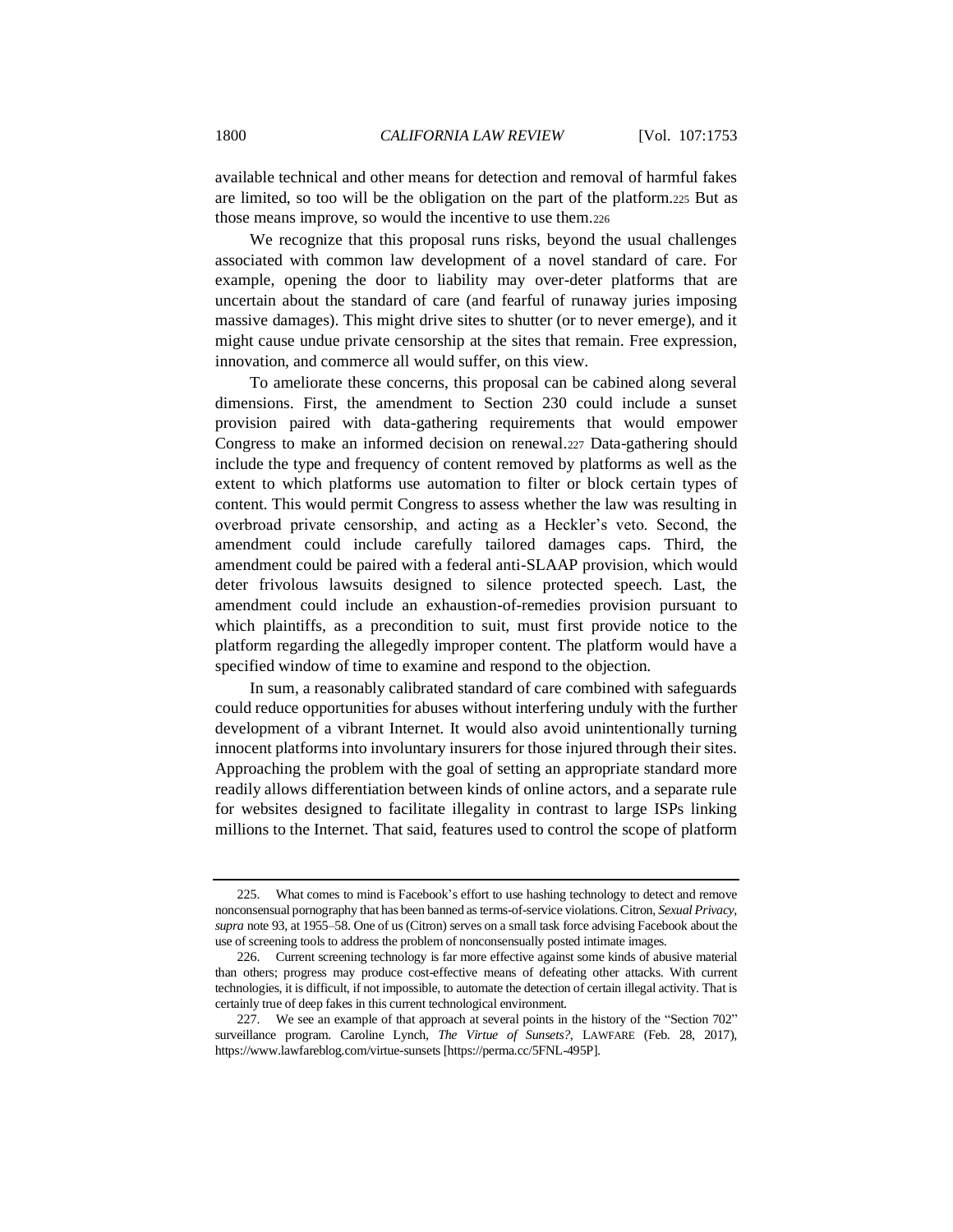liability are only a partial solution to the deep-fakes challenge. Other policy responses will be necessary.

#### *3. Specific Categories of Criminal Liability*

Civil liability is not the only means through which the legal system can discourage the creation and distribution of harmful deep fakes. Criminal liability is another possibility. Can it close some of the gaps identified above?

Only to a limited extent. The criminal liability model in theory does have the capacity to overcome some of the most significant limits on the civil liability model. Being judgment proof might spare someone from fear of civil suit, for example, but it is no protection from being sent to prison and bearing the other consequences of criminal conviction.<sup>228</sup> And whereas the identification and service of process on the creator or distributor of a harmful deep fake often will be beyond the practical reach of would-be private plaintiffs, law enforcement entities have greater investigative capacities (in addition to the ability to seek extradition). It is far from clear, though, that these notional advantages can be brought to bear effectively in practice.

To some extent, the capacity of criminal law is a question of setting law enforcement priorities and allocating resources accordingly. So far, law enforcement's track record is not promising. Notwithstanding notable exceptions, law enforcement, on the whole, has had a lackluster response to online abuse. In particular, state and local law enforcement agencies often fail to pursue cyberstalking complaints adequately because they lack training in the relevant laws and in the investigative techniques necessary to track down online abusers (federal prosecutors—including especially DOJ's Computer Crimes and Intellectual Property Section—have a much stronger record, but their capabilities do not scale easily).<sup>229</sup> Although a wide range of deep fakes might warrant criminal charges, only the most extreme cases are likely to attract the attention of law enforcement.

Apart from questions of investigative and prosecutorial will, the prospects for criminal liability also depend on the scope of criminal laws themselves. To what extent do existing laws actually cover deep fakes, and to what extent might new ones do so?

A number of current criminal statutes—concerning cyber stalking, impersonation, and defamation—are potentially relevant. Posting deep fakes in connection with the targeting of individuals, for example, might violate the federal cyberstalking laws, 18 U.S.C. § 2261A, or analogous state statutes. Under federal law, it is a felony to use any "interactive computer service or electronic

<sup>228.</sup> CITRON, HATE CRIMES IN CYBERSPACE, *supra* not[e 40,](#page-11-0) at 123.

<sup>229</sup>*. Id.* at 144. Assistant US Attorney Mona Sedky is a shining example. *See The Lawfare Podcast: Mona Sedky on Prosecuting Sextortion*, LAWFARE (June 25, 2016), https://www.lawfareblog.com/lawfare-podcast-mona-sedky-prosecutingsextortion [http://perma.cc/262G-KSLV].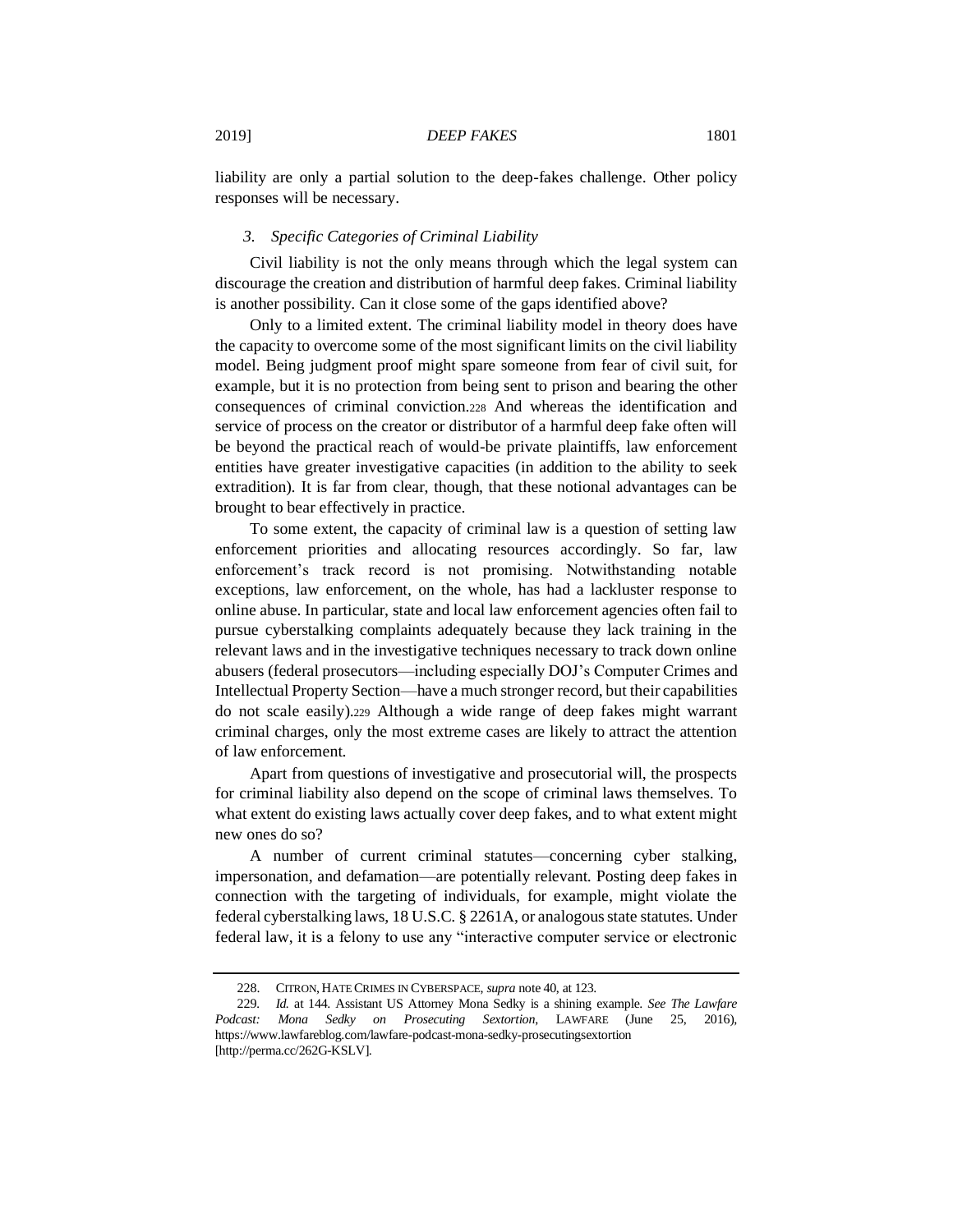communication service" to "intimidate"<sup>230</sup> a person in ways "reasonably expected to cause substantial emotional distress . . . ."<sup>231</sup> This reflects the fact that, even when cyberstalking victims do not fear bodily harm, "their lives are totally disrupted . . . in the most insidious and frightening ways."<sup>232</sup> Defendants can be punished for up to five years in prison and fined up to \$250,000, with additional sentencing requirements for repeat offenders and for defendants whose offense violates a restraining order.<sup>233</sup> Some deep fakes will fit this bill.

Impersonation crimes may be applicable as well. Several states make it a crime, for example, to knowingly and credibly impersonate another person online with intent to "harm[], intimidat[e], threaten[], or defraud[]" that person.<sup>234</sup> And while the "harm, intimidate, threaten" portion of such statutes to some extent tracks the cyberstalking statute described above, its extension to "fraud" opens the door to a wider, though uncertain, range of potential applications. In certain jurisdictions, creators of deep fakes could also face charges for criminal defamation if they posted videos knowing that they were fake or if they were reckless as to their truth or falsity.<sup>235</sup> Similarly, using someone's face in a violent deep-fake sex video might support charges for both impersonation and defamation if the defendant intended to terrorize or harm the person and knew the video was fake.

235*. See* Eugene Volokh, *One-to-One Speech Vs. One-to-Many Speech, Criminal Harassment Laws, and "Cyberstalking"*, 107 NW. U. L. REV. 731 (2013).

<sup>230.</sup> 18 U.S.C. § 2261A(2) (2012).

<sup>231.</sup> 18 U.S.C. § 2261A(1)(B). The federal cyberstalking statute has state analogues in a significant number of states, though some state cyberstalking statutes are limited to online abuse sent directly to victims. CITRON, HATE CRIMES IN CYBERSPACE, *supra* not[e 40,](#page-11-0) at 124.

<sup>232</sup>*. Reauthorization of the Violence Against Women Act: Before the S. Comm. on the Judiciary*, 109th Congress 28 (2005) (statement of Mary Lou Leary, Executive Director of the National Center for Victims of Crime).

<sup>233.</sup> 18 U.S.C. § 2261A(2).

<sup>234.</sup> CAL. PENAL CODE § 528.5 (West 2009); *see also* HAW. REV. STAT. ANN. § 711-1106.6 (2019); LA. REV. STAT. § 14:73.10 (2019); MISS. CODE ANN. § 97-45-33 (2019); N.Y. PENAL LAW § 190.25 (2019); R.I. GEN. LAWS § 11-52-7.1 (2019); TEX. PENAL CODE § 33.07 (2019). The Texas impersonation statute withstood facial challenge in *Ex parte Bradshaw*, 501 S.W.3d 665, 674 (Tex. App. 2016) (explaining that the conduct regulated by the statute is "the act of assuming another person's identity, without that person's consent, and with intent to harm, defraud, intimidate, or threaten . . . by creating a webpage or posting . . ."). Arizona tried to pass a similar law, but the bill failed in the legislature. *See* H.B. 2489, 53 Leg., 1st Sess. (Ariz. 2017). It is a federal crime to impersonate a federal official, though its application may be limited to circumstances in which the defendant intends to defraud others of something of value. 18 U.S.C. § 912 ("Whoever falsely assumes or pretends to be an officer or employee acting under the authority of the United States or any department agency or officer thereof, and acts as such . . . shall be fined under this title or imprisoned."). *Compare* United States v. Gayle, 967 F.2d 483 (11th Cir. 1992) (establishing that an indictment under Sec. 912 did not need to allege an intent to defraud, because such intent could be gathered from the alleged facts), *with* United States v. Pollard*,*  486 F.2d 190 (5th Cir. 1973) (establishing that failure to allege the intent to defraud is a fatal defect in an indictment under Sec. 912). *See also* United States v. Jones*,* 16-cr-0553 (AJN), 2018 U.S. Dist. LEXIS 31703 (S.D.N.Y. Feb 2, 2018) (explaining that indictment under § 912 does not include the element to defraud as part of the offense). The 1948 changes to § 912 specifically dropped the words "intent to defraud," yet the Fifth Circuit is the only circuit that still reads the statute to include as an element the intent to defraud.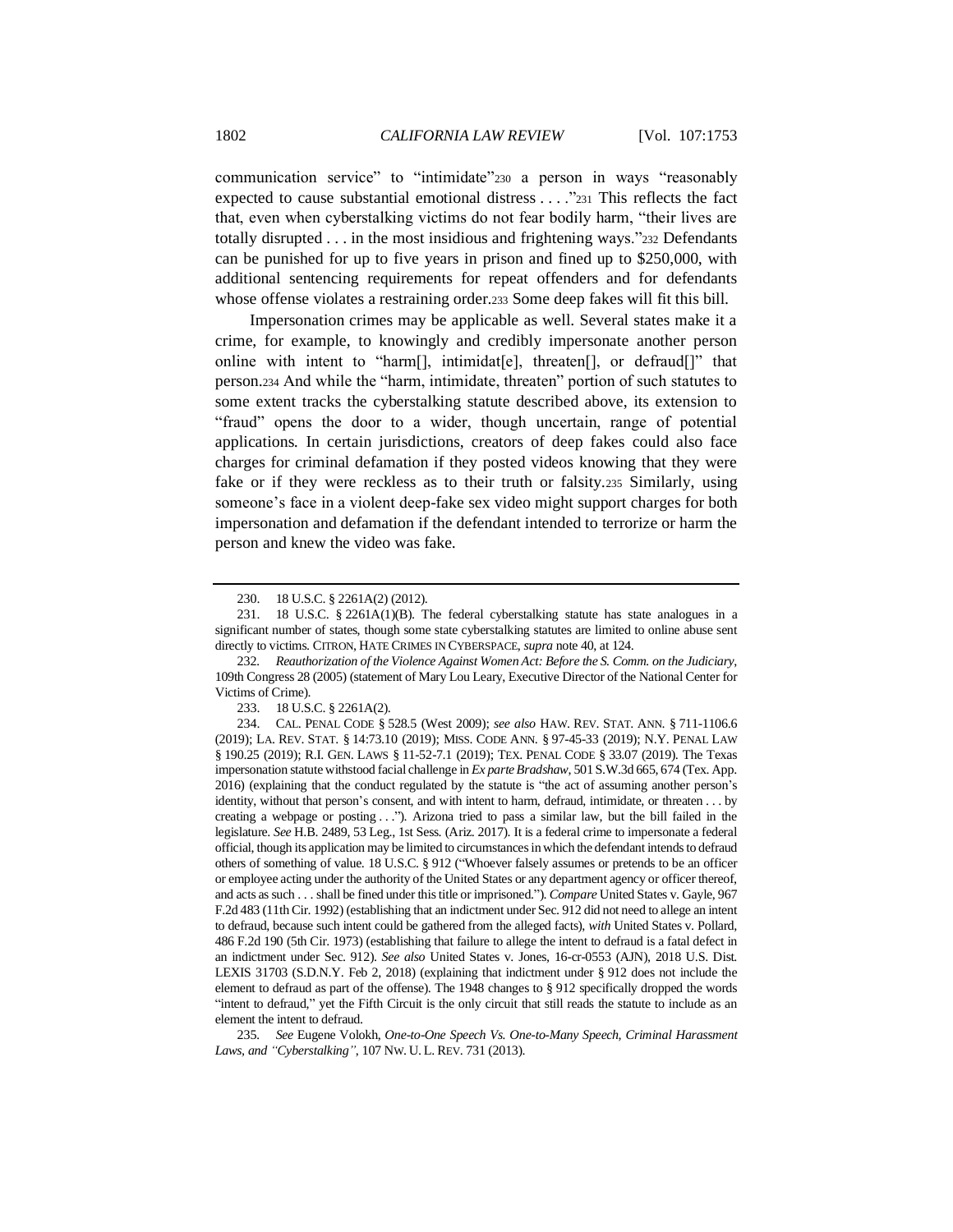The foregoing examples concern harm to specific individuals, but some harms flowing from deep fakes will be distributed broadly across society. A pernicious example of the latter is a deep fake calculated to spur an audience to violence. Some platforms ban content calling for violence, but not all do.<sup>236</sup> Could the creator of such a deep fake be prosecuted under a statute like 18 U.S.C. § 2101, which criminalizes the use of facilities of interstate commerce, such as the Internet, with intent to incite a riot? Incitement charges must comport with the First Amendment constraints identified in *Brandenburg*, including that the speech in question be likely to produce imminent lawless action.<sup>237</sup> This leaves many deep fakes beyond the law's reach even though they may have played a role in violence.

Can criminal law be helpful in limiting harms from deep fakes in the particularly sensitive context of elections? Although lies have long plagued the democratic process, deep fakes present a troubling development. Some states have criminalized the intentional use of lies to impact elections.<sup>238</sup> These experiments have run into constitutional hurdles, however.

Free speech scholar Helen Norton explains that while political candidates' lies "pose . . . harms to their listeners . . . and may also . . . undermine public confidence in the integrity of the political process," laws forbidding such lies "threaten significant First Amendment harms because they regulate expression in a context in which we especially fear government overreaching and partisan abuse."<sup>239</sup> As the Court underscored in *Brown v. Hartlage*,<sup>240</sup> the "State's fear that voters might make an ill-advised choice does not provide the State with a compelling justification for limiting speech."<sup>241</sup> Not surprisingly, courts therefore have struck down periodic attempts to ban election-related lies.<sup>242</sup> The entry of deep fakes into the mix may not change that result. As explored above,

<sup>236.</sup> YouTube, for example, barred incitement in 2008. *See* Peter Whoriskey, *YouTube Bans Videos That Incite Violence,* WASH. POST (Sept. 12, 2008), http://www.washingtonpost.com/wpdyn/content/article/2008/09/11/AR2008091103447.html [https://perma.cc/YVR5-JGXV]*.*

<sup>237.</sup> Multiple states prescribe criminal penalties for those who engage in similar conduct. *See, e.g.*, CAL. PENAL CODE § 404.6 (2019); FLA. STAT. ANN. § 870.01 (2019); MONT.CODE ANN. § 45-8- 105 (2019); VA. CODE ANN. § 18.2-408 (2019). For an excellent overview of crimes of incitement in the digital age and the associated issues, see Margot E. Kaminski, *Incitement to Riot in the Age of Flash Mobs*, 81 U.CIN. L.REV. 1 (2012).

<sup>238</sup>*. See* Nat Stern, *Judicial Candidates' Right to Lie*, 77 MD. L.REV. 774 (2018).

<sup>239.</sup> Richard L. Hasen, *A Constitutional Right to Lie in Campaigns and Elections?*, 74 MONT. L. REV. 53, 69 (2013) ("[T]o survive constitutional review, any false campaign speech law would have to be narrow, targeted only at false speech made with actual malice . . . ."); Helen Norton, *Lies and the Constitution*, 2012 SUP. CT.REV. 161, 199 (2012).

<sup>240.</sup> 456 U.S. 45, 46 (1982).

<sup>241</sup>*. Id.* at 60.

<sup>242</sup>*. See, e.g.,* Susan B. Anthony List v. Driehaus, 814 F.3d 466 (6th Cir. 2016) (striking down an Ohio election-lies law as a content-based restriction of "core political speech" that lacked sufficient tailoring); 281 Care Comm. v. Arneson, 766 F.3d 774, 785 (8th Cir. 2014) ("[N]o amount of narrow tailoring succeeds because [Minnesota's political false-statements law] is not necessary, is simultaneously overbroad and underinclusive, and is not the least restrictive means of achieving any stated goal.").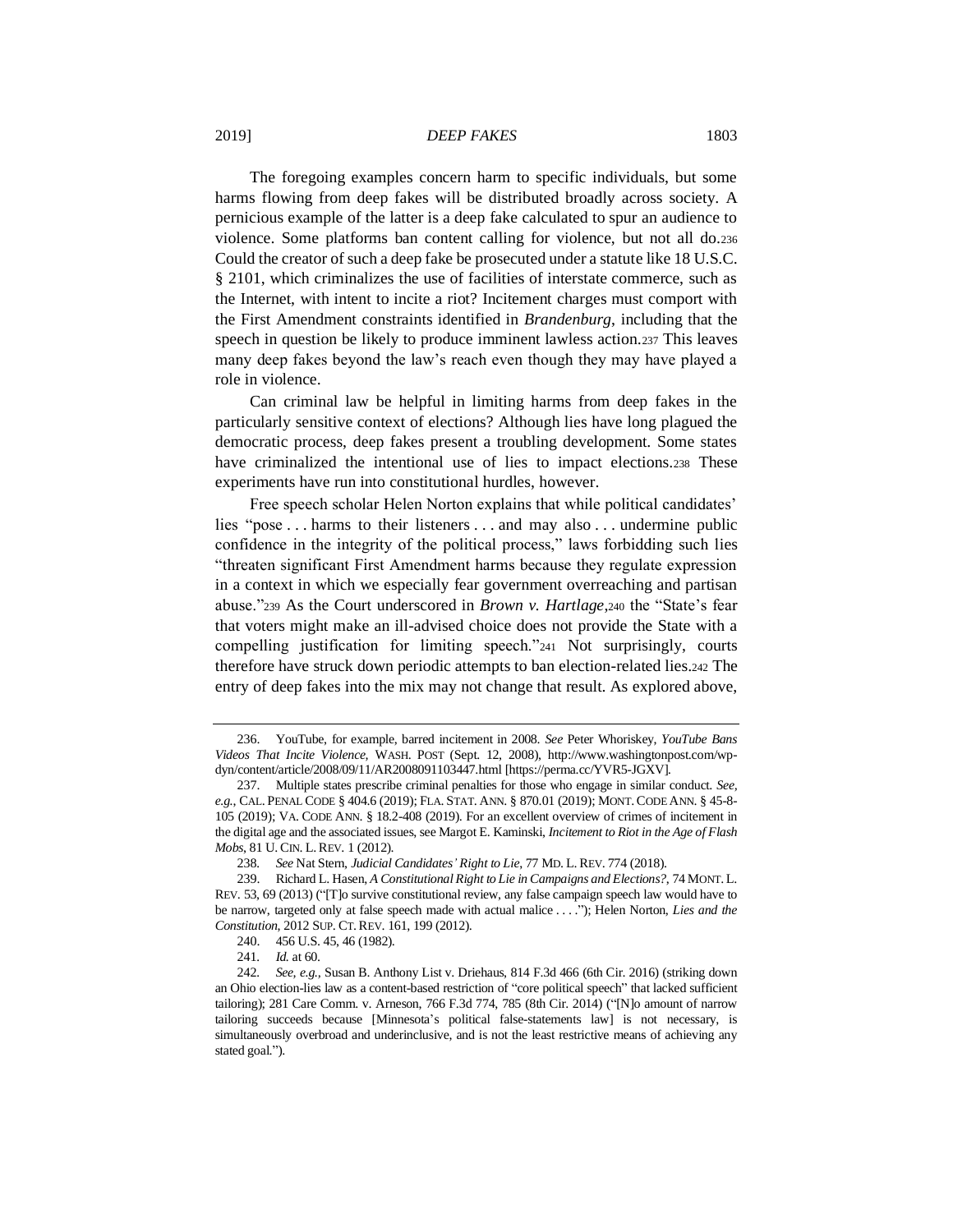however, criminal laws banning the impersonation of government officials or candidates for office may overcome constitutional challenge.<sup>243</sup>

Ultimately, criminal liability is not likely to be a particularly effective tool against deep fakes that pertain to elections. The most capable actors with motive and means to deploy deep fakes in a high-impact manner in an election setting will include the intelligence services of foreign governments engaging in such activity as a form of covert action, as we saw with Russia in relation to the American election of 2016. The prospect of a criminal prosecution in the United States will mean little to foreign government agents involved in such activity so long as they are not likely to end up in US custody (though it might mean something more to private actors through whom those agencies sometimes choose to act, at least if they intend to travel abroad).<sup>244</sup>

#### <span id="page-51-0"></span>*C. Administrative Agency Solutions*

The foregoing analysis suggests that prosecutors and private plaintiffs can and likely will play an important role in curbing harms from deep fakes, but also that this role has significant limitations. We therefore turn to consider the potential contributions of other actors, starting with administrative agencies.

Generally speaking, agencies can advance public policy goals through rulemaking, adjudication, or both.<sup>245</sup> Agencies do not enjoy plenary jurisdiction to use these tools in relation to any subject they wish. Typically, their field of operation is defined—with varying degrees of specificity—by statute. And thus we might begin by asking which agencies have the most plausible grounds for addressing deep fakes.

At the federal level, three candidates stand out: the Federal Trade Commission ("FTC"), the Federal Communications Commission ("FCC"), and the Federal Election Commission ("FEC"). On close inspection, however, their potential roles appear quite limited.

# *1. The FTC*

Consider the Federal Trade Commission and its charge to regulate and litigate in an effort to minimize deceptive or unfair commercial acts and practices.<sup>246</sup> For that matter, consider the full range of state actors (often a state's

<sup>243</sup>*. See supra* note[s 170](#page-38-0)[-172](#page-39-0) and accompanying text. For a thoughtful exploration of why deep fakes created and used in election context should be understood as proscribable fraud, see Green, *supra*  not[e 108.](#page-23-0)

<sup>244.</sup> On the use of private actors by state agencies in the context of hacking, see TIM MAURER, CYBER MERCENARIES: THE STATE, HACKERS, AND POWER (2018). For an example of successful prosecution of such private actors, see United States v. Baratov, No. 3:17-CR-103 VC, 2018 WL 1978898 (N.D. Cal. Apr. 17, 2018) (five-year sentence for Canadian national who acted as a contractor involved in a hacking campaign directed by Russia's FSB against companies including Yahoo!).

<sup>245</sup>*. See* Danielle Keats Citron, *Technological Due Process*, 85 WASH. U. L. REV. 1249, 1278 (2008).

<sup>246.</sup> 5 U.S.C.§ 45(b) (2012).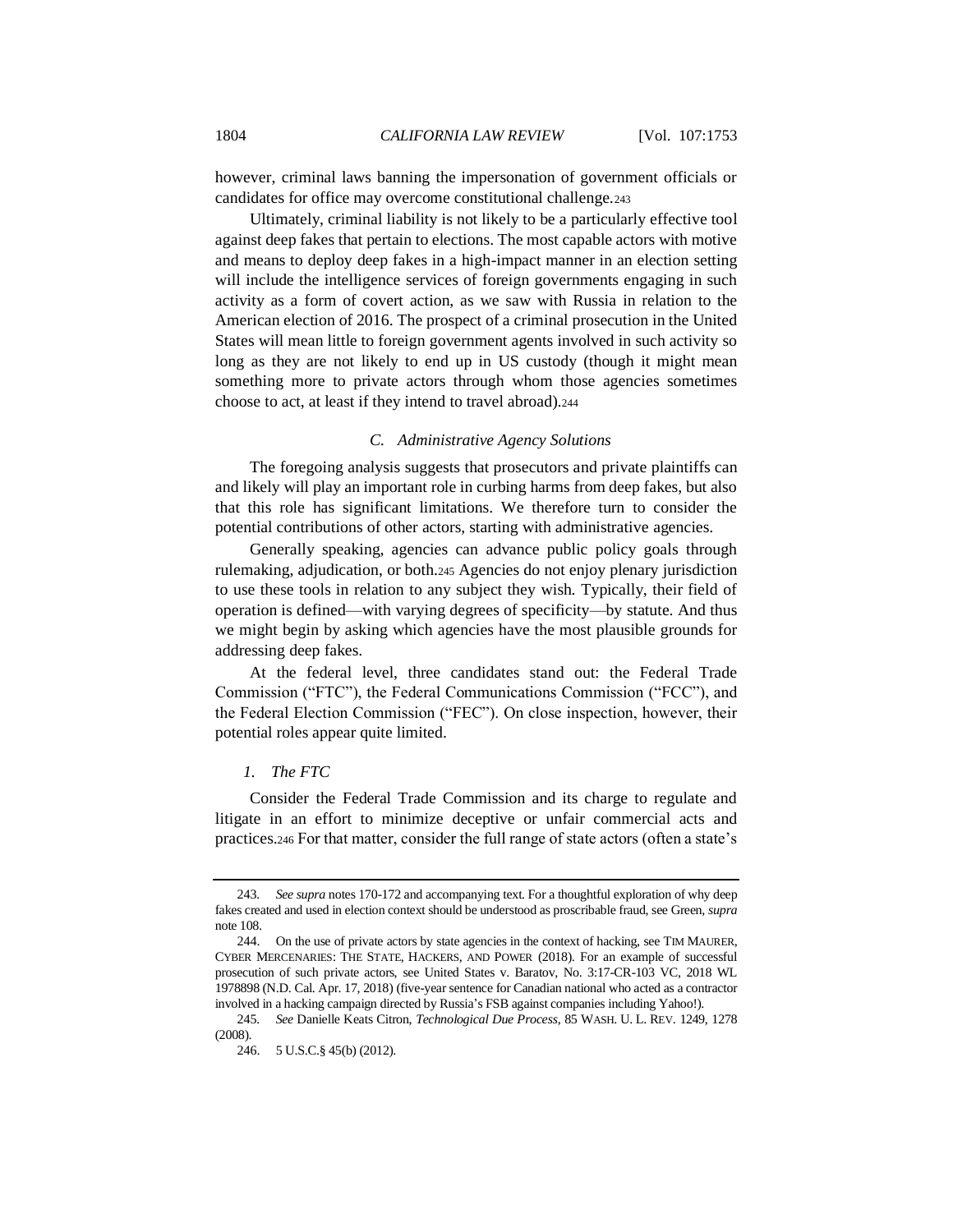Attorney General's Office) that play a similar role. Bearing that charge in mind, can these entities intervene in the deep fake context?

A review of current areas of FTC activity suggests limited possibilities. Most deep fakes will not take the form of advertising, but some will. That subset will implicate the FTC's role in protecting consumers from fraudulent advertising relating to "food, drugs, devices, services, or cosmetics."<sup>247</sup> Some deep fakes will be in the nature of satire or parody, without intent or even effect of misleading consumers into believing a particular person (a celebrity or some other public figure) is endorsing the product or service in question. That line will be crossed in some instances, however. If such a case involves a public figure who is aware of the fraud and both inclined to and capable of suing on their own behalf for misappropriation of likeness, there is no need for the FTC or a state agency to become involved. Those conditions will not always be met, though, especially when the deep-fake element involves a fraudulent depiction of something other than a specific person's words or deeds; there would be no obvious private plaintiff. The FTC and state attorneys general (state AGs) can play an important role in that setting.

Beyond deceptive advertising, the FTC has authority to investigate unfair and deceptive commercial acts and practices under Section 5 of the Federal Trade Commission Act.<sup>248</sup> Much like Section 5 of the Federal Trade Commission Act, state UDAP laws (enforced by state AGs) prohibit deceptive commercial acts and practices and unfair trade acts and practices whose costs exceed their benefits.<sup>249</sup> UDAP laws empower attorneys general to seek civil penalties, injunctive relief, and attorneys' fees and costs.<sup>250</sup>

Acting in that capacity, for example, the FTC previously investigated and reached a settlement with Facebook regarding its treatment of user data—and is now doing so again in the aftermath of public furor over the Cambridge Analytica debacle.<sup>251</sup> In response to the problem of fake news in general and deep-fake news in particular, the FTC might contemplate asserting a role under

<sup>247.</sup> 5 U.S.C. § 52(a)(1)–(2) (2012).

<sup>248</sup>*. See* 15 U.S.C. § 45. For the crucial role that the FTC has played in the development of privacy policy, see CHRIS JAY HOOFNAGLE, FEDERAL TRADE COMMISSION PRIVACY LAW AND POLICY (2016); Woodrow Hartzog & Daniel J. Solove, *The Scope and Potential of FTC Data Protection*, 83 GEO. WASH. L.REV. 2230 (2015); Daniel J. Solove & Woodrow Hartzog, *The FTC and the New Common Law of Privacy*, 114 COLUM. L. REV. 583 (2014).

<sup>249</sup>*. See generally* Danielle Keats Citron, *The Privacy Policymaking of State Attorneys General*, 92 NOTRE DAME L.REV. 747, 755–57 (2016).

<sup>250</sup>*. See, e.g.*, California Unfair Business Act, CAL. BUS. & PROF. CODE § 17206 (West 2016) (imposing \$ 2,500 per violation); Illinois Consumer Fraud Act, 815 ILL.COMP. STAT.ANN. 505/7 (West 2016) (allowing civil penalty of \$50,000 per unlawful act); *see also* Steven J. Cole, *State Enforcement Efforts Directed Against Unfair or Deceptive Practices,* 56 ANTITRUST L.J. 125, 128 (1987) (explaining that in states like Maryland the "consumer protection authority resides wholly within the Attorney General's Office").

<sup>251.</sup> Louise Matsakis, *The FTC is Officially Investigating Facebook's Data Practices*, WIRED (Mar. 26, 2018), https://www.wired.com/story/ftc-facebook-data-privacy-investigation [https://perma.cc/GJX8-LQ27].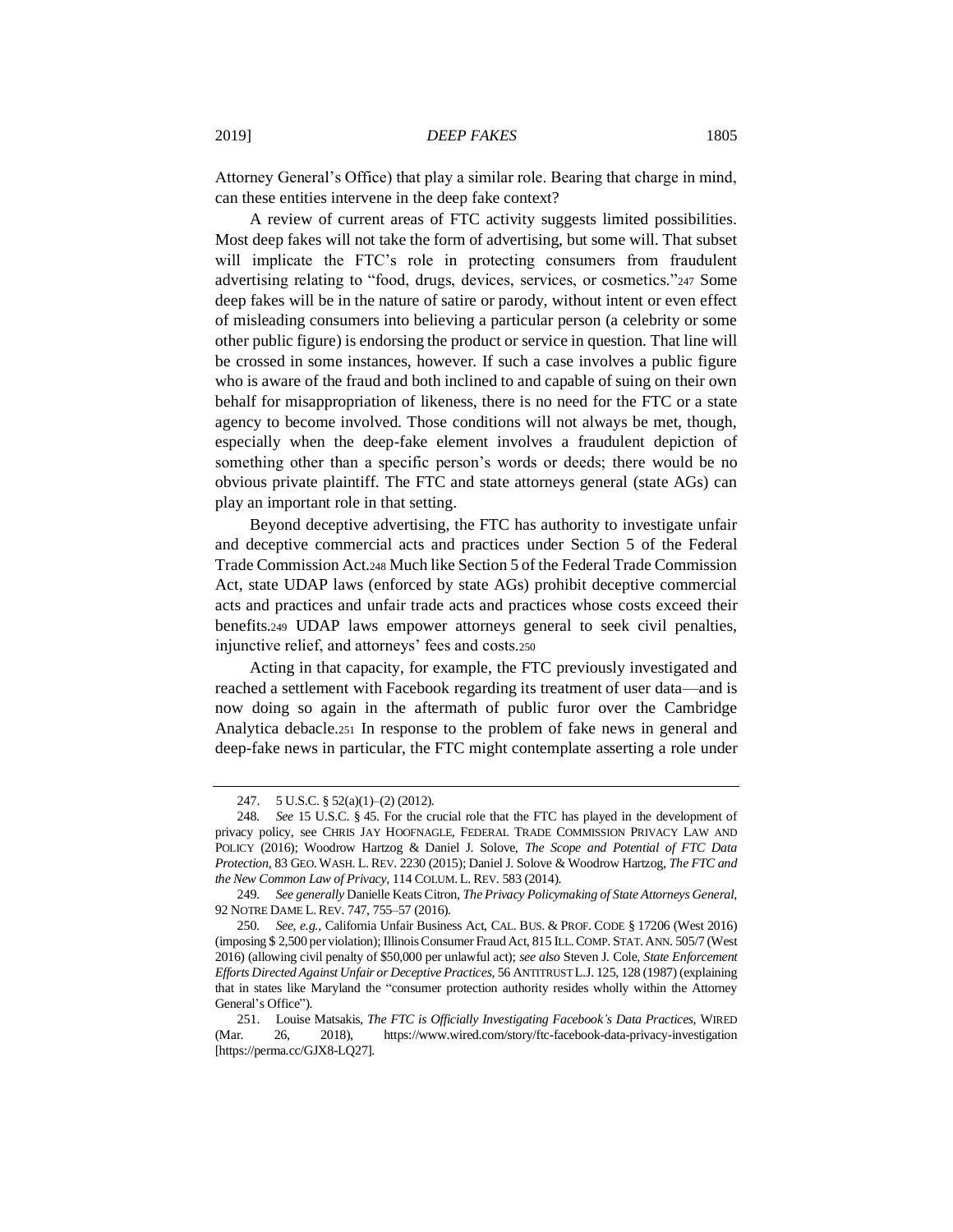the rubric of "unfair or deceptive acts or practices in or affecting commerce."252 Any such efforts would face several obstacles, however. First, Section 230 of the Communications Decency Act as currently written would shield platforms at least to some extent from liability for publishing users' deep fakes. Second, it is not clear this would be a proper interpretation of the FTC's jurisdiction. Professor David Vladeck, formerly head of the FTC's Bureau of Consumer Protection, has expressed doubt about the FTC's jurisdiction to regulate sites purveying fake news.<sup>253</sup> Vladeck argues, "[f]ake news stories that get circulated or planted or tweeted around are not trying to induce someone to purchase a product; they're trying to induce someone to believe an idea."<sup>254</sup> Finally, the prospect of a government entity attempting to distinguish real news from fake news—and suppressing the latter—raises the First Amendment concerns described above in relation to election-lies laws.

Might a different agency at least have a stronger jurisdictional claim to become involved in some settings? This brings us to the Federal Communications Commission.

## *2. The FCC*

If any regulatory agency is to play a role policing against harms from deep fakes circulating online, the FCC at first blush might seem a natural fit. It has a long tradition of regulating the communications of broadcasters, and many have observed that the major social media platforms of the twenty-first century occupy a place in our information ecosystem similar to the central role that radio and television broadcasters enjoyed in the twentieth century.<sup>255</sup> Similar thinking led the FCC in 2015 to break new ground by reclassifying Internet service providers as a "telecommunications service" rather than an "information service," thus opening the door to more extensive regulation.<sup>256</sup> Amidst intense controversy, however, the FCC in late 2017 reversed course on this position on ISPs,<sup>257</sup> and in any event never asserted that so-called "edge providers" like Facebook also should be brought under the "telecommunications service" umbrella.<sup>258</sup>

<sup>252.</sup> Federal Trade Commission Act, 15 U.S.C. § 45(a)(1) (2012); *see* Callum Borchers, *How the Federal Trade Commission Could (Maybe) Crack Down on Fake News*, WASH. POST (Jan. 30, 2017), https://www.washingtonpost.com/news/the-fix/wp/2017/01/30/how-the-federal-tradecommission-could-maybe-crack-down-on-fake-news/?utm\_term=.4ef8ece1baec [https://perma.cc/L2XD-T445].

<sup>253</sup>*. Id.*

<sup>254</sup>*. Id.*

<sup>255</sup>*. See* TIM WU, THE MASTER SWITCH: THE RISE AND FALL OF INFORMATION EMPIRES (2010).

<sup>256</sup>*. See* Protecting and Promoting the Open Internet, 80 Fed. Reg. 19,737 (F.C.C. Apr. 13, 2015) (declaratory ruling).

<sup>257.</sup> Restoring Internet Freedom, FCC 17-166 (2018).

<sup>258.</sup> Consumer Watchdog Petition for Rulemaking to Require Edge Providers to Honor 'Do Not Track' Requests, DA 15-1266 (2015).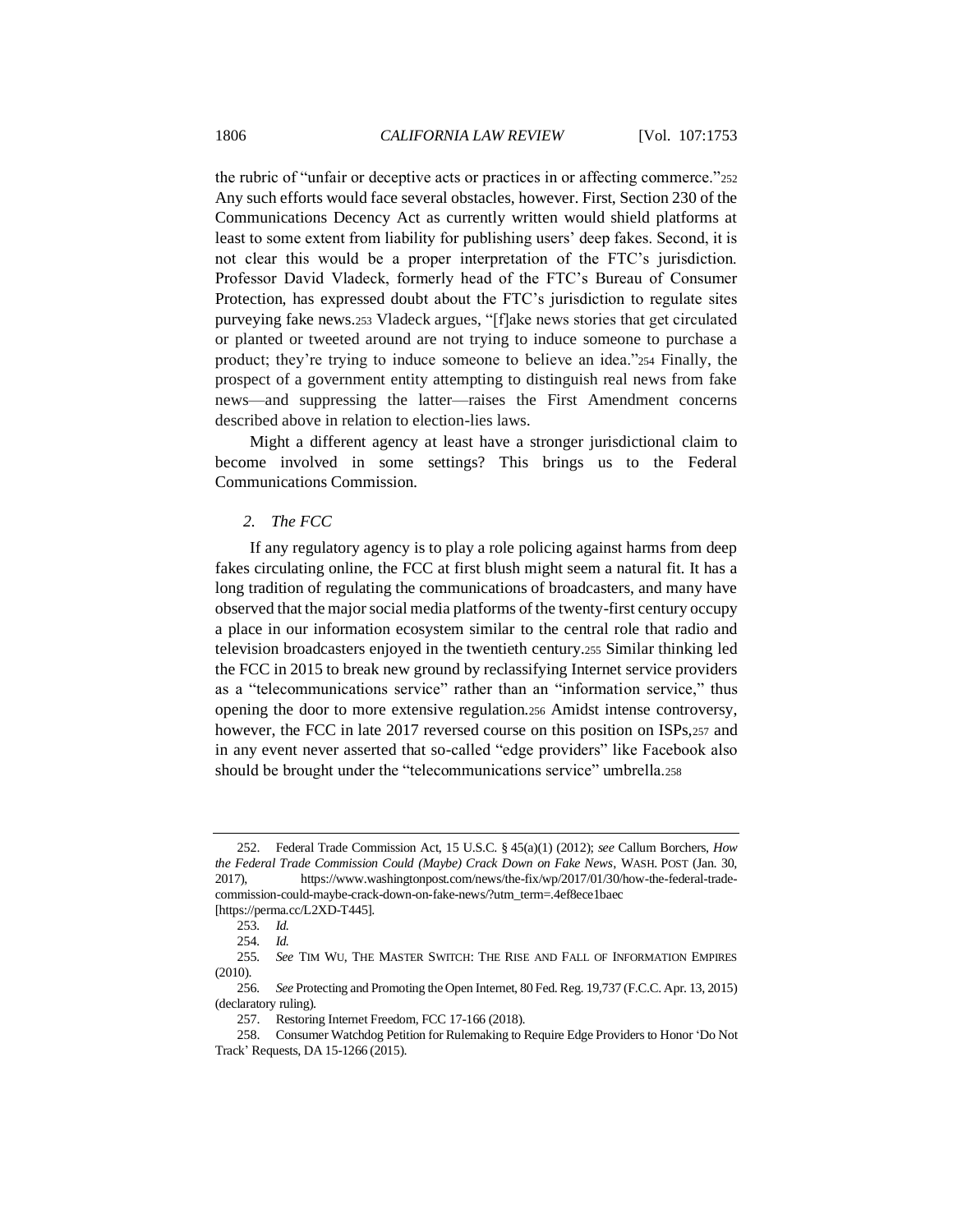As things stand, the FCC appears to lack jurisdiction (not to mention interest) over content circulated via social media. However, concern over fake news, incitement, radicalization, or any number of other hot-button issues might at some point tip the scales either for the FCC to reinterpret its own authority or for Congress to intervene. For the moment, however, this pathway appears closed, leaving the FCC's role in relation to deep fakes limited to potential efforts to deter their appearance on radio or television.

# *3. The FEC*

A third federal agency with a plausible stake in the topic of deep fakes is the Federal Election Commission. Plainly, its jurisdiction would touch upon deep fakes only as they relate to elections—a narrow, but important, subfield. Whether and how the FEC might act in relation to deep fakes even in that setting, however, is unclear.

The FEC regulates campaign speech, but not in ways that would speak directly to the deep-fake scenario. In particular, the FEC does not purport to regulate the truth of campaign-related statements, nor is it likely to assert or receive such jurisdiction anytime soon for all the reasons discussed above in relation to the First Amendment obstacles, practical difficulty, and political sensitivity of such an enterprise. Instead, its central focus is financing, and the main thrust of its regulatory efforts relating to speech is to increase transparency regarding sponsorship and funding for political advertising.<sup>259</sup>

There might be room for a regulatory approach that requires deep fake creators to disclose the fact that the video or audio is a fake.<sup>260</sup> The Court has upheld campaign speech regulations requiring truthful disclosure of the source of the communication.<sup>261</sup> And for good reason—listeners depend upon the source of speech to make decisions at the ballot box.<sup>262</sup>

Such an approach could have at least some positive impact on deep fakes in the electoral setting. For outlets within the FEC's jurisdiction, transparency obligations create elements of attribution and accountability for content creators that might, to some extent, deter resort to deep fakes in advertising. But note that major online social media platforms are not, currently, subject to FEC jurisdiction in this context: Facebook, Google, and other online advertising platforms have long-resisted imposition of the FEC's disclosure rules, often

<sup>259.</sup> For an interesting proposal for new regulations that the FEC might fruitfully pursue in this vein with respect to the general problem of misleading campaign advertising, see Abby K. Wood & Ann M. Ravel, *Fool Me Once: Regulating "Fake News" and Other Online Advertising*, 91 S.CAL. L. REV. 1223 (2018).

<sup>260.</sup> Blitz, Deep Fakes and Other Non-Testimonial Falsehoods, *supra* not[e 165.](#page-38-1)

<sup>261.</sup> Norton, *Lies to Manipulate*, *supra* not[e 169,](#page-38-2) at 165–67.

<sup>262.</sup> Michael S. Kang, *Democratizing Direct Democracy: Restoring Voter Competence Through* 

*Heuristic Cues and 'Disclosure Plus,*' 50 UCLAL.REV. 1141, 1158–59 (2003); Helen Norton, *Secrets, Lies, and Disclosure*, 27 J.L. & POL. 641, 644 (2012).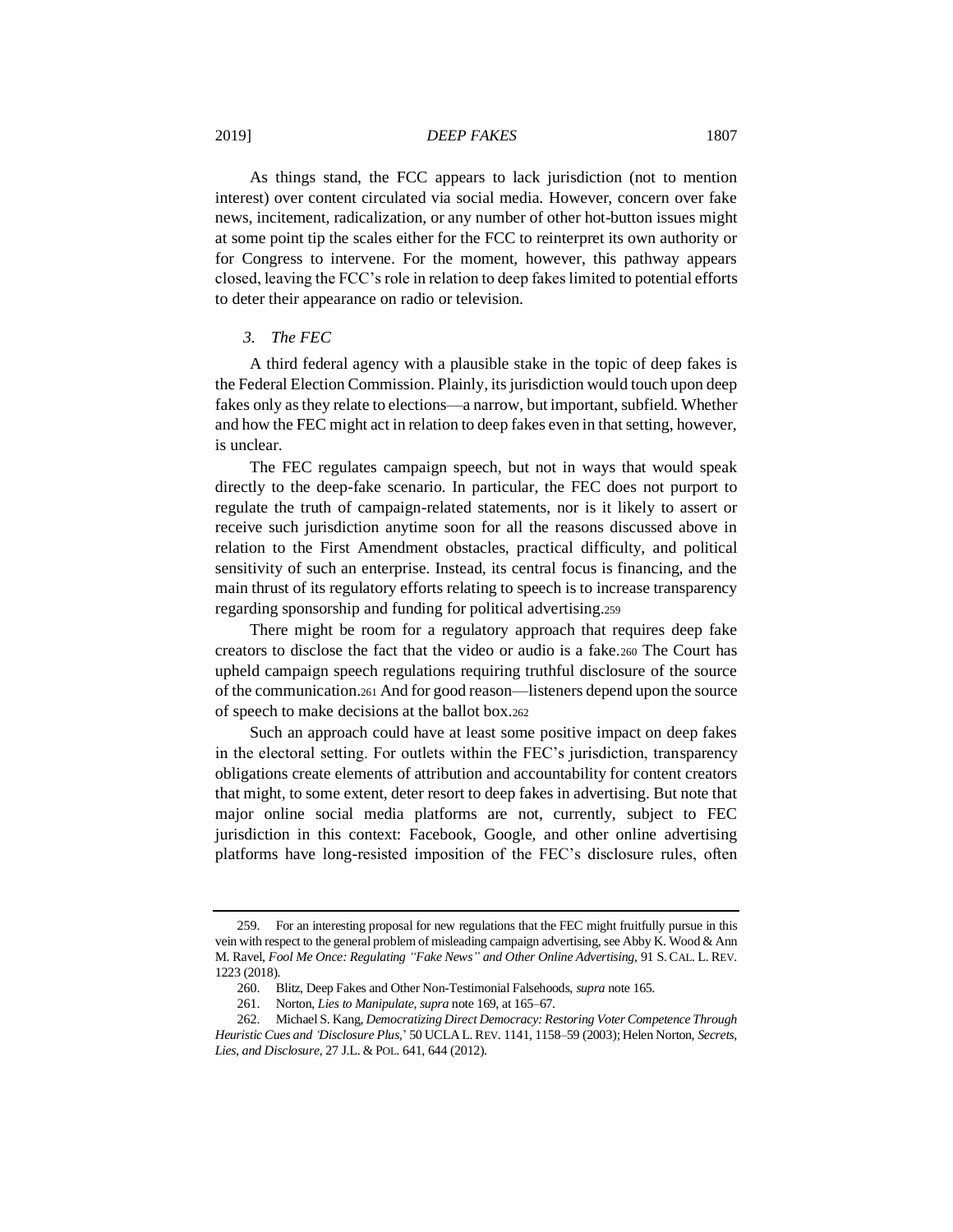citing the practical difficulties that would follow for small screens displaying even smaller ads.

In the wake of the 2016 election, the FEC faces pressure to extend its reach to these platforms nonetheless, so that caveat might drop out at some point.<sup>263</sup> Even so, this certainly would not resolve the threat to elections posed by deep fakes.

FEC regulation surely would not eliminate deep fakes' threat to elections. Some amount of fraudulent posting no doubt would continue simply because enforcement systems will not be perfect, and also because not all content about someone who is a candidate will be framed in ways that would appear to count as advertising. Deep fakes in particular are likely to take the form of just raw video or audio of some event that occurred, by no means necessarily embedded within any larger narrative or framing content. The FEC's disclosure rules in any event are candidate specific, and do not encompass generalized "issue ads" that express views on a topic but do not single out particular candidates.

#### *D. Coercive Responses*

The utility of civil suits, criminal prosecution, and regulatory actions will be limited when the source of the fake is a foreign entity that may lie beyond the reach of American judicial process (though it is not non-existent, as we have seen from time to time in the context of cybersecurity).<sup>264</sup> Nevertheless, it is important to recall that the Government possesses other instruments that it can bring to bear in such contexts in order to impose significant costs on the perpetrators. We provide a brief discussion of three such scenarios here.

#### *1. Military Responses*

There is no doubt that deep fakes will play a role in future armed conflicts. Information operations of various kinds have long been an important aspect of warfare, as the contending parties attempt to influence the beliefs, will, and passions of a wide range of audiences (opposing forces and their commanders,

<sup>263.</sup> Google in 2006 obtained an exemption from disclosure obligations based on the practical argument that its online ad spaces were too small to accommodate the words. In the spring of 2018 the FEC began the process of changing this approach. *See* Alex Thompson, *The FEC Took a Tiny Step to Regulate Online Political Ads, But Not in Time for 2018 Elections*, VICE NEWS (Mar. 15, 2018), https://news.vice.com/en\_us/article/neq88q/the-fec-took-a-tiny-step-to-regulate-online-political-adsbut-not-in-time-for-2018-elections [https://perma.cc/E7QB-NXAW].

<sup>264.</sup> For example, foreign nationals at times have been extradited to the United States to face criminal charges relating to hacking. *See* Press Release, U.S. Attorney's Office for the Southern District of New York, "Manhattan U.S. Attorney Announces Extradition Of Alleged Russian Hacker Responsible For Massive Network Intrusions At U.S. Financial Institutions, Brokerage Firms, A Major News Publication, And Other Companies" (Sept. 7, 2018), https://www.justice.gov/usaosdny/pr/manhattan-us-attorney-announces-extradition-alleged-russian-hacker-responsible-massive [https://perma.cc/2A36-LXDD].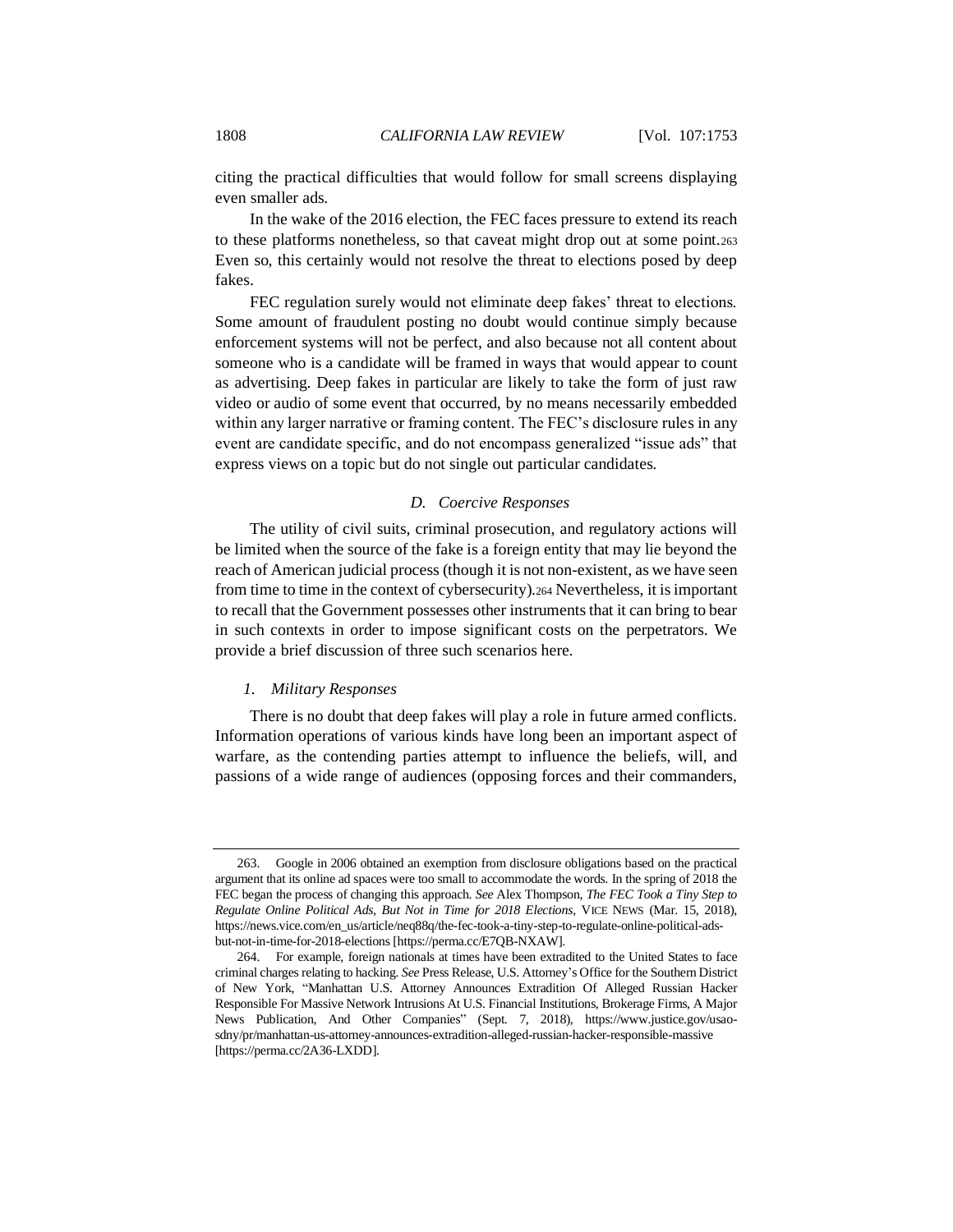opposing politicians and electorates, local populations, allies, and so forth).<sup>265</sup> Such effects are sought at every level from the tactical to the strategic, and with an eye towards effects ranging from the immediate to the long-term.

Deep-fake capacity will be useful in all such settings. Insurgents, for example, might inflame local opinion against US or allied forces by depicting those forces burning a Quran or killing a civilian. If deployed deftly enough, such fraud might also be used to advance a "lawfare" strategy, leveraging the good intentions of journalists and NGOs to generate distracting or even debilitating legal, political, and diplomatic friction. Insurgents also might deploy the technology to make their own leaders or personnel appear more admirable or brave than otherwise might be possible, to create the false impression that they were in a particular location at a particular time, or even to make it seem that a particular leader is still alive and free rather than dead or captured. The US military, for its part, might use deep fakes to undermine the credibility of an insurgent leader by making it appear that the person is secretly cooperating with the United States or engaging in immoral or otherwise hypocritical behavior. If the technology is robust enough, and deployed deftly enough, the opportunities for mischief—deadly mischief, in some cases—will be plentiful on both sides.

If and when adversaries of the United States do use deep fakes in connection with an armed conflict, the options for a military response would be no different than would be the case for any form of enemy information operation. This might entail penetration of the adversary's computer networks, for purposes of both intelligence gathering, making it easier to prepare for or respond to a deep fake, and disruption operations, degrading or destroying the adversary's capacity to produce them in the first place. It might entail a kinetic strike on facilities or individuals involved in the deep fake production process, subject of course to the law of armed conflict rules governing distinction, proportionality, and so forth.<sup>266</sup> And it might entail the capture and detention of enemy personnel or supporters involved in such work.

<sup>265.</sup> The US military defines "information operations," as the use of any and all informationrelated capabilities during the course of military operations in order "to influence, disrupt, corrupt, or usurp adversarial human and automated decision-making while protecting our own." CHAIRMAN OF THE JOINT CHIEFS OF STAFF, JOINT PUBLICATION 3-13: PSYCHOLOGICAL OPERATIONS VI-5 (2010). Separately, it defines "psychological operations" as "planned operations to convey selected information and indicators to foreign audiences to influence their emotions, motives, objective reasoning, and ultimately the behavior of foreign governments, organizations, groups, and individuals" in a manner "favorable to the originator's objectives." *Id.* at GL-8. Until 2010, these activities were known as psychological operations, or psyops. In 2017, the Army re-adopted the psyops name. *See MISO Name Change—Back to Psychological Operations (PSYOP)*, SOF NEWS (Nov. 8, 2017), http://www.sof.news/io/miso-name-change [https://perma.cc/79VX-XN8B].

<sup>266.</sup> The possibility of targeting a person based solely on involvement in production of a deepfake video supporting the enemy—as opposed to targeting them based on status as a combatant—would raise serious issues under the principle of distinction. Assuming, again, that the prospective target is best categorized as a civilian, he or she would be targetable only while directly participating in hostilities. Debates abound regarding the scope of direct participation, but most scenarios involving creation of media would appear to be indirect in nature. One can imagine a special case involving especially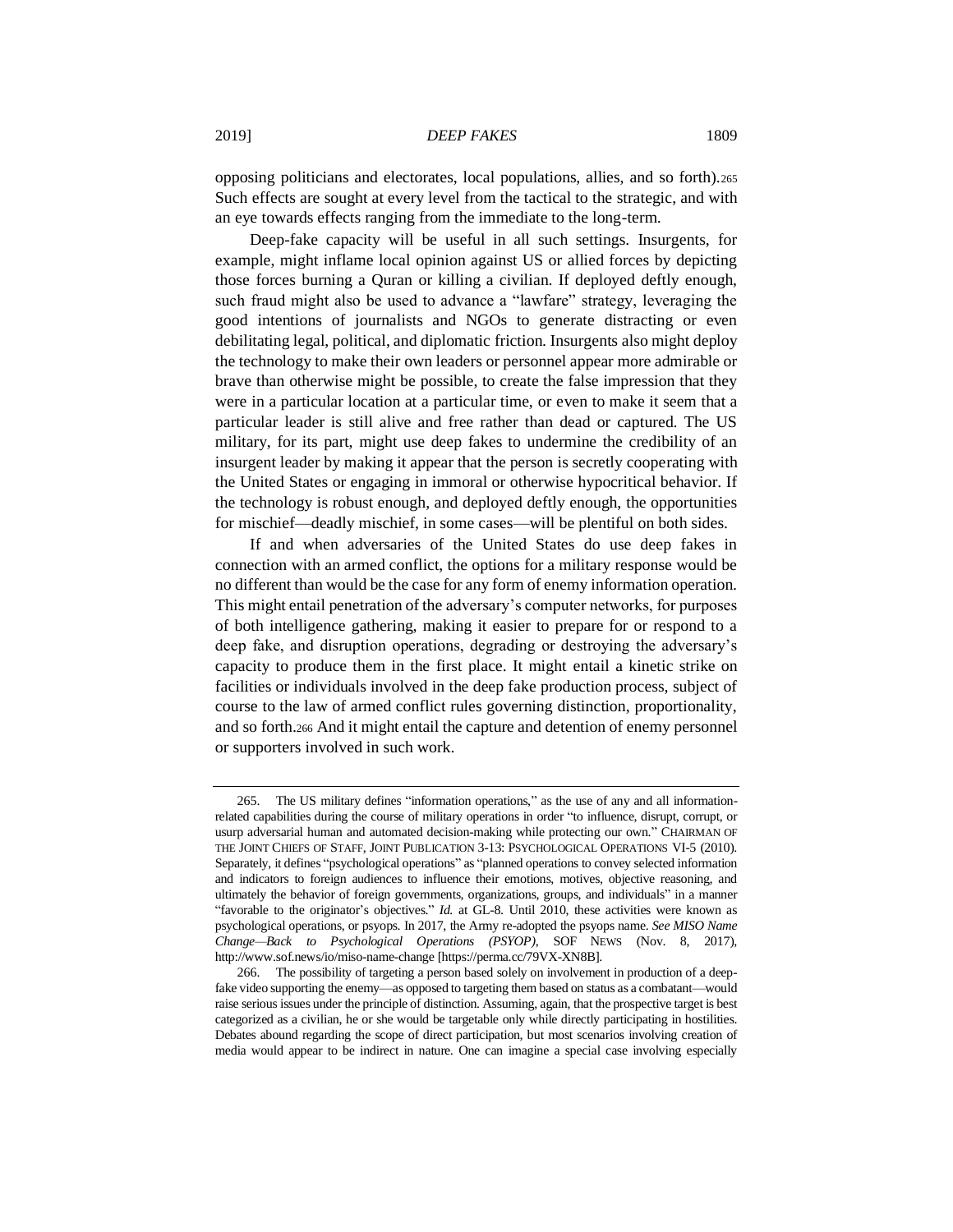The situation becomes more complicated insofar as the individuals or servers involved in creating deep fakes relating to an armed conflict are not actually located in theater. If either reside in third countries, the freedom of action for a military response of any kind may be sharply circumscribed both by policy and by legal considerations. This is a familiar challenge for the military in relation to non-deep-fake online propaganda activity conducted by and for the Islamic State using servers outside the Syria/Iraq theater, and the manner in which it would play out would be no different (for better or worse) if one introduces deep-fake technology to the mix.

# *2. Covert Action*

Covert action might be used as a response to a foreign government's use of deep fakes. "Covert action" refers to government-sponsored activity that is meant to impact events overseas without the US government's role being apparent or acknowledged.<sup>267</sup> That is a capacious definition, encompassing a wide-range of potential activities. Propaganda and other information operations, for example, can be and frequently are conducted as covert actions. And certainly we can expect to see the intelligence services of many countries making use of deep-fake technologies in that context in the future (the Russian covert action campaign that targeted the American election in 2016 was significant even without the aid of deep fakes, but one can certainly expect to see deep fakes used in such settings in the future). The point of mentioning covert action here is not to repeat the claim that states will use deep fakes on an unacknowledged basis in the future. Instead, the point is to underscore that the US government has the option of turning to covert action *in response* to a foreign government's use of deep fakes.

What, in particular, might this entail? First, it could be the basis for degrading or destroying the technical capacity of a foreign actor to produce deep fakes (for example, through a computer network operation designed to make subtle changes to a GAN). The military options described above also included such technical means, but covert action offers advantages over the military alternative. Most notably, covert action does not require any predicate circumstance of armed conflict; presidents may resort to it when they wish. Moreover, because covert action is not publicly acknowledged, the diplomatic and political friction that might otherwise make a particular action unattractive is reduced in comparison to overt alternatives (although not necessarily eliminated, for the activity may later become public). Further, covert action may be a particularly attractive option where the activity in question might violate international law. The statutory framework governing covert action requires

inflammatory deep fakes designed to cause an immediate violent response, though even there hard questions would arise about the likely gap in time between creation of such a video and its actual deployment.

<sup>267</sup>*. See* 50 U.S.C. § 3093(e) (2012).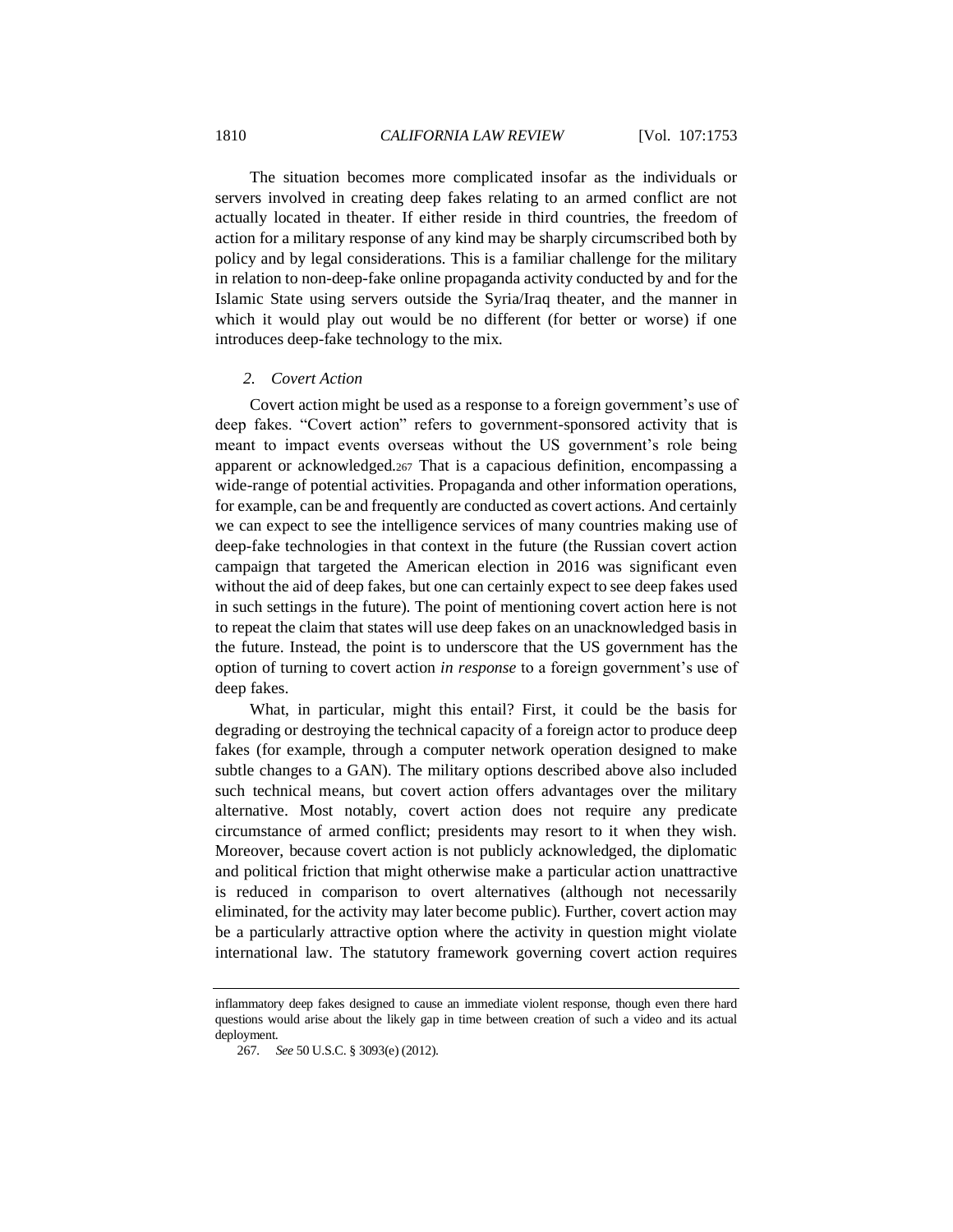compliance with the Constitution and statutes of the United States, but it is conspicuously silent about compliance with international law. Many have speculated that this is construed within the government as domestic-law justification for activities that violate international law.<sup>268</sup>

Covert action can take any number of other forms. Rather than directly disrupting a foreign target's capacity to produce deep fakes, for example, covert means might be used in a wide variety of ways to impose costs on the person, organization, or government at issue. Covert action, in other words, can be used to deter or punish foreign actors that employ deep fakes in ways harmful to the United States.<sup>269</sup>

Covert-action tools are not the only options the US government has with respect to imposing costs on foreign individuals or entities who may make harmful use of deep fakes. We turn now to a brief discussion of a leading example of an overt tool that can serve this same purpose quite effectively.

#### *3. Sanctions*

The economic might the United States developed over the past half-century has given the US Government considerable leverage over foreign governments, entities, and individuals. Congress, in turn, has empowered the executive branch to move quickly and largely at the president's discretion when it wishes to exploit that leverage to advance certain interests. Most notably for present purposes, the International Emergency Economic Powers Act ("IEEPA") establishes a framework for the executive branch to issue economic sanctions backed by criminal penalties.<sup>270</sup>

In order to bring this power to bear, IEEPA requires that the president first issue a public proclamation of a "national emergency" relating to an "unusual and extraordinary threat, which has its source in whole or substantial part outside the United States."<sup>271</sup> In order to deploy IEEPA sanctions as an overt response to foreign use of deep fakes, therefore, there needs to be either a relevant existing national-emergency proclamation or else plausible grounds for issuing a new one towards that end.

There is no current national-emergency proclamation that would apply generally to the problem of deep fakes. There are more than two-dozen currently active states of national emergency, as of the summer of 2018.<sup>272</sup> Most have little

<sup>268</sup>*. See* Robert M. Chesney, *Computer Network Operations and U.S. Domestic Law: An Overview*, 89 INT'L L. STUD. 218, 230–32 (2013).

<sup>269.</sup> Covert action cannot have this deterrent effect, however, if the targeted person or entity is unaware that the United States imposed those costs, and that it did so for a particular reason. This is a tricky (but by no means insurmountable) obstacle where the sponsoring role of the United States is not meant to be acknowledged publicly.

<sup>270</sup>*. See* 50 U.S.C. ch. 35 (2012).

<sup>271.</sup> 50 U.S.C. § 1701(a) (2012).

<sup>272</sup>*. See* Ryan Struyk, *Here are the 28 Active National Emergencies. Trump Won't Be Adding the Opioid Crisis to the List*, CNN POL. (Aug. 15, 2017),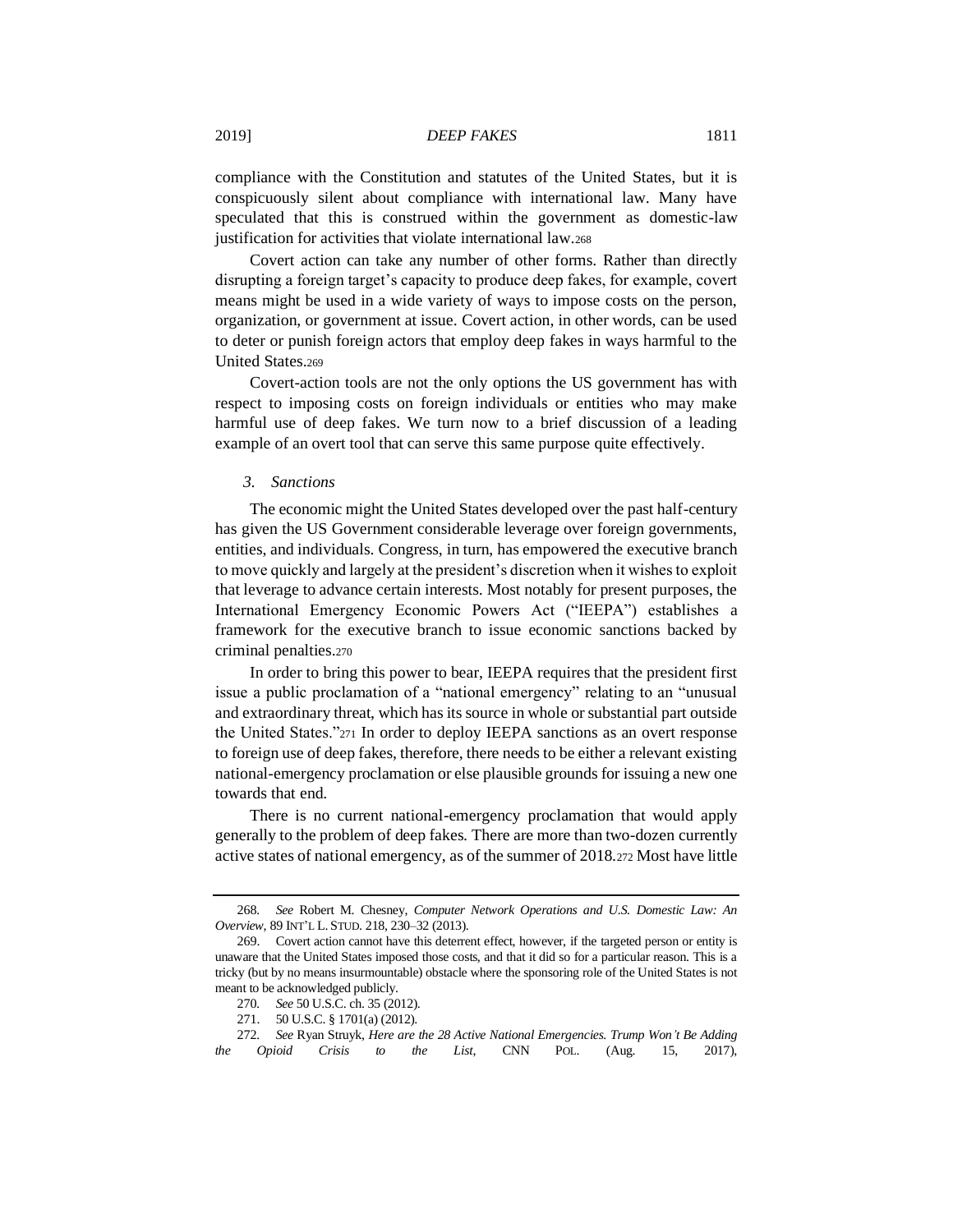possible relevance, but some relate broadly to particular threat actors or regions, and a deep-fake scenario conceivably might arise in ways that both implicate those actors or regions and involve actors not already subject to sanctions.

A particularly important question under this heading is whether any of these existing authorities would apply to a foreign entity employing deep fakes to impact American elections. The answer appears to be yes, though the matter is complicated.

In April 2015, President Obama's Executive Order 13964 proclaimed a national emergency with respect to "malicious cyber-enabled activities originating from, or directed by persons located . . . outside the United States."<sup>273</sup> Then, in the aftermath of the 2016 election, Obama amended the order, expanding the prohibition to forbid foreign entities from using cyber-enabled means to "tamper[] with, alter[], or caus[e] a misappropriation of information with the purpose or effect of interfering with or undermining election processes or institutions . . . ."<sup>274</sup> This was designed to allow for IEEPA sanctions against Russian entities that interfered in the 2016 election through means that included the DNC hack.

President Obama immediately used the authority to sanction Russia's FSB, GRU, and various other individuals and entities.<sup>275</sup> But could the same be done to a foreign entity that had not engaged in hacking, and instead focused entirely on using social media platforms to propagate false information in ways meant to impact American politics?<sup>276</sup>

To the surprise of some observers, the Trump administration provided at least a degree of support for the broader interpretation in March 2018 when it issued sanctions against Russia's Internet Research Agency (IRA) under color

276. The Treasury Department has indicated that it will promulgate regulations defining "cyberenabled activities," and in the meantime has offered a less-formal explanation of its view that emphasizes unauthorized access, yes, but also includes much broader language: "We anticipate that regulations to be promulgated will define 'cyber-enabled' activities to include *any act that is primarily accomplished through or facilitated by computers or other electronic devices*. For purposes of E.O. 13694, malicious cyber-enabled activities include deliberate activities accomplished through unauthorized access to a computer system, including by remote access; circumventing one or more protection measures, including by bypassing a firewall; or compromising the security of hardware or software in the supply chain. These activities are often the means through which the specific harms enumerated in the E.O. are achieved, including compromise to critical infrastructure, denial of service attacks, or massive loss of sensitive information, such as trade secrets and personal financial information." (emphasis added). *OFAC FAQs: Other Sanctions Programs*, U.S. DEP'T TREASURY, https://www.treasury.gov/resourcecenter/faqs/Sanctions/Pages/faq\_other.aspx [https://perma.cc/JPB9-W29J].

https://www.cnn.com/2017/08/12/politics/national-emergencies-trump-opioid/index.html

<sup>[</sup>https://perma.cc/B9BW-PSAR]; *see also* Catherine Padhi, *Emergencies Without End: A Primer on Federal States of Emergency*, LAWFARE (Dec. 8, 2017), https://lawfareblog.com/emergencies-withoutend-primer-federal-states-emergency [https://perma.cc/FW7X-PG75].

<sup>273.</sup> Exec. Order No. 13694, 80 Fed. Reg. 18,077 (Apr. 1, 2015).

<sup>274.</sup> Exec. Order No. 13757, 82 Fed. Reg. 1 (Dec. 28, 2016).

<sup>275</sup>*. See Issuance of Amended Executive Order 13694; Cyber-Related Sanctions Designation*,

U.S. DEP'T TREASURY (Dec. 29, 2016), https://www.treasury.gov/resource-center/sanctions/OFAC-Enforcement/Pages/20161229.aspx [https://perma.cc/7A6G-NUVL].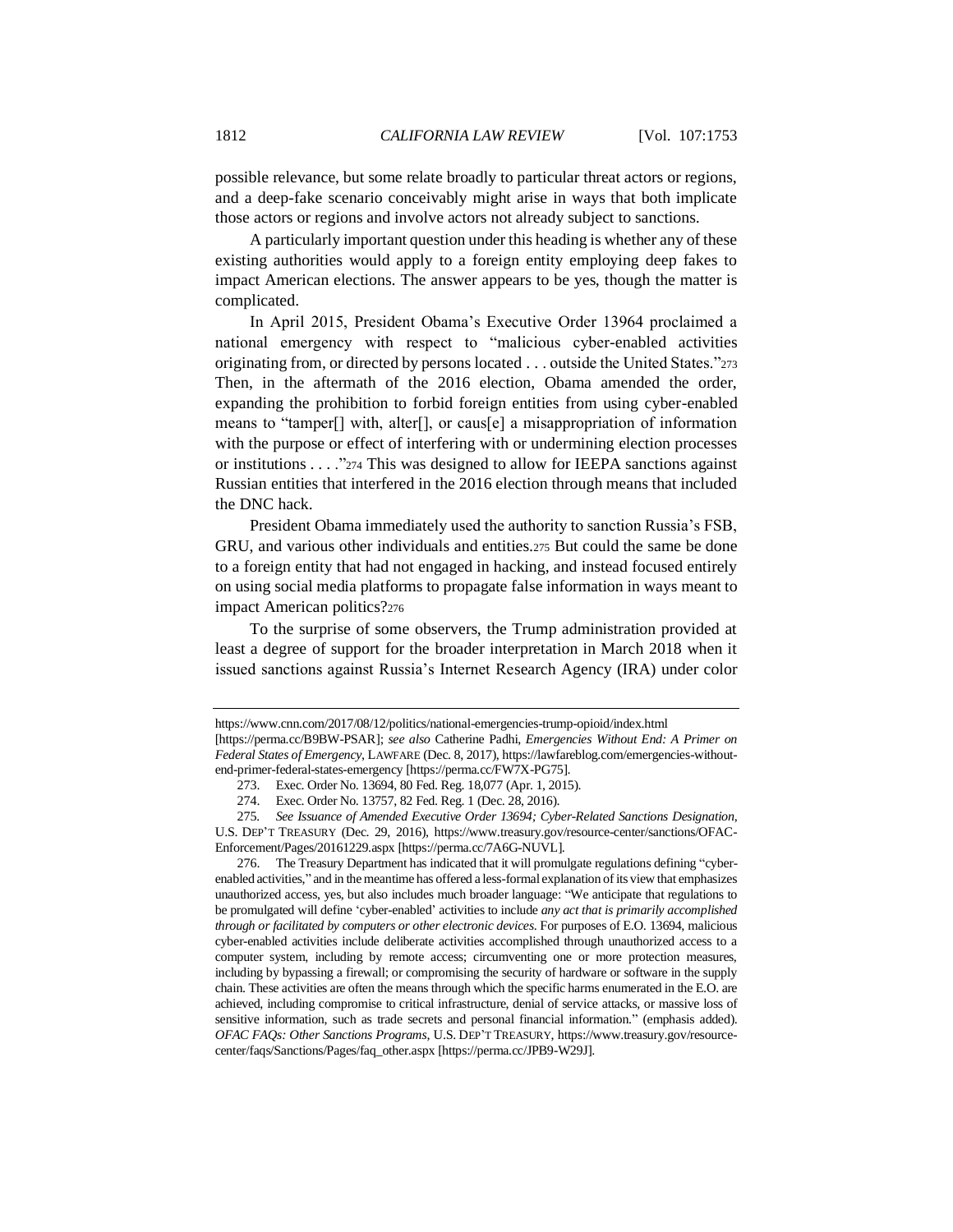of this framework.<sup>277</sup> The IRA, infamously, had engaged in extensive efforts to propagate false information into the American political debate. When the Trump administration sanctioned it under color of the cyber executive order, this seemed to endorse the proposition that politically targeted information operations carried out online were enough, even without hacking, to trigger the IEEPA framework. A close read of the Treasury Department's explanation of IRA's inclusion, however, includes just enough reference to "misappropriation of information" and to illegal use of stolen personally identifiable information so as to muddy the precedent.<sup>278</sup>

Bearing this lingering uncertainty in mind, we recommend promulgation of a new national emergency specifically tailored to attempts by foreign entities to inject false information into America's political dialogue, without any need to show that such efforts at some point happened to involve hacking or any other "cyber-enabled" means. This would eliminate any doubt about the immediate availability of IEEPA-based sanctions. Attempts to employ deep fakes in aid of such efforts would, of course, be encompassed in such a regime.

# *E. Market Solutions*

We anticipate two types of market-based reactions to the deep-fake threat. First, we expect the private sector to develop and sell services intended to protect customers from at least some forms of deep fake-based harms. Such innovations might build on the array of services that have emerged in recent years in response to customer anxieties about identity theft and the like. Second, we expect at least some social media companies to take steps on their own initiative to police against deep-fake harms on their platforms. They will do this not just because they perceive market advantage in doing so, of course, but also for reasons including policy preferences and, perhaps, concern over what legislative interventions, including amendments to Section 230 of the Communications Decency Act, might occur down the road if they take no action. Both prospects offer benefits, but there are both limits and risks as well.

<sup>277.</sup> Press Release, U.S. Dep't Treasury, Treasury Sanctions Russian Cyber Actors for Interference with the 2016 U.S. Elections and Malicious Cyber Attacks (Mar. 15, 2018) [http](https://home.treasury.gov/news/press-releases/sm0312)s://home.treasury.gov/news/press-releases/sm0312 [https://perma.cc/2YRG-68XQ].

<sup>278</sup>*. See id.* ("The Internet Research Agency LLC (IRA) tampered with, altered, or caused a misappropriation of information with the purpose or effect of interfering with or undermining election processes and institutions. Specifically, the IRA tampered with or altered information in order to interfere with the 2016 U.S. election. The IRA created and managed a vast number of fake online personas that posed as legitimate U.S. persons to include grassroots organizations, interest groups, and a state political party on social media. Through this activity, the IRA posted thousands of ads that reached millions of people online. The IRA also organized and coordinated political rallies during the run-up to the 2016 election, all while hiding its Russian identity. Further, the IRA unlawfully utilized personally identifiable information from U.S. persons to open financial accounts to help fund IRA operations.").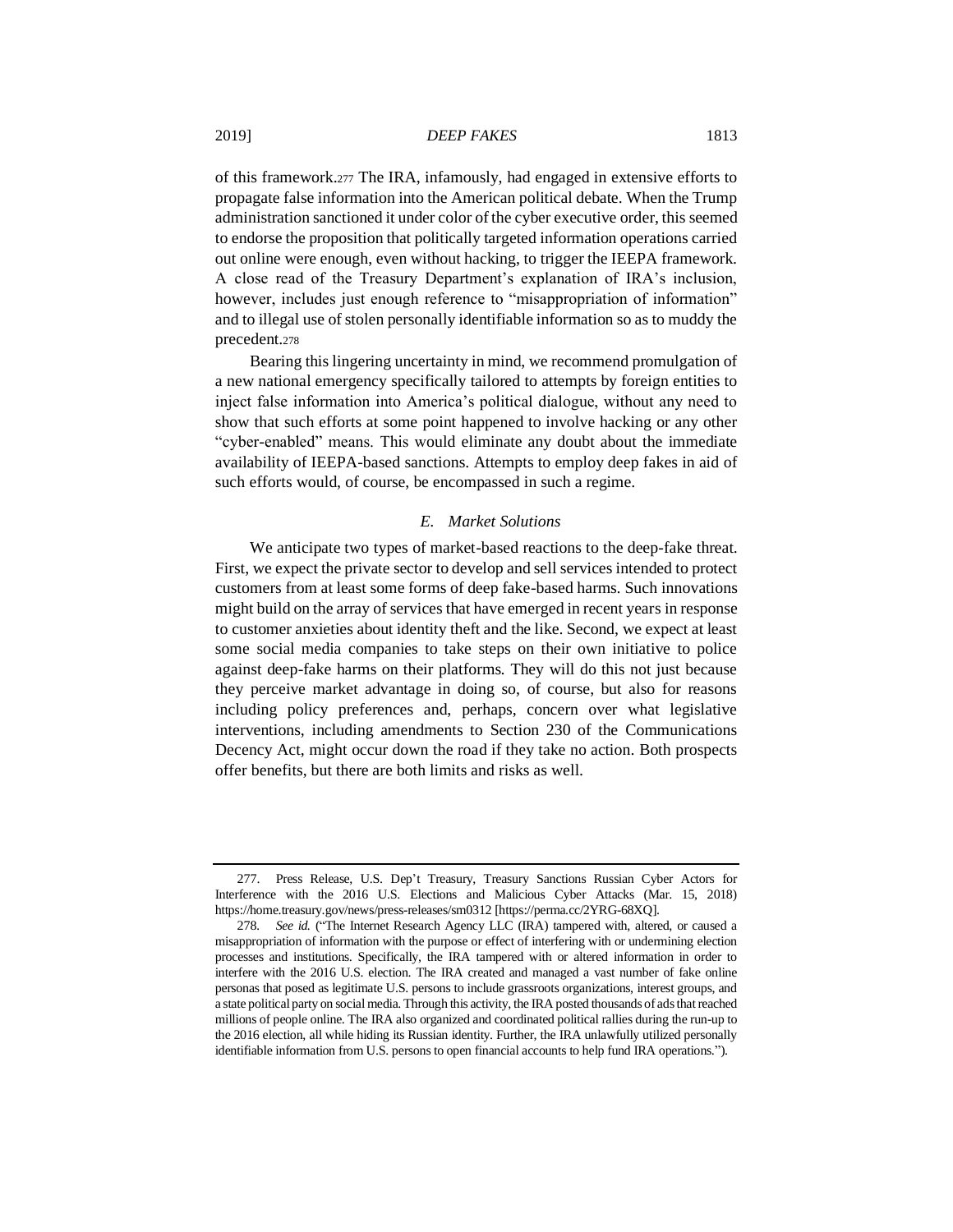# *1. Immutable Life Logs as an Alibi Service*

Consider a worst-case scenario: a world in which it is cheap and easy to portray people as having done or said things they did not say or do, with inadequate technology to quickly and reliably expose fakes and inadequate law or policy tools to deter and punish them. In that environment, a person who cannot credibly demonstrate their real location, words, and deeds at a given moment will be at greater risk than those who can. Credible alibis will become increasingly valuable as a result; demand for new ways to secure them—for services that ensure that one can disprove a harmful fake—will grow, spurring innovation as companies see a revenue opportunity.

We predict the development of a profitable new service: immutable life logs or authentication trails that make it possible for a victim of a deep fake to produce a certified alibi credibly proving that he or she did not do or say the thing depicted.<sup>279</sup>

From a technical perspective, such services will be made possible by advances in a variety of technologies including wearable tech; encryption; remote sensing; data compression, transmission, and storage; and blockchainbased record-keeping. That last element will be particularly important, for a vendor hoping to provide such services could not succeed without earning a strong reputation for the immutability and comprehensiveness of its data; otherwise, the service would not have the desired effect when called upon in the face of an otherwise-devastating deep fake.

Providing access to a credible digital alibi would not be enough, however. The vendor also would need to be able to provide quick and effective dissemination of it; the victim alone often will be in a poor position to accomplish that, for the reasons discussed above in Part I. But it is possible that one or a few providers of an immutable life log service can accomplish this to no small degree. The key would be partnerships with a wide array of social media platforms, with arrangements made for those companies to rapidly and reliably coordinate with the provider when a complaint arises regarding possible deepfake content on their site.

Obviously, not everyone would want such a service even if it could work reasonably effectively as a deep-fake defense mechanism. But some individuals (politicians, celebrities, and others whose fortunes depend to an unusual degree on fragile reputations) will have sufficient fear of suffering irreparable harm from deep fakes that they may be willing to agree to—and pay for—a service that comprehensively tracks and preserves their movements, surrounding visual circumstances, and perhaps in-person and electronic communications; although providers may be reluctant to include audio-recording capacity because some

<sup>279.</sup> This notion is by no means new. Indeed, Anita Allen presciently discussed this possibility in her work. *See* Anita L. Allen, *Dredging Up the Past: Lifelogging, Memory, Surveillance*, 75 U. CHI. L.REV. 47 (2008).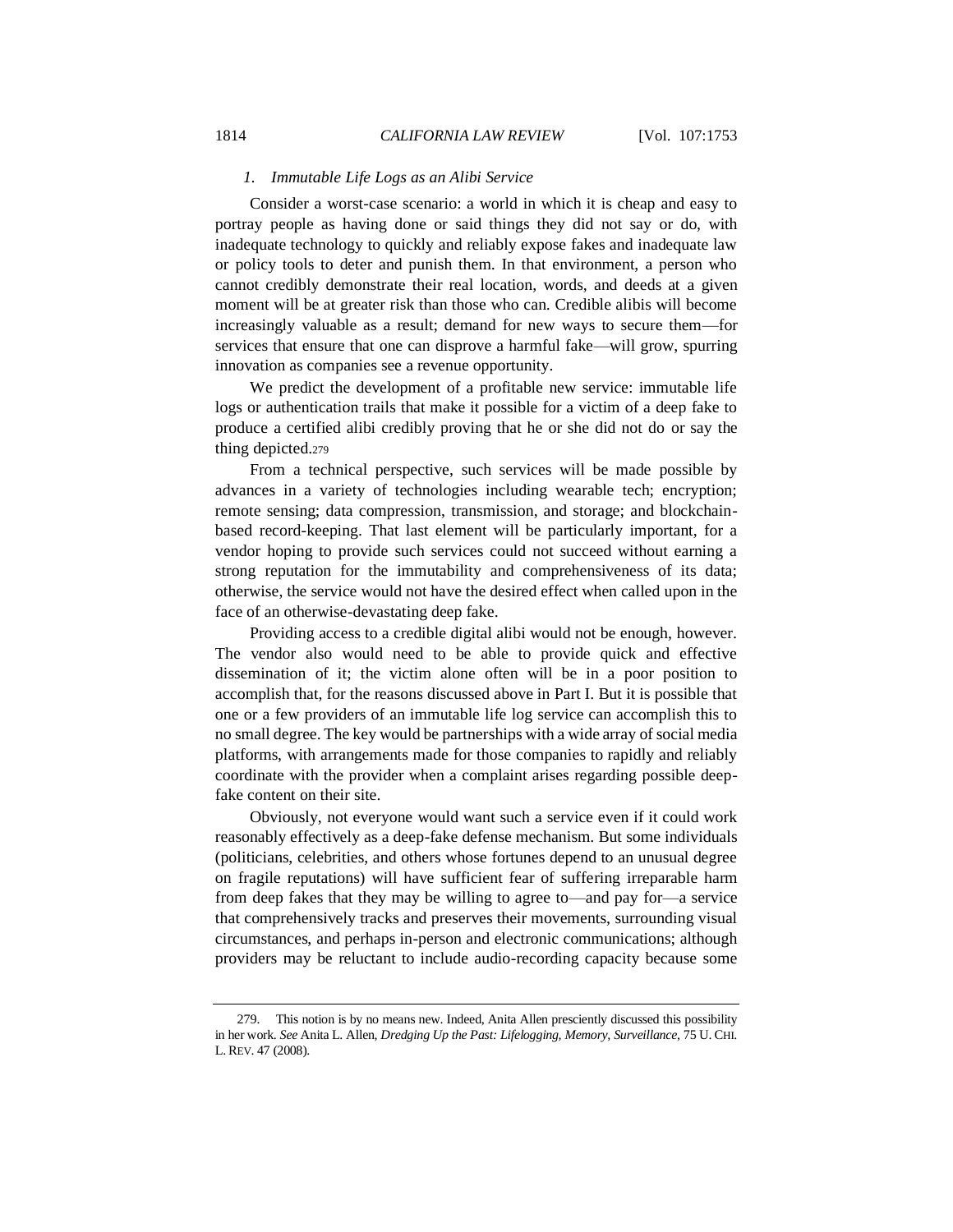states criminalize the interception of electronic communications unless all parties to a communication consent to the interception.<sup>280</sup>

Of course, a subset of such a service—location verification—is available already, thanks to the ubiquity of phones with location tracking features as well as cell-site location records. But it is one thing to have theoretical access to a business record proving that a device (though not necessarily the person associated with it) was in some general location. It would be quite another to have ready and reliable access to proof—perhaps backed by video—that the person was in a very precise location and acting and speaking in particular ways. And if the provider of such a service manages to partner with major platforms in a way that facilitates not just reliable but rapid and efficient verification services, this could be a sizable advantage.

Even so, it may be that few individuals will want to surrender privacy in this way. We think it likely, though, that more than a few organizations will consider requiring use of tracking services by at least some employees at least some of the time. The protective rationale for the service will be a considerable incentive for the organization, but note that this interest might dovetail robustly with distinct managerial interests in deterring or catching employee misfeasance and malfeasance. This is much like the earlier wave of innovation that led to installation of dashboard cameras in police cars and the current wave involving the proliferation of body cameras on the officers themselves.

We urge caution in encouraging the emergence of such services. Whatever the benefits, the social cost (should such services emerge and prove popular) would be profound.

Proliferation of comprehensive life logging would have tremendous spillover impacts on privacy in general. Indeed, it risks what has been called the "unraveling of privacy"281—the outright functional collapse of privacy via social consent despite legal protections intended to preserve it. Scott Peppet has warned that, as more people relinquish their privacy voluntarily, the remainder increasingly risks being subject to the inference that they have something to hide.<sup>282</sup> This dynamic might eventually overcome the reluctance of some holdouts. Worse, the holdouts in any event will lose much of their lingering privacy, as they find themselves increasingly surrounded by people engaged in life-logging.

Note the position of power in which this places the suppliers of these services. The scale and nature of the data they would host would be

<sup>280</sup>*. See* Danielle Keats Citron, *Spying Inc*., 72 WASH. & LEE L. REV. 1243, 1263 (2015) (explaining that twelve states criminalize the interception of electronic communications unless all parties to the communication consent to the interception); Paul Ohm, *The Rise and Fall of Invasive ISP Surveillance*, 2009 U.ILL. L.REV. 1417, 1486 (2009). So long as one party to communications consent to interception, the remaining state laws—38—and federal law permit the practice.

<sup>281.</sup> Scott R. Peppet, *Unraveling Privacy: The Personal Prospectus and the Threat of a Full-Disclosure Future*, 105 NW. U. L.REV. 1153, 1159 (2015).

<sup>282</sup>*. Id.* at 1180.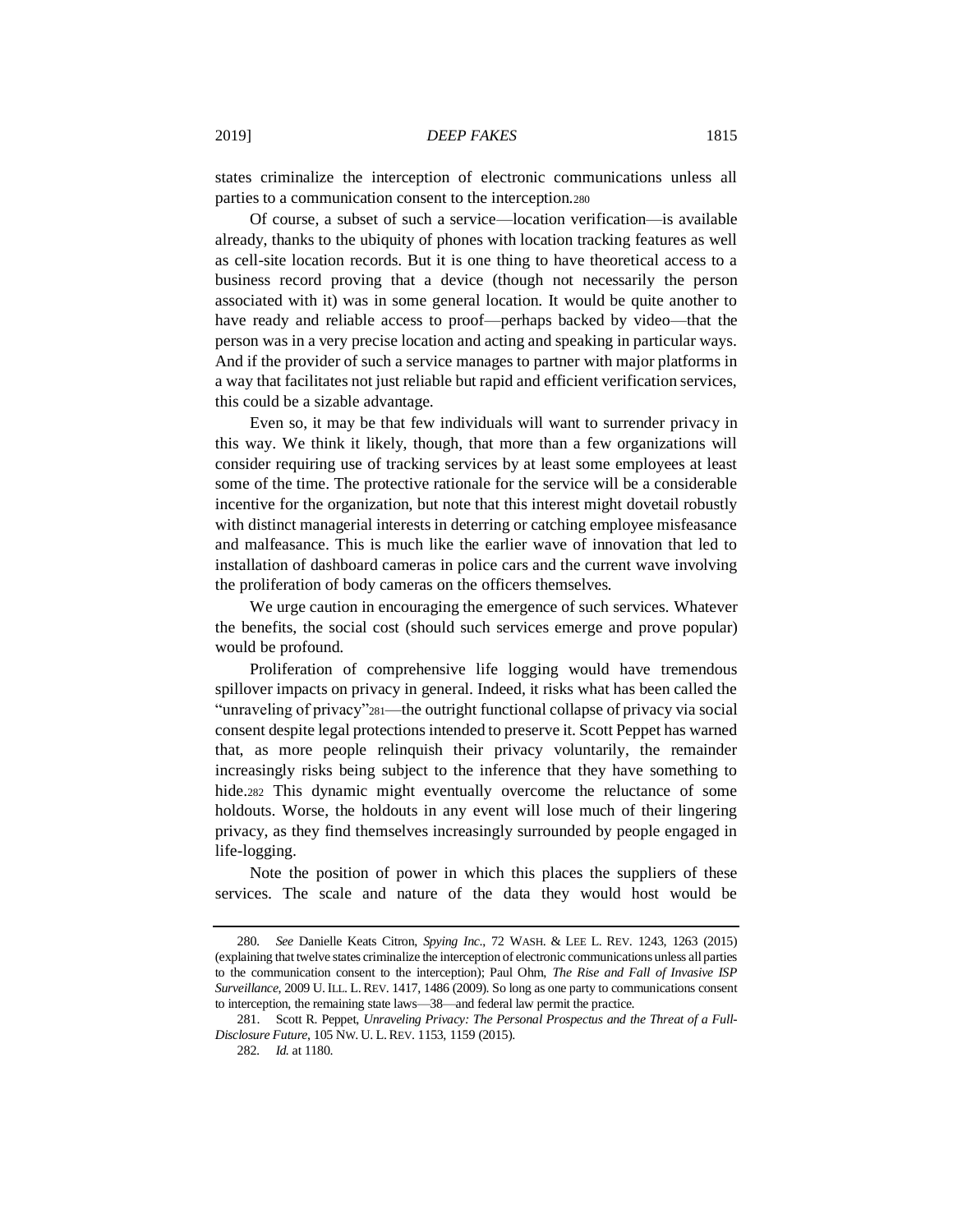extraordinary, both as to individual clients and more broadly across segments of society or even society as a whole. A given company might commit not to exploit that data for commercial or research purposes, hoping instead to draw revenue solely from customer subscriptions. But the temptation to engage in predictive marketing, or to sell access to the various slices of the data, would be considerable. The company would possess a database of human behavior of unprecedented depth and breadth, after all, or what Paul Ohm has called a "database of ruin."<sup>283</sup> The Cambridge Analytica/Facebook scandal might pale in comparison to the possibilities unleashed by such a database.

The existence of such a database would also raise privacy issues vis-à-vis government investigators. Certainly law enforcement entities would wish to access this rich trove of information in many cases.<sup>284</sup> Whether they could do so without a warrant, however, is unclear at the current time. The Supreme Court's 2018 decision in *Carpenter v. United States* unsettled the so-called "third-party doctrine" (i.e., the rule that the Fourth Amendment does not require a warrant for government access to records held by a third party).<sup>285</sup> While *Carpenter*  disclaimed any intent to abandon the third-party doctrine with respect to "conventional surveillance techniques and tools, such as security cameras,"<sup>286</sup> the opinion suggests that a warrant likely would be required in the case of a police search of a database of the kind created by comprehensive life logging. Indeed, a life-logging database would enable precisely the sort of pervasive surveillance of someone's life that triggered the warrant for access to cell-site location data.<sup>287</sup> Congress or state legislatures might directly impose such a requirement by statute. But at any rate, the important point is that—once the right legal process is used—the government's capacity to know all about a suspect would be unrivaled as a historical matter (especially as combined with other existing aggregations of data).

<sup>283.</sup> Paul Ohm, *Broken Promises of Privacy: Responding to the Surprising Failure of Anonymization,* 57 UCLA L. REV. 1701, 1748 (2010).

<sup>284</sup>*. See* Neil Richards, *The Third Party Doctrine and the Future of the Cloud*, 94 WASH. U. L. REV. 1441, 1444 (2017).

<sup>285.</sup> Carpenter v. United States, 138 S. Ct. 2206 (2018). For an insightful discussion of the Carpenter decision, see Paul Ohm, *The Many Revolutions of Carpenter*, 32 HARV. J. L. & TECH. 357 (2019).

<sup>286</sup>*. Carpenter*, 138 S. Ct. at 2220.

<sup>287.</sup> The *Carpenter* decision follows logically from the opinions articulated in *United States v. Jones*, 565 U.S. 400 (2012), which David Gray and one of us (Citron) argued amounted to the recognition of a right to quantitative privacy. *See* David Gray & Danielle Citron, *The Right to Quantitative Privacy*, 98 MINN. L. REV. 62, 64–65 (2013) (arguing that the Fourth Amendment erects protection against broad and indiscriminate surveillance that is tantamount to a general warrant). Though the third-party doctrine was not actually modified in *United States v. Jones*, five justices in that case expressed doubt about the wisdom of simply applying the third-party doctrine unaltered to circumstances involving novel information technologies that do not necessarily track the premises of the analog age that gave rise to that doctrine and that raise the spectre of a surveillance state. 565 U.S. at 89–92.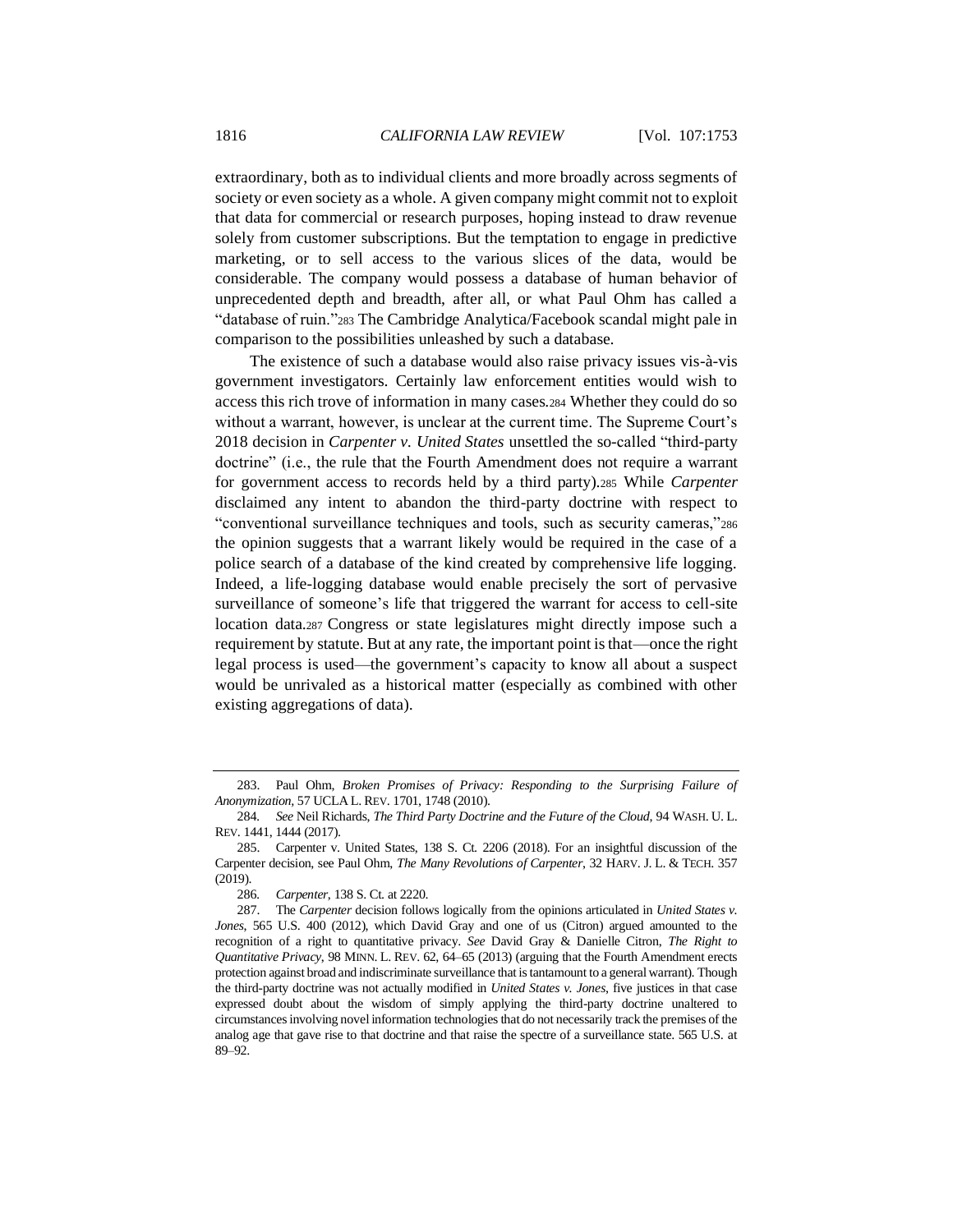Despite helping to identify those guilty of crime and avoid mistaken prosecution of the innocent, this would produce unprecedented opportunities for government authorities to stumble across—and then pursue—*other* misdeeds, and not only those of the original suspect. Society may not be prepared to accept what might then be a sharp increase in the degree of detection and enforcement that would follow. Moreover, the situation also would expose investigators to a considerable amount of information that might not be inculpatory as such, but that might, nonetheless, provide important leverage over the suspect or others. Again, the resulting enhancement of prosecutorial capacity will be welcome in some quarters, but may cause an erosion of commitment to privacy and other values. At the very least, this would deserve careful consideration by policymakers and lawmakers.

Ultimately, a world with widespread life logging of this kind might yield more good than harm, particularly if paired with legislation guarding access to, use of, and security accorded such comprehensive databases. But it might not. For now, our aim is no more and no less than to identify the possibility that the rise of deep fakes will in turn give birth to such a service, and to flag the implications this will have for privacy. Enterprising businesses may seek to meet the pressing demand to counter deep fakes in this way, but it does not follow that society should welcome—or wholly accept—that development. Careful reflection is essential now, before *either* deep fakes *or* responsive services get too far ahead of us.

# *2. Speech Policies of Platforms*

Our last set of observations concern what may prove to be the most salient response mechanism of them all: the content screening-and-removal policies of the platforms themselves, as expressed and established via their terms-of-service (TOS) agreements.

TOS agreements are the single most important documents governing digital speech in today's world, in contrast to prior ages where the First Amendment provided the road map for speech that was permissible in public discourse.<sup>288</sup> Today's most important speech fora, for better or worse, are online platforms, not public fora like public parks or streets. TOS agreements of private companies determine if speech on the major platforms is visible, prominent, or viewed, or if instead it is hidden, muted, or never available at all.<sup>289</sup> TOS agreements thus will be primary battlegrounds in the fight to minimize the harms that deep fakes may cause. The First Amendment has little to say about the choices that private companies make about what speech can and cannot appear on their services.

Some TOS agreements already ban certain categories of content. For instance, Twitter has long banned impersonation, without regard to the

<sup>288</sup>*. See* Citron & Richards, *supra* not[e 45,](#page-11-3) at 1362.

<sup>289</sup>*. See* Klonick, *supra* not[e 192,](#page-42-0) at 1630–38.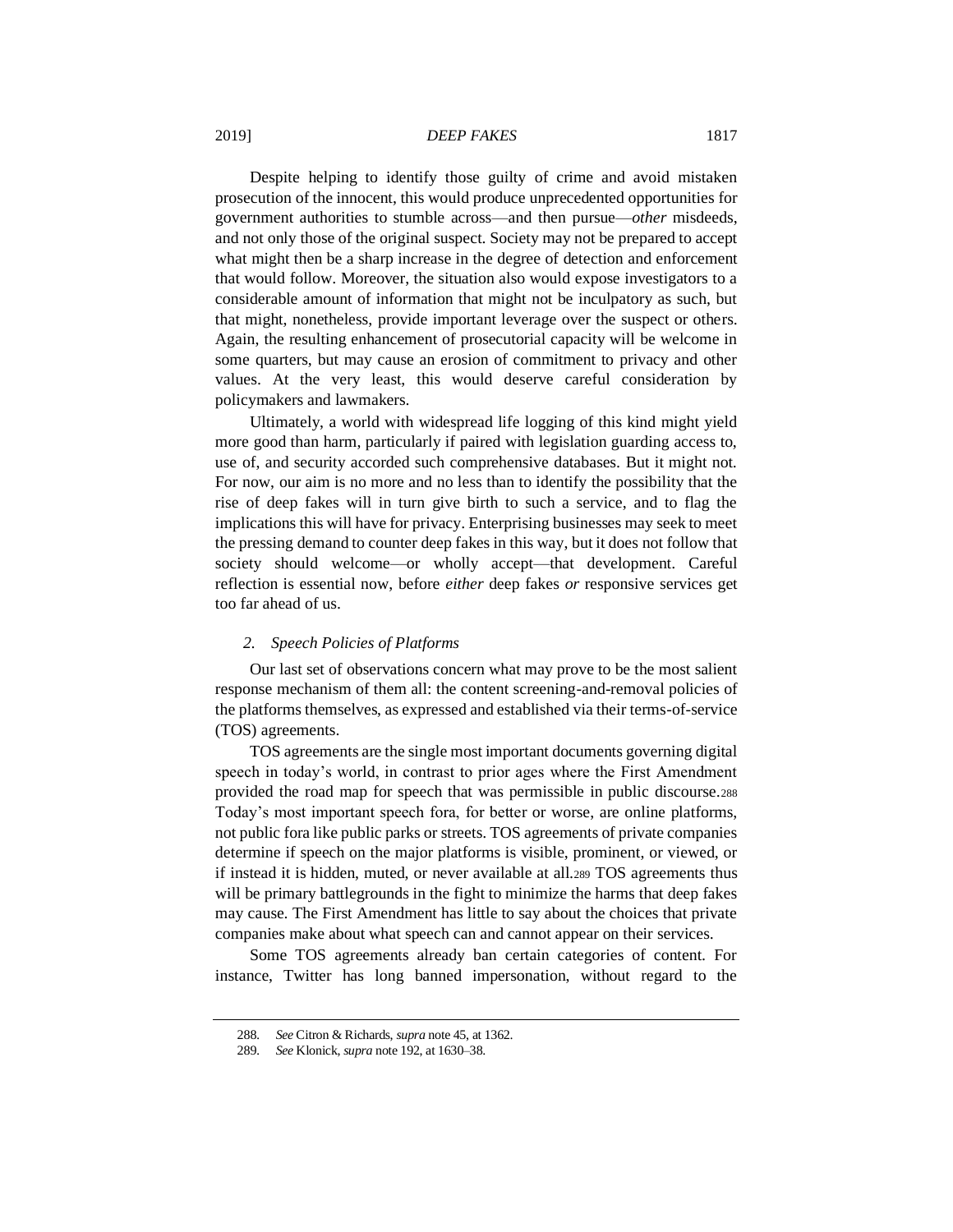technology involved in making the impersonation persuasive.<sup>290</sup> And Google's policy against non-consensual pornography now clearly applies to deep fakes of that kind. These are salutary developments, and other platforms can and should follow their lead even as all the platforms explore the question of what other variants of deep fakes likewise should be the subject of TOS prohibition.

As the platforms explore this question, though, they should explicitly commit themselves to what one of us (Citron) has called "technological due process."<sup>291</sup> Technological due process requires companies be transparent—not just notionally but in real practical terms—about their speech policies. Platforms should be clear, for example, about what precisely they mean when they ban impersonation generally and deep fakes specifically. In our view, platforms should recognize that some deep fakes are not on balance problematic and should remain online. Thus, TOS should specify that deep-fake ban would not cover satire, parody, art, or education, as explored above. In our view, such deep fakes should not normally be filtered, blocked, muted, or relegated to obscurity.

Platforms should provide accountability for their speech-suppression decisions, moreover. Users should be notified that their (alleged) deep-fake posts have been blocked, removed, or muted and given a meaningful chance to challenge the decision.<sup>292</sup> After all, as we noted above there is a significant risk that growing awareness of the deep fake threat will carry with it bad faith exploitation of that awareness on the part of those who seek to avoid accountability for their real words and actions via a well-timed allegation of fakery.

The subject of technological due process also draws attention to the challenge of just how platforms can and should identify and respond to content that may be fake. For now, platforms must rely on users and in-house content moderators to identify deep fakes. The choice between human decision-making and automation is crucial to technological due process.<sup>293</sup> Exclusive reliance on automated filtering is not the answer, at least for now, because it is too likely to be plagued both by false positives and false negatives.<sup>294</sup> It may have a useful

<sup>290.</sup> CITRON & JURECIC, PLATFORM JUSTICE, *supra* note [46](#page-11-1) at 14; *see also* CITRON, HATE CRIMES IN CYBERSPACE, *supra* note [40,](#page-11-0) at 228–42 (calling for platforms to adopt speech rules and procedures that provide greater transparency and accountability).

<sup>291.</sup> Citron, *Technological Due Process*, *supra* note [245.](#page-51-0) Kate Klonick takes up this model in her groundbreaking work on the speech rules and practices of content platforms who she calls the "New Speech Governors." Klonick, *supra* not[e 192,](#page-42-0) at 1668–69.

<sup>292.</sup> Note that 17 U.S.C. § 512(g) (2012) (part of the Digital Millennium Copyright Act) includes a provision requiring notice where an entity removes content based on a copyright infringement concern. Our proposal is not limited to copyright-infringement takedowns and would apply to muting or other forms of suppression that reduce visibility without outright removal of the content. Crucially, we are also not suggesting that law require moderation practices that emulates technological due process. Instead, we invoke the concept as an analogy to commitments to transparency and accountability, one that would be adopted voluntarily in the market, not as a direct regulatory mandate.

<sup>293</sup>*. See* CITRON & JURECIC, PLATFORM JUSTICE, *supra* not[e 46,](#page-11-1) at 17.

<sup>294</sup>*. Cf.* Georgia Wells et al., *The Big Loophole that Left Facebook Vulnerable to Russia Propaganda*, WALL ST. J (Feb. 22, 2018), https://www.wsj.com/articles/the-big-loophole-that-left-